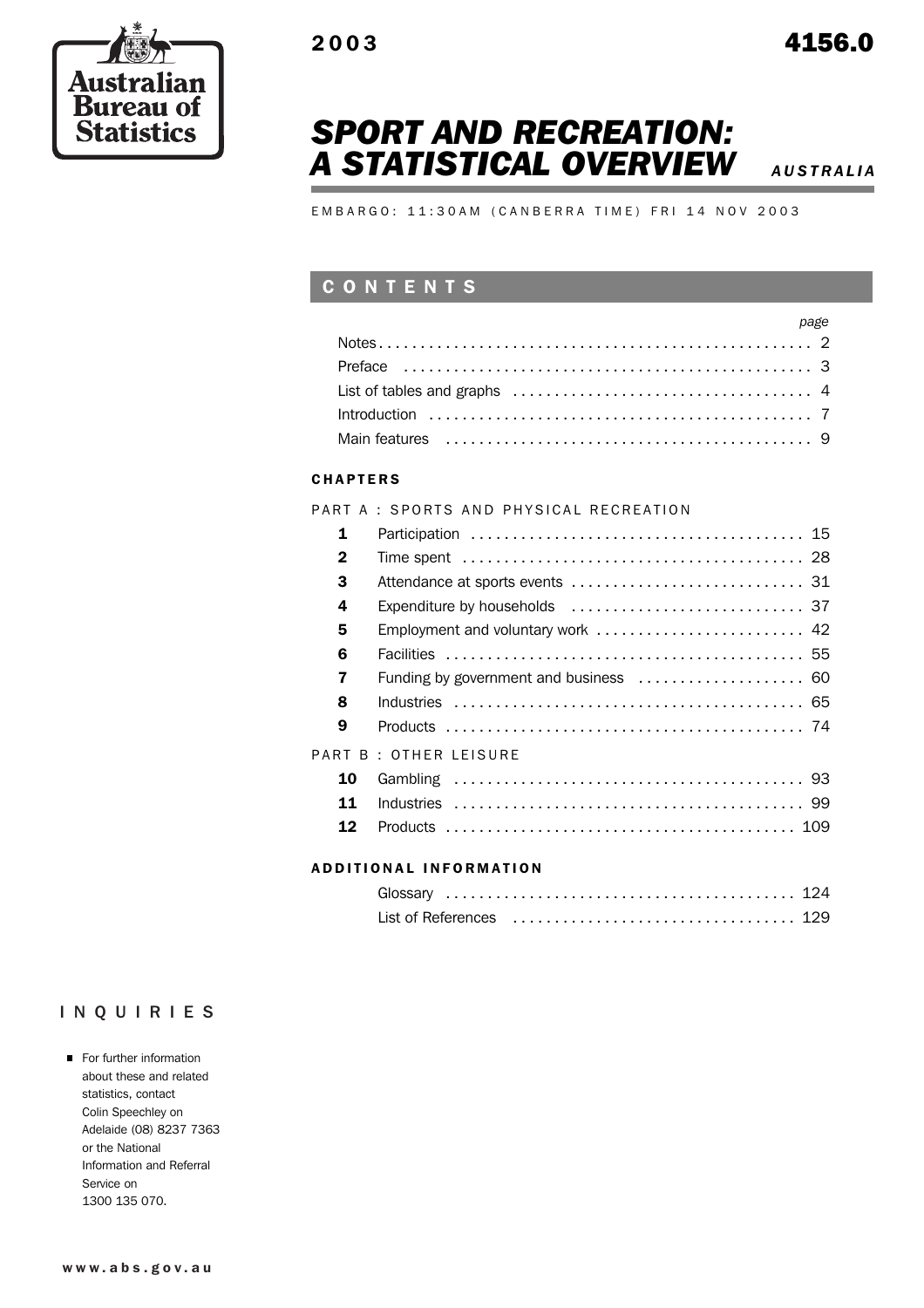# N O T E S

| ACKNOWLEDGMENTS                                               | This Australian Bureau of Statistics (ABS) publication was produced by the National<br>Centre for Culture and Recreation Statistics (NCCRS) and made possible with funding<br>assistance from the Sport and Recreation Ministers Council (SRMC) and the Standing<br>Committee on Recreation and Sport (SCORS).                                                                                               |                                                                                                                                                                                                                                                                                                                                      |  |  |  |  |
|---------------------------------------------------------------|--------------------------------------------------------------------------------------------------------------------------------------------------------------------------------------------------------------------------------------------------------------------------------------------------------------------------------------------------------------------------------------------------------------|--------------------------------------------------------------------------------------------------------------------------------------------------------------------------------------------------------------------------------------------------------------------------------------------------------------------------------------|--|--|--|--|
|                                                               | ABS publications draw extensively on information provided freely by individuals,<br>businesses, governments and other organisations. Their continued cooperation is very<br>much appreciated: without it, the wide range of statistics published by the ABS would<br>not be available. Information received by the ABS is treated in strict confidence as<br>required by the Census and Statistics Act 1905. |                                                                                                                                                                                                                                                                                                                                      |  |  |  |  |
| ROUNDING                                                      |                                                                                                                                                                                                                                                                                                                                                                                                              | Where figures have been rounded, discrepancies may occur between the sum of<br>component items and the published total.                                                                                                                                                                                                              |  |  |  |  |
| MORE INFORMATION ON<br>ABS SPORT AND<br>RECREATION STATISTICS |                                                                                                                                                                                                                                                                                                                                                                                                              | Information about ABS activities in the field of sport and recreation statistics is available<br>from the Culture and Recreation theme page on the ABS web site. This theme page also<br>contains information about the role of the NCCRS within the ABS. To access the theme<br>page, select Themes from the menu on the home page. |  |  |  |  |
|                                                               |                                                                                                                                                                                                                                                                                                                                                                                                              | Details of ABS publications containing information relating to sport and recreation are<br>presented in the List of References at the end of this publication.                                                                                                                                                                       |  |  |  |  |
|                                                               |                                                                                                                                                                                                                                                                                                                                                                                                              |                                                                                                                                                                                                                                                                                                                                      |  |  |  |  |
| ABBREVIATIONS AND<br>SYMBOLS                                  | <b>ABS</b><br><b>ACLC</b>                                                                                                                                                                                                                                                                                                                                                                                    | Australian Bureau of Statistics<br>Australian Culture and Leisure Classifications                                                                                                                                                                                                                                                    |  |  |  |  |
|                                                               | <b>ANZSIC</b><br><b>ANZSPC</b><br><b>CPI</b>                                                                                                                                                                                                                                                                                                                                                                 | Australian and New Zealand Standard Industrial Classification<br>Australian and New Zealand Standard Product Classification<br>Consumer Price Index                                                                                                                                                                                  |  |  |  |  |
|                                                               | <b>ECS</b><br>excl.                                                                                                                                                                                                                                                                                                                                                                                          | <b>Engineering Construction Survey</b><br>excluding                                                                                                                                                                                                                                                                                  |  |  |  |  |
|                                                               | GSS<br><b>HEC</b><br>incl.                                                                                                                                                                                                                                                                                                                                                                                   | General Social Survey<br>Household Expenditure Classification<br>including                                                                                                                                                                                                                                                           |  |  |  |  |
|                                                               | km<br><b>NCCRS</b>                                                                                                                                                                                                                                                                                                                                                                                           | kilometre<br>National Centre for Culture and Recreation Statistics                                                                                                                                                                                                                                                                   |  |  |  |  |
|                                                               | n.e.c.<br>n.f.d.                                                                                                                                                                                                                                                                                                                                                                                             | not elsewhere classified<br>not further defined                                                                                                                                                                                                                                                                                      |  |  |  |  |
|                                                               | <b>NHS</b><br>no.                                                                                                                                                                                                                                                                                                                                                                                            | National Health Survey<br>number                                                                                                                                                                                                                                                                                                     |  |  |  |  |
|                                                               | <b>PSM</b>                                                                                                                                                                                                                                                                                                                                                                                                   | Population Survey Monitor                                                                                                                                                                                                                                                                                                            |  |  |  |  |
|                                                               | <b>SCORS</b>                                                                                                                                                                                                                                                                                                                                                                                                 | Standing Committee on Recreation and Sport                                                                                                                                                                                                                                                                                           |  |  |  |  |
|                                                               | <b>SRMC</b>                                                                                                                                                                                                                                                                                                                                                                                                  | Sport and Recreation Ministers Council                                                                                                                                                                                                                                                                                               |  |  |  |  |
|                                                               | $\sin$                                                                                                                                                                                                                                                                                                                                                                                                       | million dollars                                                                                                                                                                                                                                                                                                                      |  |  |  |  |
|                                                               | '000'                                                                                                                                                                                                                                                                                                                                                                                                        | thousand                                                                                                                                                                                                                                                                                                                             |  |  |  |  |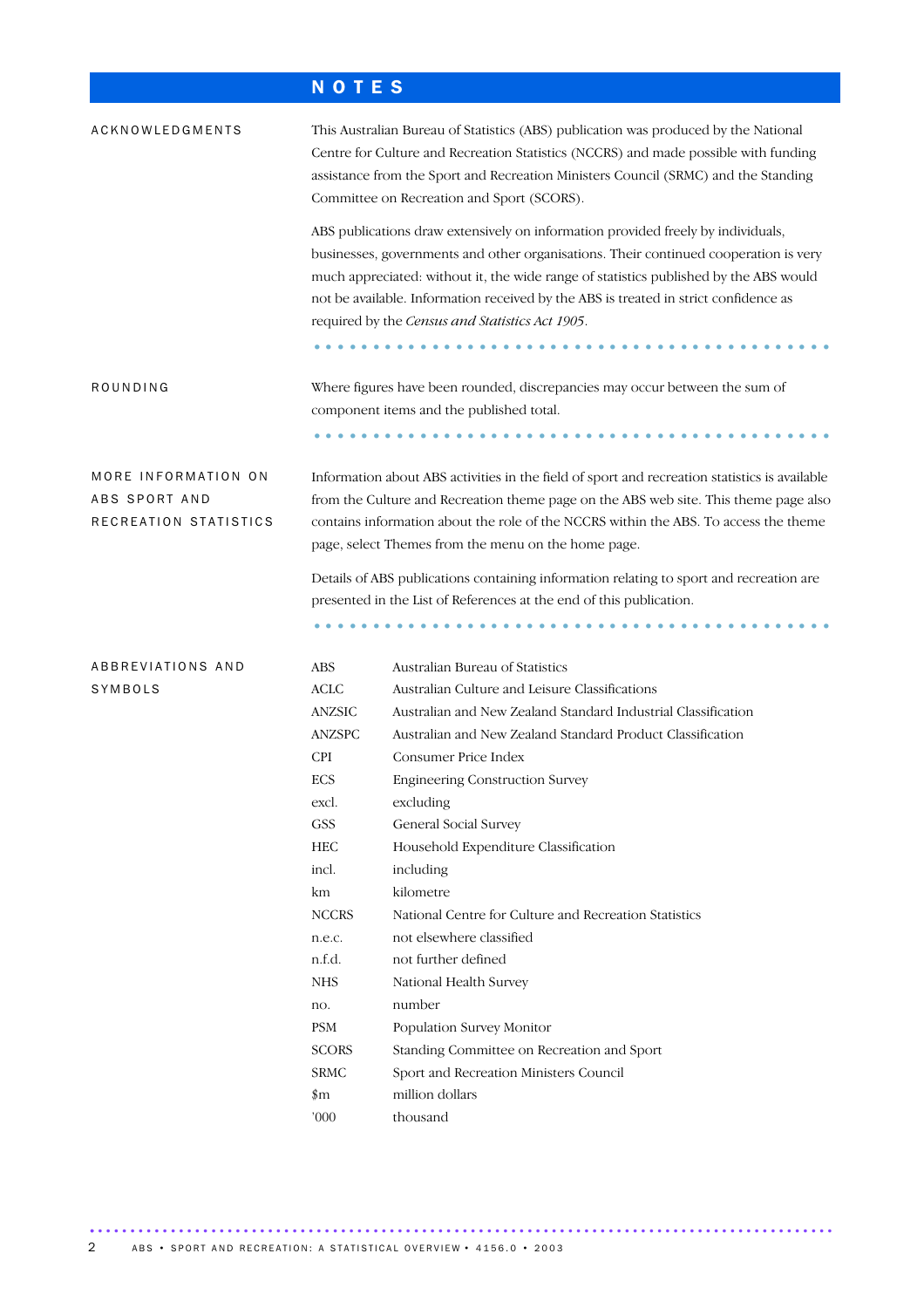## P R E F A C E ............................................

This publication presents a statistical overview of sport and recreation in Australia, using the latest data available from a diverse range of ABS collections. The dominant focus is on sports and physical recreation, with data also being presented for selected other leisure areas, including gambling, hospitality and amusements.

Wherever possible, the information contained in this publication has been presented in accordance with the Australian Culture and Leisure Classifications. These include separate classifications for industry, products and occupation. For details refer to *Australian Culture and Leisure Classifications, 2001* (cat. no. 4902.0).

This is the second statistical overview of sport and recreation. The format of the previous overview, published in 1997, differed in that it did not separate sports and physical recreation from other leisure areas. In addition, the current edition contains information obtained from a greater number of data sources than have been available in the past.

Only a selection of the available data about sport and recreation has been included in this publication. For information about other relevant data, contact the NCCRS in the Adelaide Office of the ABS.

Dennis Trewin Australian Statistician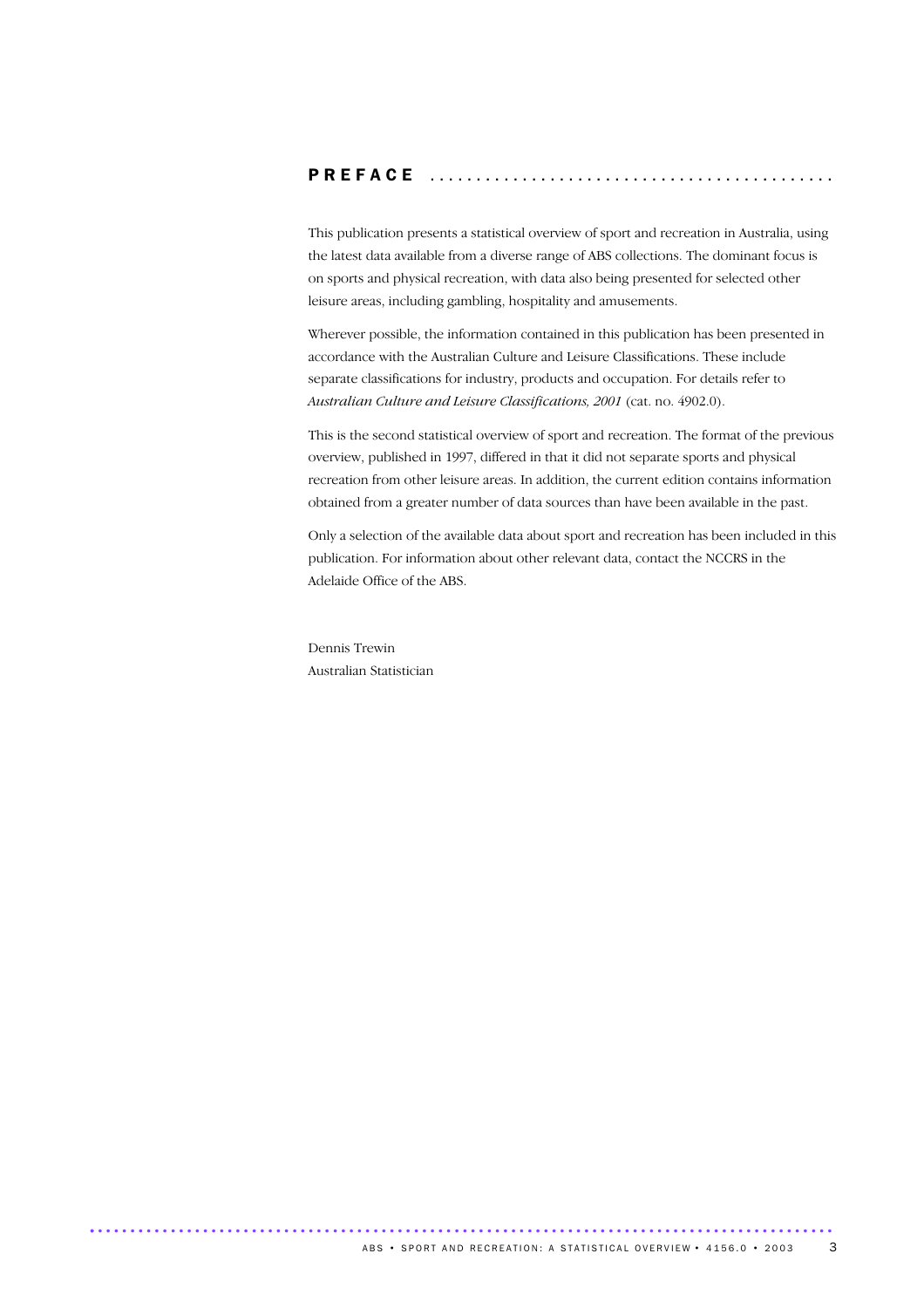LIST OF TABLES AND GRAPHS .................

### PART A : SPORTS AND PHYSICAL RECREATION

Participation

|                             | 1.1  | Adult participation in sports and physical recreation, characteristics     |
|-----------------------------|------|----------------------------------------------------------------------------|
|                             | 1.2  | Adult participation in sports and physical recreation, type of             |
|                             |      |                                                                            |
|                             | 1.3  | Children's participation in organised sport, characteristics of            |
|                             |      |                                                                            |
|                             | 1.4  | Participation in sports or physical recreation, by disability status       |
|                             |      |                                                                            |
|                             | 1.5  | Adult participation in sports and physical recreation activities, 2002  22 |
|                             | 1.6  |                                                                            |
|                             | 1.7  | Participants in organised sport and physical recreation,                   |
|                             |      |                                                                            |
|                             | 1.8  | Participants in sport and physical recreation, 1998–99 and 1999–2000 25    |
|                             | 1.9  |                                                                            |
|                             | 1.10 |                                                                            |
| Time spent                  |      |                                                                            |
|                             | 2.1  | Average time spent on free time activities, main activities by sex,        |
|                             |      |                                                                            |
|                             | 2.2  | Average time spent on free time activities, all activities by sex,         |
|                             |      |                                                                            |
|                             | 2.3  | Average time spent on sport and outdoor activities, all activities         |
|                             |      |                                                                            |
| Attendance at sports events |      |                                                                            |
|                             | 3.1  | Adult attendance at sports events, characteristics of attendants, 2002 33  |
|                             | 3.2  | Attendance at sports events, by disability status and sex, 1998 34         |
|                             | 3.3  |                                                                            |
|                             | 3.4  |                                                                            |
| Expenditure by households   |      |                                                                            |
|                             | 4.1  | Expenditure on selected sports and physical recreation products            |
|                             |      |                                                                            |
|                             | 4.2  | Expenditure on selected sports and physical recreation products            |
|                             |      |                                                                            |
|                             | 4.3  | Expenditure on selected organised sports and physical activities,          |
|                             |      |                                                                            |

Page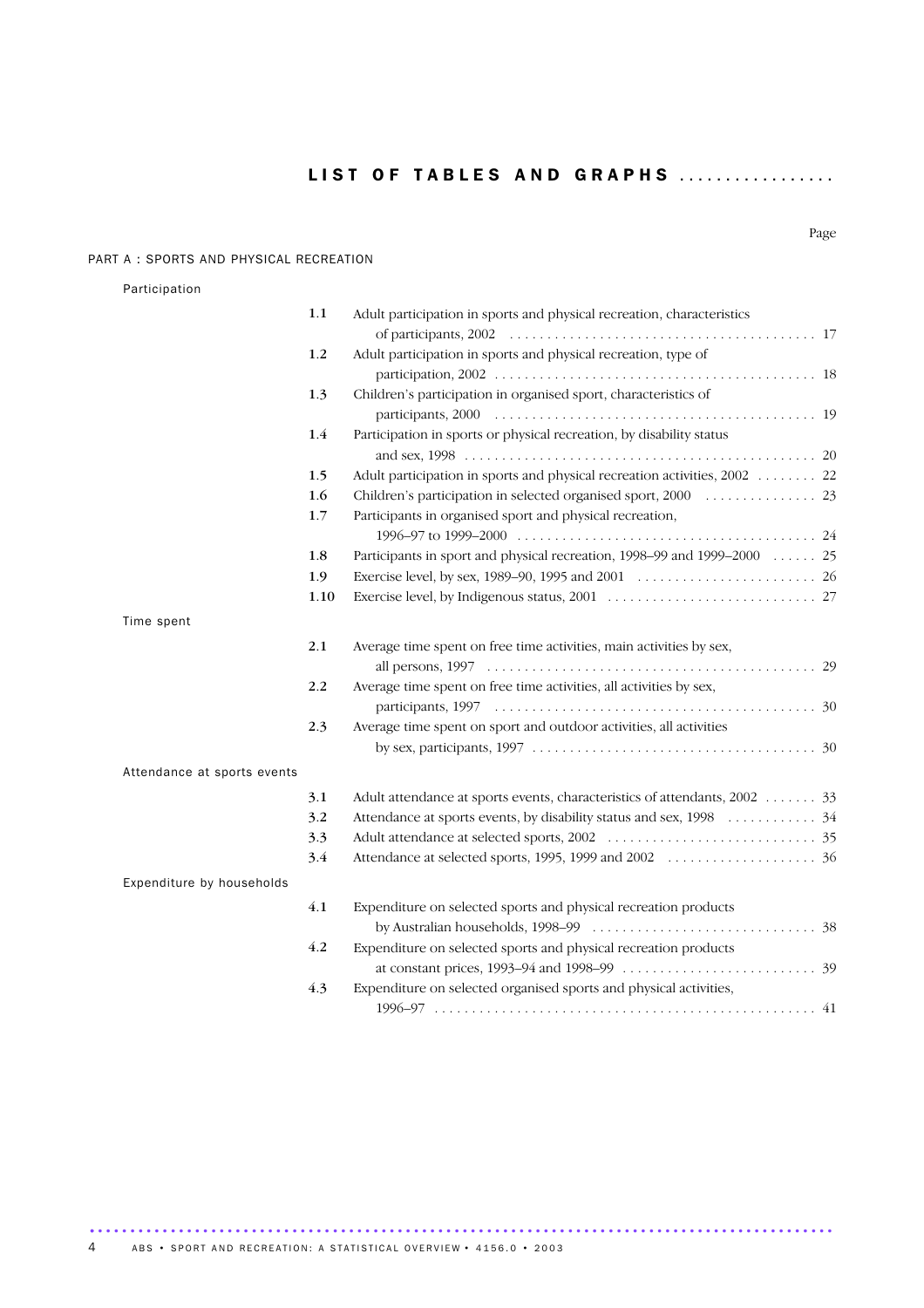### Page

| Employment and voluntary work      |      |                                                                                        |  |
|------------------------------------|------|----------------------------------------------------------------------------------------|--|
|                                    | 5.1  | Employment in sports and physical recreation occupations, by sex,                      |  |
|                                    | 5.2  |                                                                                        |  |
|                                    | 5.3  |                                                                                        |  |
|                                    | 5.4  | Average weekly earnings of persons employed in sports and                              |  |
|                                    | 5.5  | Sports and physical recreation industries, by sector, 2000–01 48                       |  |
|                                    | 5.6  | Employment in sports and physical recreation industries, 2000-01  49                   |  |
|                                    | 5.7  | Sports and physical recreation services industry, volunteers, 2000–01  50              |  |
|                                    | 5.8  | Type of involvement in organised sport and physical activity, 2001 51                  |  |
|                                    | 5.9  | Type of involvement, by number of weeks and number of hours per week,                  |  |
|                                    | 5.10 | Involvement in non-playing roles, 1993, 1997 and 2001 $\ldots \ldots \ldots \ldots$ 52 |  |
|                                    | 5.11 |                                                                                        |  |
| <b>Facilities</b>                  |      |                                                                                        |  |
|                                    |      |                                                                                        |  |
|                                    | 6.1  | Building approvals, sports and physical recreation buildings, 2000-01  56              |  |
|                                    | 6.2  | Engineering construction activity, recreation projects                                 |  |
|                                    |      |                                                                                        |  |
|                                    | 6.3  | Engineering construction activity, recreation projects                                 |  |
|                                    |      | $(including \nland \n    scaling) \n     \n     \n     \n     \n    58$                |  |
|                                    | 6.4  | Indigenous communities with a population of 50 or more,                                |  |
|                                    |      |                                                                                        |  |
| Funding by government and business |      |                                                                                        |  |
|                                    | 7.1  | Government funding of sports and physical recreation, 2000-01  61                      |  |
|                                    | 7.2  |                                                                                        |  |
|                                    | 7.3  | Sports and physical recreation industries, income from government                      |  |
|                                    |      |                                                                                        |  |
| Industries                         |      |                                                                                        |  |
|                                    | 8.1  | Sports and physical recreation industries, summary of operations                       |  |
|                                    |      |                                                                                        |  |
|                                    | 8.2  | Horse and dog racing, and sports and physical recreation venues                        |  |
|                                    |      |                                                                                        |  |
|                                    | 8.3  |                                                                                        |  |
|                                    | 8.4  | Organising committees for Sydney Olympic and Paralympic Games,                         |  |
|                                    |      |                                                                                        |  |
|                                    | 8.5  |                                                                                        |  |
| Products                           |      |                                                                                        |  |
|                                    | 9.1  |                                                                                        |  |
|                                    |      | Selected sports and physical recreation products, value of                             |  |
|                                    | 9.2  | Selected sports and physical recreation products, wholesale sales,                     |  |
|                                    |      |                                                                                        |  |
|                                    | 9.3  | Selected sports and physical recreation products, retail sales,                        |  |
|                                    |      |                                                                                        |  |
|                                    | 9.4  |                                                                                        |  |
|                                    | 9.5  | Destination of exports of selected sports and physical recreation goods  82            |  |
|                                    | 9.6  |                                                                                        |  |
|                                    |      |                                                                                        |  |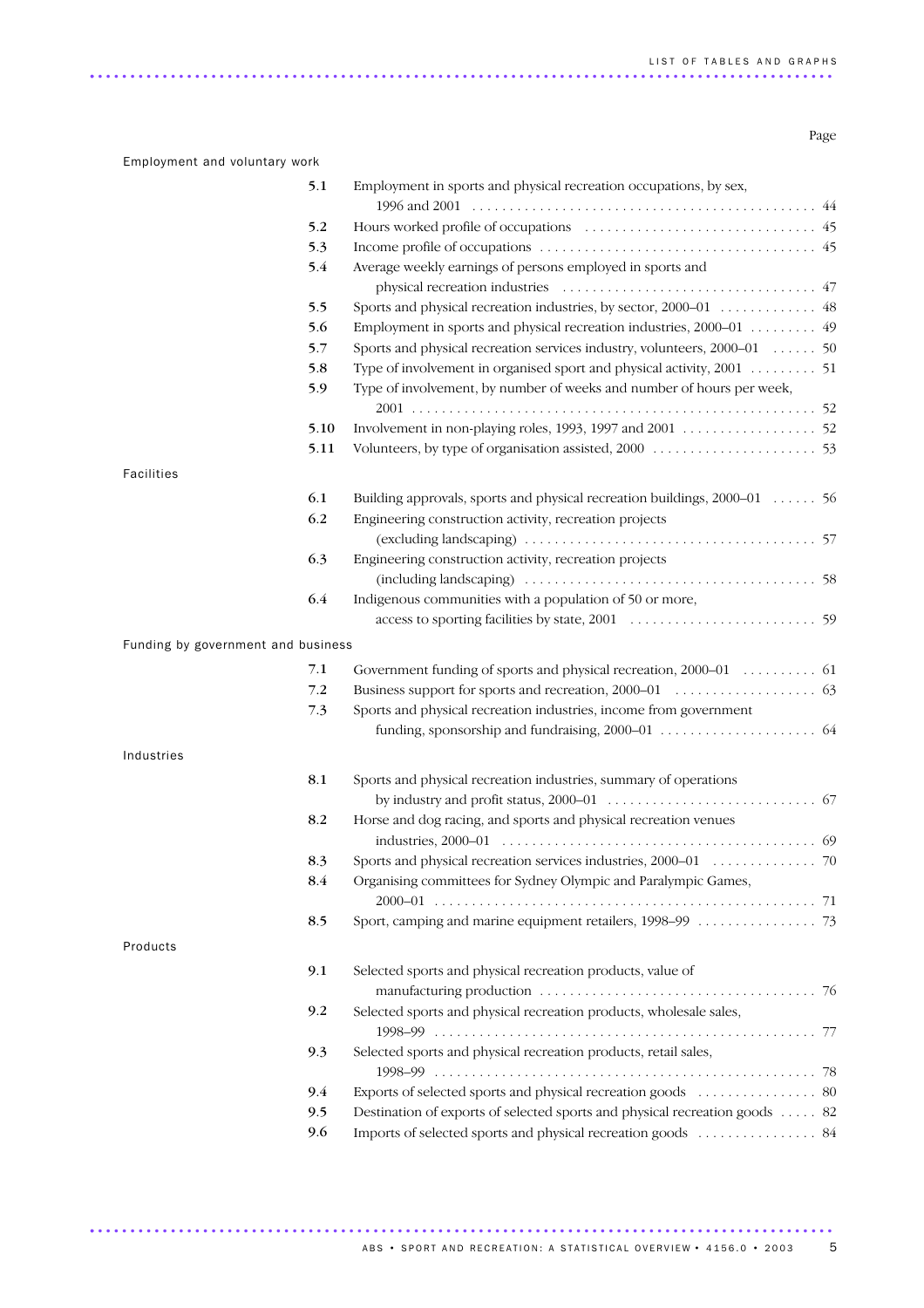### LIST OF TABLES AND GRAPHS .........................................................................................

| Products continued     |            |                                                                                                                                             |
|------------------------|------------|---------------------------------------------------------------------------------------------------------------------------------------------|
|                        | 9.7<br>9.8 | Origin of imports of selected sports and physical recreation goods 86<br>Balance of trade in selected sports and physical recreation goods, |
|                        | 9.9        | International trade in sporting, entertainment, cultural, health and                                                                        |
|                        |            |                                                                                                                                             |
|                        | 9.10       | Supply of selected sports and physical recreation products, 1996–97 89                                                                      |
|                        | 9.11       | Demand for selected sports and physical recreation products, 1996–97 91                                                                     |
| PART B : OTHER LEISURE |            |                                                                                                                                             |
| Gambling               |            |                                                                                                                                             |
|                        | 10.1       |                                                                                                                                             |
|                        | $10.2\,$   | Gambling activity, net takings from gambling, by type of gambling                                                                           |
|                        | 10.3       |                                                                                                                                             |
|                        | 10.4       |                                                                                                                                             |
|                        | 10.5       | Expenditure on gambling at constant prices, 1993–94 and 1998–99  97                                                                         |
| Industries             |            |                                                                                                                                             |
|                        | 11.1       |                                                                                                                                             |
|                        | 11.2       |                                                                                                                                             |
|                        | 11.3       |                                                                                                                                             |
|                        | 11.4       |                                                                                                                                             |
|                        | 11.5       | Toy and game retailers and trailer and caravan dealers, 1998–99  108                                                                        |
| Products               |            |                                                                                                                                             |
|                        | 12.1       | Selected other leisure products, value of manufacturing production  110                                                                     |
|                        | 12.2       |                                                                                                                                             |
|                        | 12.3       |                                                                                                                                             |
|                        | 12.4       |                                                                                                                                             |
|                        | 12.5       |                                                                                                                                             |
|                        | 12.6       |                                                                                                                                             |
|                        | 12.7       |                                                                                                                                             |
|                        | 12.8       |                                                                                                                                             |
|                        | 12.9       |                                                                                                                                             |
|                        | 12.10      |                                                                                                                                             |
|                        |            | 12.11 Expenditure on selected other leisure products by Australian households,<br>1998–99                                                   |
|                        |            | 12.12 Expenditure on selected other leisure products at constant prices,                                                                    |
|                        |            |                                                                                                                                             |
|                        |            |                                                                                                                                             |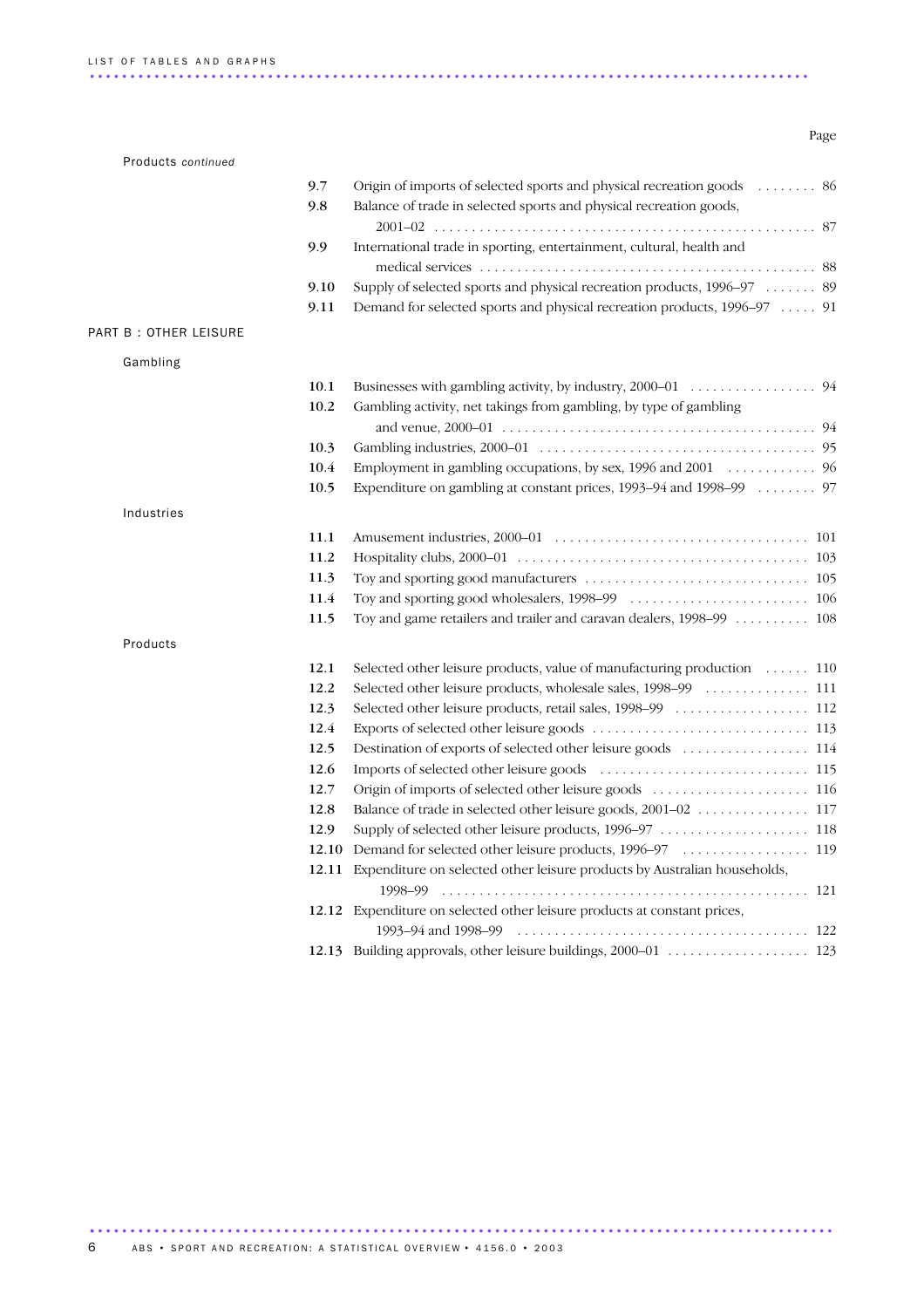### I N T R O D U C T I O N .....................................

Sport and the wide range of other activities that people undertake in their leisure time are important features of the Australian lifestyle.

The sport and recreation sector involves more than just the people who attend or participate in activities. It includes organisations providing sports services, manufacturers and distributors of sports equipment, professional sports people, and other people who are involved in paid employment or voluntary work. Government and business also play an important role through the provision of facilities and support through grants and sponsorship.

This publication presents information covering not only sports and physical recreation, but also related other leisure activities such as gambling and those provided by hospitality clubs and amusement parks and centres. It presents an overview of the sector with information about how many people play sports; the most popular sports played; the numbers of people attending sporting events; how much people spend on sport and recreation; the economic activity of businesses, clubs and associations involved in providing sport and recreation goods and services; the people who work in sport and recreation occupations or industries; and the levels of support provided by volunteers, sponsorship and government funding.

The decisions about which data to include in this publication were guided by the Australian Culture and Leisure Classifications (ACLC). This contains classifications for culture and leisure industries, products and occupations and has helped guide the separation of data concerning Sports and physical recreation (Part A) from that relating to Other leisure (Part B).

ABS data relating to industry, products and occupation are compiled using ABS standard classifications. The Australian and New Zealand Standard Industrial Classification (ANZSIC) is used in ABS collections relating to industry, and the Australian and New Zealand Standard Product Classification (ANZSPC) is the basis for classifications used in the collection of product-related data. Some sports industry data have recently been output in accordance with the ACLC and, when presenting information about products, the ACLC has been used as a guide to decide which are sports and physical recreation and which are other leisure. Inclusions of data in, and exclusions of data from, tables in this publication have been explained in the body of the text where appropriate.

The Australian Standard Classification of Occupations is used for collection of ABS occupation data. This classification is completely aligned with the ACLC and thus occupation data is presented in accordance with the ACLC occupation classification.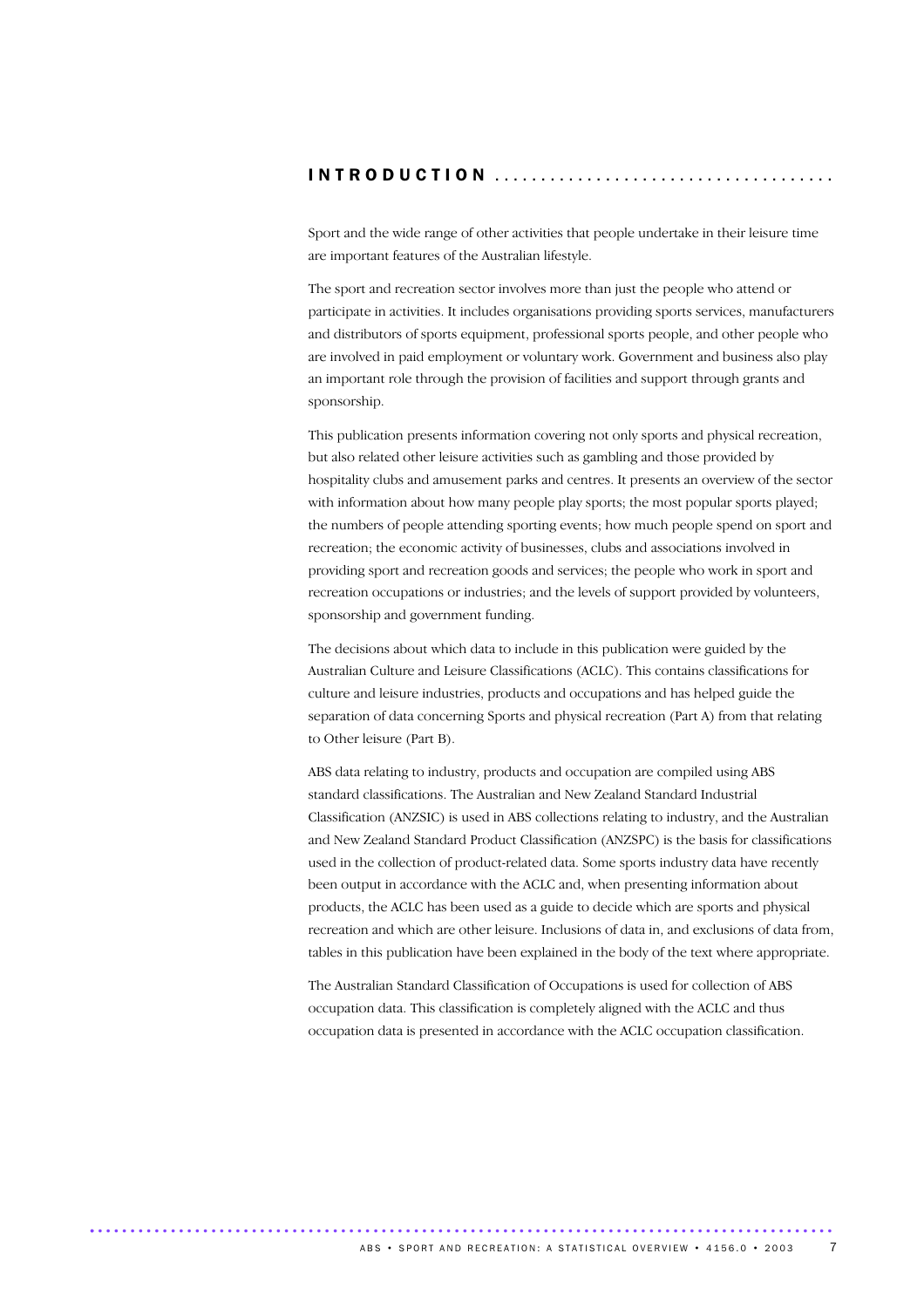ABS data relating to participation in sport and physical activity, time spent on sport and outdoor activities, and sport attendance are obtained from a variety of data collections. Each collection may define sports and physical recreation activities in different ways because there is no standard classification for these activities. Nevertheless, the principles underlying the ACLC have provided a guide for the development of some of the collections, and for the data included in this publication. Where there are inconsistencies or differences between the data collections, these have been highlighted in the text.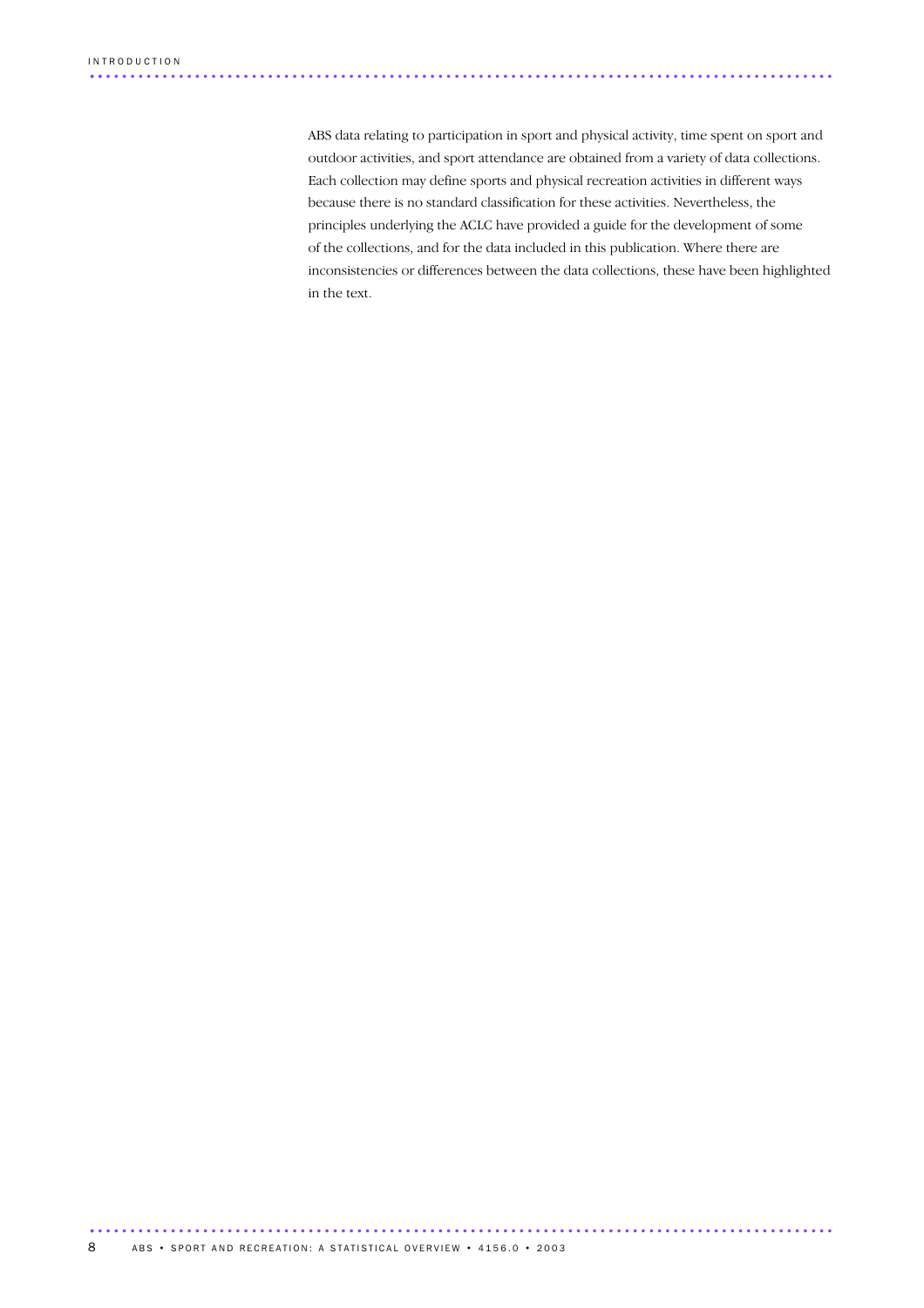### M A I N F E A T U R E S ...................................

### SPORTS AND PHYSICAL RECREATION

Participation

- There were 9.1 million persons aged 18 years and over (62.4% of the adult population) who participated in physical activities for recreation, exercise or sport at some time during the 12 months prior to interview in 2002. Slightly more than half of these persons (4.6 million) participated in organised sports and physical recreation.
- The most popular physical recreation activity for both males and females was walking for exercise. However, the participation rate was much higher for females (32.9%) than it was for males (17.5%).
- There were 1.6 million children aged  $5-14$  years (59.4% of the population) who participated in organised sport outside of school hours during the 12 months ending April 2000.
- The most popular organised sport for boys was soccer (outdoor) which had 265,000 participants (19.6% of the population), whereas for girls it was netball with 239,400 participants (18.2% of the population).

Time spent

- Australians aged 15 years and over spent an average of 27 minutes  $(8.5%)$  of their free time each day on sport and outdoor activities in 1997. For males the average time spent on sport and outdoor activities was 33 minutes, while for females it was 20 minutes.
- On average, 27.1% of Australians aged 15 years and over actually participated in sport or outdoor activities each day in 1997. Those who participated spent an average of 1 hour and 43 minutes (20.4%) of their free time each day.

Attendance at sports events

- There were 7.0 million persons aged 18 years and over (48.2% of the adult population) who attended at least one sports event during the 12 months prior to interview in 2002. A greater percentage of males (56.0%) attended at least one sports event than did females (40.7%).
- Australian Rules football and horse racing were the sports most attended by both males and females. Australian Rules was attended by 21.0% of males and 13.4% of females, while for horse racing the corresponding percentages were 14.8% and 11.0%.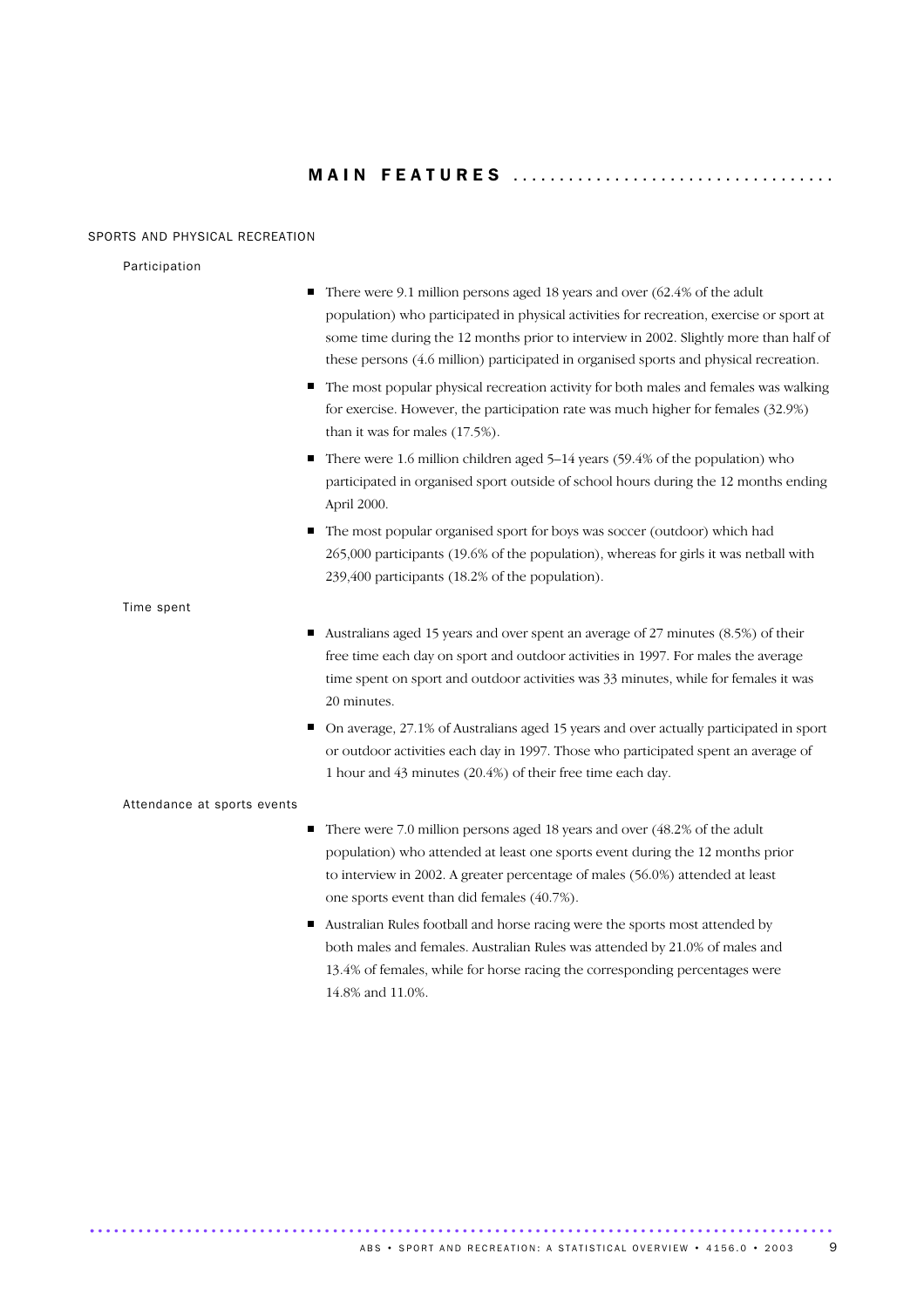Expenditure by households

- Australian households spent an average of \$11.03 per week on selected sports and physical recreation products during 1998–99. The largest single component of this figure was \$2.07 spent on sports facility hire charges.
- The total expenditure by Australians on participation in organised sports and physical activities was \$2,762.6m at an average per participant of \$693 in 1996–97. Clothing and equipment accounted for 29.5% of the total expenditure.
- The average expenditure per participant on individual sports and physical activities in 1996–97 ranged from \$129 for carpet bowls to \$1,787 for motor sports.

Employment and voluntary work

- There were 83,008 persons whose main job was in a sports and physical recreation occupation at the time of the 2001 census. This was 21.6% higher than the corresponding figure from the 1996 census.
- On average, persons in sports and physical recreation occupations were more likely to be working part-time and more likely to have a lower income than persons in the general working population.
- At the end of June 2001 there were 87,448 persons working for organisations in the sports industries (excluding government agencies and manufacturing and sales organisations). Of these persons, 56.9% were working for not-for-profit organisations.
- There were 1.1 million persons aged 18 years and over  $(8.2\%$  of the adult population) who undertook voluntary work for sports and physical recreation organisations during the 12 months prior to interview in 2000. This was a greater number than for any other type of organisation. A greater percentage of males (10.0%) undertook voluntary work for sports and physical recreation organisations than did females  $(6.5\%).$

### Facilities

- Building work worth \$418.8m was approved for sports and physical recreation buildings during 2000–01. Of this total, 42.6% was for the construction of new buildings.
- Engineering construction work worth \$410.9m was done for recreation projects (excluding landscaping) during 2001–02. This followed work worth \$373.0m in 2000–01 and \$477.1m in 1999–2000.
- There were 327 Indigenous communities with a population of 50 or more in 2001. Of these, 33.0% had no sporting facilities at all.

### Funding by government and business

The three levels of government provided a total of \$2,124.2m in funding for sports and physical recreation in 2000–01. The majority of this (60.8%) went to fund Venues, grounds and facilities.

The business sector provided funding of \$628.0m to sports and physical recreation in 2000–01. Over three-quarters of this (76.4%) was provided through sponsorship.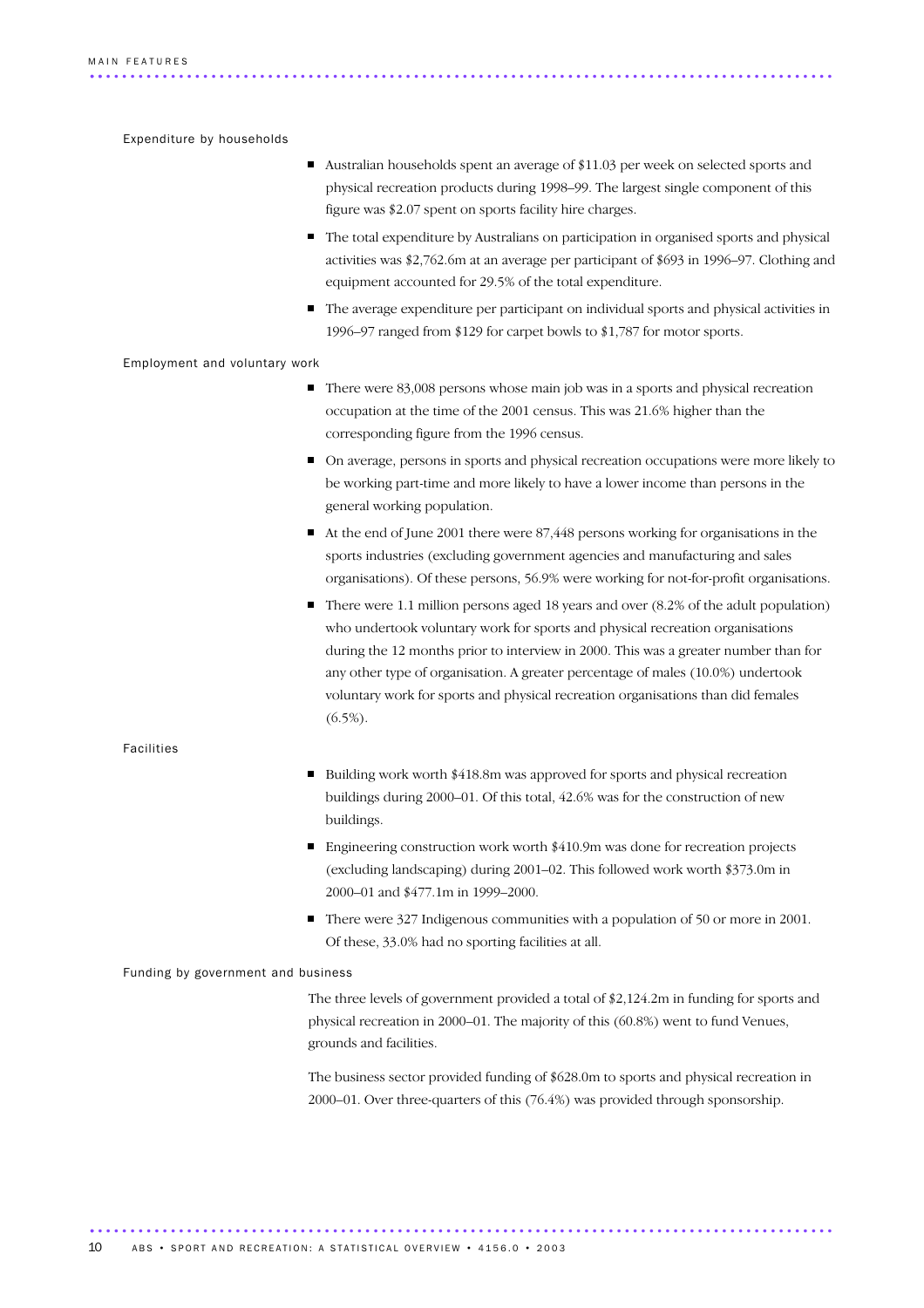### Industries

- $\blacksquare$  In 2000–01 Sports and physical recreation clubs, teams and sports professionals had the highest total income (\$1,381.8m) of all the sports and physical recreation industries mainly providing services. However, it was also one of the two such industries to record an operating loss/deficit, the other being Other sports and physical recreation venues, grounds and facilities.
- $\blacksquare$  The industry with the largest operating profit/surplus in 2000–01 was Sports and physical recreation administrative organisations with \$45.7m, even though the industry consisted entirely of not-for-profit organisations.
- Sport and camping equipment retailers recorded retail sales of \$1,386.4m in 1998–99, while for Marine equipment retailers the corresponding figure was \$656.3m.

### Products

- The total value of retail sales of selected sports and physical recreation goods in 1998–99 was \$3,799.2m.
- $\blacksquare$  The total value of exports of selected sports and physical recreation goods in 2001–02 was \$463.4m, 21.7% higher than for the previous year and the third successive increase.
- The United States of America and New Zealand were the two biggest export markets for Australian sports and physical recreation goods in 2001–02, between them accounting for 41.0% of the total.
- After several successive increases, the total value of imports of selected sports and physical recreation goods fell 3.2% to be \$1,233.9m in 2001–02.
- China and the United States of America were the two major sources of sports and physical recreation goods imported into Australia in 2001–02, between them accounting for 51.8% of the total.
- Australia's largest trade deficit in selected sports and physical recreation goods in 2001–02 was \$370.5m with China, while its largest surplus was \$30.8m with Greece.
- In 1996–97, the total supply of selected sports and physical recreation products (goods and services) was \$6,634.9m, of which 86.4% came from Australian production and the remainder from imports. Final consumption expenditure by households used up 67.8% of the total supply.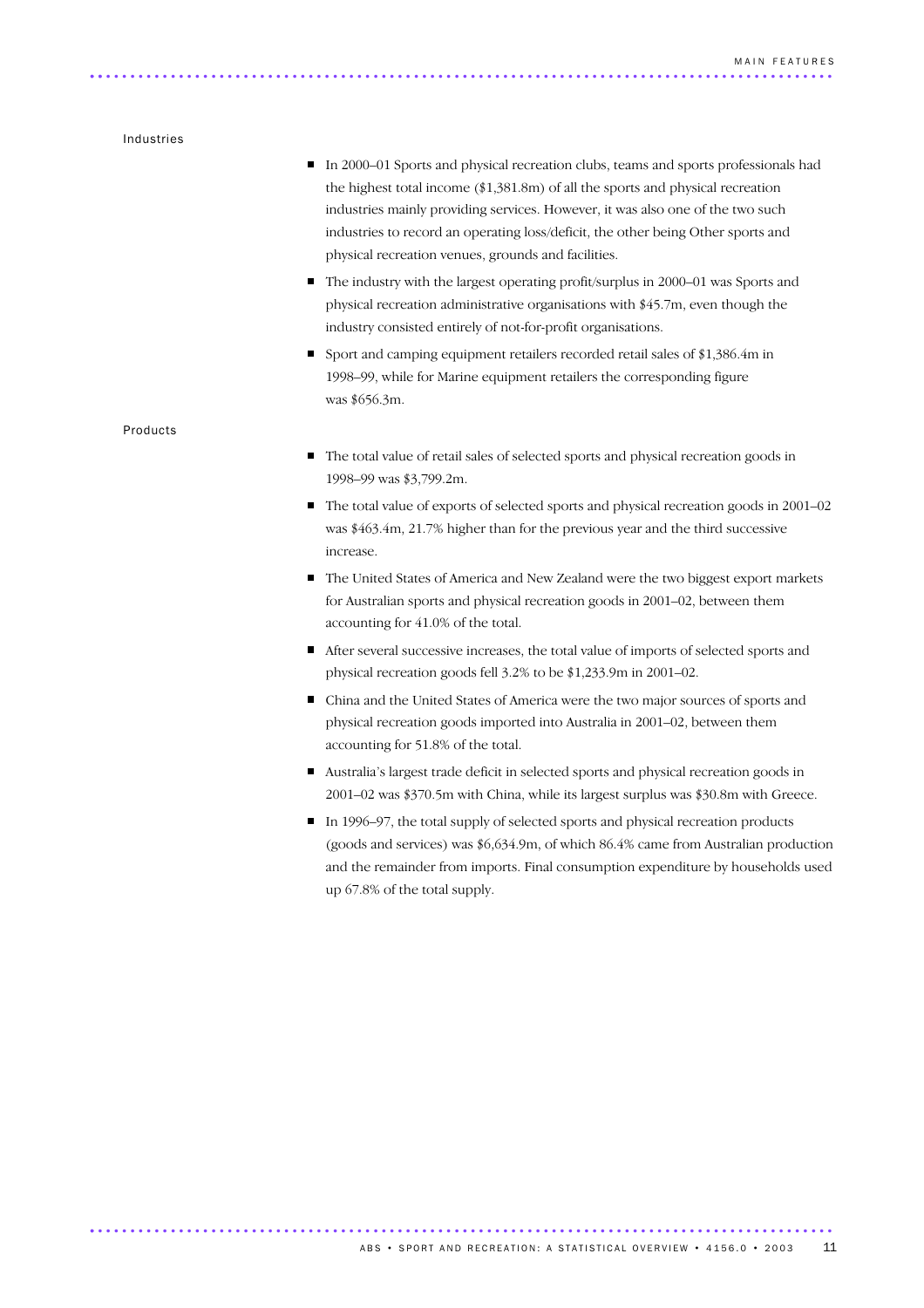### OTHER LEISURE

Gambling

Industries

- Total net takings from all gambling during 2000–01 amounted to \$13,838.6m, or \$944 per head of adult population. Poker machines contributed \$8,752.4m (63.2%) of total net takings, and 87.9% of this contribution came from poker machines located either in Clubs or in Pubs, taverns and bars.
- In 2000–01, businesses in the gambling industries (i.e. businesses predominantly engaged in providing gambling services) had total income of \$9,543.0m (net of payouts to players) and operating profit of \$1,357.7m. At the end of June there were 32,591 persons employed by these businesses.
- The 2001 Census of Population and Housing found that there were 11,204 persons who identified their main job as working in a gambling occupation. Of these persons, 53.3% were female.
- The 1998–99 Household Expenditure Survey found that 51.3% of all households in Australia had some expenditure on gambling during the two-week enumeration period. For households within capital cities the corresponding percentage was 50.0% whereas, for households in other areas of Australia, it was 53.5%.
- The total income of the Amusement industries in 2000–01 was  $$424.1m$ , of which 67.7% was generated by Amusement and theme parks, and the remainder by Amusement arcades, centres and other operations. While the latter managed to break even, the former recorded an operating loss of \$26.7m.
- $\blacksquare$  At the end of June 2001, the amusement industries employed 6,943 persons of whom 56.8% were casual.
- The total income of Hospitality clubs in 2000–01 was  $$6,297.1m$ , of which 31.9% was contributed by those which were associated with sports or physical recreation. These Sports hospitality clubs had a similar share (30.5%) of the total Hospitality club operating surplus of \$374.4m.
- $\blacksquare$  The 23,530 persons employed by Sports hospitality clubs at the end of June 2001 were fairly evenly split between males and females, and between permanent and casual. Female employment was 50.8% of the total and casual employment was 51.1%.
- The total income of Toy and sporting good manufacturers in 2000–01 was \$303.7m and operating profit was \$40.2m. Employment at the end of June was 2,386.
- The total income of Toy and sporting good wholesalers in 1998–99 was \$1,339.1m. Employment at the end of June was 4,173 of which 59.5% were male and 82.8% were full-time.
- The total income of Toy and game retailers in 1998–99 was \$563.5m, while for Trailer and caravan dealers it was \$377.5m. At the end of June, the former had employment of 4,828 persons and the latter 1,105.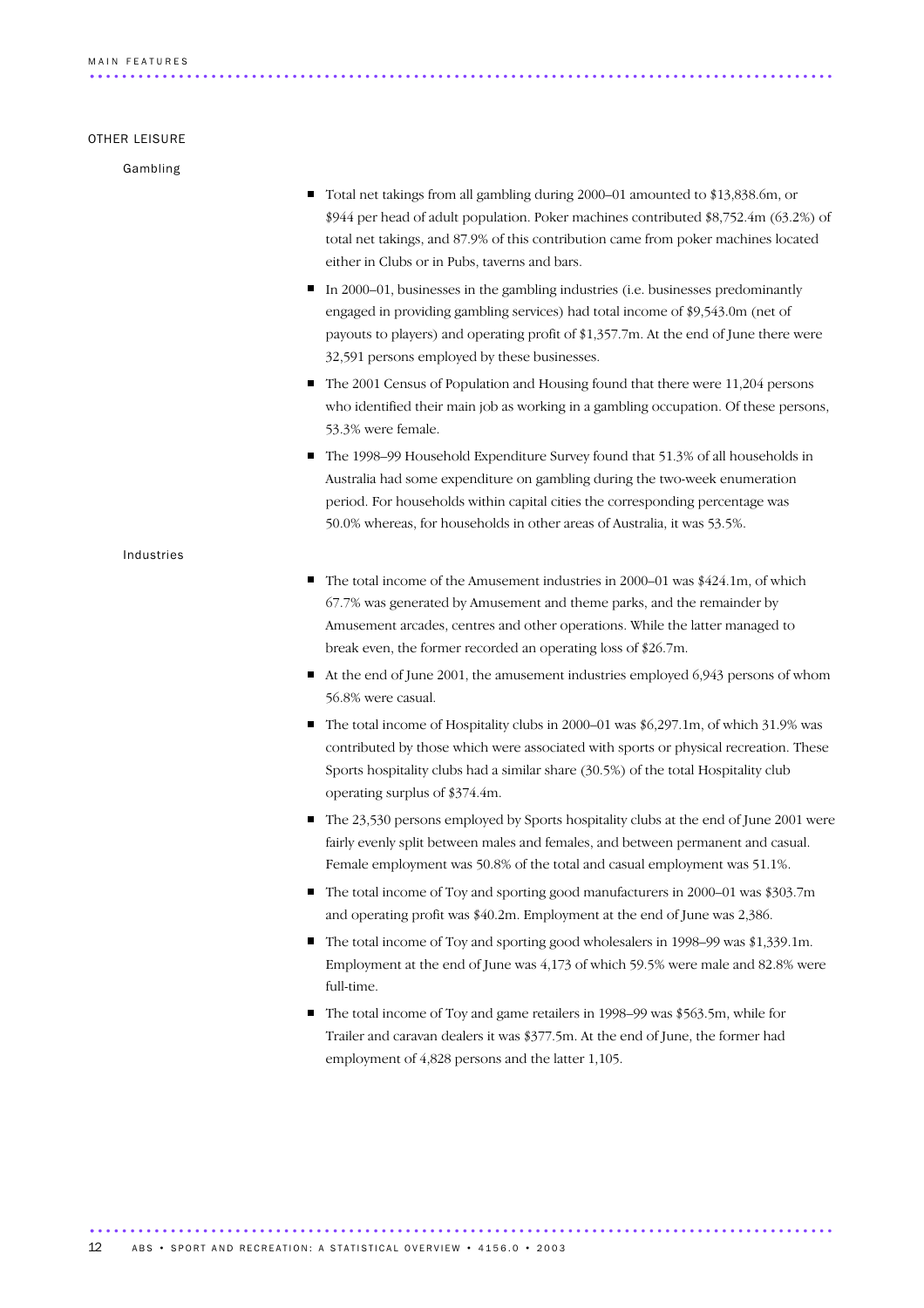Products

- The total value of retail sales of selected other leisure goods in 1998–99 was \$1,657.1m. Examples of these goods are toys, games, caravans and camping trailers.
- The total value of exports of selected other leisure goods in 2001–02 was \$140.4m, 16.4% lower than for the previous year.
- New Zealand was the biggest export market for Australian other leisure goods in 2001–02, accounting for 36.5% of the total.
- The total value of imports of selected other leisure goods in 2001–02 was \$969.6m, 19.5% higher than for the previous year and the latest in a series of increases.
- China was the major source of other leisure goods imported into Australia in 2001–02, accounting for 51.4% of the total.
- Australia's largest trade deficit in selected other leisure goods in 2001–02 was \$498.1m with China, while its largest surplus was \$42.2m with New Zealand.
- In 1996–97, the total supply of selected other leisure products (goods and services) was \$10,119.8m, of which 90.9% came from Australian production and the remainder from imports. Final consumption expenditure by households used up 83.2% of the total supply.
- Australian households spent an average of \$29.26 per week on selected other leisure products during 1998–99. Of this expenditure, 71.8% went on Food and beverage serving services.
- Building work worth \$347.1m was approved during 2000–01 for other leisure buildings such as casinos and other gambling facilities; amusement parks and arcades; and senior citizen, youth and community centres. Of this total, 33.8% was for the construction of new buildings.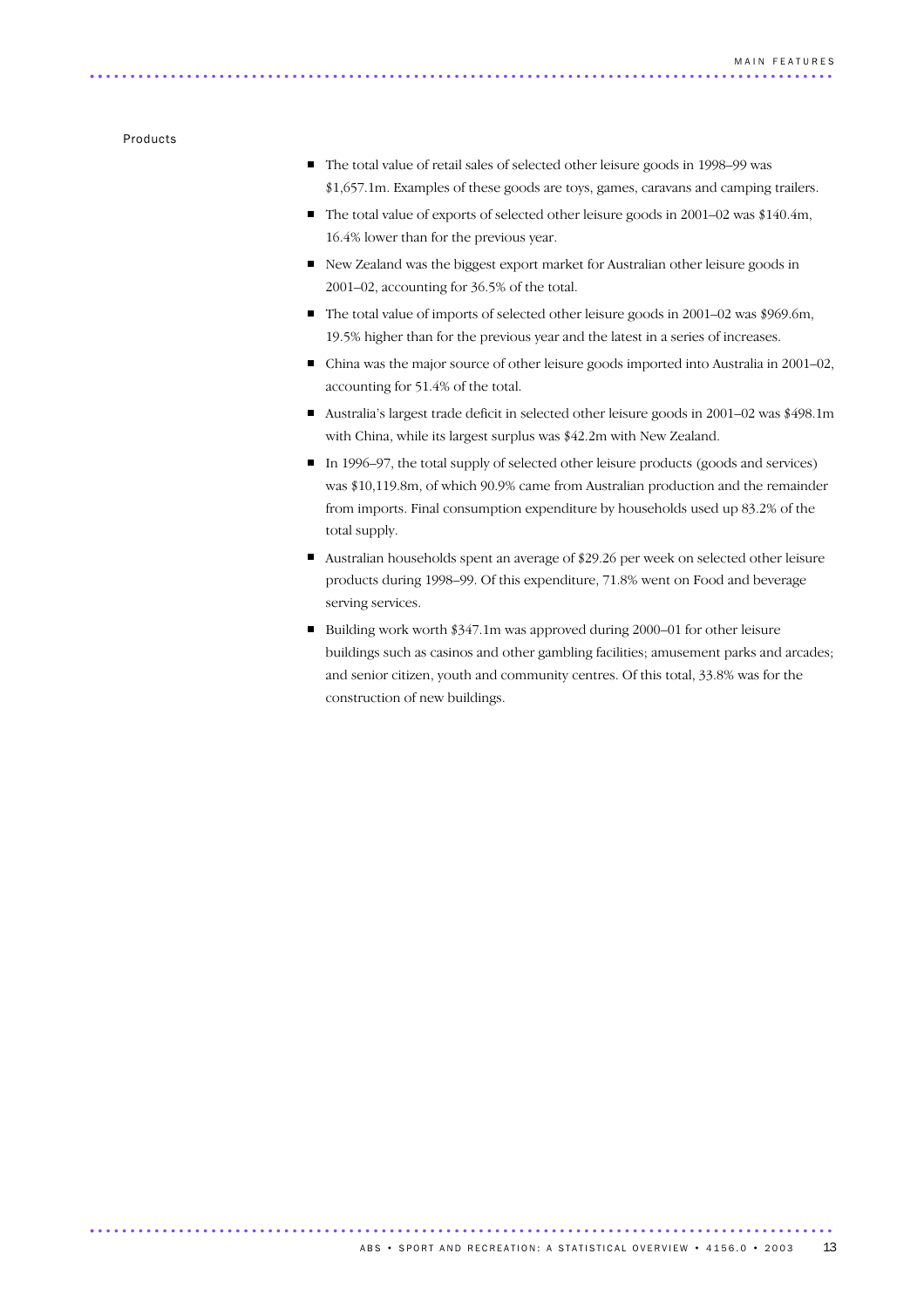PART **A** SPORTS AND PHYSICAL RECREATION ........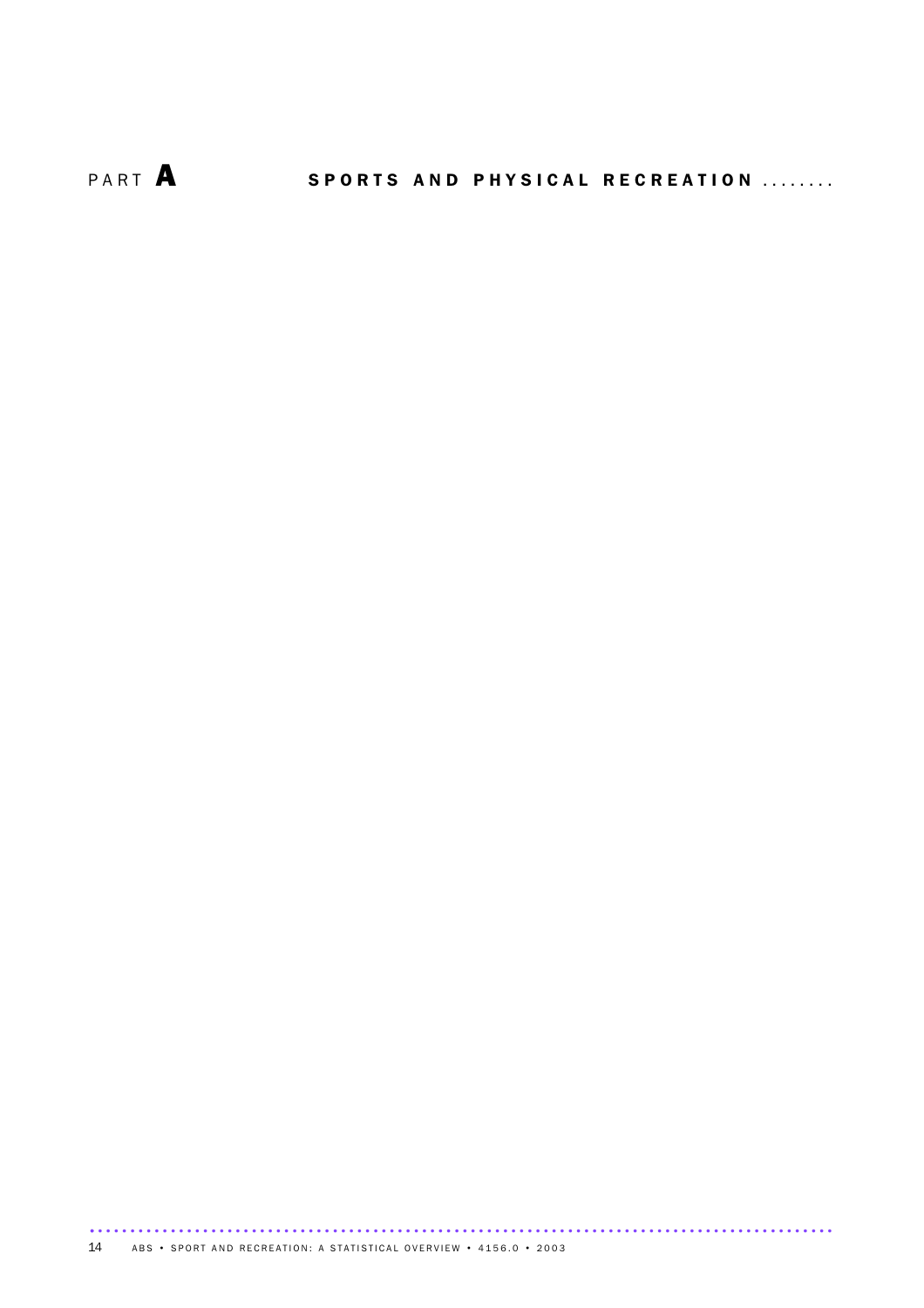# C H A P T E R 1 P A R T I C I P A T I O N . . . . . . . . . . . . . . . . . . . . . . . . . . . . . . . . . . .

INTRODUCTION

Sports and physical recreation play a part in the lives of many Australians. The 2002 General Social Survey (GSS) found that, during the 12 months prior to interview, 62.4% of Australians aged 18 years and over participated in physical activities for recreation, exercise or sport. There are many benefits associated with regular participation in sports and physical recreation, including improved health, physical fitness, self-esteem, sense of personal achievement and social interaction.

This Chapter presents summary data on participation in sports and physical recreation within the Australian community. The data have been sourced from a number of ABS surveys and these are discussed briefly below. It is clear from these data that a large number of Australians play sport or undertake other forms of physical recreation or exercise. However, some of these participants undertake these activities infrequently, such as only once or twice during a 12-month period. Therefore, it cannot be assumed that all participants undertake enough regular physical activity to benefit their health. Information about the frequency of participation in sports and physical recreation can be found in the more detailed publications relating to each survey data source.

The GSS collected data during March to July 2002 from persons aged 18 years and over about participation in physical activity for sport, recreation or exercise during the previous 12 months. Sports and physical recreation participation data from the GSS has been published in *Participation in Sport and Physical Activities, Australia, 2002* (cat. no. 4177.0).

Participation data for persons aged 18 years and over was also collected for the years 1996–97 to 1999–2000 using the Population Survey Monitor (PSM). The PSM asked about participation in sports or physical activities during the previous 12 months. Data have been published in editions of *Participation in Sport and Physical Activities, Australia* (cat. no. 4177.0).

The National Health Survey (NHS), conducted in 1989–90, 1995 and 2001, collected information about participation in exercise during the two weeks prior to interview for persons aged 18 years and over. Data from the NHS have been published in *National Health Survey, Summary of Results* (cat. no. 4364.0) and *National Health Survey: Aboriginal and Torres Strait Islander Results, Australia, 2001* (cat. no. 4715.0).

The Survey of Children's Participation in Culture and Leisure Activities was conducted in April 2000, and collected data on participation in organised sport outside school hours for children aged 5–14 years. These data are available in *Children's Participation in Cultural and Leisure Activities, Australia, April 2000* (cat. no. 4901.0).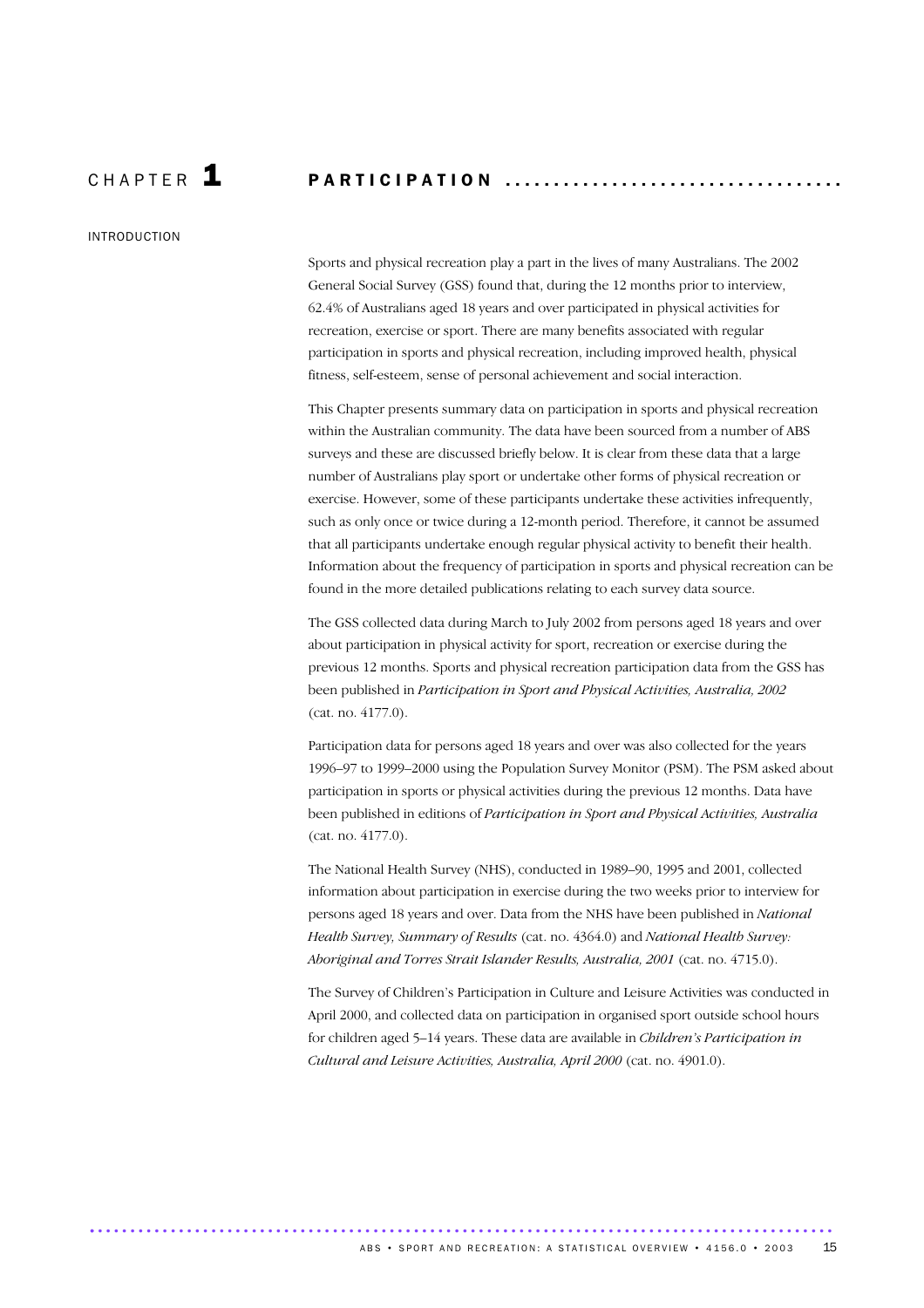### INTRODUCTION *continued*

The 1998 Survey of Disability, Ageing and Carers obtained information about whether persons aged 5 years and over with a disability had participated in sports and recreation away from home during the previous 12 months. The survey data have been published in *Disability, Ageing and Carers: Summary of Findings, Australia, 1998* (cat. no. 4430.0).

When comparing data from different sources it is important to take into consideration the scope and methodology of the surveys. These issues are discussed in this Chapter wherever such comparisons are made.

### CHARACTERISTICS OF PARTICIPANTS IN SPORTS AND PHYSICAL RECREATION

This section explores participation in sports, physical recreation and/or exercise for adults aged 18 years and over, children aged 5–14 years, and persons aged 5 years and over with a disability.

### Adults aged 18 years and over

During the 12 months prior to interview in 2002, 62.4% of Australians aged 18 years and over participated in physical activities for recreation, exercise or sport. More males participated in sports and physical recreation (4.7 million or 65.0% of males) than females (4.4 million or 59.9% of females). The participation rate was higher for persons aged 18–24 years (72.6%) than for any other age group, and lowest for persons aged 65 years and over (45.6%).

A larger proportion of persons in capital cities participated in sports and physical recreation than did persons living in other areas of Australia (63.4% compared with 60.6%). Participation rates varied among the states and territories, ranging from 59.5% in New South Wales to 76.1% in the Australian Capital Territory.

The participation rates for both full-time and part-time employed persons (69.5% and 67.6% respectively) were higher than that for unemployed persons (61.3%). For persons not in the labour force, the participation rate was particularly low at 49.6%. However, this was largely because a substantial proportion of this group were aged 65 years and over. The May 2002 Labour Force Survey found that 43.4% of persons not in the labour force were aged 65 years and over, compared with only 16.5% of the civilian adult population (i.e. aged 18 years and over).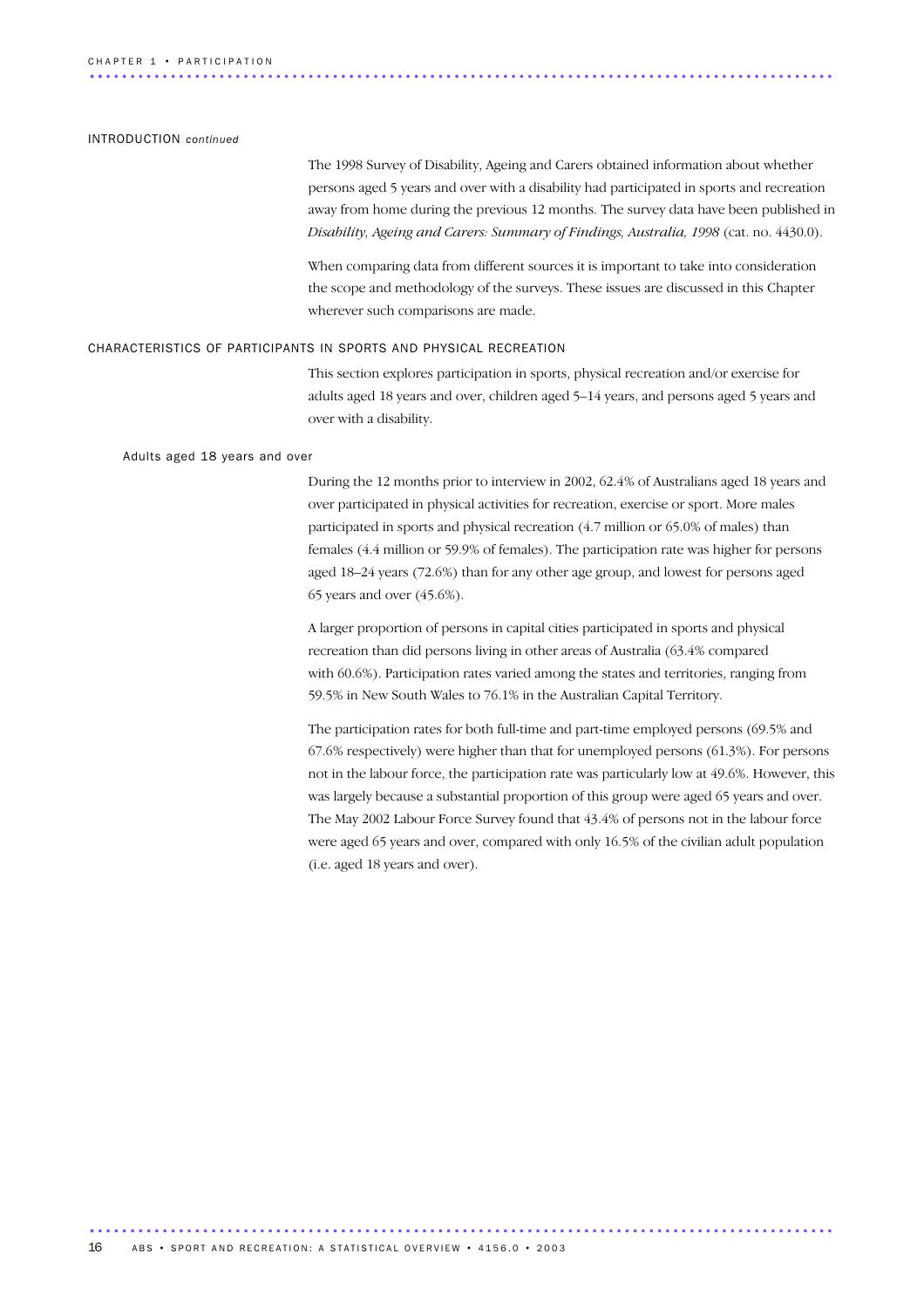Adults aged 18 years and over *continued*

............................................................................................ ..

| <b>1.1</b> ADULT PARTICIPATION IN SPORTS AND PHYSICAL RECREATION(a), Characteristics |
|--------------------------------------------------------------------------------------|
| of participants-2002                                                                 |
|                                                                                      |

|                                     | NUMBER     |             |            | PARTICIPATION RATE |         |         |
|-------------------------------------|------------|-------------|------------|--------------------|---------|---------|
|                                     | Males      | Females     | Persons    | Males              | Females | Persons |
|                                     | '000       | '000        | '000       | %                  | %       | %       |
|                                     |            |             |            |                    |         |         |
| Age group (years)                   |            |             |            |                    |         |         |
| $18 - 24$                           | 751.6      | 630.5       | 1 3 8 2.1  | 77.6               | 67.4    | 72.6    |
| $25 - 34$                           | 1 0 9 8 .3 | 988.2       | 2086.5     | 75.5               | 68.0    | 71.8    |
| $35 - 44$                           | 994.1      | 915.8       | 1909.9     | 68.1               | 62.2    | 65.1    |
| $45 - 54$                           | 771.5      | 799.7       | 1571.2     | 58.3               | 60.5    | 59.4    |
| $55 - 64$                           | 533.2      | 557.4       | 1 0 9 0.7  | 56.1               | 59.7    | 57.9    |
| 65 and over                         | 516.0      | 500.0       | 1016.0     | 50.6               | 41.3    | 45.6    |
| State or territory                  |            |             |            |                    |         |         |
| <b>New South Wales</b>              | 1516.4     | 1 3 9 8.3   | 2914.7     | 62.5               | 56.6    | 59.5    |
| Victoria                            | 1 189.7    | 1 1 1 7 . 7 | 2 3 0 7.4  | 65.9               | 60.2    | 63.0    |
| Queensland                          | 849.8      | 804.2       | 1654.1     | 63.4               | 59.0    | 61.2    |
| South Australia                     | 326.6      | 327.5       | 654.1      | 58.6               | 56.8    | 57.7    |
| Western Australia                   | 547.0      | 520.8       | 1 0 6 7 .8 | 76.9               | 73.0    | 74.9    |
| Tasmania                            | 106.3      | 101.6       | 207.9      | 63.3               | 57.4    | 60.3    |
| Northern Territory(b)               | 38.8       | 35.7        | 74.5       | 70.4               | 70.9    | 70.6    |
| <b>Australian Capital Territory</b> | 90.1       | 85.8        | 175.9      | 78.9               | 73.4    | 76.1    |
| Region                              |            |             |            |                    |         |         |
| Capital city(c)                     | 3 1 2 2.9  | 2875.6      | 5998.5     | 67.1               | 59.9    | 63.4    |
| Other                               | 1541.8     | 1516.1      | 3 0 5 7.9  | 61.2               | 60.1    | 60.6    |
| Labour force status<br>Employed     |            |             |            |                    |         |         |
| Full-time                           | 3 0 9 5 .5 | 1 4 8 5.0   | 4 580.5    | 70.1               | 68.2    | 69.5    |
| Part-time                           | 497.8      | 1 3 2 5.4   | 1823.2     | 66.2               | 68.2    | 67.6    |
| Unemployed                          | 191.7      | 156.4       | 348.0      | 62.1               | 60.3    | 61.3    |
| Not in the labour force             | 879.7      | 1424.9      | 2 304.6    | 51.7               | 48.4    | 49.6    |
| Total                               | 4 664.7    | 4 3 9 1 .6  | 9056.3     | 65.0               | 59.9    | 62.4    |
|                                     |            |             |            |                    |         |         |

(a) Relates to persons aged 18 years and over who participated in physical activities for recreation, exercise or sport as players during the 12 months prior to interview.

(b) Refers to mainly urban areas only.

(c) Excludes Canberra and Darwin.

*Source: Participation in Sport and Physical Activities, Australia, 2002* (cat. no. 4177.0).

Table 1.2 shows the number of players who participated in physical recreation that was organised by a club or association (e.g. playing tennis as part of a tennis club competition). The table also shows participation in non-organised physical recreation. Examples of this include swimming at the beach with the family, walking for exercise, and playing tennis socially. Some players participated in physical recreation in both an organised and non-organised capacity. Of the 9.1 million adult participants in sports and physical recreation, a large majority (80.8% or 7.3 million) had undertaken at least some non-organised activity, while about half (50.2% or 4.6 million) had participated in some organised physical recreation.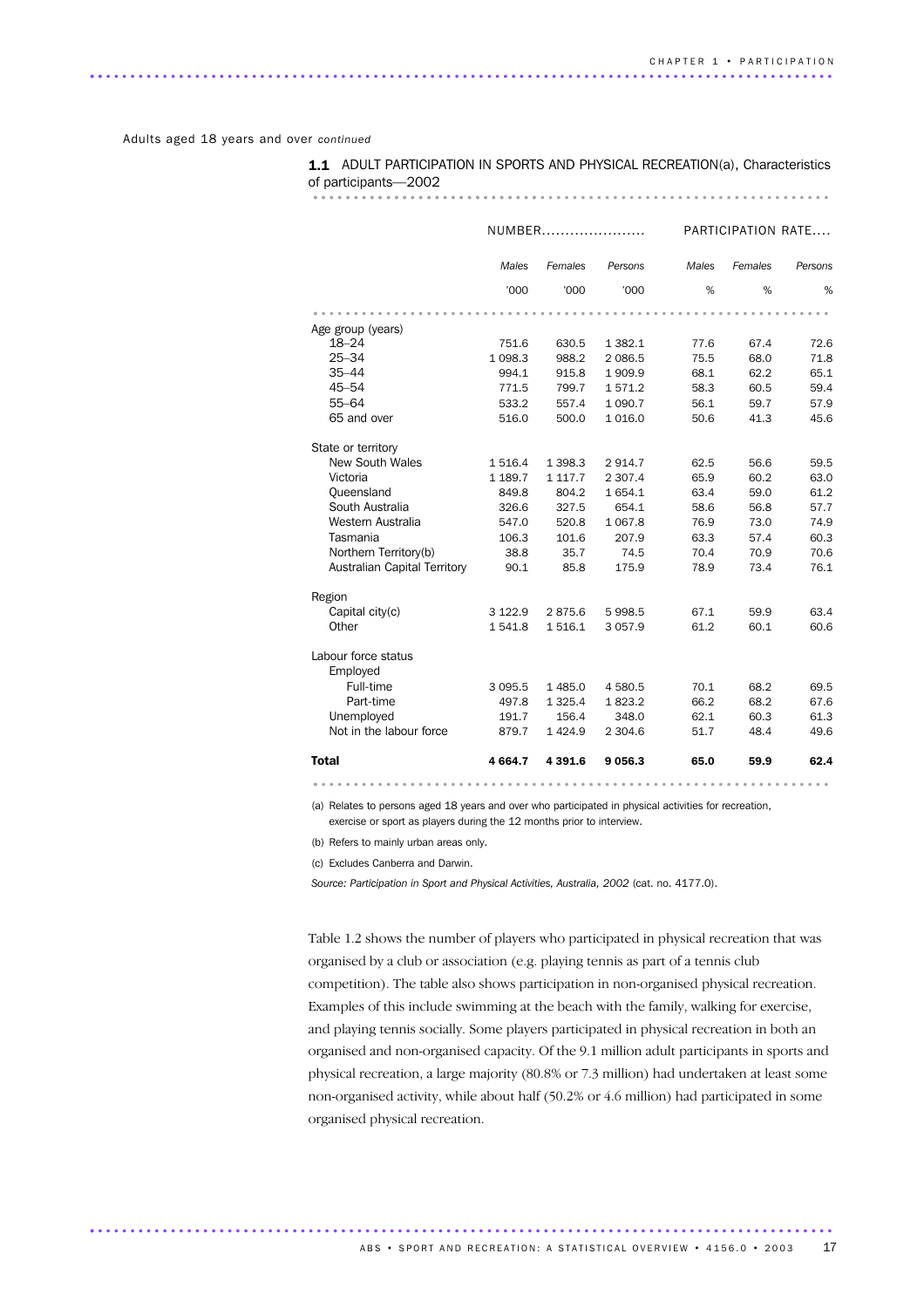### Adults aged 18 years and over *continued*

In the 12 months prior to interview in 2002, 31.4% of the population aged 18 years and over had participated in some organised physical recreation. More males (34.3%) participated in organised physical recreation, compared with females (28.5%). The most marked difference between males and females related to those who participated in both organised and non-organised physical recreation. While 12.8% of males and 11.2% of females participated only in organised physical recreation, many more males (21.5%) participated in both organised and non-organised physical recreation, compared with females (17.3%).

#### 1.2 ADULT PARTICIPATION IN SPORTS AND PHYSICAL RECREATION(a), Type of participation—2002 ................................................................ .

|                             | Organised<br>only<br>(A)  | Non-<br>organised<br>only<br>(B)  | <b>Both</b><br>organised<br>and non-<br>organised<br>(C) | Total<br>organised<br>$(A + C)$ | Total non-<br>organised<br>$(B + C)$  | Total<br>participation<br>$(A + B + C)$ |
|-----------------------------|---------------------------|-----------------------------------|----------------------------------------------------------|---------------------------------|---------------------------------------|-----------------------------------------|
|                             |                           |                                   | <b>NUMBER '000)</b>                                      |                                 |                                       |                                         |
| Males<br>Females<br>Persons | 919.3<br>823.0<br>1 742.3 | 2 2 0 3 . 1<br>2 302.8<br>4 505.9 | 1 542.3<br>1 2 6 5 .8<br>2808.2                          | 2 4 6 1.6<br>2 088.8<br>4 550.4 | 3 7 4 5 . 4<br>3 5 68.6<br>7 3 1 4 .0 | 4 6 64.7<br>4 3 9 1.6<br>9056.3         |
|                             |                           | PARTICIPATION RATE (%)            |                                                          |                                 |                                       |                                         |
| Males<br>Females<br>Persons | 12.8<br>11.2<br>12.0      | 30.7<br>31.4<br>31.1              | 21.5<br>17.3<br>19.4                                     | 34.3<br>28.5<br>31.4            | 52.2<br>48.7<br>50.4                  | 65.0<br>59.9<br>62.4                    |

(a) Relates to persons aged 18 years and over who participated in physical activities for recreation, exercise or sport as players during the 12 months prior to interview.

*Source: Participation in Sport and Physical Activities, Australia, 2002* (cat. no. 4177.0).

### Children aged 5–14 years

During the 12 months ending April 2000, 1.6 million children (59.4%) participated in sport outside of school hours that had been organised by a school, club or association. The sport participation rate for boys exceeded that for girls, both overall (66.1% compared with 52.3%), and in each age category. This is consistent with the situation in the general adult population where a greater percentage of males (34.3%) participated in organised physical recreation than females (28.5%) (table 1.2).

When comparing the participation rates of children and adults, it is important to take into consideration the different scopes of the surveys from which the participation rates are sourced. Adults responding to the GSS had the opportunity to mention activities that were related to exercise or physical recreation, which is a broader scope than just organised sport. As a result, adult sports and physical recreation participation rates from the GSS include activities such as organised dancing and organised yoga, which are physical recreation activities rather than sports. The children's participation survey focused only on organised sports. Hence, other physical recreation activities are not included in the information presented in table 1.3 and participation rates for children cannot be directly compared with those for adults.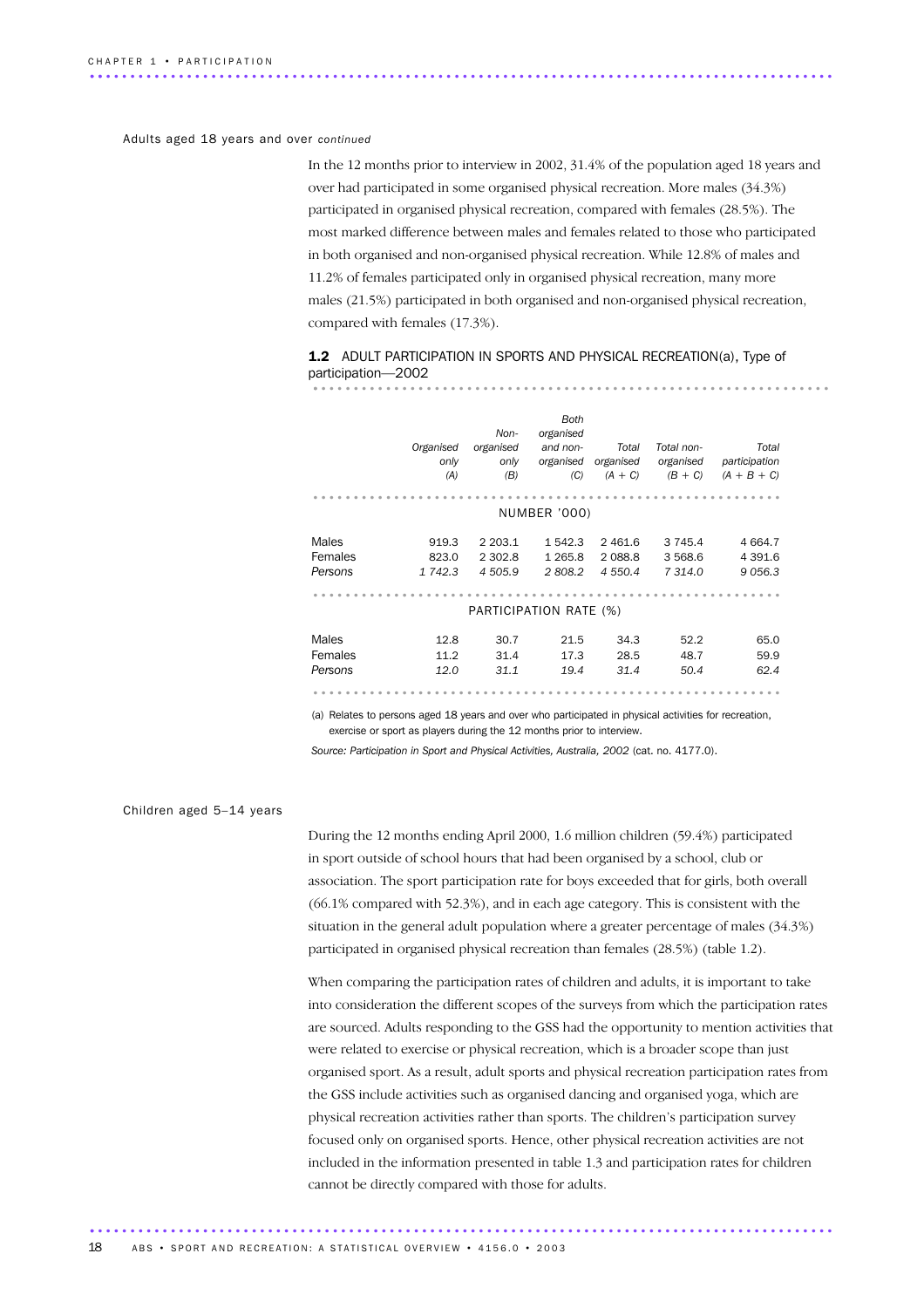### Children aged 5–14 years *continued*

A lower proportion of children living in capital cities participated in organised sport outside of school hours than those living elsewhere in Australia (57.3% compared with 62.3%). The sport participation rate for children varied across the states and territories, ranging from 56.1% in Queensland to 65.5% in the Northern Territory.

### 1.3 CHILDREN'S PARTICIPATION IN ORGANISED SPORT(a), Characteristics of participants—2000 ................................................................ ............................

|                              |       | NUMBER  |         |       | PARTICIPATION RATE |         |  |
|------------------------------|-------|---------|---------|-------|--------------------|---------|--|
|                              | Males | Females | Persons | Males | Females            | Persons |  |
|                              | '000  | '000    | '000    | %     | %                  | %       |  |
|                              |       |         |         |       |                    |         |  |
| Age group (years)            |       |         |         |       |                    |         |  |
| $5 - 8$                      | 317.0 | 221.7   | 538.7   | 58.3  | 43.3               | 51.0    |  |
| $9 - 11$                     | 314.9 | 234.6   | 549.5   | 74.2  | 59.8               | 67.3    |  |
| $12 - 14$                    | 263.3 | 216.7   | 480.0   | 68.2  | 56.5               | 62.4    |  |
| State or territory           |       |         |         |       |                    |         |  |
| <b>New South Wales</b>       | 312.5 | 220.1   | 532.6   | 69.0  | 51.0               | 60.2    |  |
| Victoria                     | 209.6 | 169.1   | 378.6   | 63.6  | 53.8               | 58.8    |  |
| Queensland                   | 167.6 | 117.2   | 284.8   | 64.3  | 47.4               | 56.1    |  |
| South Australia              | 66.3  | 56.1    | 122.5   | 64.9  | 57.9               | 61.5    |  |
| Western Australia            | 93.3  | 72.6    | 165.8   | 67.2  | 55.3               | 61.4    |  |
| Tasmania                     | 21.3  | 19.0    | 40.3    | 61.0  | 57.1               | 59.1    |  |
| Northern Territory(b)        | 9.1   | 7.3     | 16.4    | 69.5  | 61.2               | 65.5    |  |
| Australian Capital Territory | 15.5  | 11.6    | 27.2    | 70.2  | 54.6               | 62.5    |  |
| Region                       |       |         |         |       |                    |         |  |
| Capital city(c)              | 514.8 | 372.7   | 887.5   | 64.9  | 49.3               | 57.3    |  |
| Other                        | 380.4 | 300.3   | 680.7   | 67.8  | 56.5               | 62.3    |  |
| <b>Total</b>                 | 895.2 | 673.0   | 1568.2  | 66.1  | 52.3               | 59.4    |  |
|                              |       |         |         |       |                    |         |  |

(a) Relates to children aged 5–14 years who participated in organised sport outside of school hours during the 12 months ending April 2000.

(b) Comprises predominantly urban areas only.

............................................................................................ ..

(c) Excludes Canberra and Darwin.

*Source: Children's Participation in Cultural and Leisure Activities, Australia, April 2000* (cat. no. 4901.0).

### Persons with a disability

There were 1.1 million persons (31.7%) aged 5 years and over with a disability who participated in sports or physical recreation during the 12 months prior to interview in 1998. The majority (643,700 persons or 60.1%) of these participants were male. Disability was defined as any limitation, restriction or impairment, which had lasted, or was likely to last, for at least six months and restricted everyday activities.

Overall, 37.2% of males with a disability participated in sports or physical recreation, compared with 25.9% of females. Persons with a profound core activity restriction (i.e. restriction in activities which comprise communication, mobility and self-care) had the lowest participation rate in sports or physical recreation (17.8%) of all the disability categories. The majority of persons with a profound core activity restriction had a physical condition (70.7% or 380,200 persons) as opposed to a mental or behavioural disorder (29.3% or 157,500 persons).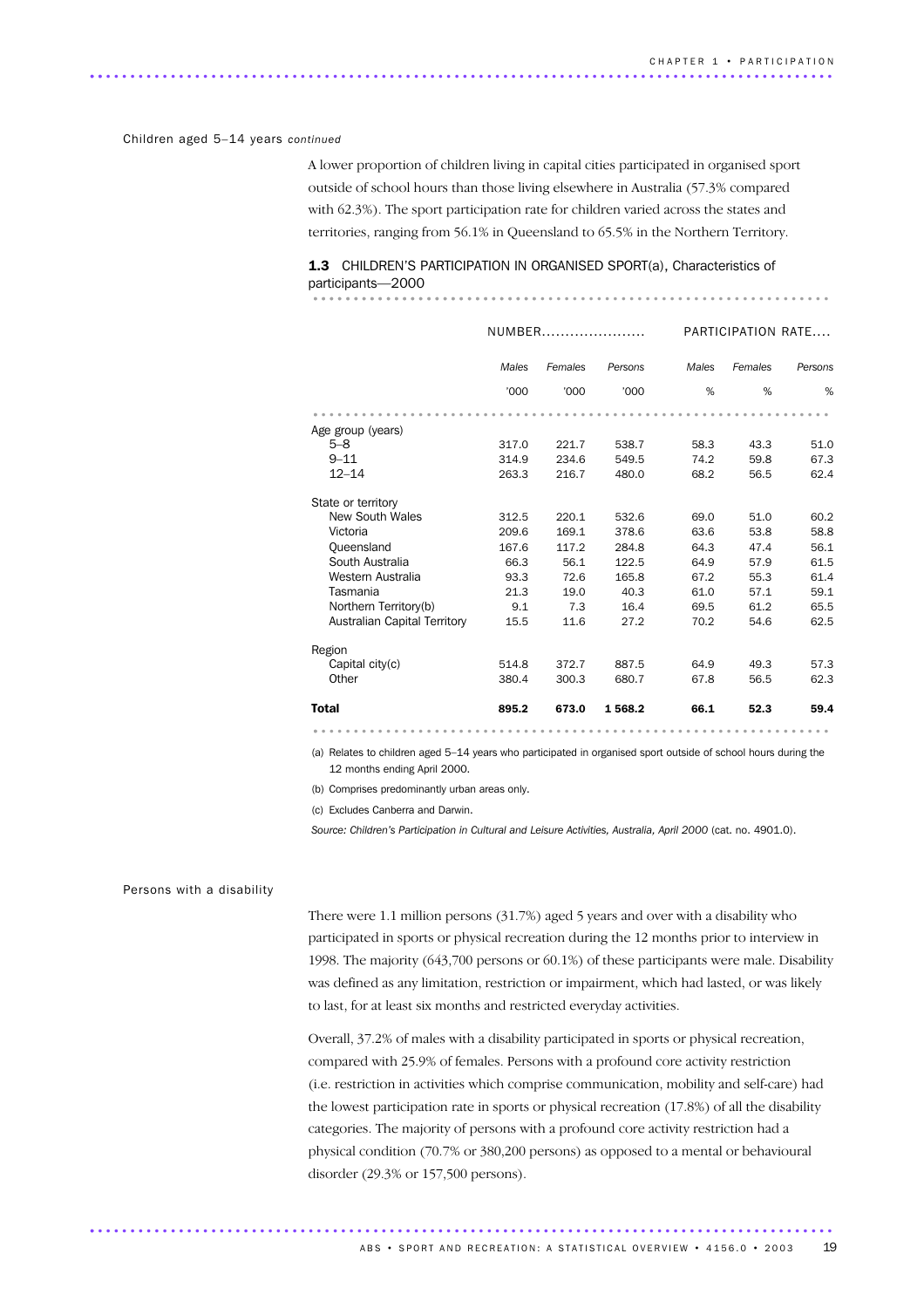### Persons with a disability *continued*

The proportion of persons aged 5 years and over with a disability who participated in sports or physical recreation during the 12 months prior to interview in 1998 (31.7%) was lower than that identified for the general adult population aged 18 years and over during the 12 months prior to interview in 2002 (62.4%). In addition to being derived from data sources which are four years apart in time, these participation rates are not directly comparable because they relate to populations spanning different age groups and with different age distributions. For example, 33.9% of persons with a disability were aged 65 years and over compared with 12.2% of the general adult population. A higher proportion of older persons in a population may result in a lower sports participation rate, since only 45.6% of persons aged 65 years and over in the general adult population had participated in sports or physical recreation during the 12 months prior to interview in 2002.

1.4 PARTICIPATION IN SPORTS OR PHYSICAL RECREATION(a), By disability status and sex—1998 ................................................................ .

|                             | Profound<br>core<br>activity(b)<br>restriction | Severe<br>core<br>activity(b)<br>restriction | Moderate<br>core<br>activity(b)<br>restriction | Mild core<br>activity(b)<br>restriction | Schooling or<br>employment<br>restriction | All with<br>specific<br>restrictions(c) | All with<br>disability(d)     |
|-----------------------------|------------------------------------------------|----------------------------------------------|------------------------------------------------|-----------------------------------------|-------------------------------------------|-----------------------------------------|-------------------------------|
|                             |                                                |                                              |                                                |                                         |                                           |                                         |                               |
|                             |                                                |                                              | <b>NUMBER ('000)</b>                           |                                         |                                           |                                         |                               |
| Males<br>Females<br>Persons | 39.8<br>25.9<br>65.7                           | 85.0<br>57.5<br>142.6                        | 93.3<br>71.7<br>165.0                          | 192.8<br>122.9<br>315.6                 | 336.6<br>210.5<br>547.1                   | 514.8<br>342.1<br>856.9                 | 643.7<br>426.5<br>1 0 7 0 . 2 |
|                             |                                                |                                              |                                                |                                         |                                           |                                         |                               |
|                             |                                                |                                              | PARTICIPATION RATE (%)                         |                                         |                                           |                                         |                               |
| Males<br>Females<br>Persons | 24.7<br>12.4<br>17.8                           | 31.7<br>19.5<br>25.3                         | 27.8<br>22.5<br>25.2                           | 36.2<br>24.8<br>30.7                    | 37.1<br>28.0<br>32.9                      | 34.6<br>23.5<br>29.1                    | 37.2<br>25.9<br>31.7          |
|                             |                                                |                                              |                                                |                                         |                                           |                                         |                               |

(a) Refers to persons aged 5 years and over, living in households only, who participated in sports or physical recreation away from home during the 12 months prior to interview.

(b) Core activities comprise communication, mobility and self care.

(c) Total may be less than the sum of the components as persons may have both a core activity restriction and a schooling or employment restriction.

(d) Includes those who do not have a specific restriction.

*Source: Disability, Ageing and Carers: Summary of Findings, Australia, 1998* (cat. no. 4430.0) and ABS data available on request.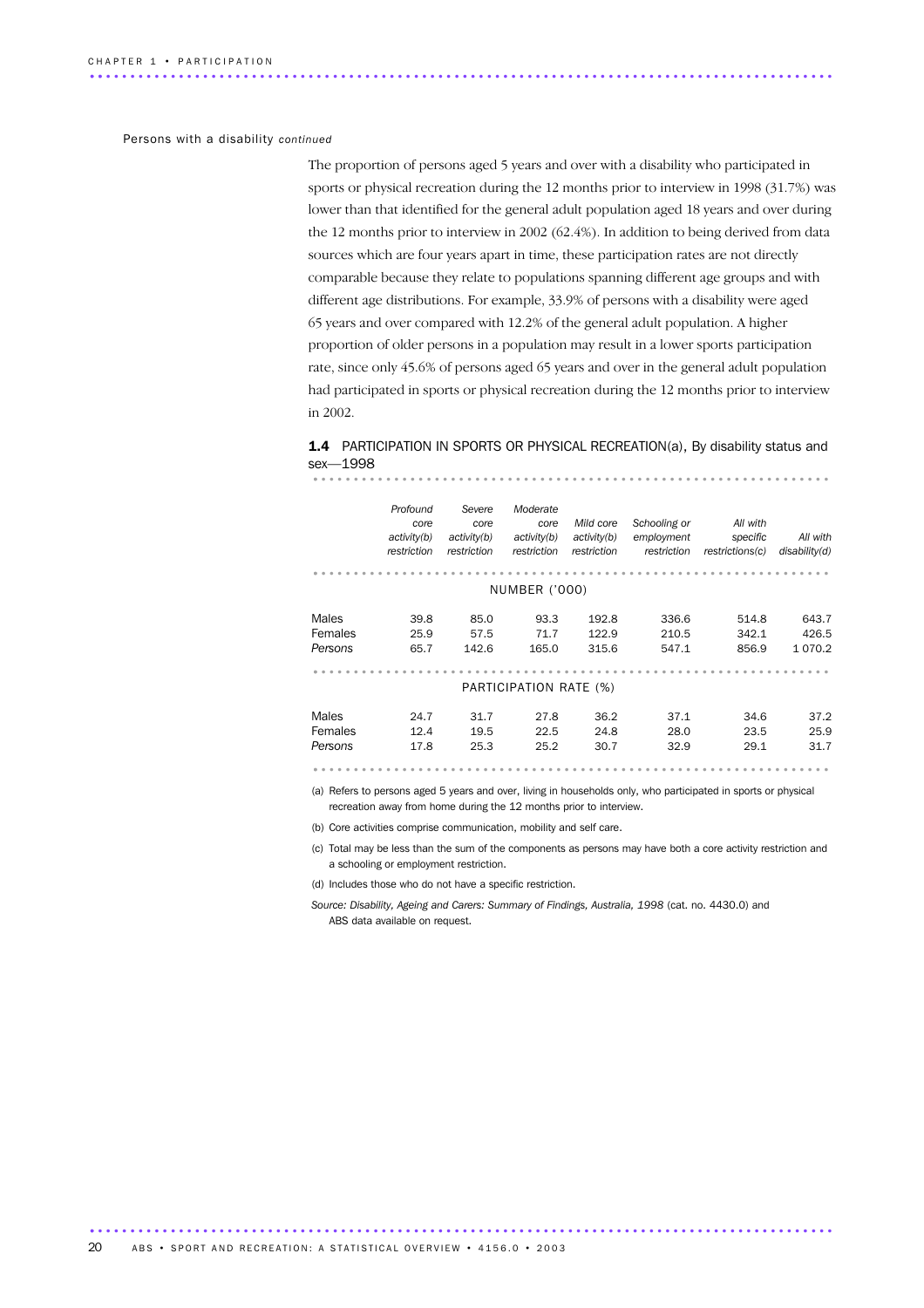### SELECTED SPORTS AND PHYSICAL RECREATION ACTIVITIES

A major aim of ABS surveys about sports and physical recreation participation is to find out about the wide range of physical recreation activities that people undertake. This section presents summary information for the top ten sports and physical recreation activities participated in by adults and children. More detailed information about the many other sports and physical recreation activities in which people participate can be found in the survey-specific publications.

### Adults aged 18 years and over

During the 12 months prior to interview in 2002, Walking for exercise attracted the largest number of both male and female participants. However, a much larger percentage of females participated in Walking for exercise than did males (32.9% compared with 17.5%). A larger proportion of females than males participated in Walking for exercise for all age groups except persons aged 65 years and over, where 26.9% of males participated compared with 23.7% of females.

Aerobics/fitness, Swimming, Cycling, Tennis and Running were amongst the top ten activities participated in by both males and females. There were, however, some marked differences in participation rates for some of these activities. More females participated in Aerobics/fitness (13.0% compared with 8.8%) and Swimming (11.8% compared with 9.9%). On the other hand, more males played Tennis (7.6% compared with 6.1%), went Cycling (7.3% compared with 4.2%) and participated in Running (6.1% compared with 3.0%).

Many more females participated in Netball (5.3% of females), Yoga (3.6%), and Dancing (2.8%) than males. Bushwalking was an activity that was amongst the top ten for females, with 3.3% participating. However, a similar proportion of males (3.1%) also participated in bushwalking even though this was not amongst their top ten activities. Many more males participated in Golf (12.4% of males), Fishing (6.1%), Cricket (4.7%) and Soccer (4.4%) than females.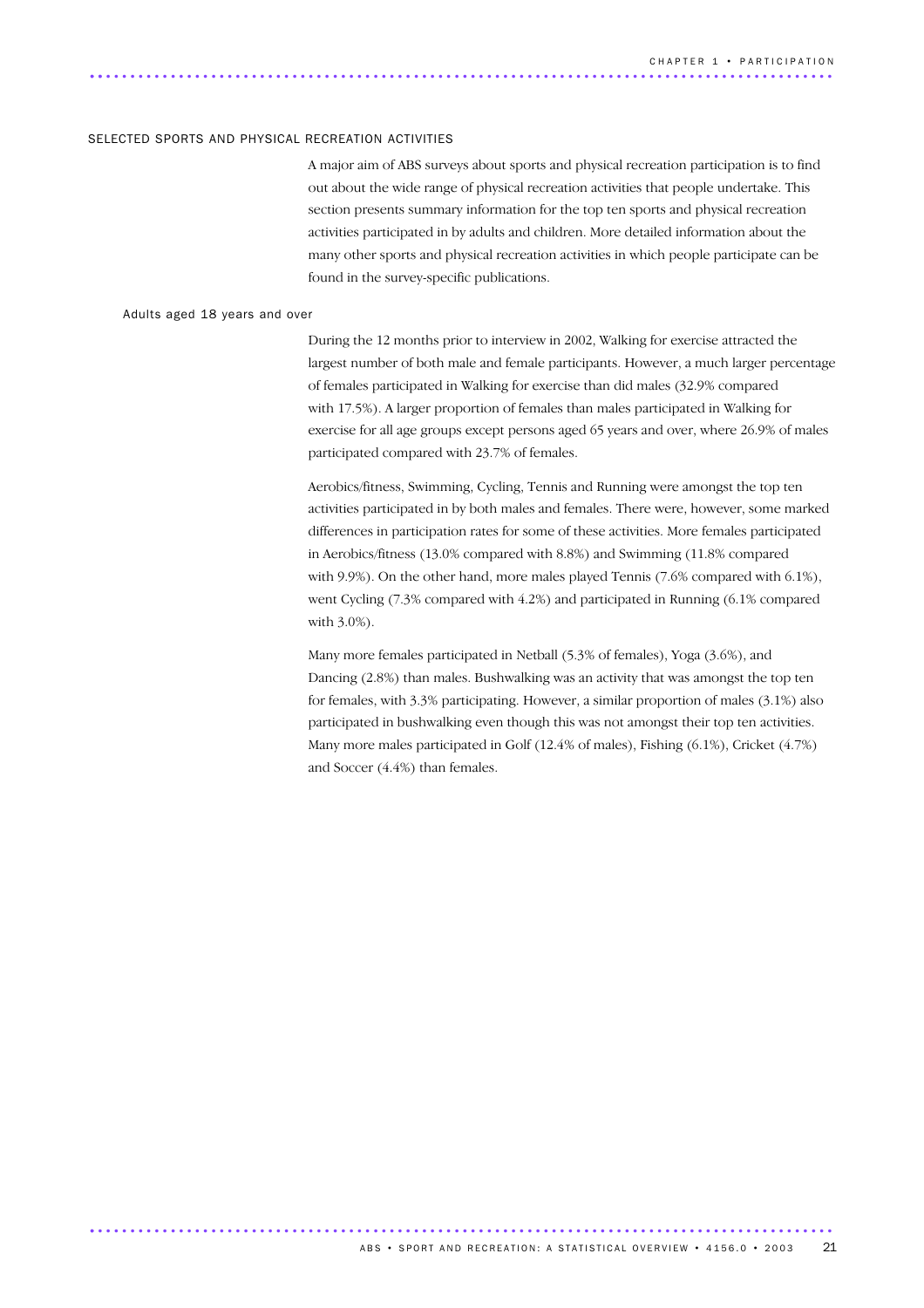Adults aged 18 years and over *continued*

|      | <b>1.5</b> ADULT PARTICIPATION IN SPORTS AND PHYSICAL RECREATION ACTIVITIES(a)- |  |
|------|---------------------------------------------------------------------------------|--|
| 2002 |                                                                                 |  |

#### ................................................................ .............................

|                      |                | Participation |
|----------------------|----------------|---------------|
|                      | Number         | rate          |
|                      | '000           | %             |
|                      |                |               |
|                      | <b>MALES</b>   |               |
| Walking for exercise | 1 2 2 5 . 2    | 17.5          |
| Golf                 | 890.3          | 12.4          |
| Swimming             | 708.4          | 9.9           |
| Aerobics/fitness     | 632.3          | 8.8           |
| Tennis               | 544.5          | 7.6           |
| Cycling              | 524.0          | 7.3           |
| Running              | 440.9          | 6.1           |
| Fishing              | 437.5          | 6.1           |
| Cricket (outdoor)    | 340.8          | 4.7           |
| Soccer (outdoor)     | 318.9          | 4.4           |
|                      | <b>FEMALES</b> |               |
|                      |                |               |
| Walking for exercise | 2 407.9        | 32.9          |
| Aerobics/fitness     | 953.2          | 13.0          |
| Swimming             | 867.4          | 11.8          |
| Tennis               | 443.4          | 6.1           |
| Netball              | 389.4          | 5.3           |
| Cycling              | 305.6          | 4.2           |
| Yoga                 | 266.2          | 3.6           |
| <b>Bush walking</b>  | 240.1          | 3.3           |
| Running              | 221.9          | 3.0           |
| Dancing              | 206.4          | 2.8           |
|                      |                |               |

(a) Relates to persons aged 18 years and over who participated in physical activities for recreation, exercise or sport as players during the 12 months prior to interview.

*Source: Participation in Sport and Physical Activities, Australia, 2002* (cat. no. 4177.0).

### Children aged 5–14 years

During the 12 months ending April 2000, 265,000 or 19.6% of boys aged between 5 and 14 years participated in outdoor soccer outside of school hours. Other organised sports in which many boys participated were Swimming (177,000 or 13.1%), Australian Rules football (170,300 or 12.6%) and outdoor cricket (133,600 or 9.9%).

The organised sport participated in by the largest number of girls was Netball with 234,900 or 18.2%, followed by Swimming with 203,100 or 15.8%.

Although a higher proportion of boys than girls participated in organised sport (66.1% compared with 52.3%), the girls participation rate for some organised sports was significantly higher than that for boys. Examples include Gymnastics (4.3% of girls compared with 0.9% of boys) and Swimming (15.8% of girls compared with 13.1% of boys).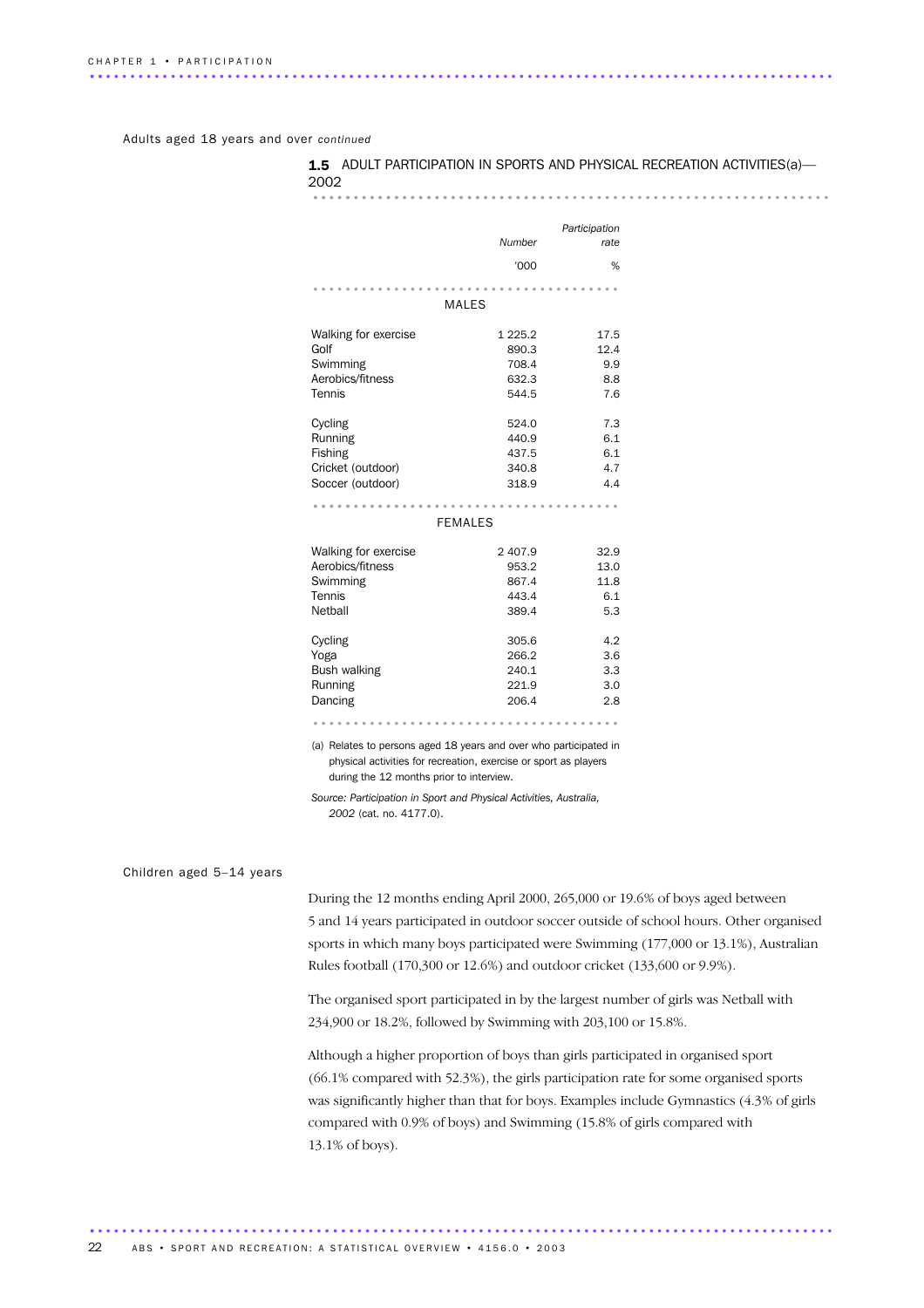#### Children aged 5–14 years *continued*

............................................................................................ ..

While these data show that more boys participated in organised sports outside school hours, this does not necessarily indicate that boys are more physically active than girls. Other physical recreation activities, which are not classified as organised sports, should also be considered. For example, the 2000 Survey of Children's Participation in Culture and Leisure Activities found that organised dancing, a cultural activity rather than a sport activity, attracted participation by a much higher proportion of girls (19.5%) than boys (1.7%).

Children also participate in non-organised physical recreation activities such as bike riding, skateboarding, backyard ball games, running games and playing at a playground or recreation park. The children's participation survey asked about selected physical recreation activities and found that 63.8% of children aged 5–14 years (71.1% of boys and 56.2% of girls) rode a bike outside of school hours in the previous two weeks, while skateboarding or rollerblading was undertaken by 30.9% of children in the previous two weeks (35.6% of boys and 26.1% of girls).

### 1.6 CHILDREN'S PARTICIPATION IN SELECTED ORGANISED SPORTS(a)-2000

|                                        |                      | Participation |
|----------------------------------------|----------------------|---------------|
|                                        | Number               | rate          |
|                                        | '000                 | %             |
|                                        |                      |               |
| <b>MALES</b>                           |                      |               |
| Soccer (outdoor)                       | 265.0                | 19.6          |
| Swimming                               | 177.0                | 13.1          |
| Australian Rules football              | 170.3                | 12.6          |
| Cricket (outdoor)                      | 133.6                | 9.9           |
| Tennis                                 | 124.8                | 9.2           |
| Basketball                             | 119.6                | 8.8           |
| Rugby League                           | 92.5                 | 6.8           |
| Martial arts                           | 72.7                 | 5.4           |
| Athletics and track and field          | 52.2                 | 3.9           |
| Rugby Union                            | 36.1                 | 2.7           |
|                                        |                      |               |
| <b>FEMALES</b>                         |                      |               |
| Netball                                | 234.9                | 18.2          |
| Swimming                               | 203.1                | 15.8          |
| Tennis                                 | 99.1                 | 7.7           |
| Basketball                             | 80.7                 | 6.3           |
| Gymnastics                             | 55.1                 | 4.3           |
| Athletics and track and field          | 51.9                 | 4.0           |
| Soccer (outdoor)                       | 37.3                 | 2.9           |
| Hockey                                 | 32.5                 | 2.5           |
| Martial arts                           | 31.9                 | 2.5           |
| Horse riding and equestrian activities | 25.4                 | 2.0           |
|                                        |                      |               |
| $\cdots$                               | $\sim$ $\sim$ $\sim$ |               |

(a) Relates to children aged 5–14 years who participated in organised sport (to a maximum of three per child) outside of school hours during the 12 months prior to interview.

*Source: Children's Participation in Cultural and Leisure Activities, Australia, April 2000* (cat. no. 4901.0).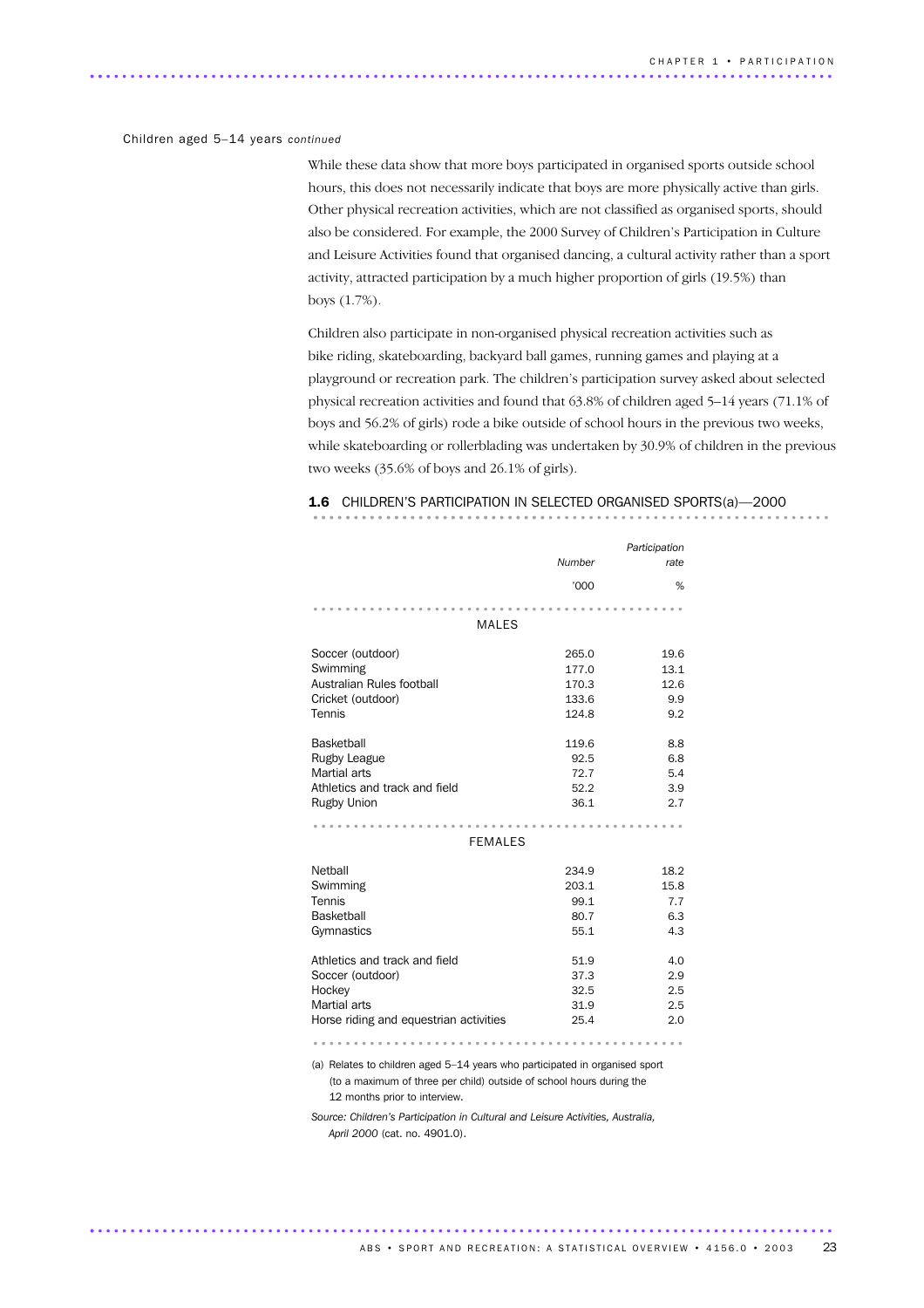### TRENDS IN SPORTS AND PHYSICAL RECREATION PARTICIPATION

A series of participation surveys were undertaken between 1996–97 and 1999–2000 as part of the Population Survey Monitor (PSM). Data from these surveys can be compared across time in two ways: total organised sport participation rates can be compared between 1996–97 and 1999–2000; and total participation rates (which combine organised and non-organised participation in sports and physical recreation) can be compared between 1998–99 and 1999–2000.

Table 1.7 presents data about participation by persons aged 18 years and over as players in organised sport and physical activities from 1996–97 to 1999–2000. During this period, the female organised sport participation rate was lowest in 1996–97 (23.3%) and highest in 1998–99 (26.4%). The male organised sport participation rate increased significantly between 1996–97 and 1998–99, rising from 29.7% to 34.2%.

The gap between organised sport participation rates for males and females increased significantly between 1996–97 and 1999–2000. In 1996–97 the male organised participation rate was 6.4 percentage points higher than that for females, while in 1999–2000 it was 8.7% percentage points higher.

| <b>1.7</b> PARTICIPANTS IN ORGANISED SPORT AND PHYSICAL RECREATION(a)—1996-97 |  |  |  |  |  |  |  |  |  |  |  |  |  |  |  |  |  |  |  |  |  |  |  |  |  |
|-------------------------------------------------------------------------------|--|--|--|--|--|--|--|--|--|--|--|--|--|--|--|--|--|--|--|--|--|--|--|--|--|
| to 1999–2000                                                                  |  |  |  |  |  |  |  |  |  |  |  |  |  |  |  |  |  |  |  |  |  |  |  |  |  |
|                                                                               |  |  |  |  |  |  |  |  |  |  |  |  |  |  |  |  |  |  |  |  |  |  |  |  |  |

|         |                | Participation |
|---------|----------------|---------------|
|         | Number         | rate          |
|         | '000           | %             |
|         |                |               |
|         | MALES          |               |
| 1996-97 | 1917.3         | 29.7          |
| 1997-98 | 2 063.3        | 31.4          |
| 1998-99 | 2 2 8 5 . 2    | 34.2          |
| 1999-00 | 2 2 6 7 .0     | 33.3          |
|         |                |               |
|         | <b>FEMALES</b> |               |
| 1996-97 | 1559.6         | 23.3          |
| 1997-98 | 1 7 1 7 .5     | 25.3          |
| 1998-99 | 1820.8         | 26.4          |
| 1999-00 | 1 7 1 9.6      | 24.6          |
|         |                |               |
|         | PERSONS        |               |
| 1996-97 | 3 4 7 6.8      | 26.5          |
| 1997-98 | 3 780.8        | 28.3          |
| 1998-99 | 4 106.1        | 30.3          |
| 1999-00 | 3986.6         | 28.9          |
|         |                |               |

(a) Relates to persons aged 18 years and over who participated in organised sport or physical activity as players during the 12 months prior to interview in the year shown.

*Source: Participation in Sport and Physical Activities, Australia, 1999–2000* (cat. no. 4177.0).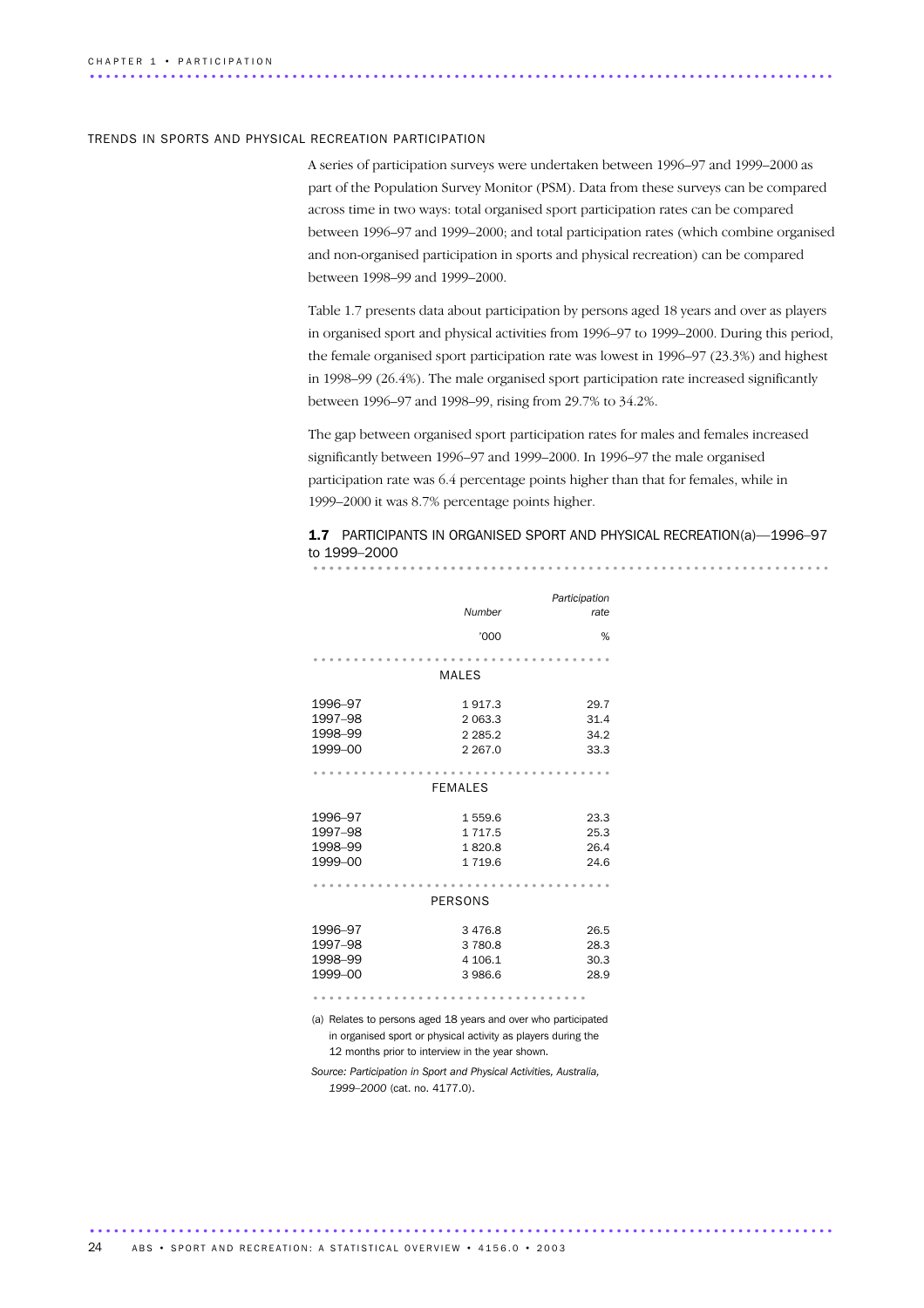#### TRENDS IN SPORTS AND PHYSICAL RECREATION PARTICIPATION *continued*

............................................................................................ ..

Table 1.8 compares data about participation in sports and physical recreation between 1998–99 and 1999–2000. The number of persons aged 18 years and over participating decreased between 1998–99 and 1999–2000, falling from 8.1 million (59.4%) to 7.5 million (54.7%). In both years, the participation rate for males was higher than that for females.

#### 1.8 PARTICIPANTS IN SPORT AND PHYSICAL RECREATION(a)-1998-99 and 1999–2000 ................................................................ ...........................

|                                                                                                    |                | Participation |
|----------------------------------------------------------------------------------------------------|----------------|---------------|
|                                                                                                    | Number         | rate          |
|                                                                                                    | '000           | %             |
|                                                                                                    |                |               |
|                                                                                                    | MALES          |               |
| 1998-99                                                                                            | 4 183.5        | 62.6          |
| 1999-00                                                                                            | 3979.0         | 58.5          |
|                                                                                                    |                |               |
|                                                                                                    | <b>FEMALES</b> |               |
|                                                                                                    |                |               |
| 1998-99                                                                                            | 3878.8         | 56.3          |
| 1999-00                                                                                            | 3 562.7        | 50.9          |
|                                                                                                    |                |               |
|                                                                                                    | PERSONS        |               |
|                                                                                                    |                |               |
| 1998-99                                                                                            | 8 0 6 2.3      | 59.4          |
| 1999-00                                                                                            | 7 541.7        | 54.7          |
|                                                                                                    |                |               |
| $\left( -1 \right)$ Defeated as a series of send $\left( 0 \right)$ as seen such series and series |                |               |

(a) Relates to persons aged 18 years and over who participated in sport or physical activity as players during the 12 months prior to interview in the year shown.

............................................................................................ .

*Source: Participation in Sport and Physical Activities, Australia, 1999–2000* (cat. no. 4177.0).

### PARTICIPATION IN EXERCISE

The National Health Survey (NHS) has collected comparable information on participation in exercise (walking, moderate exercise and vigorous exercise) for Australians aged 18 years and over in 1989–90, 1995 and 2001. These data relate to participation in exercise in the two weeks prior to interview. Participation in exercise does not provide an indication of the number of Australians who participated in 'sufficient' levels of exercise to benefit their health. The data relating to participation in exercise include all persons who participated in low, moderate or high levels of exercise. The majority of persons classified as sedentary undertook no exercise. However, this category also includes a small number of persons who had done some exercise but so little as to still be considered sedentary (less than 2% of the population were in this situation).

According to the NHS, between 1989–90 and 2001, the percentage of persons aged 18 years and over participating in exercise increased from 62.5% to 68.5%. Most of this increase was attributable to more people participating in low level exercise. Participation in low level exercise increased from 33.2% to 37.9%. There was little change in the percentage of persons participating in exercise at moderate or high levels.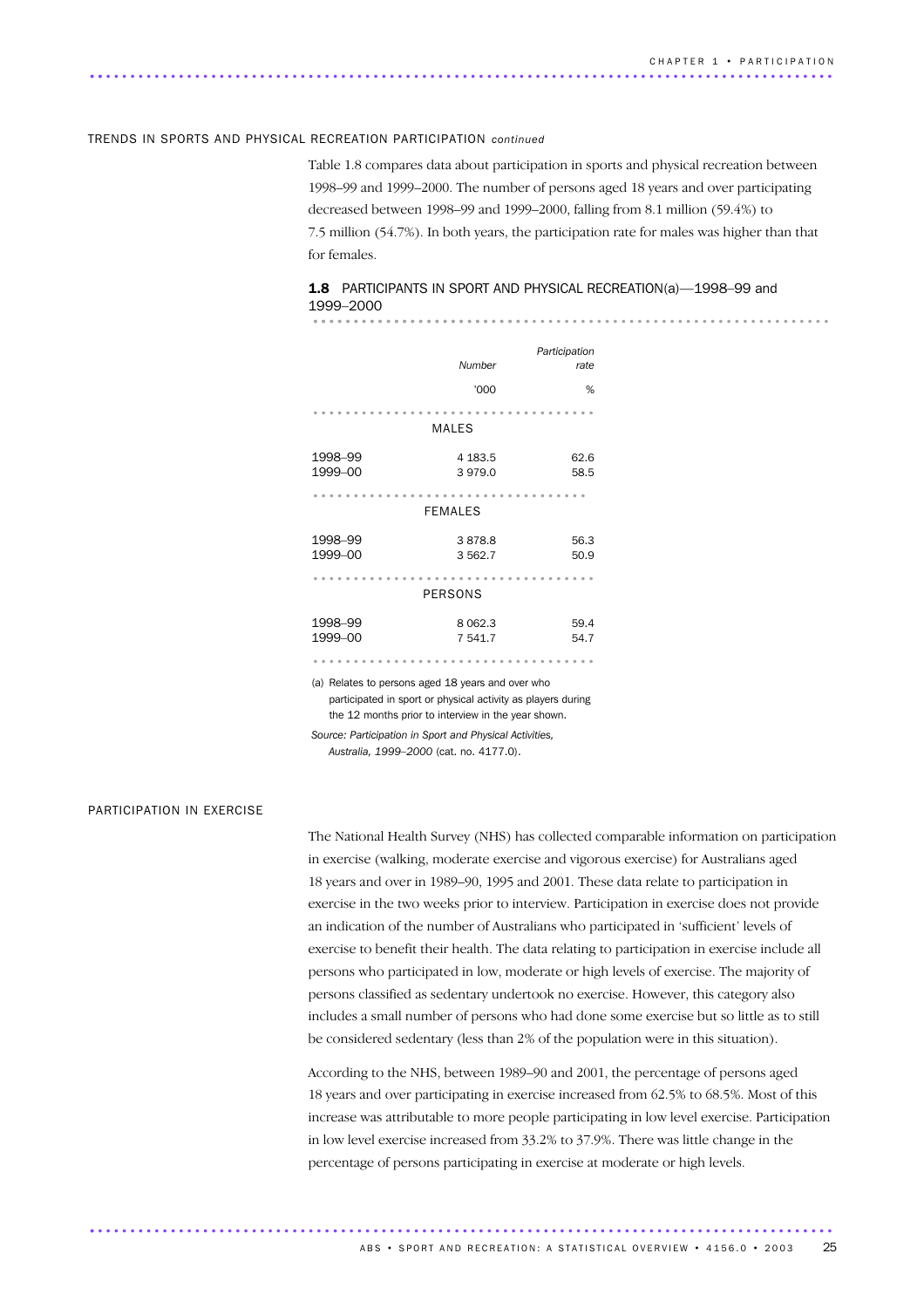### PARTICIPATION IN EXERCISE *continued*

In 2001, 65.0% of males and 73.6% of females were classified as having a sedentary or low exercise level. Only 8.8% of males and 3.9% of females were classified as having a high level of exercise.

# 1.9 EXERCISE LEVEL(a)(b), By sex—1989–90, 1995 and 2001 ................................................................ ...................

|                | 1989-90        | 1995  | 2001  |
|----------------|----------------|-------|-------|
| Exercise level | %              | %     | %     |
|                |                |       |       |
|                | <b>MALES</b>   |       |       |
| Sedentary      | 37.2           | 35.0  | 30.9  |
| Low            | 29.4           | 31.3  | 34.1  |
| Moderate       | 25.0           | 25.9  | 26.1  |
| High           | 8.5            | 7.9   | 8.8   |
| Total          | 100.0          | 100.0 | 100.0 |
|                |                |       |       |
|                | <b>FEMALES</b> |       |       |
| Sedentary      | 37.5           | 35.2  | 32.0  |
| Low            | 37.0           | 38.9  | 41.6  |
| Moderate       | 21.8           | 22.0  | 22.5  |
| High           | 3.7            | 3.9   | 3.9   |
| Total          | 100.0          | 100.0 | 100.0 |
|                |                |       |       |
|                | <b>PERSONS</b> |       |       |
|                |                |       |       |
| Sedentary      | 37.5           | 35.2  | 31.5  |
| Low            | 33.2           | 35.1  | 37.9  |
| Moderate       | 23.2           | 23.8  | 24.2  |
| High           | 6.1            | 5.9   | 6.4   |
| Total          | 100.0          | 100.0 | 100.0 |
|                |                |       |       |

(a) Relates to persons aged 18 years and over during the two weeks prior to interview in the year shown.

(b) This table contains age standardised percentages, which are those which would have prevailed should the actual population have the standard age composition. The standard population used is the population at 30 June 2001 based on the 2001 Census of Population and Housing, adjusted for the scope of the survey. Such standardisation enables comparisons over time or across population groups.

*Source: National Health Survey, Summary of Results, 2001* (cat. no. 4364.0).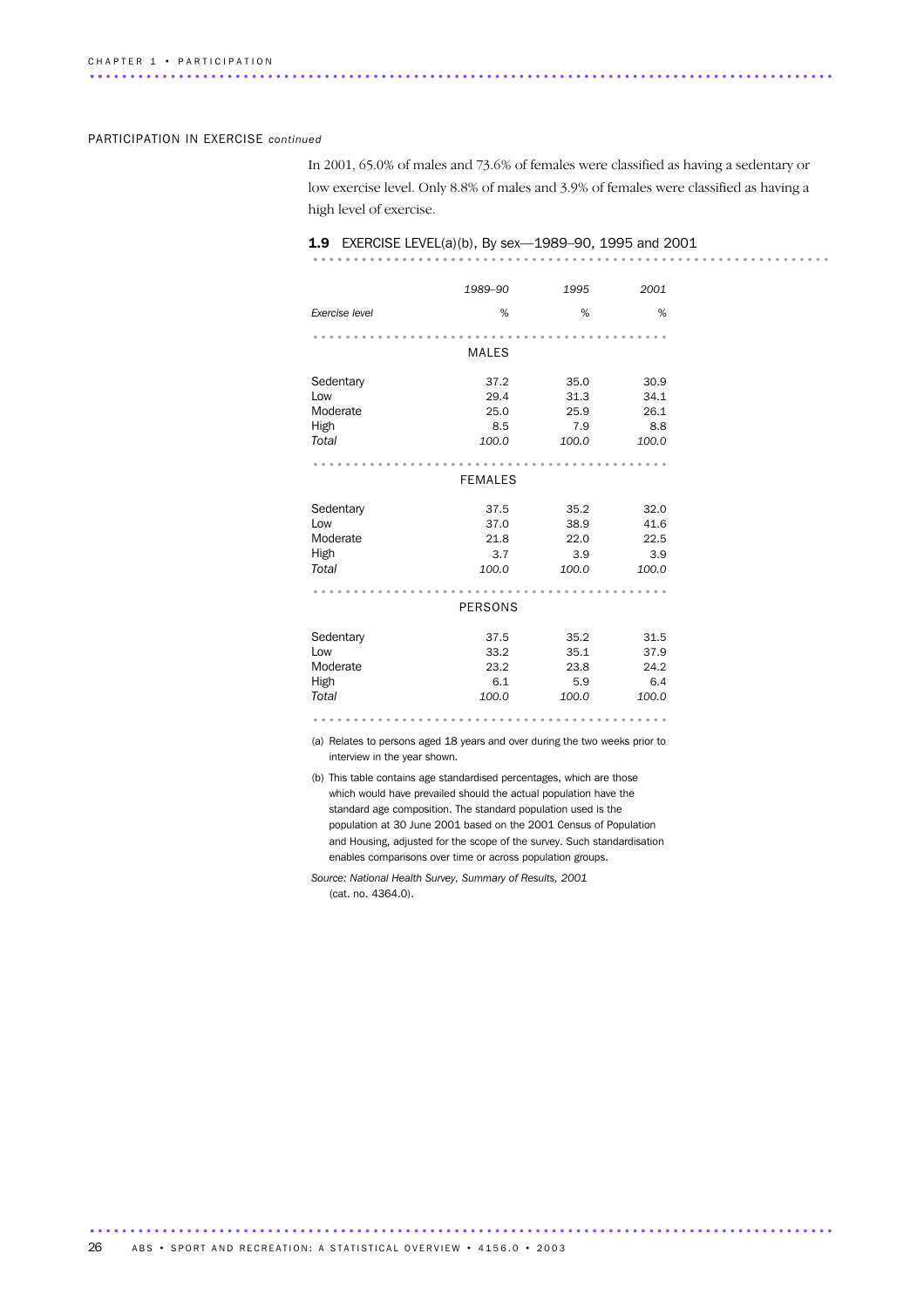### Indigenous adults aged 18 years and over

............................................................................................ ..

Information from the National Health Survey relating to exercise for Indigenous Australians is only available for those living in non-remote areas. During the two weeks prior to interview in 2001, 57% of Indigenous adults living in non-remote areas participated in exercise (including low, moderate and high levels of exercise), and this was considerably lower than the 70% of all Australians who participated in exercise. The main difference in participation related to low levels of exercise, where 39% of all Australians had undertaken low levels of exercise, compared with 30% of the Indigenous population in non-remote areas. There was no difference in the proportion who participated in moderate levels of exercise, and the proportions who participated in high levels of exercise were also very similar. However, it is not possible to draw firm conclusions about the results for participation in high levels of exercise due to the unreliability of that estimate for the Indigenous population.

# 1.10 EXERCISE LEVEL, By Indigenous status(a)(b)(c)—2001 ................................................................ ...

|                | Indigenous | Non-Indigenous |  |  |  |  |
|----------------|------------|----------------|--|--|--|--|
| Exercise level | %          | %              |  |  |  |  |
|                |            |                |  |  |  |  |
| Sedentary      | 43         | 30             |  |  |  |  |
| Low            | 30         | 39             |  |  |  |  |
| Moderate       | 24         | 24             |  |  |  |  |
| High           | $*4$       | 6              |  |  |  |  |
| <b>Total</b>   | 100        | 100            |  |  |  |  |
|                |            |                |  |  |  |  |

estimate has a relative standard error of between 25% and 50% and should be used with caution

- (a) Relates to persons aged 18 years and over during the two weeks prior to interview.
- (b) Age standardisation techniques have been used to remove the effect of the differing age structures in the Indigenous and non-Indigenous populations. The age standardised estimate of prevalence is that which would have prevailed had the Indigenous and non-Indigenous populations had the standard age composition (i.e. the total Australian population at 30 June 2001 based on the 2001 Census of Population and Housing, adjusted for the scope of the survey).
- (c) Data relates to persons in non-remote areas. Non-remote areas are those that lie within the 'Major cities of Australia', the 'Inner Regional Australia' and the 'Outer Regional Australia' categories of the *Australian Standard Geographical Classification (ASGC) 2001*, cat. no. 1216.0) Remoteness Structure.
- *Source: National Health Survey: Aboriginal and Torres Strait Islander Results, Australia, 2001* (cat. no. 4715.0).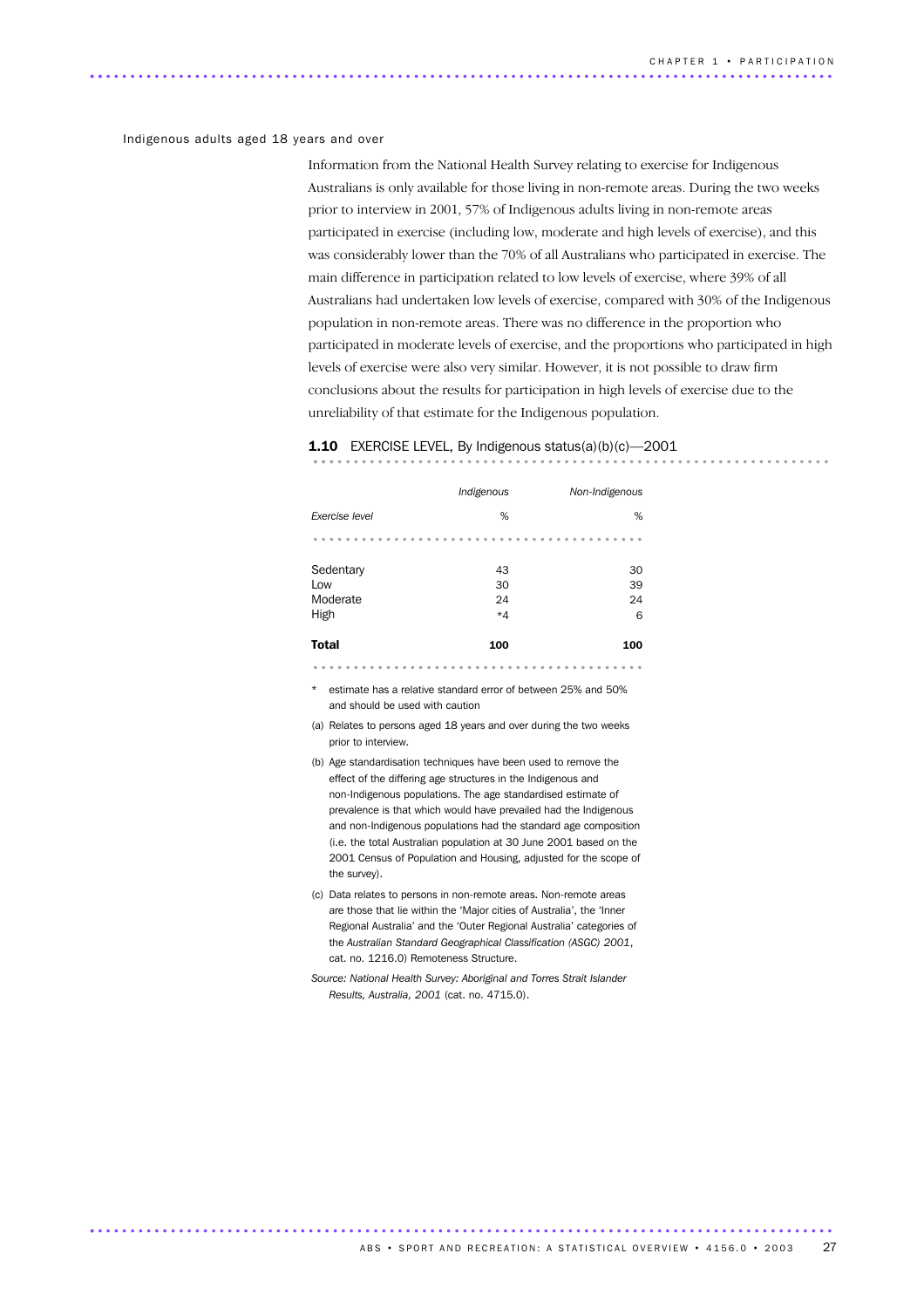INTRODUCTION

C H A P T E R 2 T I M E S P E N T ........................................

The Time Use Survey, conducted in 1992 and 1997, collected information on the daily activity patterns of Australians aged 15 years and over. This Chapter examines how people spend their free time using data from the 1997 Time Use Survey. Free time is the time remaining after time devoted to essential activities (such as personal hygiene, paid work, housework etc.) has been deducted from a person's day. Free time spent on Sport and outdoor activity is compared with time spent on other activities. The Time Use Survey defined Sport and outdoor activity as including formal and informal sport, exercise, walking, fishing, hiking and holidays/travel. While most of these are sports and physical recreation activities, the inclusion of holidays and travel does not align with the definitions of sports and physical recreation from data sources presented in Chapter 1. Although many holiday and travel activities include sports or physical recreation (particularly walking for recreation and swimming at the beach), this is not necessarily the case.

> Data from the Time Use Survey has been published in *How Australians Use Their Time* (cat. no. 4153.0). Further detail on time spent on culture and leisure activities was released in the brochure *Time Use on Culture/Leisure Activities, 1997* (cat. no. 4173.0). Data are available for 'all persons' and 'participants'. 'All persons' refers to everyone in the Australian population aged 15 years and over, while 'participants' refers to those respondents who reported some time spent on a specific activity.

### TIME SPENT BY ALL PERSONS

The 1997 Time Use Survey found that, on average, Australians aged 15 years and over spent 5 hours 16 minutes (or 21.9%) of each day on free time as the main activity. Males had 24 minutes more free time than females.

Overall, most free time was spent on Recreation and leisure (85.8% or 4 hours 31 minutes per day) leaving 14.2% or 45 minutes for Social and community interaction. Almost half (48.3% or 2 hours 11 minutes) of Recreation and leisure time was spent on Audio/visual media. In comparison, 10% (27 minutes) of Recreation and leisure time was spent on Sport and outdoor activity. Males tended to spend more time on Sport and outdoor activity than females (33 minutes compared with 20 minutes).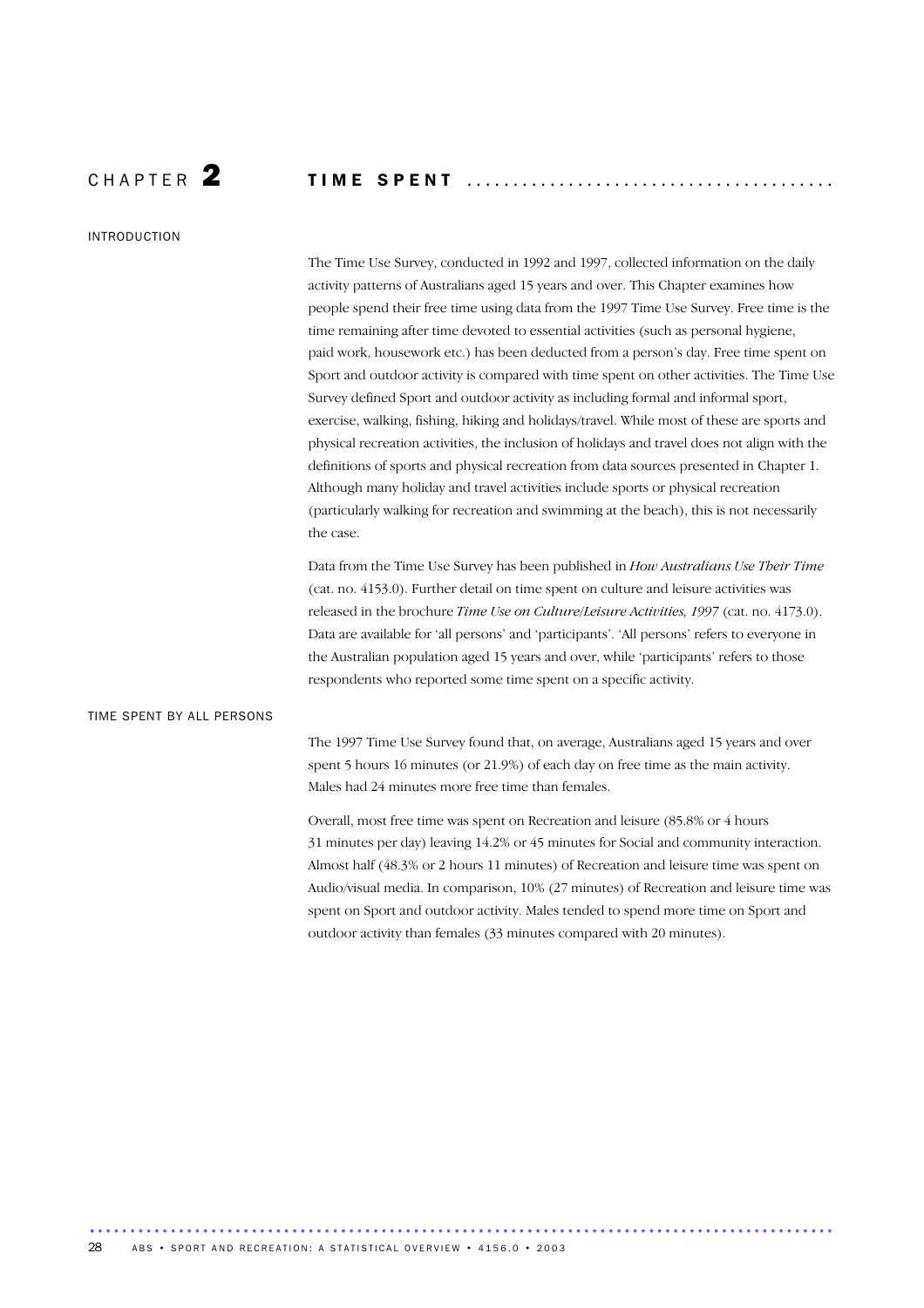#### TIME SPENT BY ALL PERSONS *continued*

### 2.1 AVERAGE TIME SPENT ON FREE TIME ACTIVITIES, Main activities by sex,

All persons(a)—1997

|                                            | Males          | Females      | Persons        |
|--------------------------------------------|----------------|--------------|----------------|
|                                            | minutes        | minutes      | minutes        |
| Purpose of activities                      | per day        | per day      | per day        |
|                                            |                |              |                |
| Social and community interaction           | 43             | 48           | 45             |
| Socialising                                | 11             | 11           | 11             |
| Visiting entertainment and cultural venues | 5              | 6            | 5              |
| Attendance at sports events                | $\overline{2}$ | $\mathbf{1}$ | $\overline{2}$ |
| Religious activities/ritual ceremonies     | 4              | 5            | 5              |
| Other                                      | 20             | 24           | 22             |
| Recreation and leisure                     | 286            | 257          | 271            |
| Sport and outdoor activity                 | 33             | 20           | 27             |
| Games/hobbies/arts/crafts                  | 17             | 15           | 16             |
| Reading                                    | 24             | 26           | 25             |
| Audio/visual media                         | 145            | 118          | 131            |
| Attendance at recreational courses         | $\mathbf{1}$   | $\mathbf{1}$ | $\mathbf{1}$   |
| Talking (incl. phone)                      | 27             | 44           | 35             |
| Other                                      | 38             | 32           | 34             |
| <b>Total free time</b>                     | 329            | 305          | 316            |

(a) Refers to persons aged 15 years and over on a single day.

............................................................................................ .

*Source: Time Use on Culture/Leisure Activities, 1997* (cat. no. 4173.0).

The Time Use Survey collected data about time spent on 'main activities' and time spent on 'all activities'. *Main activities* are those activities reported as the main activity in a particular time period. In contrast, *all activities* include those activities that were undertaken simultaneously with a main activity in a specified period. Respondents could record up to two activities as being undertaken in the same time period (i.e. simultaneously). When time spent on simultaneous activities was also taken into account it was found that Australians spent more time on some activities, such as Audio/visual media and Talking, than they did when only main activities were considered. However, time spent on Sport and outdoor activity increased only by one minute on average. This means that Sport and outdoor activity is only rarely undertaken as other than a main activity.

### TIME SPENT BY PARTICIPANTS

While 99.1% of Australians aged 15 years and over had participated in Recreation and leisure activity in their free time, only 27.1% had participated in Sport and outdoor activity. More males (29.8%) participated in Sport and outdoor activity than females (24.5%).

Table 2.2 shows the average time that participants spent on selected free time activities. The Time Use Survey results relate to the number of persons participating in activities on a single day and are derived from data that take into account all days of the week and all seasons of the year. Other surveys, cited in Chapter 1, ask about participation in sports and physical recreation during a 12-month period, and hence those participation rates tend to be higher.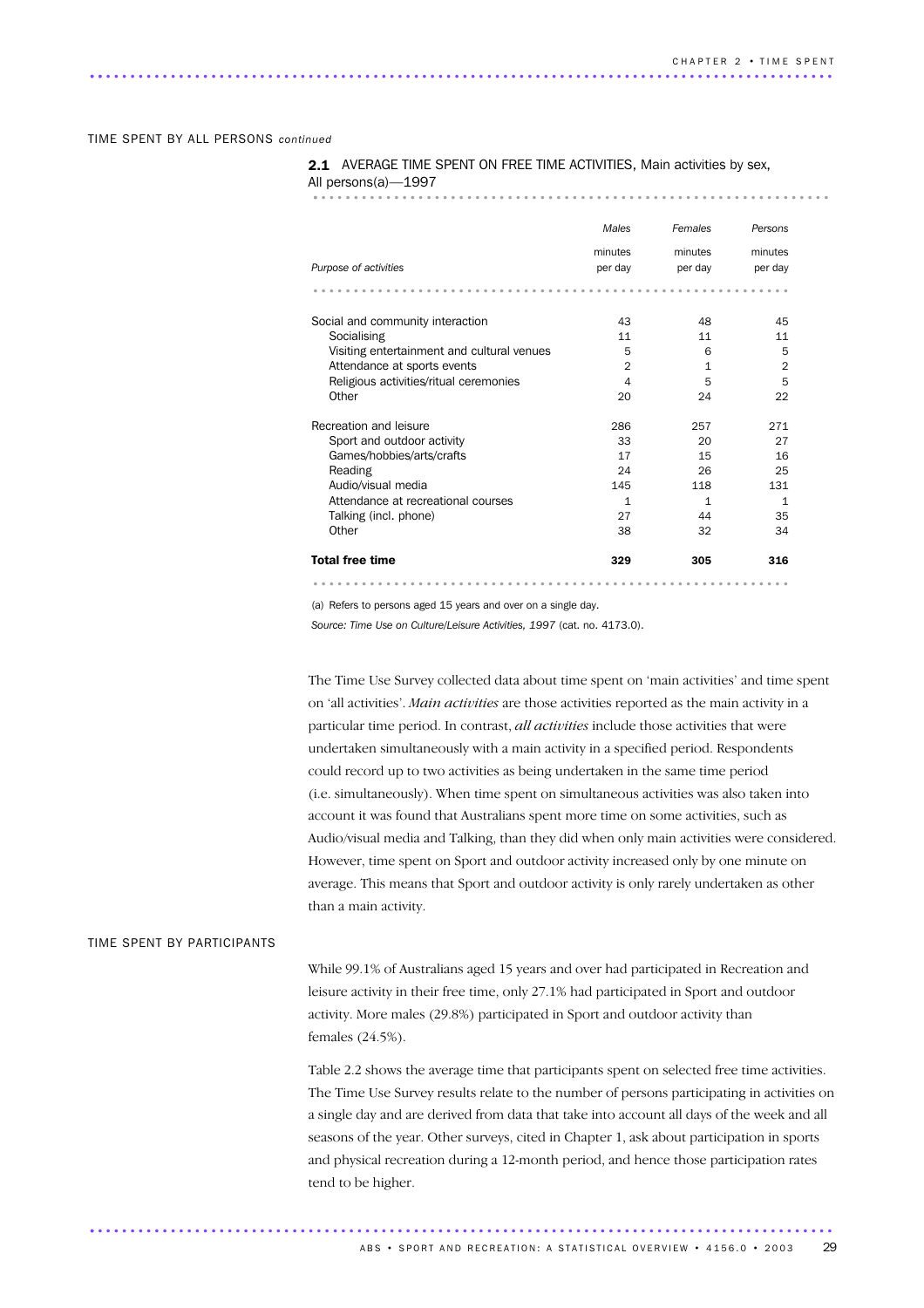#### TIME SPENT BY PARTICIPANTS *continued*

According to the Time Use Survey, participants who spent time on Sport and outdoor activity did so for 1 hour 43 minutes per day on average. This accounted for 20.4% of time spent on Recreation and leisure.

................................................................ .

### 2.2 AVERAGE TIME SPENT ON FREE TIME ACTIVITIES, All activities by sex, Participants(a)—1997

|                                            | Males   | Females | Persons |
|--------------------------------------------|---------|---------|---------|
|                                            | minutes | minutes | minutes |
| Purpose of activities                      | per day | per day | per day |
|                                            |         |         |         |
| Social and community interaction           | 98      | 90      | 94      |
| Socialising                                | 118     | 96      | 106     |
| Visiting entertainment and cultural venues | 129     | 114     | 120     |
| Attendance at sports events                | 164     | 133     | 150     |
| Religious activities/ritual ceremonies     | 10.3    | 85      | 92      |
| Recreation and leisure                     | 508     | 502     | 505     |
| Sport and outdoor activity                 | 117     | 87      | 103     |
| Games/hobbies/arts/crafts                  | 107     | 103     | 105     |
| Reading                                    | 79      | 73      | 76      |
| Audio/visual media                         | 277     | 265     | 271     |
| Attendance at recreational courses         | 150     | 105     | 123     |
| Talking (incl. phone)                      | 157     | 167     | 162     |

(a) Refers to persons aged 15 years and over on a single day.

*Source: Time Use on Culture/Leisure Activities, 1997* (cat. no. 4173.0).

In 1997, participants spent an average of 2 hours 27 minutes per day on formal sport—organised sport undertaken with a club or as a competition, or with a commitment to skill development, including practice and training. In comparison, participants spent an average of 2 hours 3 minutes each day on informal sport—sport undertaken for recreation or socialising rather than with the commitment needed for competitive sport.

#### 2.3 AVERAGE TIME SPENT ON SPORT AND OUTDOOR ACTIVITIES, All activities by sex, Participants(a)—1997 ................................................................

|                                      | Males              | Females            | Persons            |
|--------------------------------------|--------------------|--------------------|--------------------|
|                                      | minutes<br>per day | minutes<br>per day | minutes<br>per day |
|                                      |                    |                    |                    |
| Sport formal                         | 155                | 129                | 147                |
| Sport informal                       | 131                | 104                | 123                |
| Exercise                             | 64                 | 55                 | 60                 |
| Walking                              | 61                 | 53                 | 57                 |
| <b>Hiking</b>                        | 93                 | 66                 | 79                 |
| Fishing                              | 249                | 196                | 239                |
| Holiday travel, driving for pleasure | 151                | 148                | 150                |
|                                      |                    |                    |                    |

(a) Refers to persons aged 15 years and over on a single day.

*Source: Time Use on Culture/Leisure Activities, 1997* (cat. no. 4173.0).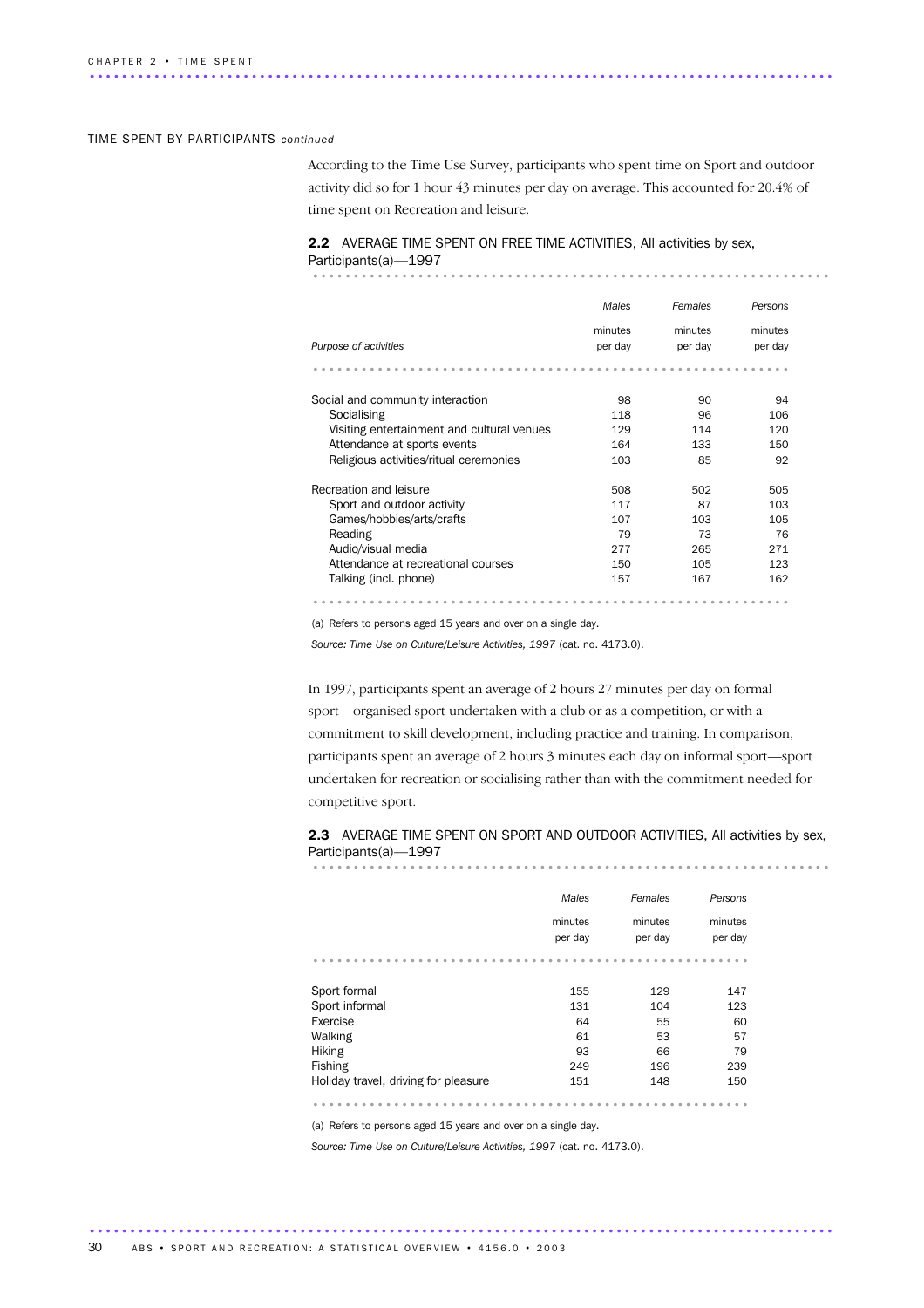# CHAPTER  $\mathbf 3$  ATTENDANCE AT SPORTS EVENTS .............

INTRODUCTION

The staging of sports events generates important economic benefits, as well as contributing to a sense of community identity and culture. A range of ABS data can be used to estimate income and expenditure associated with sports events. For example, Australian households spent \$271.1m on Spectator admission fees to sport in 1998–99 (see Chapter 4). In addition, sports industries earned \$346.5m from Admission charges in 2000–01, although this could include admission for participation as well as attendance (see Chapter 8). The Sydney 2000 Olympic and Paralympic Games organising committees earned \$642m in Admission charges for these major events during 2000–01.

This Chapter provides data on the number and characteristics of persons attending sporting events. The information draws on a number of data sources that are briefly discussed below.

The GSS collected sports attendance data during March to July 2002 from persons aged 18 years and over, and used the same questions as those asked in the Survey of Sports Attendance. Attendance data from the GSS has been published in *Sports Attendance, Australia, 2002* (cat. no. 4174.0).

The Survey of Sports Attendance was run as a supplement to the Monthly Labour Force Survey in 1995 and 1999 and asked persons aged 15 years and over about their attendance at sports events in the previous 12 months. Data from this survey have been published in editions of *Sports Attendance, Australia* (cat. no. 4174.0).

The 1998 Survey of Disability Ageing and Carers obtained information regarding whether persons aged 5 years and over with a disability had attended a sports event away from home in the previous 12 months. Data from this survey have been published in *Disability, Ageing and Carers: Summary of Findings, Australia, 1998* (cat. no. 4430.0).

The Bureau of Tourism Research regularly collects information from overseas visitors and Australian residents aged 15 years and over, including data relating to the purpose of their trip and whether they attended a sports event during their visit. Data from the 2002 surveys are included in this Chapter. Results are published on a quarterly and calendar year basis in the following publications:

*Travel by Australians—Results of the National Visitor Survey Travel by Australians—Quarterly Results of the National Visitor Survey International Visitors in Australia—Results of the International Visitor Survey International Visitors in Australia—Quarterly Results of the International Visitor Survey*.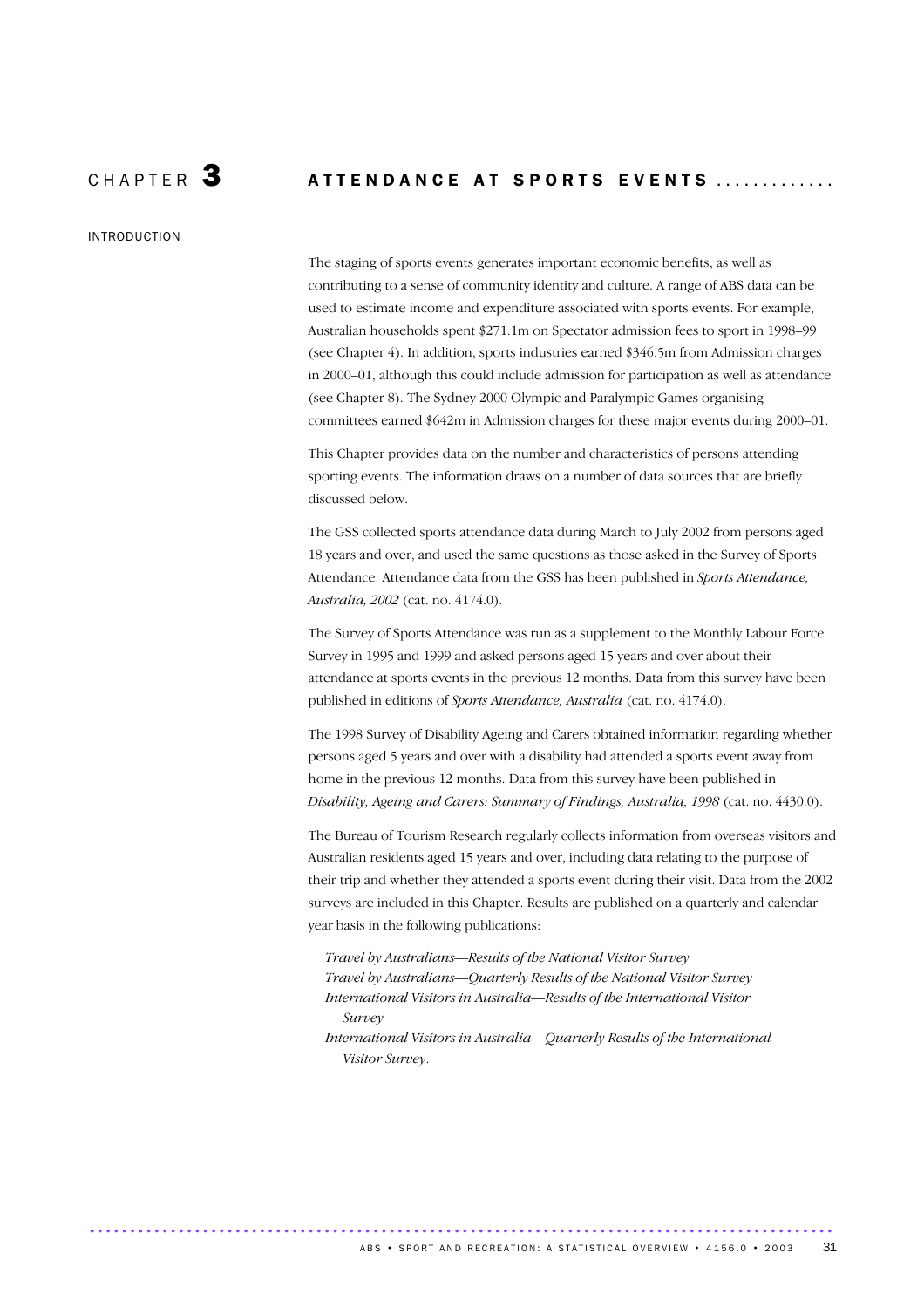### INTRODUCTION *continued*

The Time Use Survey, conducted in 1992 and 1997, collected detailed information about the daily activity patterns of persons in Australia aged 15 years and over. Data from this survey have been published in editions of *How Australians Use Their Time* (cat no. 4153.0) and *Time use on Culture/Leisure Activities, 1997* (cat. no. 4173.0).

When comparing data from different sources it is important to take into consideration the scope and methodology of the surveys. These issues are noted throughout the Chapter where such comparisons are made.

### CHARACTERISTICS OF PERSONS ATTENDING SPORTS EVENTS

Different surveys provide data relating to attendance at sports events for different populations within the Australian community. Data are presented here for adults aged 18 years and over; persons aged 5 years and over with a disability; and interstate and international visitors aged 15 years and over.

### Adults aged 18 years and over

During the 12 months prior to interview in 2002, 7.0 million or 48.2% of Australians aged 18 years and over attended at least one sports event. More males (4.0 million or 56.0%) attended than females (3.0 million or 40.7%).

The attendance rate at sports events was highest for persons aged 18–24 years and declined across the age groups. Attendance rates varied among the states and territories, ranging from 43.7% in New South Wales to 56.7% in the Northern Territory (in predominantly urban areas only).

The attendance rate at sports events was higher for persons employed full-time (62.2%) than persons employed part-time (51.0%), unemployed persons (42.8%) and persons not in the labour force (27.4%).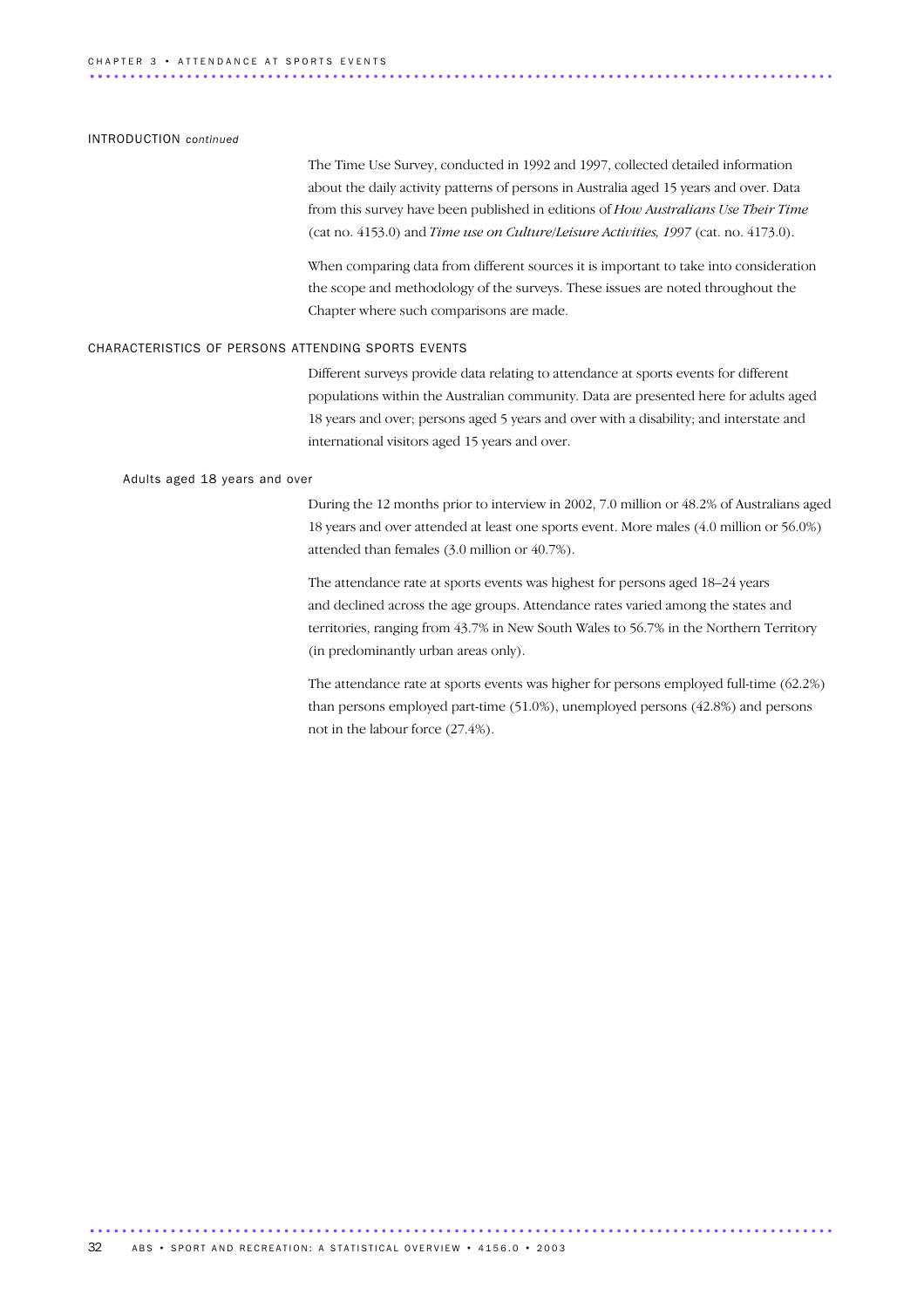Adults aged 18 years and over *continued*

|                              |           | NUMBER  |             |       | ATTENDANCE RATE |         |  |  |  |  |
|------------------------------|-----------|---------|-------------|-------|-----------------|---------|--|--|--|--|
|                              | Males     | Females | Persons     | Males | Females         | Persons |  |  |  |  |
|                              | '000      | '000    | '000        | %     | %               | %       |  |  |  |  |
|                              |           |         |             |       |                 |         |  |  |  |  |
| Age group (years)            |           |         |             |       |                 |         |  |  |  |  |
| $18 - 24$                    | 676.9     | 552.6   | 1 2 2 9.4   | 69.8  | 59.1            | 64.5    |  |  |  |  |
| $25 - 34$                    | 983.7     | 696.3   | 1 680.0     | 67.6  | 47.9            | 57.8    |  |  |  |  |
| $35 - 44$                    | 903.0     | 694.2   | 1597.2      | 61.9  | 47.1            | 54.5    |  |  |  |  |
| $45 - 54$                    | 732.5     | 542.3   | 1 2 7 4.8   | 55.4  | 41.0            | 48.2    |  |  |  |  |
| $55 - 64$                    | 446.3     | 295.8   | 742.1       | 46.9  | 31.7            | 39.4    |  |  |  |  |
| 65 and over                  | 274.2     | 197.7   | 471.9       | 26.9  | 16.3            | 21.2    |  |  |  |  |
| State or territory           |           |         |             |       |                 |         |  |  |  |  |
| <b>New South Wales</b>       | 1 2 6 2.7 | 875.7   | 2 138.3     | 52.1  | 35.4            | 43.7    |  |  |  |  |
| Victoria                     | 1 0 8 5.2 | 805.2   | 1890.3      | 60.1  | 43.3            | 51.6    |  |  |  |  |
| Queensland                   | 700.2     | 565.0   | 1 2 6 5 . 3 | 52.2  | 41.5            | 46.8    |  |  |  |  |
| South Australia              | 328.9     | 259.2   | 588.1       | 59.0  | 45.0            | 51.9    |  |  |  |  |
| Western Australia            | 438.3     | 324.5   | 762.7       | 61.6  | 45.5            | 53.5    |  |  |  |  |
| Tasmania                     | 93.5      | 68.8    | 162.3       | 55.7  | 38.8            | 47.0    |  |  |  |  |
| Northern Territory(b)        | 33.8      | 26.0    | 59.8        | 61.3  | 51.5            | 56.7    |  |  |  |  |
| Australian Capital Territory | 73.9      | 54.7    | 128.6       | 64.7  | 46.8            | 55.7    |  |  |  |  |
| Region                       |           |         |             |       |                 |         |  |  |  |  |
| Capital city(c)              | 2 6 28.4  | 1900.8  | 4 5 29.2    | 56.4  | 39.6            | 47.9    |  |  |  |  |
| Other                        | 1388.1    | 1078.1  | 2 4 6 6.3   | 55.1  | 42.7            | 48.9    |  |  |  |  |
| Labour force status          |           |         |             |       |                 |         |  |  |  |  |
| Employed                     |           |         |             |       |                 |         |  |  |  |  |
| Full-time                    | 2 901.0   | 1 202.8 | 4 103.8     | 65.7  | 55.2            | 62.2    |  |  |  |  |
| Part-time                    | 440.5     | 935.8   | 1376.3      | 58.6  | 48.1            | 51.0    |  |  |  |  |
| Unemployed                   | 142.1     | 101.0   | 243.0       | 46.0  | 38.9            | 42.8    |  |  |  |  |
| Not in the labour force      | 533.0     | 739.4   | 1 272.4     | 31.3  | 25.1            | 27.4    |  |  |  |  |
| <b>Total</b>                 | 4 0 16.6  | 2978.9  | 6995.5      | 56.0  | 40.7            | 48.2    |  |  |  |  |
|                              |           |         |             |       |                 |         |  |  |  |  |

3.1 ADULT ATTENDANCE AT SPORTS EVENTS(a), Characteristics of attendants-2002

(a) Relates to persons aged 18 years and over during the 12 months prior to interview.

(b) Refers to mainly urban areas only.

(c) Excludes Canberra and Darwin.

*Source: Sports Attendance, Australia, 2002* (cat. no. 4174.0).

### Persons with a disability

During the 12 months prior to interview in 1998, 952,800 or 28.2% of persons aged 5 years and over with a disability attended at least one sports event. Disability was defined as any limitation, restriction or impairment, which had lasted, or was likely to last, for at least six months and restricted everyday activities. As with the general adult population, more males (32.8%) attended a sports event than did females (23.4%). Of the 952,800 persons with a disability who had attended a sports event, 311,500 (32.7%) stated that it was the main activity they had participated in away from home.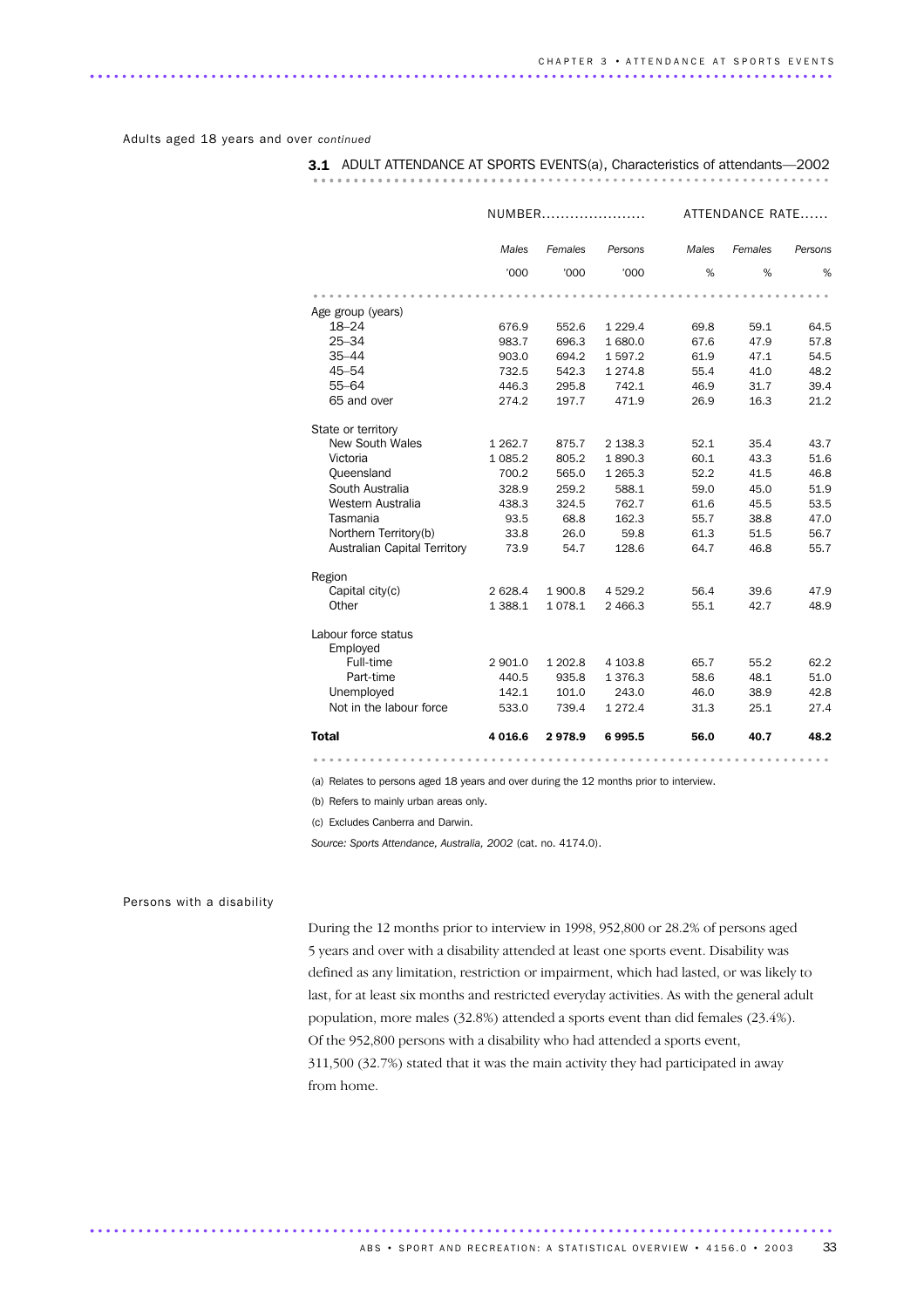#### Persons with a disability *continued*

The overall sport attendance rate for persons aged 5 years and over with a disability during the 12 months prior to interview in 1998 (28.2%) was lower than that for the general adult population aged 18 years and over during the 12 months prior to interview in 2002 (48.2%). In addition to being derived from data sources which are four years apart in time, these attendance rates are not directly comparable because they relate to populations spanning different age groups and with different age distributions. For example, 33.9% of persons with a disability were aged 65 years and over compared with 12.2% in the general adult population. A higher proportion of older persons in a population may result in a lower sports attendance rate, since only 21.2% of persons aged 65 years and over in the general adult population had attended a sports event in the 12 months prior to interview in 2002.

### 3.2 ATTENDANCE AT SPORTS EVENTS(a), By disability status and sex-1998

|                      | Profound core<br>activity(b)<br>restriction | Severe core<br>activity(b)<br>restriction | Moderate core<br>activity(b)<br>restriction | Mild core<br>activity(b)<br>restriction | Schooling or<br>employment<br>restriction | All with specific<br>restrictions(c) | All with<br>disability(d) |  |  |  |  |  |
|----------------------|---------------------------------------------|-------------------------------------------|---------------------------------------------|-----------------------------------------|-------------------------------------------|--------------------------------------|---------------------------|--|--|--|--|--|
| <b>NUMBER ('000)</b> |                                             |                                           |                                             |                                         |                                           |                                      |                           |  |  |  |  |  |
| Males                | 35.6                                        | 89.9                                      | 84.1                                        | 172.1                                   | 313.3                                     | 462.8                                | 568.0                     |  |  |  |  |  |
| Females              | 19.1                                        | 71.4                                      | 69.3                                        | 108.5                                   | 199.9                                     | 321.5                                | 384.8                     |  |  |  |  |  |
| Persons              | 54.7                                        | 161.2                                     | 153.4                                       | 280.6                                   | 513.2                                     | 784.3                                | 952.8                     |  |  |  |  |  |
|                      |                                             |                                           |                                             |                                         |                                           |                                      |                           |  |  |  |  |  |
| ATTENDANCE RATE (%)  |                                             |                                           |                                             |                                         |                                           |                                      |                           |  |  |  |  |  |
| Males                | 22.1                                        | 33.6                                      | 25.1                                        | 32.3                                    | 34.5                                      | 31.1                                 | 32.8                      |  |  |  |  |  |
| Females              | 9.2                                         | 24.2                                      | 21.8                                        | 21.9                                    | 26.6                                      | 22.1                                 | 23.4                      |  |  |  |  |  |
| Persons              | 14.8                                        | 28.6                                      | 23.5                                        | 27.3                                    | 30.9                                      | 26.7                                 | 28.2                      |  |  |  |  |  |
|                      |                                             |                                           |                                             |                                         |                                           |                                      |                           |  |  |  |  |  |

(a) Refers to persons aged 5 years and over, living in households only, who attended a sports event as a spectator away from home during the 12 months prior to interview.

(b) Core activities comprise communication, mobility and self care.

(c) Total may be less than the sum of the components as persons may have both a core activity restriction and a schooling or employment restriction.

(d) Includes those who do not have a specific restriction.

*Source: Disability, Ageing and Carers: Summary of Findings, Australia, 1998* (cat. no. 4430.0) and ABS data available on request.

Australian residents travelling within Australia

During 2002 it was estimated that, among Australians aged 15 years and over, there were 75,339 who went on an overnight trip, and 142,133 who went on a day trip, within Australia. The Bureau of Tourism Research defines overnight travel as a stay away from home of at least one night at a place at least 40 km from home. A day trip is defined as travel for a round trip distance of at least 50 km, and of at least 4 hours duration, which does not incorporate a night away from home.

From the travellers interviewed, it was estimated that 2,696 or 3.6% had attended an organised sports event while on an overnight trip and 3,526 or 2.5% had attended an organised sports event while on a day trip. The Bureau of Tourism Research further estimated that for 1.4% of overnight travellers (1,038 persons), and 2.2% of day travellers (3,058 persons), attending an organised sports event was a purpose of their travel. ............................................................................................ .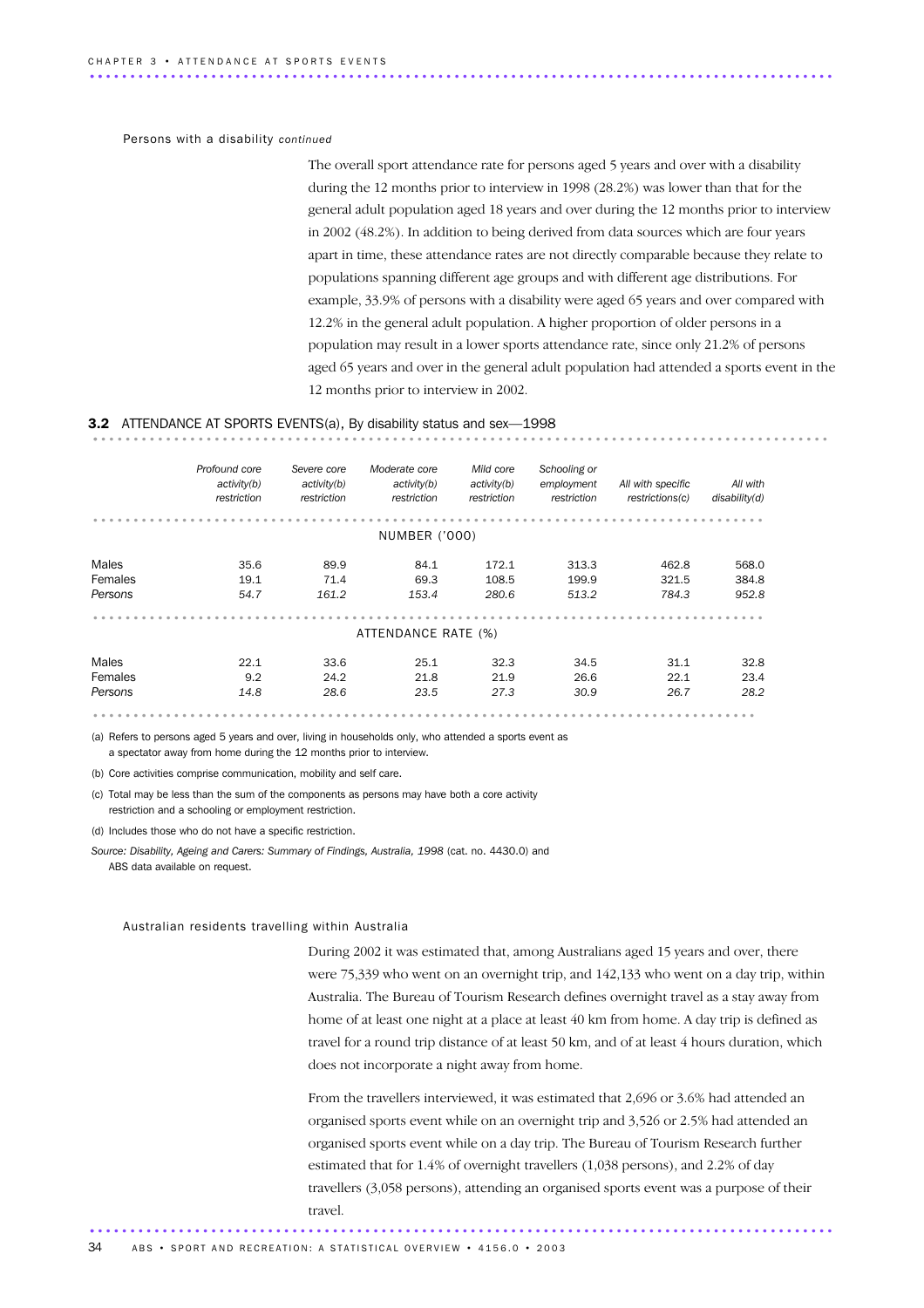#### International visitors to Australia

............................................................................................ ..

The Bureau of Tourism Research estimated that, in 2002, there were 4.5 million international visitors to Australia aged 15 years and over. Visitors surveyed had stayed in Australia for less than 12 months and were interviewed when departing from major Australian airports (Sydney, Melbourne, Cairns, Perth, Adelaide and Darwin). From the survey interviews, it was estimated that 302,497 or 7.4% had attended an organised sports event while in Australia. It was further estimated that, for 0.9% of international visitors to Australia, attending an organised sports event was a purpose of their travel.

### ATTENDANCE AT SELECTED SPORTS

In 2002, Australian Rules football was the sport most attended by both males (1.5 million or 21.0%) and females (1.0 million or 13.4%) aged 18 years and over. The top ten sports with the highest attendance rates were the same for males and females, albeit in a slightly different order (see table 3.3). Nevertheless, for all sports, the attendance rate for females was consistently lower than that for males.

The second most highly attended sport overall was Horse racing, with 1.1 million males (14.8%), and 802,600 females (11.0%), attending. Motor sports was attended by almost twice as many males (993,300 or 13.8%) than females (480,100 or 6.6%). Rugby League was attended by 951,400 males (13.3%) and 513,200 females (7.0%).

|                           | Number         | Attendance<br>rate |  |  |  |  |  |  |
|---------------------------|----------------|--------------------|--|--|--|--|--|--|
|                           |                |                    |  |  |  |  |  |  |
|                           | '000           | %                  |  |  |  |  |  |  |
|                           |                |                    |  |  |  |  |  |  |
|                           | <b>MALES</b>   |                    |  |  |  |  |  |  |
| Australian Rules football | 1503.9         | 21.0               |  |  |  |  |  |  |
| Horse racing              | 1 0 6 2.6      | 14.8               |  |  |  |  |  |  |
| Motor sports              | 993.3          | 13.8               |  |  |  |  |  |  |
| Rugby League              | 951.4          | 13.3               |  |  |  |  |  |  |
| Cricket (outdoor)         | 635.2          | 8.9                |  |  |  |  |  |  |
| Soccer (outdoor)          | 519.3          | 7.2                |  |  |  |  |  |  |
| <b>Rugby Union</b>        | 469.7          | 6.5                |  |  |  |  |  |  |
| Harness racing            | 318.9          | 4.4                |  |  |  |  |  |  |
| Basketball                | 226.0          | 3.1                |  |  |  |  |  |  |
| Tennis                    | 192.5          | 2.7                |  |  |  |  |  |  |
|                           | <b>FEMALES</b> |                    |  |  |  |  |  |  |
|                           |                |                    |  |  |  |  |  |  |
| Australian Rules football | 982.0          | 13.4               |  |  |  |  |  |  |
| Horse racing              | 802.6          | 11.0               |  |  |  |  |  |  |
| Rugby League              | 513.2          | 7.0                |  |  |  |  |  |  |
| Motor sports              | 480.1          | 6.6                |  |  |  |  |  |  |
| Soccer (outdoor)          | 282.6          | 3.9                |  |  |  |  |  |  |
| Cricket (outdoor)         | 231.0          | 3.2                |  |  |  |  |  |  |
| Basketball                | 208.4          | 2.8                |  |  |  |  |  |  |
| <b>Rugby Union</b>        | 203.9          | 2.8                |  |  |  |  |  |  |
| Tennis                    | 201.0          | 2.7                |  |  |  |  |  |  |
| Harness racing            | 189.4          | 2.6                |  |  |  |  |  |  |
|                           |                |                    |  |  |  |  |  |  |

### 3.3 ADULT ATTENDANCE AT SELECTED SPORTS(a)-2002

(a) Relates to persons aged 18 years and over during the 12 months prior to interview.

*Source: Sports Attendance, Australia, 2002* (cat. no. 4174.0).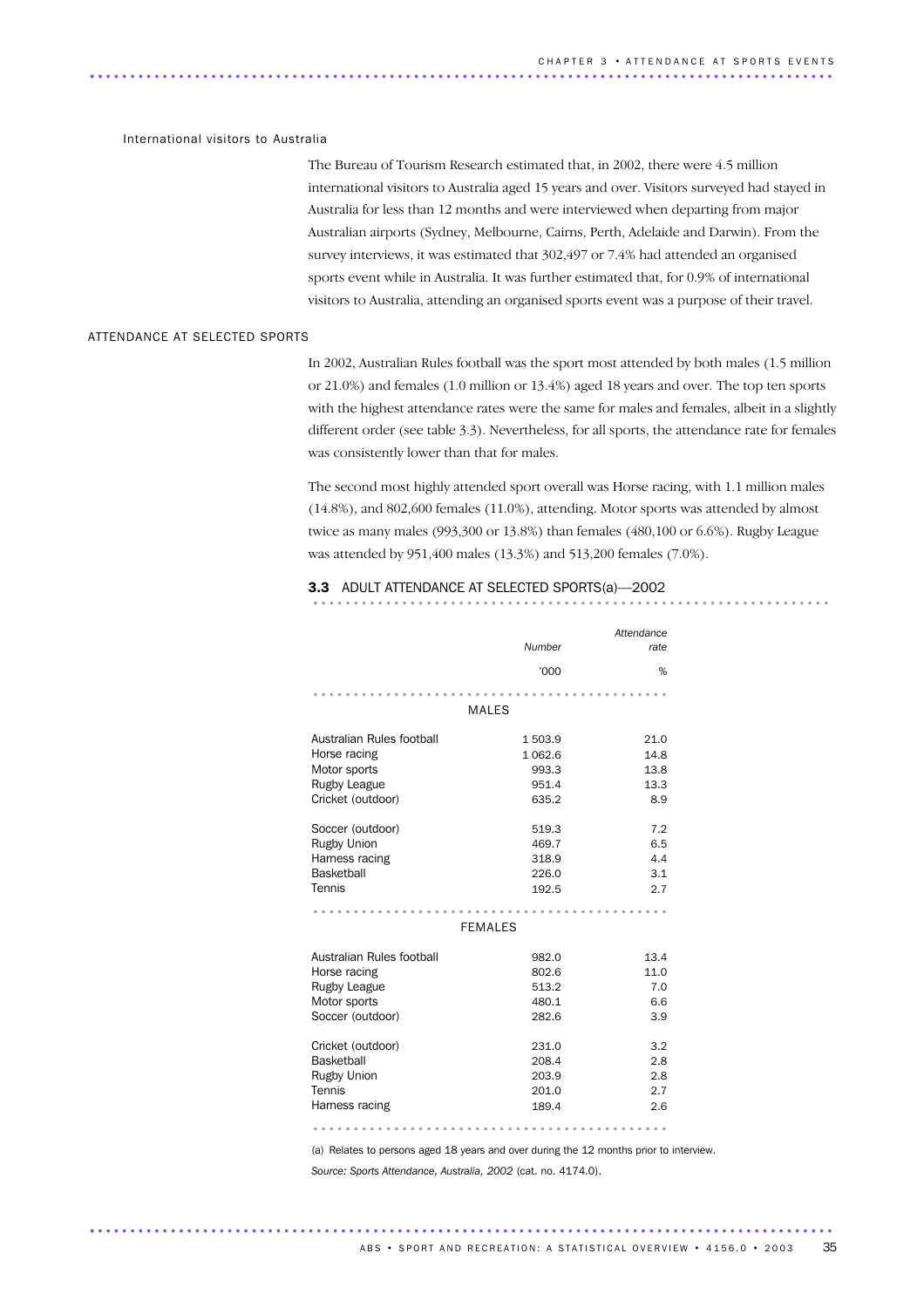#### TRENDS IN SPORTS ATTENDANCE OVER TIME

Comparable data on sports attendance is available for 1995, 1999 and 2002, for persons aged 18 years and over. The top ten sports for all of these years were as presented in table 3.4, although in a different order each year.

The number of Australians aged 18 years and over attending a sports event (excluding motor sports) increased from 5.6 million in 1995 to 6.5 million in 2002. Over this period, there was a large increase in the number of persons attending Australian Rules football (from 1.7 million to 2.5 million) and Rugby Union (from 329,900 to 673,600). Conversely, there was a decrease in the number of persons attending outdoor cricket matches and competitions between 1995 and 2002 (falling from 1.1 million to 866,200).

#### 3.4 ATTENDANCE AT SELECTED SPORTS(a)(b)-1995, 1999 and 2002

|                           |             | NUMBER     |             | ATTENDANCE RATE |      |      |  |
|---------------------------|-------------|------------|-------------|-----------------|------|------|--|
|                           | 1995        | 1999       | 2002        | 1995            | 1999 | 2002 |  |
|                           | '000        | 000'       | '000        | %               | %    | %    |  |
|                           |             |            |             |                 |      |      |  |
| Australian Rules football | 1 746.9     | 2 3 3 0.7  | 2486.0      | 13.1            | 16.5 | 17.1 |  |
| Horse racing              | 1632.2      | 1 698.8    | 1865.2      | 12.3            | 12.8 | 12.9 |  |
| Motor sports(c)           | 406.3       | 1416.0     | 1473.4      | 3.1             | 10.1 | 10.2 |  |
| Rugby League              | 1 3 1 5 . 7 | 1 3 7 1 .9 | 1 4 6 4 . 6 | 9.9             | 9.7  | 10.1 |  |
| Cricket (outdoor)         | 1 0 6 3.9   | 870.7      | 866.2       | 8.0             | 6.2  | 6.0  |  |
| Soccer (outdoor)          | 503.4       | 563.3      | 801.9       | 3.8             | 4.0  | 5.5  |  |
| <b>Rugby Union</b>        | 329.9       | 417.8      | 673.6       | 2.5             | 3.0  | 4.6  |  |
| Harness racing            | 553.3       | 508.4      | 508.3       | 4.2             | 3.6  | 3.5  |  |
| <b>Basketball</b>         | 576.0       | 461.6      | 434.4       | 4.3             | 3.3  | 3.0  |  |
| Tennis                    | 401.8       | 404.3      | 393.5       | 3.0             | 2.9  | 2.7  |  |
| Total sports (excl. motor |             |            |             |                 |      |      |  |
| sports)(d)(e)             | 5 599.3     | 5964.1     | 6496.2      | 42.1            | 43.1 | 44.8 |  |
|                           |             |            |             |                 |      |      |  |

(a) Data relates to persons aged 18 years and over during the 12 months prior to interview in the year shown.

(b) Data are presented for the ten main sports attended in 2002.

(c) The increase in motor sport attendances needs to be interpreted with caution because a specific question on motor sports attendance was asked in 1999 and 2002.

(d) Includes attendance at all sports, not just those listed above.

(e) A person attending sports events in a given year will only be counted once in the figure for Total sports, regardless of how many different sports they may have attended.

*Source: Sports Attendance, Australia, 2002* (cat. no. 4174.0).

### TIME SPENT AT SPORTS EVENTS

The 1997 Time Use Survey found that, on the day in respect of which the survey was conducted, 1.3% of the Australian population aged 15 years and over attended a sports event. The Time Use Survey looks at the number of persons participating in activities on a single day, and this explains why the rate is very much lower than the participation rates presented earlier in this Chapter for attendance during a 12-month period. However, persons who attended sports events on the survey reference day spent, on average, 2 hours 30 minutes on this activity. On average, males spent more time at sports events than females (2 hours 44 minutes compared with 2 hours 13 minutes).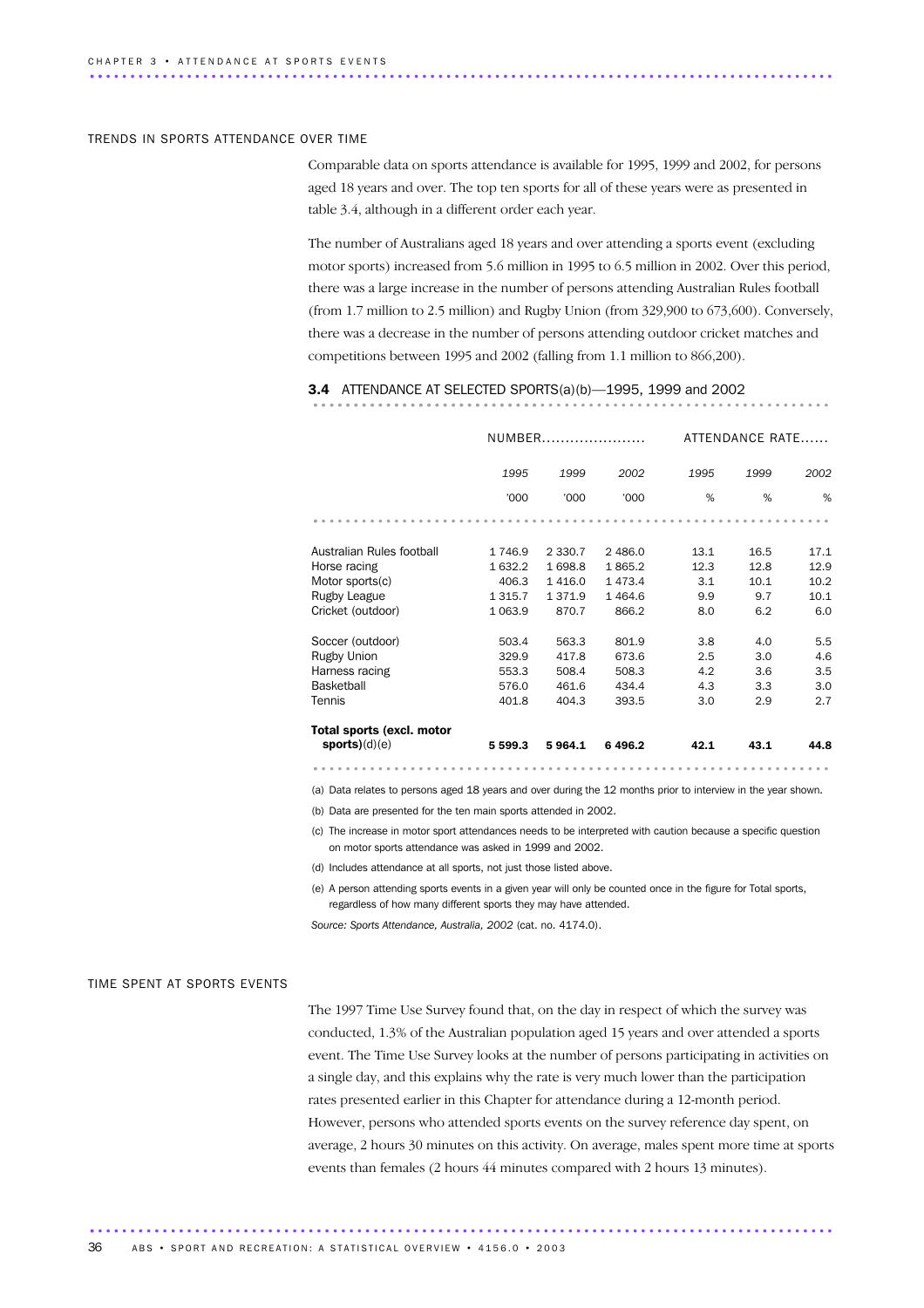# CHAPTER  $\overline{4}$  EXPENDITURE BY HOUSEHOLDS ...............

INTRODUCTION

This Chapter presents information about the expenditure by households on sports and physical recreation. Expenditure data have been obtained from two sources: the 1998–99 Household Expenditure Survey and the 1996–97 Population Survey Monitor.

The Household Expenditure Survey collected information about expenditure by households resident in private dwellings and used the Household Expenditure Classification (HEC) to categorise the products purchased. The product categories included in this Chapter as relating to sports and physical recreation are those which most closely align with one or more sports and physical recreation product classes as defined in the ACLC Product Classification.

Because there is not an exact match between categories of the HEC and those of the ACLC Product Classification, there are some instances of individual products which are out of scope of the ACLC being included, and in-scope products being excluded. For example, sports bags, gun oil and powder scales are all classed as sports and physical recreation equipment in the HEC but are out of scope of the ACLC Product Classification. On the other hand, skipping ropes and skateboards are classed as sports and physical recreation equipment in the ACLC Product Classification, but are part of Recreation and education equipment n.e.c. (which relates mainly to other leisure) in the HEC.

During 1996–97, the PSM collected data regarding expenditure on individual organised sports and physical activities by persons aged 15 years and over during the preceding 12 months. Although relating only to organised activities, the data identify areas of sports and physical recreation expenditure, such as clothing and transport, which are not identifiable from the Household Expenditure Survey. The 1996–97 PSM was the last for which expenditure data were collected.

# HOUSEHOLD EXPENDITURE SURVEY 1998–99

The average weekly household expenditure on selected sports and physical recreation products during 1998–99 was \$11.03. This was 1.6% of the average of \$700.10 spent each week on all products (table 4.1).

About half (48.1% or \$5.30 per week) of sports and physical recreation expenditure was for Sports and physical recreation services. A further 39.8% (\$4.39 per week) was spent on Sports, physical recreation and camping equipment, while the remaining 12.1% (\$1.33 per week) went on Sports and recreation vehicles.

The individual categories of sports and physical recreation products for which average weekly expenditure was highest were Sports facility hire charges at \$2.07; Swimming pools at \$1.29; and Boats, their parts and accessories at \$1.21.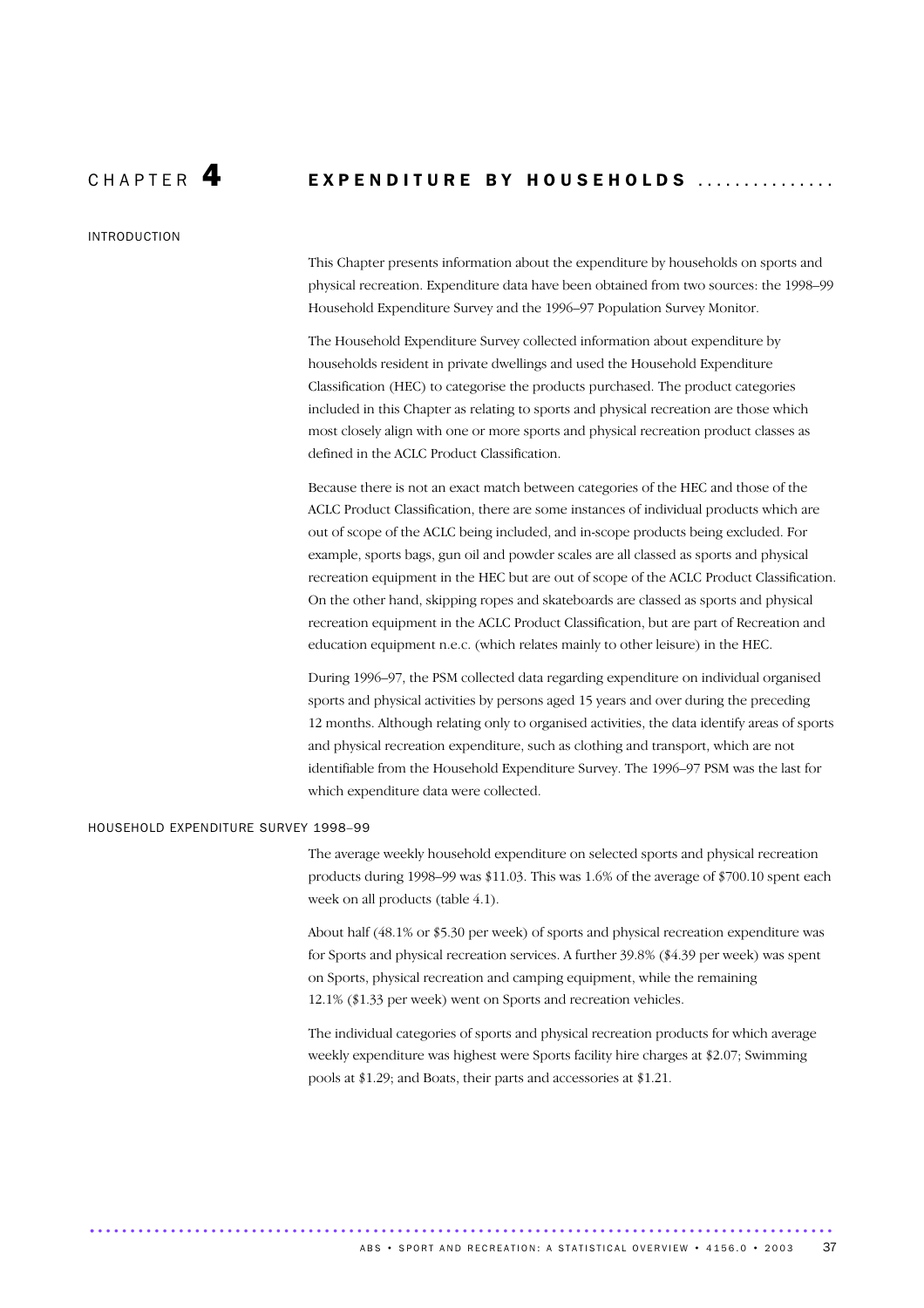## HOUSEHOLD EXPENDITURE SURVEY 1998–99 *continued*

Of the total expenditure by Australian households in 1998–99, \$4,096.4m (1.6%) was spent on selected sports and physical recreation goods and services. Of this expenditure, \$1,968.3m was on Sports and physical recreation services; \$1,630.4m on Sports, physical recreation and camping equipment; and \$493.9m on Sports and recreation vehicles.

### 4.1 EXPENDITURE ON SELECTED SPORTS AND PHYSICAL RECREATION PRODUCTS BY AUSTRALIAN HOUSEHOLDS—1998–99 ................................................................ .

|                                                      | Average<br>household<br>expenditure | Total<br>household<br>expenditure | Number of<br>households<br>reporting<br>expenditure(a) |
|------------------------------------------------------|-------------------------------------|-----------------------------------|--------------------------------------------------------|
|                                                      | \$/week                             | \$m/year                          | '000'                                                  |
|                                                      |                                     |                                   |                                                        |
| Sports and recreation vehicles                       |                                     |                                   |                                                        |
| <b>Bicycles</b>                                      | 0.12                                | 44.6                              | $(b)$ 111.5                                            |
| Boats, their parts and accessories                   | $*1.21$                             | $*449.4$                          | (c)96.9                                                |
| Total                                                | $*1.33$                             | $*493.9$                          | 202.4                                                  |
| Sports, physical recreation and camping<br>equipment |                                     |                                   |                                                        |
| Camping equipment                                    | $*0.33$                             | $*122.6$                          | 59.1                                                   |
| Fishing equipment                                    | 0.42                                | 156.0                             | 251.0                                                  |
| Golf equipment                                       | 0.24                                | 89.1                              | 102.1                                                  |
| Sports or physical recreation footwear               | 1.03                                | 382.5                             | 246.1                                                  |
| Swimming pools                                       | 1.29                                | 479.1                             | (b)50.7                                                |
| Other sports and physical recreation                 |                                     |                                   |                                                        |
| equipment                                            | 1.08                                | 401.1                             | 360.3                                                  |
| Total                                                | 4.39                                | 1 630.4                           | 946.7                                                  |
| Sports and physical recreation services              |                                     |                                   |                                                        |
| Hire of sports equipment                             | $*0.12$                             | $*44.6$                           | 65.0                                                   |
| Health and fitness studio charges                    | 0.55                                | 204.3                             | 202.0                                                  |
| Sporting club subscriptions                          | 0.96                                | 356.5                             | 186.8                                                  |
| Spectator admission fees to sport                    | 0.73                                | 271.1                             | 362.3                                                  |
| Sports facility hire charges                         | 2.07                                | 768.8                             | 1373.7                                                 |
| Sports lessons                                       | 0.87                                | 323.1                             | 268.3                                                  |
| Total                                                | 5.30                                | 1968.3                            | 1931.2                                                 |
| Total expenditure on selected sports and             |                                     |                                   |                                                        |
| physical recreation products                         | 11.03                               | 4 0 9 6.4                         | 2556.1                                                 |
| Total expenditure on all products(d)                 | 700.10                              | 260 006.4                         | 7 1 2 1.8                                              |
|                                                      |                                     |                                   |                                                        |

\* estimate has a relative standard error of between 25% and 50% and should be used with caution

(a) Households reporting expenditure in the two-week enumeration period unless otherwise noted.

(b) Households reporting expenditure in the 12 months prior to interview.

- (c) Households reporting expenditure in the 12 months or two weeks prior to interview for different commodities within this category.
- (d) This expenditure is slightly larger than that shown in the equivalent table for other leisure products in Chapter 12. This is because it includes in-ground swimming pools. Expenditure on these is usually excluded from household expenditure on products and instead treated separately as part of capital housing costs.

*Source:* ABS data available on request, Household Expenditure Survey, 1998–99.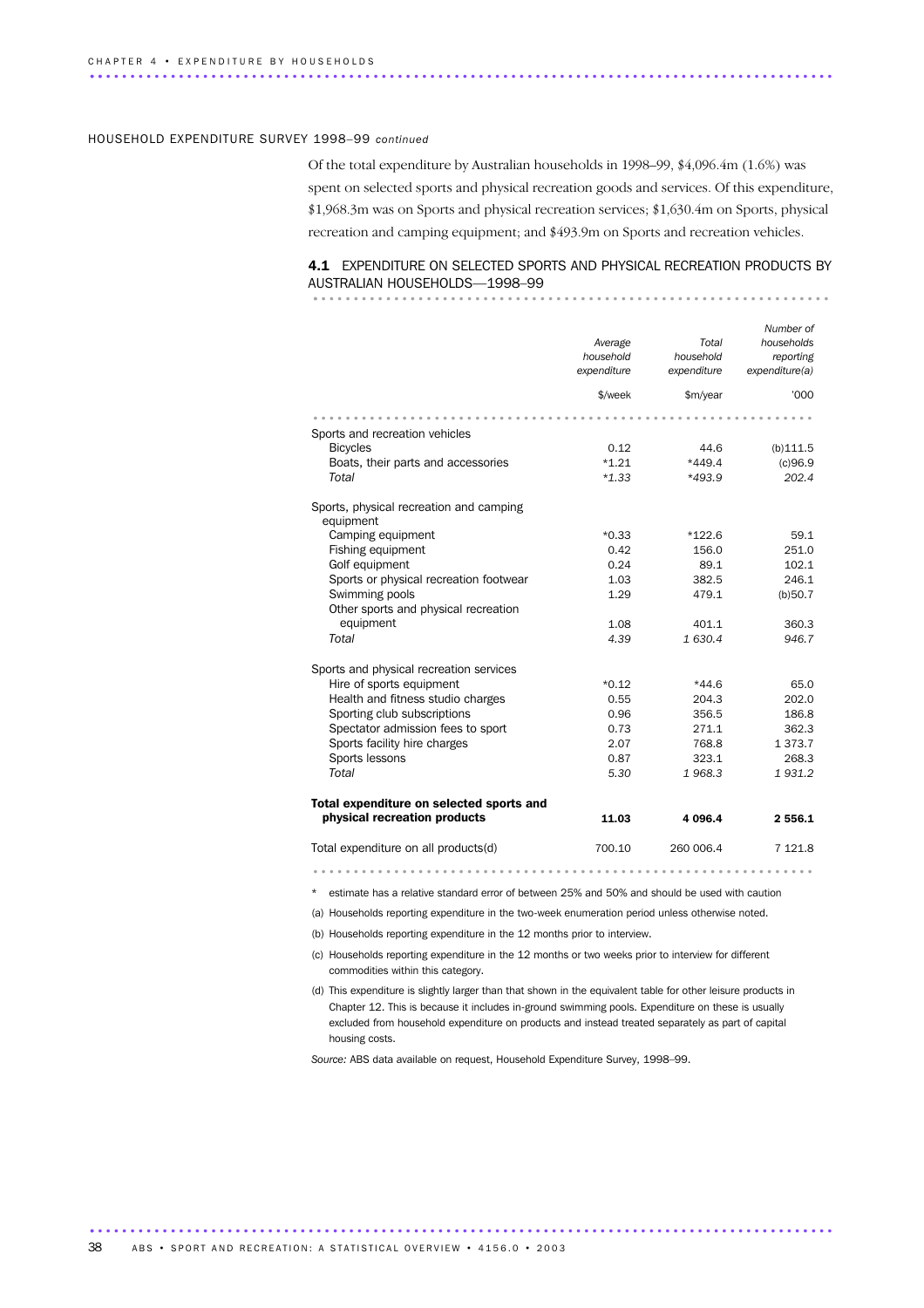#### HOUSEHOLD EXPENDITURE SURVEY 1998–99 *continued*

............................................................................................ ..

Table 4.2 presents a comparison of both average weekly and total annual expenditures on sports and physical recreation products at constant prices for 1993–94 and 1998–99. To enable this comparison, the expenditure data for 1993–94 have been converted to 1998–99 prices using the Consumer Price Index (CPI).

Overall, the average weekly expenditure remained virtually unchanged. For 1993–94 the estimate was \$8.96, while for 1998–99 it was \$8.91. However, this resulted from falls in some areas of expenditure being balanced by an increase in another. Expenditure on Sports, physical recreation and camping equipment at \$2.28 was 17.4% lower in 1998–99 than the \$2.76 recorded for 1993–94. The fall for Sports and physical recreation services was 6.4% to \$5.30 from \$5.66. The balancing increase came from Sports and recreation vehicles which rose 141.8% to \$1.33 from \$0.55.

Despite average weekly household expenditure on sports and physical recreation products being virtually unchanged from 1993–94 to 1998–99, the total annual expenditure on these products by all households rose 7.0% from \$3,091.1m to \$3,309.0m. This increase came about because of a 7.6% rise in the number of households in Australia (from 6.6m in 1993–94 to 7.1m in 1998–99). By comparison, there was a 13.3% increase in total annual expenditure on all products over this period from \$229,178.8m to \$259,586.7m.

# 4.2 EXPENDITURE ON SELECTED SPORTS AND PHYSICAL RECREATION PRODUCTS, At constant prices(a)—1993–94 and 1998–99 ................................................................ ............................

|                                                                           | AVERAGE<br>HOUSEHOLD<br>EXPENDITURE |         | TOTAL<br>HOUSEHOLD<br>$EXPENDITURE$ |           |
|---------------------------------------------------------------------------|-------------------------------------|---------|-------------------------------------|-----------|
|                                                                           | 1993-94                             | 1998-99 | 1993-94                             | 1998-99   |
|                                                                           | \$/week                             | \$/week | \$m/year                            | \$m/year  |
|                                                                           |                                     |         |                                     |           |
| Sports and recreation vehicles<br>Sports, physical recreation and camping | $*0.55$                             | $*1.33$ | *188.2                              | *493.9    |
| equipment(b)(c)                                                           | 2.76                                | 2.28    | 951.1                               | 846.8     |
| Sports and physical recreation services                                   | 5.66                                | 5.30    | 1951.8                              | 1968.3    |
| Total expenditure on selected sports                                      |                                     |         |                                     |           |
| and physical recreation products $(b)(c)$                                 | 8.96                                | 8.91    | 3 0 9 1 . 1                         | 3 309.0   |
| Total expenditure on all products(d)                                      | 664.28                              | 698.97  | 229 178.8                           | 259 586.7 |
|                                                                           |                                     |         |                                     |           |

\* estimate has a relative standard error of between 25% and 50% and should be used with caution

(a) At 1998–99 prices.

(b) Excludes sports and leisure footwear because it was part of the general footwear expenditure item for 1993–94. However, specialist sports shoes are included.

(c) Excludes swimming pools because in-ground swimming pools were not included in the CPI in 1993–94.

(d) Excludes in-ground swimming pools because they were not included in the CPI in 1993–94. However, above-ground swimming pools are included in this total.

*Source:* ABS data available on request, Household Expenditure Survey, 1993–94 and 1998–99.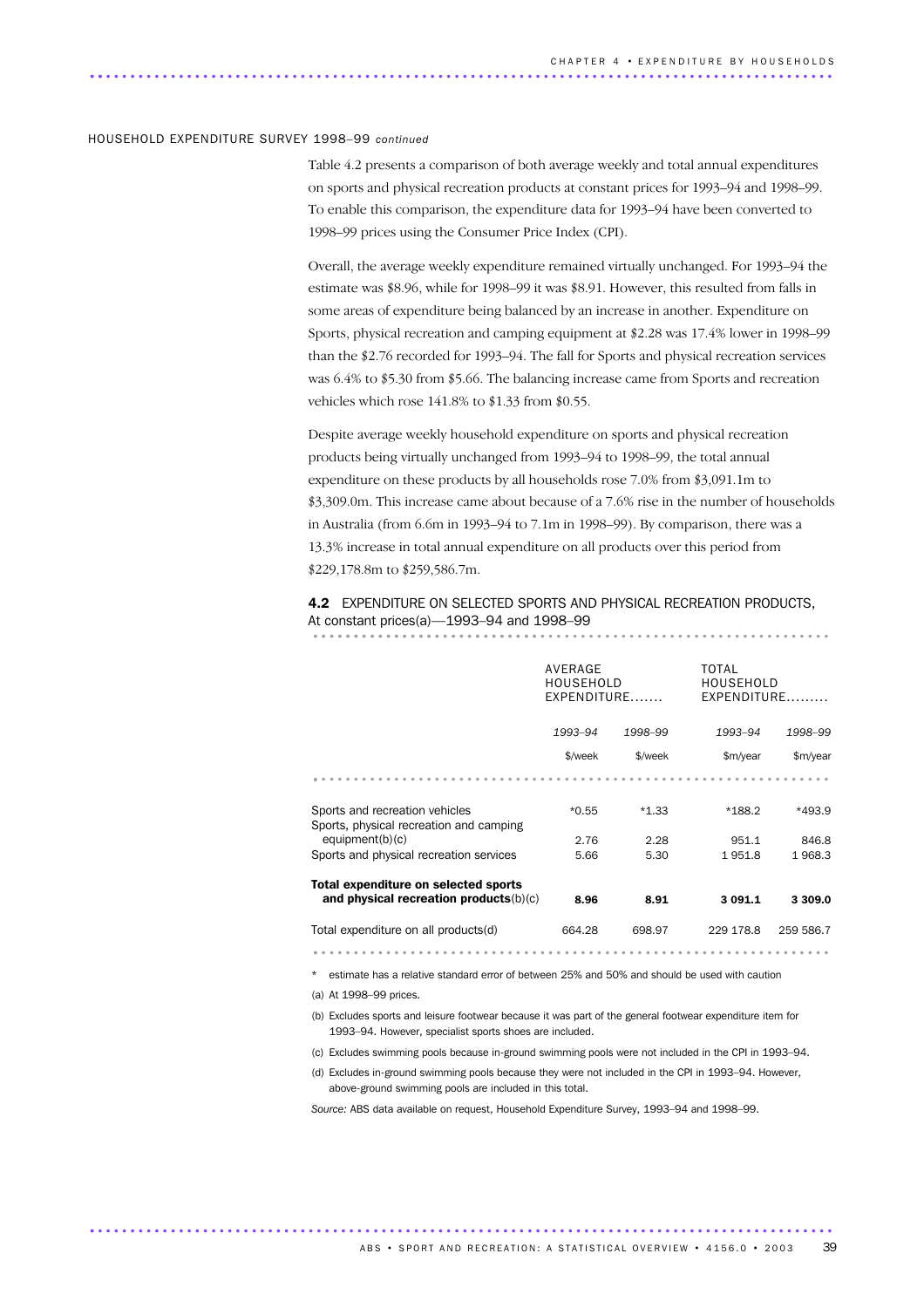## POPULATION SURVEY MONITOR 1996–97

From data collected as part of the 1996–97 PSM, it was estimated that the total cost of participation in organised sports and physical activities during that year was \$2,762.6m at an average of \$693 per participant (\$13.33 per week). At \$813.9m, Clothing and equipment was the expense category contributing the most (29.5%) to the total cost. The categories Weekly fees, Membership, and Transport each accounted for about another 20% of this total.

The average cost per participant for individual sports ranged from \$129 for carpet bowls to \$1,787 for motor sports. Other relatively inexpensive activities included touch football (\$153), darts (\$158), softball (\$202) and rugby league (\$205). Other more expensive activities were horse riding (\$1,405), water skiing/powerboating (\$1,277), air sports (e.g. parachuting and hang-gliding) (\$1,259) and scuba diving (\$1,253).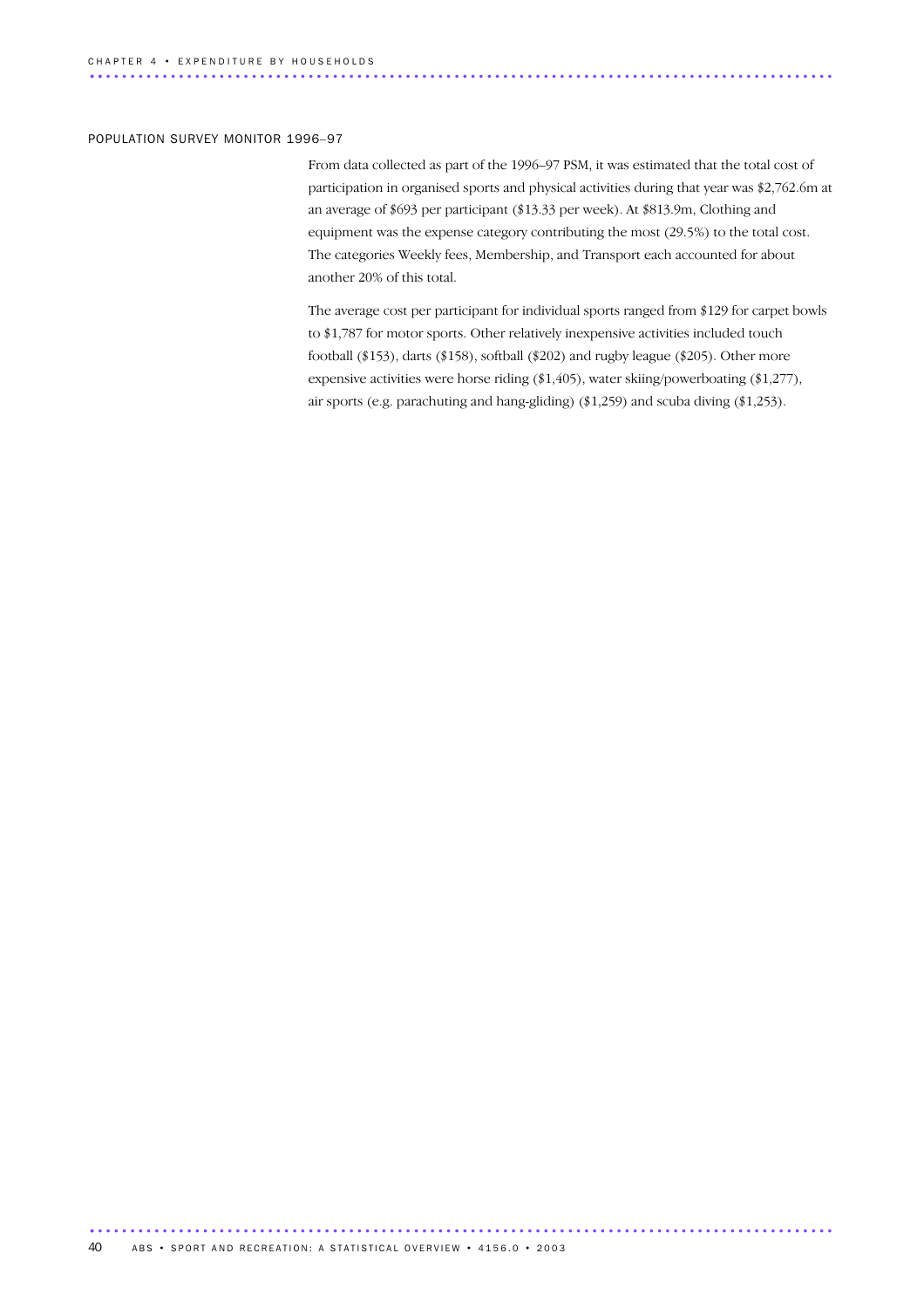# POPULATION SURVEY MONITOR 1996–97 *continued*

# 4.3 EXPENDITURE ON SELECTED ORGANISED SPORTS AND PHYSICAL ACTIVITIES—1996–97 ........................................................................................... .

|                                | Membership | Transport | Clothing and<br>equipment | Weekly<br>fees | Other | Total<br>expenditure | Average per<br>participant |
|--------------------------------|------------|-----------|---------------------------|----------------|-------|----------------------|----------------------------|
| Sports and physical activities | \$m        | \$m\$     | \$m                       | \$m            | \$m\$ | \$m                  | \$                         |
|                                |            |           |                           |                |       |                      |                            |
| Aerobics                       | 114.5      | 41.9      | 38.8                      | 34.7           | 7.3   | 237.1                | 419                        |
| Air sports                     | 10.1       | 7.0       | 12.0                      | 11.6           | 16.6  | 57.3                 | 1 2 5 9                    |
| Athletics, track and field     | 2.0        | 2.4       | 5.2                       | 0.7            | 1.4   | 11.7                 | 235                        |
| Australian Rules football      | 6.5        | 16.8      | 16.1                      | 3.9            | 5.2   | 48.5                 | 323                        |
| <b>Badminton</b>               | 1.1        | 1.4       | 1.8                       | 4.3            | 0.9   | 9.4                  | 229                        |
| Baseball                       | 5.9        | 6.8       | 5.5                       | 1.8            | 2.2   | 22.2                 | 490                        |
| <b>Basketball</b>              | 10.9       | 22.4      | 21.4                      | 34.2           | 6.1   | 95.0                 | 381                        |
| Billiards/snooker/pool         | 1.8        | 2.7       | 1.4                       | 2.7            | 0.1   | 8.6                  | 239                        |
| Canoeing/kayaking              | 1.6        | 4.4       | 4.8                       | 0.6            | 0.8   | 12.2                 | 419                        |
| Carpet bowls                   | 0.4        | 1.5       | 0.8                       | 2.6            | 0.2   | 5.6                  | 129                        |
| Cricket (indoor)               | 2.5        | 3.1       | 2.7                       | 17.1           | 0.9   | 26.3                 | 281                        |
| Cricket (outdoor)              | 9.8        | 11.4      | 21.6                      | 9.3            | 1.1   | 53.2                 | 286                        |
| Cycling                        | 2.6        | 7.8       | 49.0                      | 2.6            | 3.4   | 65.4                 | 796                        |
| Dancing                        | 3.1        | 11.6      | 9.8                       | 23.0           | 1.1   | 48.5                 | 554                        |
| Darts                          | 0.7        | 2.1       | 0.9                       | 2.2            | 0.1   | 5.9                  | 158                        |
| Fishing                        | 2.7        | 27.2      | 49.3                      | 0.6            | 10.2  | 90.1                 | 741                        |
| Golf                           | 152.8      | 41.2      | 120.6                     | 93.7           | 21.6  | 429.8                | 955                        |
| Hockey (outdoor)               | 6.1        | 3.9       | 7.7                       | 3.5            | 1.1   | 22.3                 | 323                        |
| Horse riding                   | 4.9        | 30.4      | 36.7                      | 12.2           | 46.8  | 131.0                | 1 4 0 5                    |
| Ice/snow sports                | 4.9        | 14.2      | 11.8                      | 8.2            | 8.3   | 47.4                 | 924                        |
| Lawn bowls                     | 16.2       | 19.3      | 25.7                      | 34.0           | 6.4   | 101.7                | 374                        |
| Martial arts                   | 17.1       | 10.0      | 8.5                       | 19.3           | 6.3   | 61.1                 | 370                        |
| Motor sports                   | 11.1       | 32.9      | 60.6                      | 12.0           | 66.1  | 182.6                | 1787                       |
| Netball                        | 13.5       | 32.9      | 17.7                      | 38.2           | 23.4  | 125.8                | 386                        |
| Rugby League                   | 2.5        | 2.7       | 6.1                       | 2.4            | 1.7   | 15.3                 | 205                        |
| Rugby Union                    | 1.4        | 4.3       | 3.6                       | 0.6            | 2.5   | 12.5                 | 275                        |
| Sailing                        | 12.0       | 8.2       | 38.9                      | 3.9            | 6.1   | 69.2                 | 940                        |
| Scuba diving                   | 3.1        | 3.0       | 23.5                      | 2.7            | 2.2   | 34.5                 | 1 2 5 3                    |
| Shooting sports                | 12.7       | 20.6      | 41.2                      | 11.9           | 7.3   | 93.6                 | 995                        |
| Soccer (outdoor)               | 8.1        | 13.5      | 13.6                      | 6.1            | 8.6   | 49.9                 | 325                        |
| Softball                       | 2.5        | 2.1       | 2.0                       | 0.9            | 1.0   | 8.6                  | 202                        |
| Squash/racquet ball            | 8.1        | 9.0       | 12.3                      | 23.4           | 2.1   | 55.0                 | 481                        |
| Surf sports                    | 1.0        | 5.0       | 9.6                       | 0.2            | 0.5   | 16.1                 | 434                        |
| Swimming                       | 11.1       | 15.8      | 10.2                      | 21.0           | 8.4   | 66.4                 | 259                        |
| Tennis                         | 20.0       | 22.1      | 32.0                      | 37.5           | 8.3   | 120.0                | 314                        |
| Tenpin bowling                 | 2.7        | 7.9       | 4.8                       | 50.3           | 1.2   | 66.9                 | 416                        |
| Touch football                 | 6.4        | 5.6       | 4.9                       | 3.3            | 1.4   | 21.6                 | 153                        |
| Volleyball                     | 3.2        | 5.8       | 4.7                       | 10.3           | 6.1   | 30.0                 | 320                        |
| Walking                        | 1.1        | 4.6       | 6.9                       | 1.1            | 0.9   | 14.7                 | 355                        |
| Waterskiing/powerboating       | 4.2        | 3.7       | 26.8                      | 1.3            | 5.6   | 41.6                 | 1 2 7 7                    |
| Weight-lifting                 | 15.7       | 5.7       | 2.7                       | 1.3            | 1.4   | 26.8                 | 458                        |
| All activities(a)              | 537.6      | 526.8     | 813.9                     | 570.4          | 313.9 | 2 762.6              | 693                        |

(a) Includes activities not listed.

*Source: Participation in Sport and Physical Activities, Australia, 1996–97* (cat. no. 4177.0).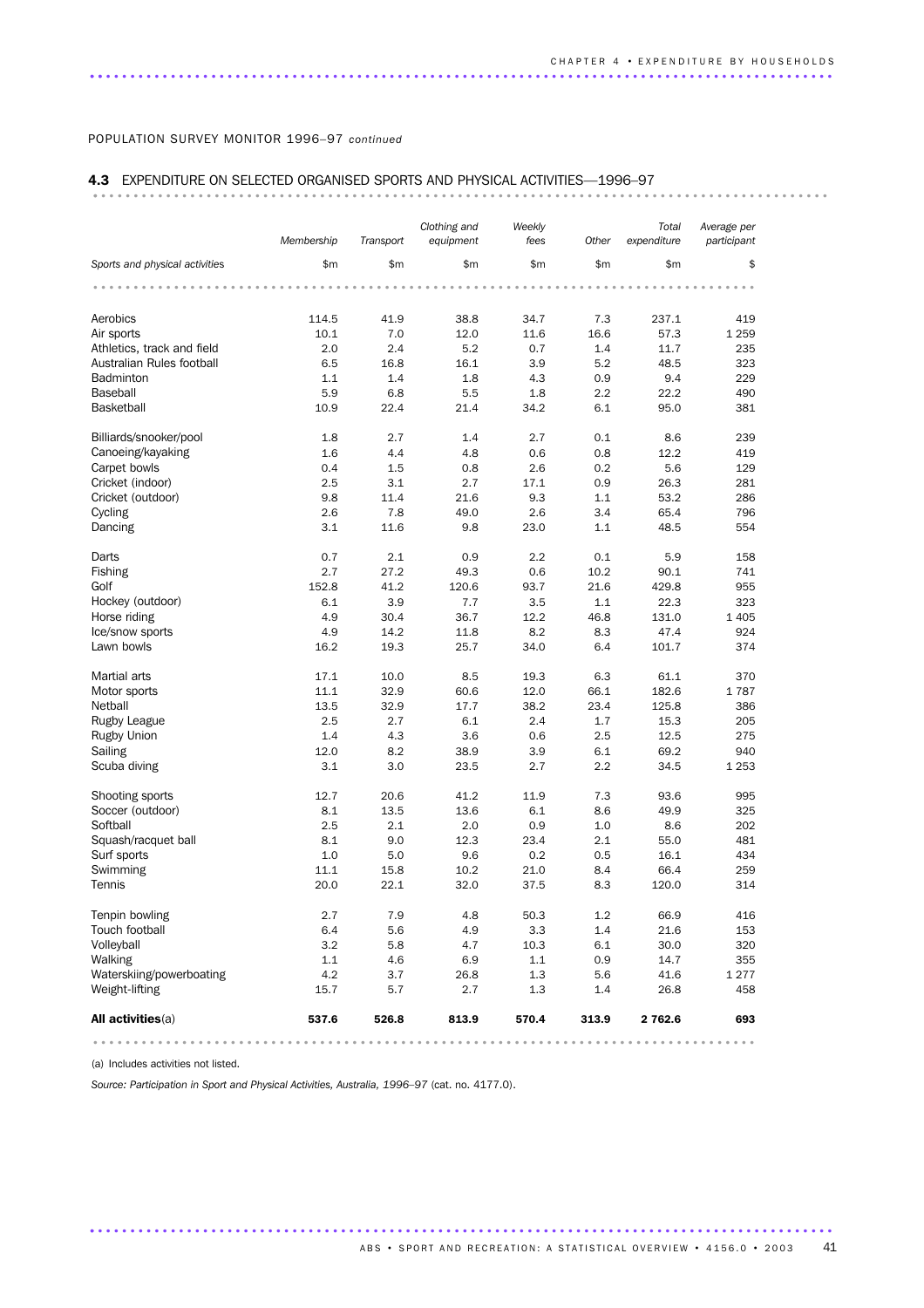# CHAPTER 5 EMPLOYMENT AND VOLUNTARY WORK ........

INTRODUCTION

This Chapter presents information relating to employment and voluntary work in sports and physical recreation. The information has been obtained from several sources as described below.

The Census of Population and Housing is the source of information relating to a person's main job in the week before the census, that is, the one in which they usually worked the most hours. The publication *Employment in Sport and Recreation, Australia, August 2001* (cat. no. 4148.0) presents summary census data about persons employed in selected sports and physical recreation occupations as their main job. It also includes details of their industry of employment, sex, age, birthplace and origin, qualifications, income, hours worked and state or territory of usual residence.

The Survey of Employee Earnings and Hours was most recently conducted in May 2002 and provides information on the composition and distribution of the earnings and hours of wage and salary earners. Data from this survey have been published in *Employee Earnings and Hours, Australia, May 2002* (cat. no. 6306.0).

The 2000–01 Service Industries Survey collected information from employing organisations in the sports industries. Data were published in *Sports Industries, Australia, 2000–01* (cat. no. 8686.0) and include details about the number of persons who were employed by, or worked voluntarily for, sports or physical recreation employing organisations, regardless of whether it was their main job.

The Survey of Involvement in Organised Sport and Physical Activity was conducted in April of each of 1993, 1997 and 2001 as part of the Monthly Population Survey. It obtained information about both paid and unpaid involvement in both playing and non-playing roles, by persons aged 15 years and over, during the 12 months prior to interview. Data for 2001 appear in *Involvement in Organised Sport and Physical Activity, Australia, April 2001* (cat. no. 6285.0).

The 2000 Voluntary Work Survey collected information about volunteering for all kinds of organisations, including those relating to sports and physical recreation. A detailed analysis of volunteers in sports and physical recreation is contained in a report which was prepared for the Standing Committee on Recreation and Sport and entitled *Australia's Sports Volunteers, 2000*. Further information can be found in the general ABS publication *Voluntary Work, Australia, 2000* (cat. no. 4441.0).

Each of the data sources mentioned above provides a different perspective on employment or voluntary work in sports and physical recreation and is examined in more detail in the following sections.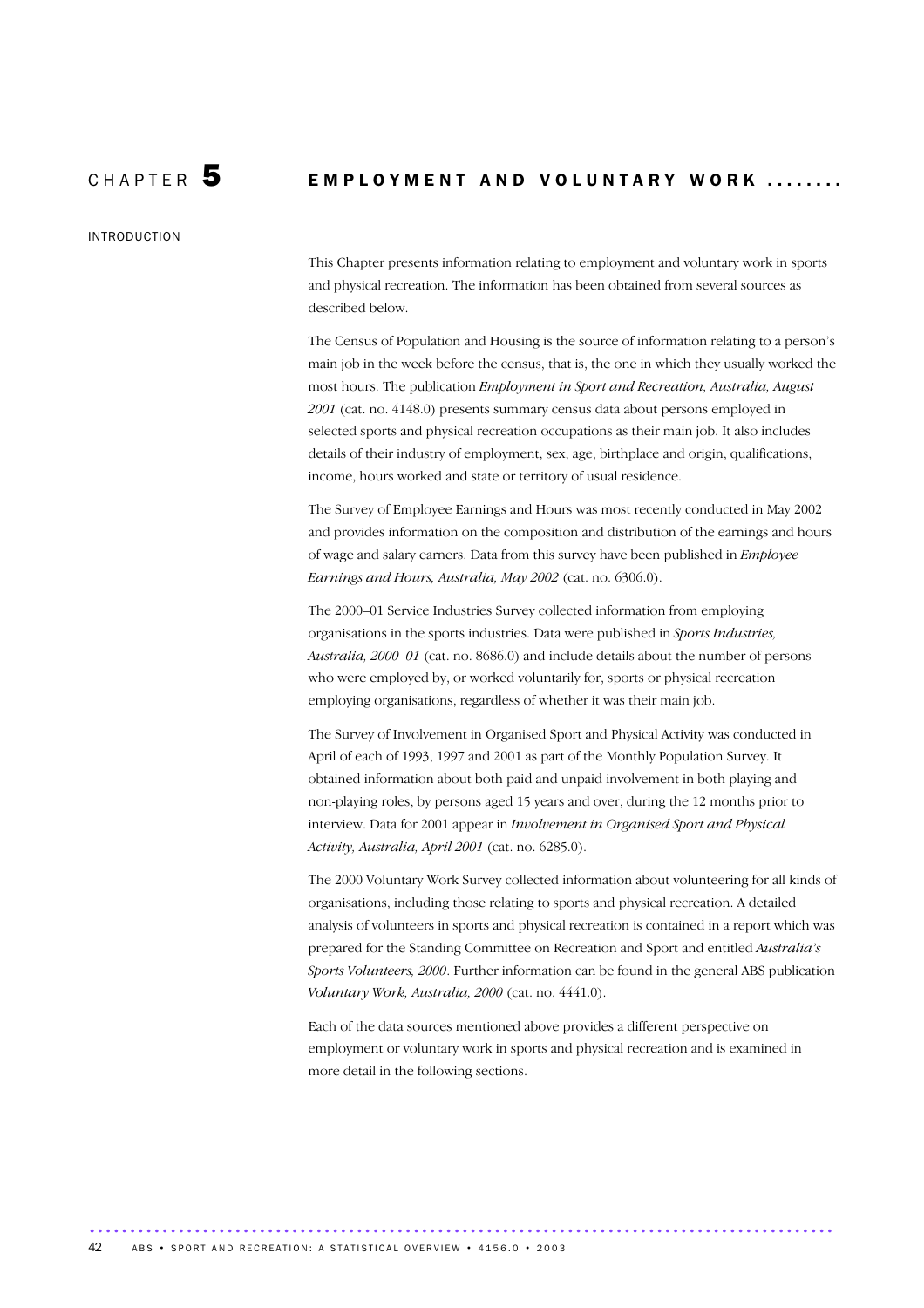#### CENSUS OF POPULATION AND HOUSING

The census offers a unique opportunity to obtain a wide range of data about sports and physical recreation employment. However, the employment figures obtained from the census for work in sports and physical recreation do not include second jobs, unpaid work, or persons usually working in a sports and physical recreation occupation but 'between jobs' during the week before census night. Also, because some types of sports and physical recreation work (e.g. football umpiring) are seasonal in nature, some persons employed in sports and physical recreation occupations will not have been recorded as such during the census period.

#### Employment in sports and physical recreation occupations

Of all persons employed in the week prior to the 2001 census, 83,008 (1.0%) had their main job in a sports and physical recreation occupation. For the 1996 census the corresponding figure was 68,289 persons which was 0.9% of total employment. The increase in employment for sports and physical recreation occupations between 1996 and 2001 was 21.6%. In comparison, the increase for all occupations over the same period was 8.7%.

The sports and physical recreation occupations recording the largest numbers of persons employed in 2001 were Fitness instructors (12,364), Greenkeepers (11,928), Veterinarians (5,007), Veterinary nurses (4,858) and Recreation officers (3,842).

The majority of sports and physical recreation occupation groups showed some increase in employment between the 1996 and 2001 censuses, with nineteen of them increasing by more than 20%. The largest increases, in percentage terms, were for Outdoor adventure leaders (560.2% from 83 persons to 548 persons), Sail makers (84.3% from 235 to 433) and Fitness instructors (61.2% from 7,669 to 12,364). Fitness instructors also showed the largest growth in terms of the number of persons employed, with an increase of 4,695 persons during the period.

In comparison, there were seven sports and physical recreation occupation groups that experienced a decline in numbers between 1996 and 2001. In percentage terms, the largest falls occurred for Other sports centre managers (23.9% from 3,677 persons to 2,800 persons), Sports administrators (10.9% from 1,216 to 1,083) and Sports development officers (9.7% from 745 to 673).

In August 2001, there were more males (50,113 or 60.4%) than females (32,895 or 39.6%) employed in sports and physical recreation occupations. In comparison, of all employed persons in August 2001, 54.8% were male and 45.2% were female.

Persons employed in sports and physical recreation occupations showed a younger age profile relative to all employed persons. The 20–24 years age group had the largest number of persons employed in sports and physical recreation occupations (13,478 or 16.2%). There were considerably more younger workers employed in occupations such as Footballers, Sports umpires, Gymnastics coaches and Ticket collectors and ushers. By contrast, over 40% of those employed as Horse or dog racing officials, or as Horse breeders, were aged 50 years or over.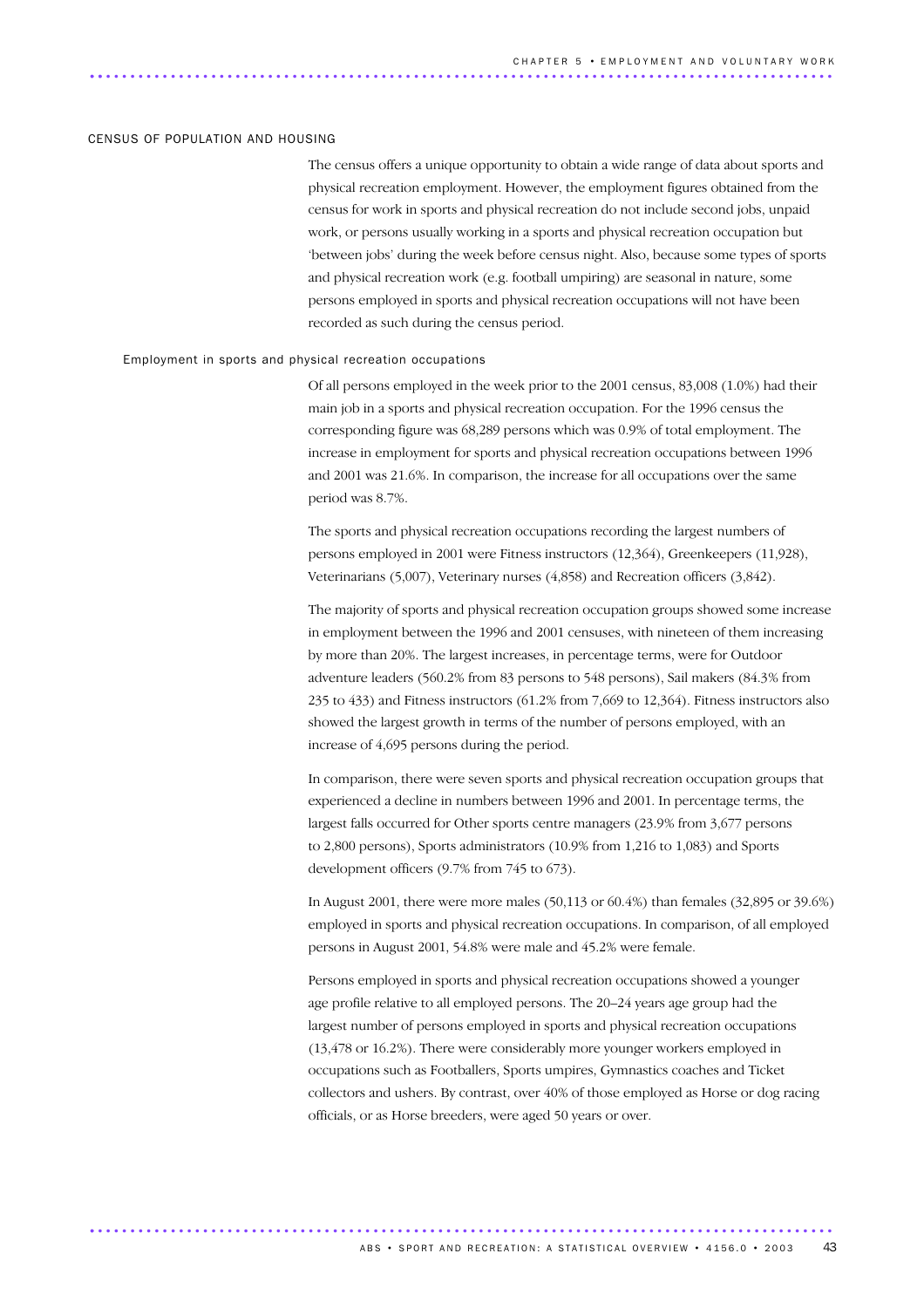Employment in sports and physical recreation occupations *continued*

# 5.1 EMPLOYMENT IN SPORTS AND PHYSICAL RECREATION OCCUPATIONS, By sex—1996 and 2001 censuses

|                                                           |                | 1996 CENSUS     |                    |                 | 2001 CENSUS  |                 |
|-----------------------------------------------------------|----------------|-----------------|--------------------|-----------------|--------------|-----------------|
| Occupation                                                | Males          | Females         | Persons            | Males           | Females      | Persons         |
|                                                           |                |                 |                    |                 |              |                 |
| Environment, parks and land care manager                  | 1889           | 447             | 2 3 3 6            | 1823            | 509          | 2 3 3 2         |
| Sports administrator                                      | 728            | 488             | 1 2 1 6            | 652             | 431          | 1 0 8 3         |
| Horse breeder                                             | 653            | 476             | 1 1 2 9            | 688             | 541          | 1 2 2 9         |
| Park ranger                                               | 1438           | 257             | 1695               | 1 2 5 5         | 351          | 1606            |
| Natural and physical science professionals n.e.c.         | 61             | 15              | 76                 | 62              | 33           | 95              |
| Veterinarian<br>Recreation officer                        | 2 7 7 9<br>885 | 1 4 6 7<br>1868 | 4 2 4 6<br>2 7 5 3 | 2975<br>1 0 3 5 | 2032<br>2807 | 5 0 0 7<br>3842 |
| Sport and recreation managers n.f.d.                      | 15             | 12              | 27                 | 90              | 52           | 142             |
|                                                           |                |                 |                    |                 |              |                 |
| Fitness centre manager                                    | 486            | 417             | 903                | 626             | 537          | 1 1 6 3         |
| Other sports centre manager                               | 2 1 9 0        | 1 4 8 7         | 3677               | 1741            | 1059         | 2800            |
| Sport and recreation managers n.e.c.                      | 172            | 28              | 200                | 251             | 153          | 404             |
| Sportspersons, coaches and related support workers n.f.d. | 259            | 127             | 386                | 519             | 278          | 797             |
| Jockey                                                    | 705            | 169             | 874                | 813             | 311          | 1 1 2 4         |
| Golfer                                                    | 1011           | 32              | 1043               | 1084            | 38           | 1 1 2 2         |
| Footballer                                                | 986            | 5               | 991                | 1377            | 8            | 1 3 8 5         |
| Other sportsperson                                        | 1441           | 450             | 1891               | 1965            | 826          | 2 791           |
| Gymnastics coach                                          | 239            | 1012            | 1 2 5 1            | 281             | 1 1 5 1      | 1432            |
| Tennis coach                                              | 1044           | 312             | 1 3 5 6            | 1419            | 358          | 1777            |
| Swimming coach                                            | 400            | 532             | 932                | 506             | 381          | 887             |
| Horseriding coach                                         | 91             | 405             | 496                | 107             | 458          | 565             |
| Other sports coach                                        | 1727           | 800             | 2527               | 1991            | 887          | 2878            |
| Sports development officer                                | 460            | 285             | 745                | 432             | 241          | 673             |
| Sports umpire                                             | 1 4 0 3        | 558             | 1961               | 1840            | 698          | 2 5 3 8         |
| Horse or dog racing official                              | 351            | 32              | 383                | 365             | 45           | 410             |
| Other sports official                                     | 60             | 19              | 79                 | 89              | 35           | 124             |
| Gunsmith                                                  | 137            | 9               | 146                | 146             | 3            | 149             |
| Farrier(a)                                                | 625            | 20              | 645                | 768             | 46           | 814             |
| Animal trainer(b)                                         | 2 2 6 5        | 724             | 2989               | 2 2 5 1         | 875          | 3 1 2 6         |
| Greenkeeper(c)                                            | 11 609         | 300             | 11 909             | 11 637          | 291          | 11 928          |
| Canvas good maker                                         | 282            | 286             | 568                | 354             | 257          | 611             |
| Sail maker                                                | 214            | 21              | 235                | 398             | 35           | 433             |
| Apprentice leather goods, canvas goods or sail maker      | 57             | 11              | 68                 | 62              | 3            | 65              |
| Boat builder and repairer(d)                              | 2 1 6 6        | 47              | 2 2 1 3            | 3 1 5 3         | 60           | 3 2 1 3         |
| Veterinary nurse                                          | 80             | 3 1 5 9         | 3 2 3 9            | 121             | 4 7 3 7      | 4858            |
| Fitness instructor(e)                                     | 2 2 3 4        | 5 4 3 5         | 7 6 6 9            | 3 6 8 5         | 8679         | 12 3 64         |
| Outdoor adventure leader                                  | 54             | 29              | 83                 | 350             | 198          | 548             |
| Ticket collector or usher                                 | 1550           | 1 2 7 5         | 2825               | 1576            | 1624         | 3 200           |
| Stud hand or stable hand                                  | 1 1 7 1        | 1 3 5 6         | 2527               | 1626            | 1867         | 3 4 9 3         |
| Total sports and physical recreation occupations          | 43 917         | 24 372          | 68 289             | 50 113          | 32 895       | 83 008          |
| Total employment                                          | 4 272 051      | 3 3 6 4 2 6 6   | 7 636 317          | 4 546 783       | 3 751 823    | 8 298 606       |
|                                                           |                |                 |                    |                 |              |                 |

(a) Comprises Farrier and Apprentice farrier.

(b) Comprises Animal trainers n.f.d., Horse trainer and Animal trainers n.e.c..

(c) Comprises Greenkeepers n.f.d., Greenkeeper and Apprentice greenkeeper.

(d) Comprises Boat builder and repairer and Apprentice boat builder and repairer.

(e) Comprises Fitness instructors and related workers n.f.d. and Fitness instructor.

*Source: Employment in Sport and Recreation, Australia, August 2001* (cat. no. 4148.0).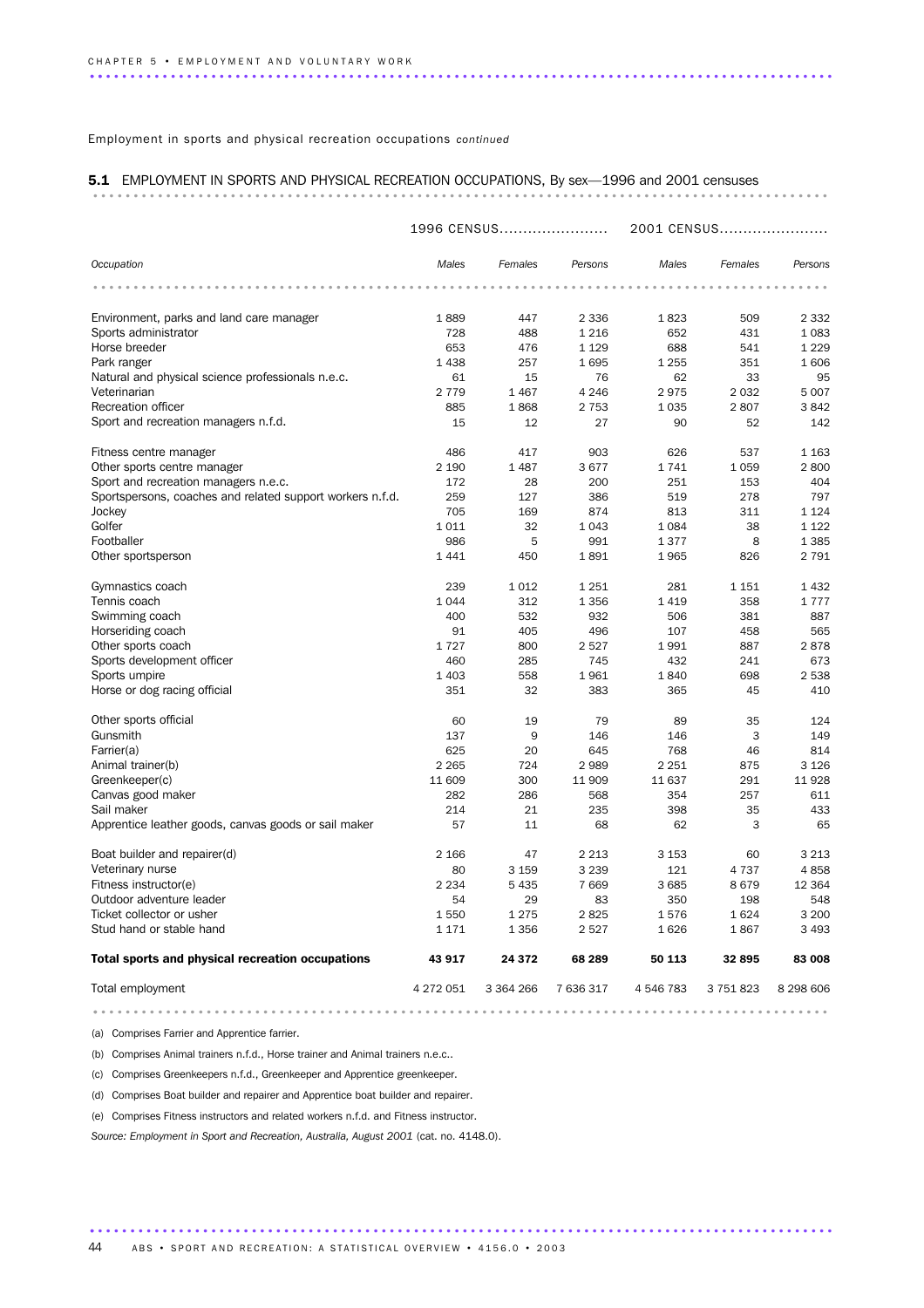#### Earnings and hours worked in sports and physical recreation occupations

The census found that, compared with persons employed in all occupations, persons employed in sports and physical recreation occupations (as their main job) were more likely to be working part-time (i.e. less than 35 hours per week). Almost two-thirds (64.6%) of persons employed in all occupations worked full-time (i.e. 35 hours and over). By comparison, only 52.0% of persons employed in sports and physical recreation occupations worked full-time. Relatively large percentages of persons employed as Sports umpires (88.8%), Gymnastics coaches (84.9%), Ticket collectors or ushers (78.9%) and Fitness instructors (74.8%) worked part-time.



5.2 HOURS WORKED PROFILE OF OCCUPATIONS

*Source: Employment in Sport and Recreation, Australia, August 2001* (cat. no. 4148.0).

Persons employed in sports and physical recreation occupations as their main job received, on average, a lower income than persons employed in all occupations. The median weekly income for sports and physical recreation occupations was \$453, compared with \$587 for all occupations. This lower income may be related to the higher incidence of part-time employment in sports and physical recreation occupations.

Over two-fifths (43.5%) of all persons employed in sports and physical recreation occupations received a gross weekly income between \$300 and \$700.

#### 5.3 INCOME PROFILE OF OCCUPATIONS



Source: Employment in Sport and Recreation, Australia, August 2001 (cat. no. 4148.0).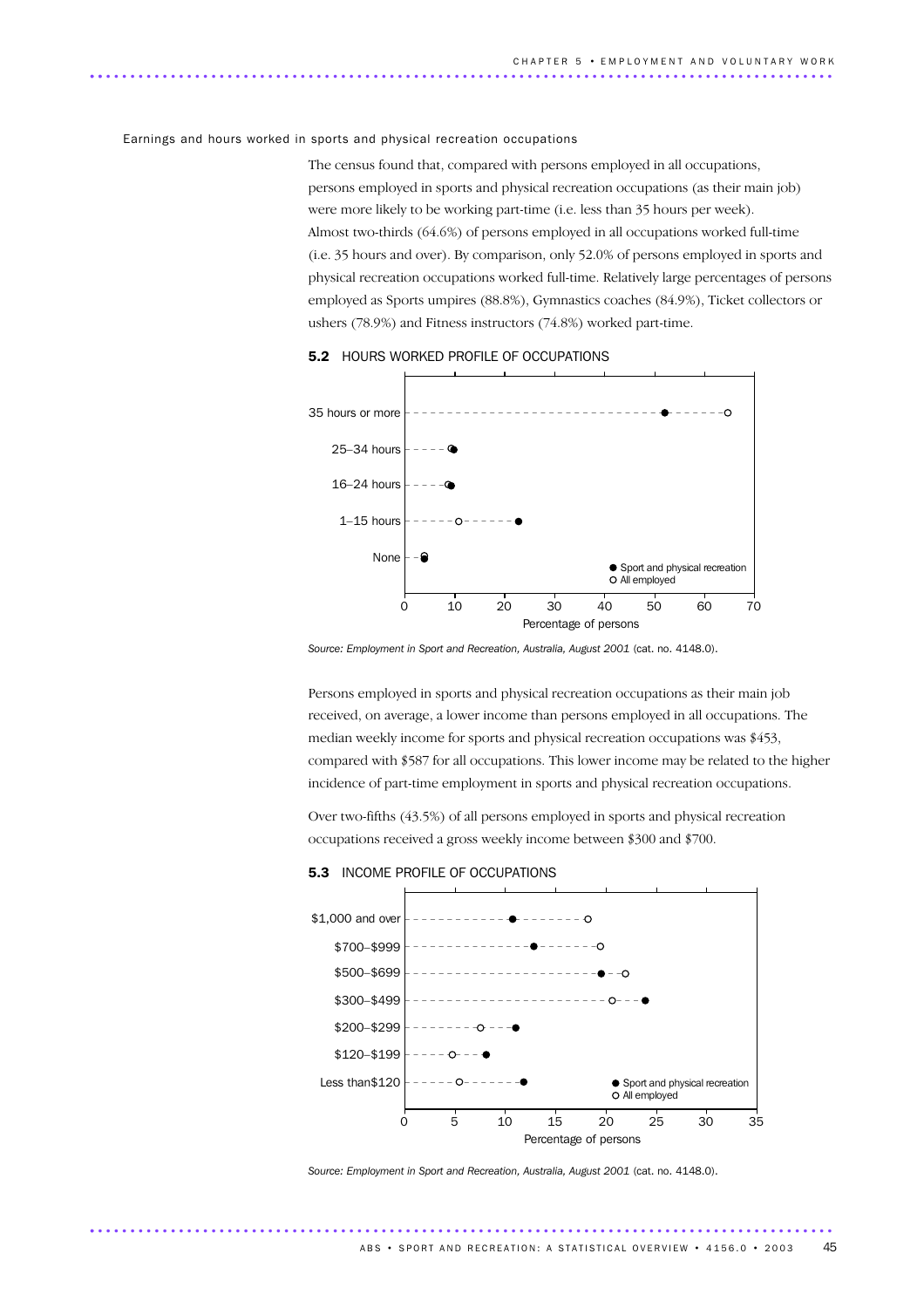#### SURVEY OF EMPLOYEE EARNINGS AND HOURS

The Survey of Employee Earnings and Hours, most recently conducted in May 2002, collects information from a sample of employers about the earnings, hours and selected characteristics of their employees. The scope of the survey is all employing businesses in Australia (public and private sectors) except businesses primarily engaged in Agriculture, forestry and fishing; private households employing staff; and foreign embassies, consulates, etc. Self-employed persons are excluded if they do not employ any wage or salary earners. Further, employees are only considered to be in scope for this survey if they received pay for the reference period. Employees are out of scope if, during the reference period, they were members of the Australian permanent defence forces, or were based outside Australia, or were on workers' compensation and not paid through the payroll.

Sports and physical recreation data from the Survey of Employee Earnings and Hours differ from the census data in that the survey data refer to persons employed in sports and physical recreation industries, whereas the census data refer to persons employed in sports and physical recreation occupations. A person can work in a sports industry but not be employed in a sports occupation. A cleaner employed at a racecourse is an example of a non-sports occupation within a sports industry. Businesses are classified to a sports and physical recreation industry in accordance with Group 931 of ANZSIC. Group 931 Sport is part of Division P Cultural and recreational services. Included in Group 931 are Horse and dog racing, Sports grounds and facilities n.e.c. and Sports and services to sports n.e.c.

From the Survey of Employee Earnings and Hours it was estimated that, in May 2002, 61.7% of employees in sports and physical recreation industries worked part-time. By comparison, 30.7% of employees in all industries worked part-time.

The average weekly total earnings of persons employed in sports and physical recreation industries in May 2002 was \$364.30. This was just over half of the average total earnings for persons employed in all industries (\$697.60). Persons employed in sports and physical recreation industries also earned less (on average) than persons employed in other industries within ANZSIC Division P. The average total earnings for persons employed in all cultural and recreational services industries was \$581.20, which was \$216.90 higher than for persons employed only in sports and physical recreation.

Given the higher incidence of part-time workers in sports and physical recreation industries, the lower average total earnings of persons employed in these industries are as would be expected. However, the average earnings of full-time workers in sports and physical recreation industries were also substantially less per week than the average across all industries (\$690.30, compared with \$878.40). There were only two industries where full-time workers earned less on average than those in sports and physical recreation industries, and those were Accommodation, cafes and restaurants (\$650.60), and Retail trade (\$657.20).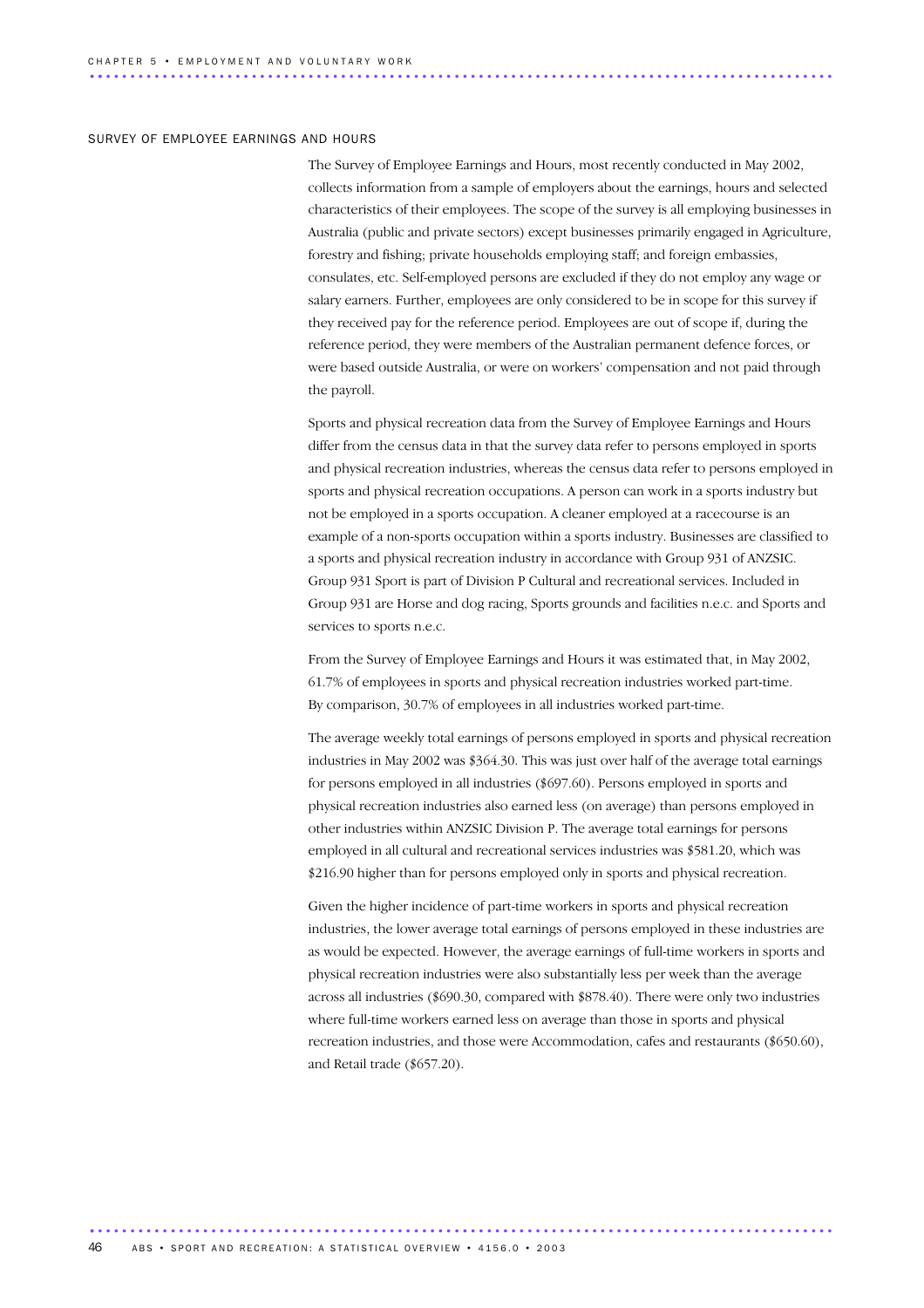# SURVEY OF EMPLOYEE EARNINGS AND HOURS *continued*

Full-time workers in sports and physical recreation industries not only earn less, but have also experienced lower increases in earnings over time. The average weekly total earnings of full-time workers in sports and physical recreation industries increased by 25.5% from \$550.00 in May 1994 to \$690.30 in May 2002, whereas the average weekly total earnings of all full-time workers increased by 37.0% over the same eight-year period from \$641.30 to \$878.40.

# 5.4 AVERAGE WEEKLY EARNINGS OF PERSONS EMPLOYED IN SPORTS AND PHYSICAL RECREATION INDUSTRIES

|                             |                                                   | MAY 1994                               |                                                   | MAY 1996                               |                                                   | MAY 1998                               | MAY 2000                                          |                                        | MAY 2002                                          |                                        |
|-----------------------------|---------------------------------------------------|----------------------------------------|---------------------------------------------------|----------------------------------------|---------------------------------------------------|----------------------------------------|---------------------------------------------------|----------------------------------------|---------------------------------------------------|----------------------------------------|
|                             | Average<br>weekly<br>ordinary<br>time<br>earnings | Average<br>weekly<br>total<br>earnings | Average<br>weekly<br>ordinary<br>time<br>earnings | Average<br>weekly<br>total<br>earnings | Average<br>weekly<br>ordinary<br>time<br>earnings | Average<br>weekly<br>total<br>earnings | Average<br>weekly<br>ordinary<br>time<br>earnings | Average<br>weekly<br>total<br>earnings | Average<br>weekly<br>ordinary<br>time<br>earnings | Average<br>weekly<br>total<br>earnings |
|                             | \$                                                | \$                                     | \$                                                | \$                                     | \$                                                | \$                                     | \$                                                | \$                                     | \$                                                | \$                                     |
|                             |                                                   |                                        |                                                   |                                        | SPORTS AND PHYSICAL RECREATION INDUSTRIES         |                                        |                                                   |                                        |                                                   |                                        |
| <b>Males</b>                |                                                   |                                        |                                                   |                                        |                                                   |                                        |                                                   |                                        |                                                   |                                        |
| Full-time                   | 578.90                                            | 586.20                                 | 539.20                                            | 555.30                                 | 558.70                                            | 561.50                                 | 656.10                                            | 662.40                                 | 704.20                                            | 707.50                                 |
| Part-time                   | 91.40                                             | 91.40                                  | 146.60                                            | 147.30                                 | 148.50                                            | 148.50                                 | 169.20                                            | 170.50                                 | 163.20                                            | 166.30                                 |
| Total                       | 240.30                                            | 242.50                                 | 292.10                                            | 298.50                                 | 315.30                                            | 316.50                                 | 417.10                                            | 420.90                                 | 444.50                                            | 447.70                                 |
| <b>Females</b>              |                                                   |                                        |                                                   |                                        |                                                   |                                        |                                                   |                                        |                                                   |                                        |
| Full-time                   | 467.80                                            | 470.50                                 | 502.20                                            | 528.20                                 | 478.90                                            | 481.90                                 | 596.80                                            | 610.20                                 | 656.30                                            | 657.80                                 |
| Part-time                   | 145.80                                            | 149.00                                 | 139.40                                            | 140.50                                 | 112.10                                            | 112.10                                 | 197.20                                            | 197.80                                 | 157.40                                            | 159.80                                 |
| Total                       | 201.20                                            | 204.30                                 | 229.00                                            | 236.30                                 | 207.80                                            | 208.60                                 | 346.00                                            | 198.80                                 | 284.90                                            | 287.10                                 |
| <b>Persons</b>              |                                                   |                                        |                                                   |                                        |                                                   |                                        |                                                   |                                        |                                                   |                                        |
| Full-time                   | 544.20                                            | 550.00                                 | 525.60                                            | 545.40                                 | 533.00                                            | 535.90                                 | 628.90                                            | 638.40                                 | 687.60                                            | 690.30                                 |
| Part-time                   | 118.10                                            | 119.60                                 | 142.90                                            | 143.80                                 | 131.00                                            | 131.00                                 | 186.00                                            | 186.80                                 | 159.60                                            | 162.30                                 |
| Total                       | 222.80                                            | 225.40                                 | 262.70                                            | 269.50                                 | 269.50                                            | 270.50                                 | 378.90                                            | 383.50                                 | 361.60                                            | 364.30                                 |
|                             |                                                   |                                        |                                                   |                                        |                                                   |                                        |                                                   |                                        |                                                   |                                        |
|                             |                                                   |                                        |                                                   | <b>ALL INDUSTRIES</b>                  |                                                   |                                        |                                                   |                                        |                                                   |                                        |
| <b>Persons</b><br>Full-time | 604.30                                            | 641.30                                 | 665.80                                            | 705.60                                 | 727.40                                            |                                        |                                                   |                                        |                                                   | 878.40                                 |
| Part-time                   | 234.80                                            | 239.20                                 | 249.30                                            | 253.10                                 | 273.70                                            | 766.20<br>279.20                       | 783.10<br>294.60                                  | 821.00<br>301.00                       | 841.10<br>328.20                                  | 335.80                                 |
| Total                       | 504.50                                            | 533.00                                 | 544.50                                            | 573.70                                 | 582.10                                            | 610.20                                 | 625.10                                            | 652.80                                 | 670.20                                            | 697.60                                 |
|                             |                                                   |                                        |                                                   |                                        |                                                   |                                        |                                                   |                                        |                                                   |                                        |
|                             |                                                   |                                        |                                                   |                                        |                                                   |                                        |                                                   |                                        |                                                   |                                        |

............................................................................................ .

*Source:* ABS data available on request, Survey of Employee Earnings and Hours, May 2002.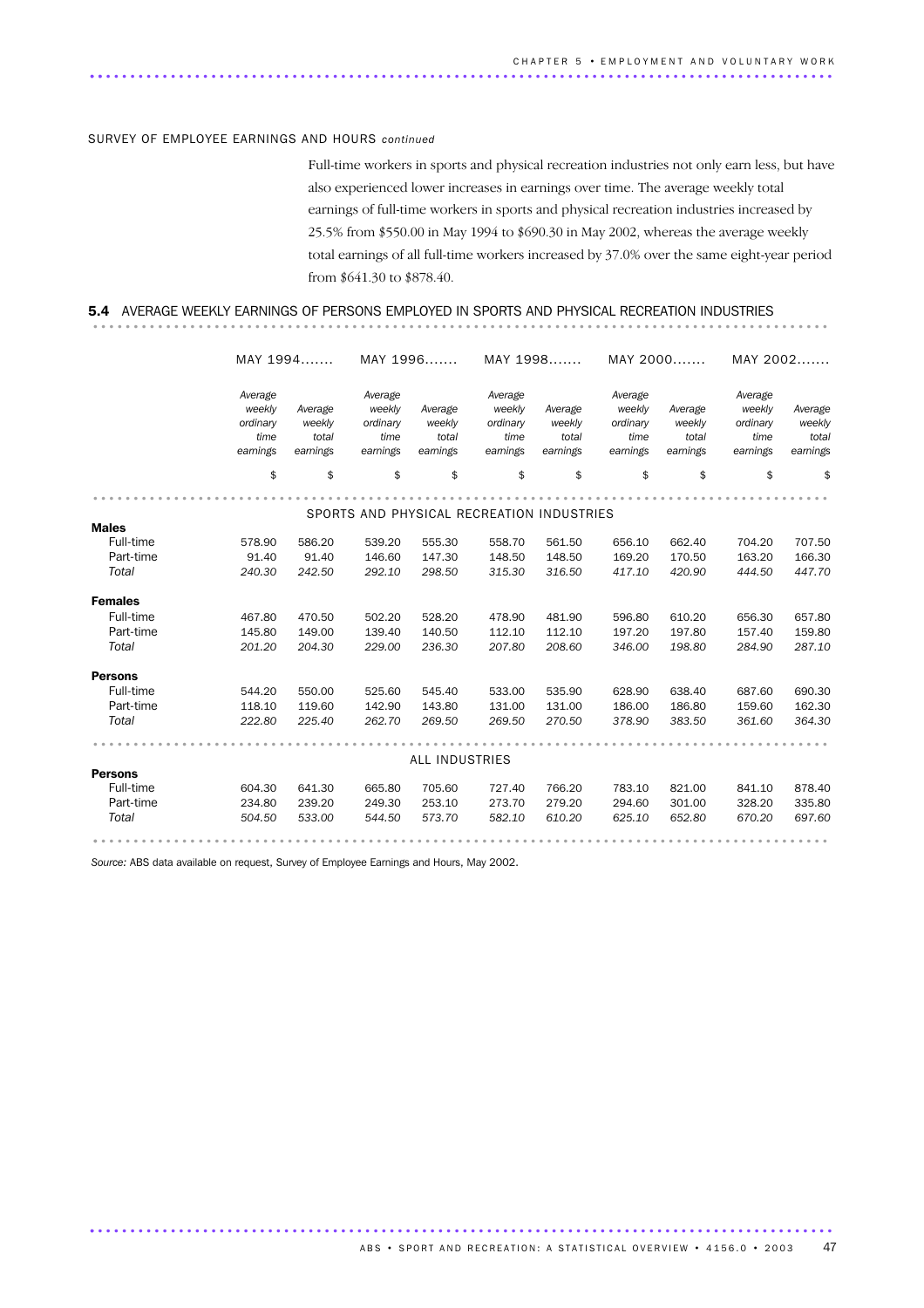#### SERVICE INDUSTRIES SURVEY 2000–01

Some information about employment in sports and physical recreation industries is available from the 2000–01 Service Industries Survey which included within its scope businesses classified to ANZSIC Group 931 Sport. As with the Survey of Employee Earnings and Hours, the scope of the survey was limited to employing businesses. Many sports clubs have no employees and hence would have been excluded from the survey along with self-employed persons not employing any wage or salary earners. More information obtained from the Service Industries Survey is presented in Chapter 8.

The Service Industries Survey provides data about persons employed in sports and physical recreation regardless of their occupation or whether it was their main job. It also provides information about voluntary work. The data include all persons who were employed or did voluntary work, regardless of their age. Other surveys focus on persons aged 18 years and over (the Voluntary Work Survey), or persons aged 15 years and over (the Survey of Involvement in Organised Sport and Physical Activity).

The Service Industries Survey found that, at the end of June 2001, there were 6,517 employing organisations involved in the provision of sports and physical recreation services (excluding government agencies). They employed a total of 87,448 persons and received help from almost 180,000 volunteers in the month of June 2001. Over half (56.9%) of all paid employees and almost all (97.5%) volunteers worked for not-for-profit organisations.

5.5 SPORTS AND PHYSICAL RECREATION INDUSTRIES, By sector-2000-01

|                                     | SECTOR     |                |        |  |  |
|-------------------------------------|------------|----------------|--------|--|--|
|                                     | For profit | Not for profit | Total  |  |  |
|                                     |            |                |        |  |  |
| Number of organisations at end June | 3 6 6 8    | 2849           | 6517   |  |  |
| Total employment at end June        | 37 705     | 49 743         | 87 448 |  |  |
| Total volunteers during June        | 4 4 0 4    | 174 433        | 178837 |  |  |
|                                     |            |                |        |  |  |

*Source: Sports Industries, Australia, 2000–01* (cat. no. 8686.0).

Over a quarter (26.7%, or 23,312 persons) of those employed in sports and physical recreation industries undertook work within the Sports and physical recreation clubs, teams and sports professionals industry. There were 15,900 persons (18.2%) working for the Horse and dog racing industry.

Of the 87,448 persons employed in sports and physical recreation industries, an estimated 40,212 (46.0%) worked in a sports related occupation, including 20,862 (23.9%) Coaches, instructors, teaches and development officers; 8,503 (9.7%) Sports officials, 7,951 (9.1%), Professional sportspersons, and 2,896 (3.3%) persons employed in sports related occupations in the Horse and dog industry (Stablehands, strappers and handlers; Horse trainers; and Apprentice jockeys and trackwork riders). The remaining 47,236 (54.0%) worked in a range of other occupations such as Managers and administrators (13,543 or 15.5%), Curators, ground and other maintenance staff (5,982 or 6.8%) and Catering staff (5,189 or 5.9%).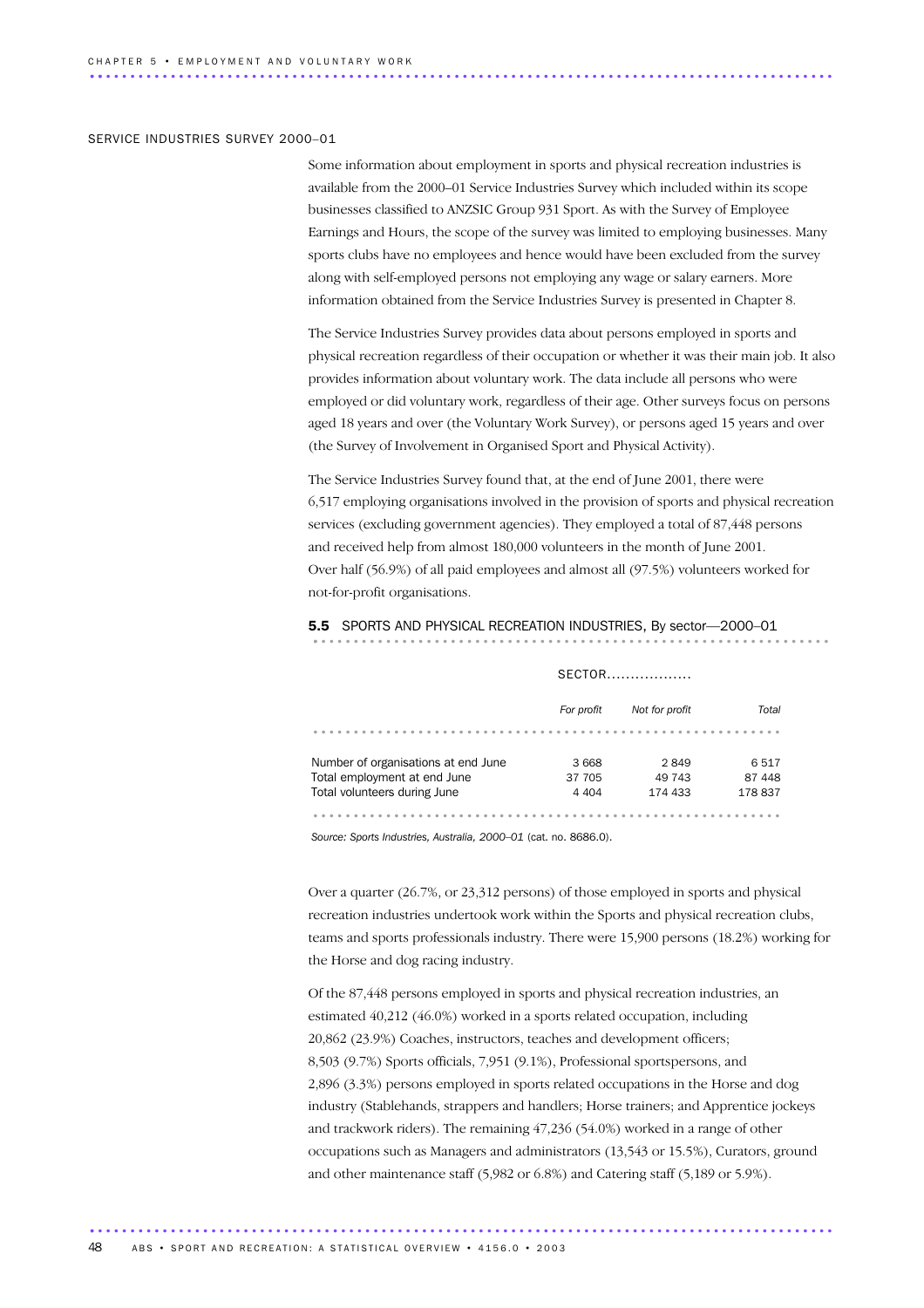# 5.6 EMPLOYMENT IN SPORTS AND PHYSICAL RECREATION INDUSTRIES-2000-01

| <b>Total employment at end June</b>               | 15 900     | 12 552                   | 15 842                       | 11814                | 23 312                     | 8 0 2 8              |
|---------------------------------------------------|------------|--------------------------|------------------------------|----------------------|----------------------------|----------------------|
| Other                                             | 530        | 1757                     | 3 4 9 0                      | 250                  | 1511                       | 344                  |
| Apprentice jockeys and trackwork riders           | 561        | $\ddot{\phantom{0}}$     | $\sim$ $\sim$                | $\ddot{\phantom{0}}$ | $\ddot{\phantom{1}}$       |                      |
| Stablehands, strappers and handlers               | 1767       | . .                      | $\cdot$ .                    | $\cdot$ .            | . .                        | $\ddot{\phantom{0}}$ |
| Horse trainers                                    | 568        | . .                      | $\ddot{\phantom{1}}$         | . .                  | . .                        | . .                  |
| Other event day staff                             | 3 7 1 4    | 5                        | 2084                         | 224                  | np                         | np                   |
| Security staff                                    | 80         | na                       | na                           | $*7$                 | $*25$                      |                      |
| Catering staff                                    | 1905       | 112                      | 1540                         | 590                  | 1017                       | $**25$               |
| Gaming staff and cashiers                         | (a)1011    | na                       | na                           | 52                   | 194                        |                      |
| Bar managers and bar staff                        | 1506       | $***7$                   | 708                          | 315                  | 2 5 1 0                    |                      |
| Curators, ground and other maintenance staff      | 1 1 5 6    | 239                      | 1075                         | 178                  | 3 2 5 9                    | $*75$                |
| Medical staff                                     | na         | na                       | na                           | 27                   | np                         | np                   |
| Sports officials                                  | 1 1 5 9    | $*132$                   | 1463                         | 5749                 | np                         | np                   |
| Professional sports persons                       | 1767       |                          | $**102$                      | 447                  | 5 6 2 1                    | $*14$                |
| Coaches/instructors/teachers/development officers | na         | 7829                     | 2 2 3 8                      | 1251                 | 3 4 0 9                    | 6 1 3 5              |
| Marketing and event management staff              | na         | 227                      | 370                          | 361                  | 469                        | $*192$               |
| Managers and administrative staff                 | 1943       | 2 2 4 3                  | 2 7 7 4                      | 2 3 6 3              | 3073                       | 1 1 4 7              |
|                                                   | dog racing | gymnasia                 | facilities                   | organisations        | professionals              | services             |
|                                                   | Horse and  | centres and              | grounds and                  | administrative       | and sports                 | support              |
|                                                   |            | Health/fitness           | venues.                      | recreation           | clubs, teams               | recreation           |
|                                                   |            |                          | recreation                   | physical             | recreation                 | physical             |
|                                                   |            |                          | Other sports<br>and physical | Sports and           | Sports and<br>physical     | Sports and           |
|                                                   |            | <b>RECREATION VENUES</b> |                              |                      | <b>RECREATION SERVICES</b> |                      |
|                                                   |            | SPORTS AND PHYSICAL      |                              |                      | SPORTS AND PHYSICAL        |                      |

na not available, but included in Other where applicable

\* estimate has a relative standard error of between 25% and 50% and should be used with caution

— nil or rounded to zero (including null cells)

\*\* estimate has a relative standard error of 50% or more and is considered too unreliable for general use

np not available for publication but included in totals where applicable, unless otherwise stated

. . not applicable

(a) Includes 845 persons employed as totalisator operator staff.

*Source: Sports Industries, Australia, 2000–01* (cat. no. 8686.0).

The majority (170,329 or 95.2%) of all sports and physical recreation volunteers worked within the Sports and physical recreation services industry. The largest number of volunteers (106,427 or 59.5%) undertook voluntary work for Sports and physical recreation administrative organisations (e.g. sporting associations and leagues) (table 5.7).

Within the Sport and physical recreation services industry, the number of persons working as a volunteer Manager or administrator (37,572) outnumbered those in paid employment as a Manager or administrator (6,583), by over five to one. The majority of volunteers working for the Sports and physical recreation services industry (84.6%) worked for organisations which employed fewer than 20 persons.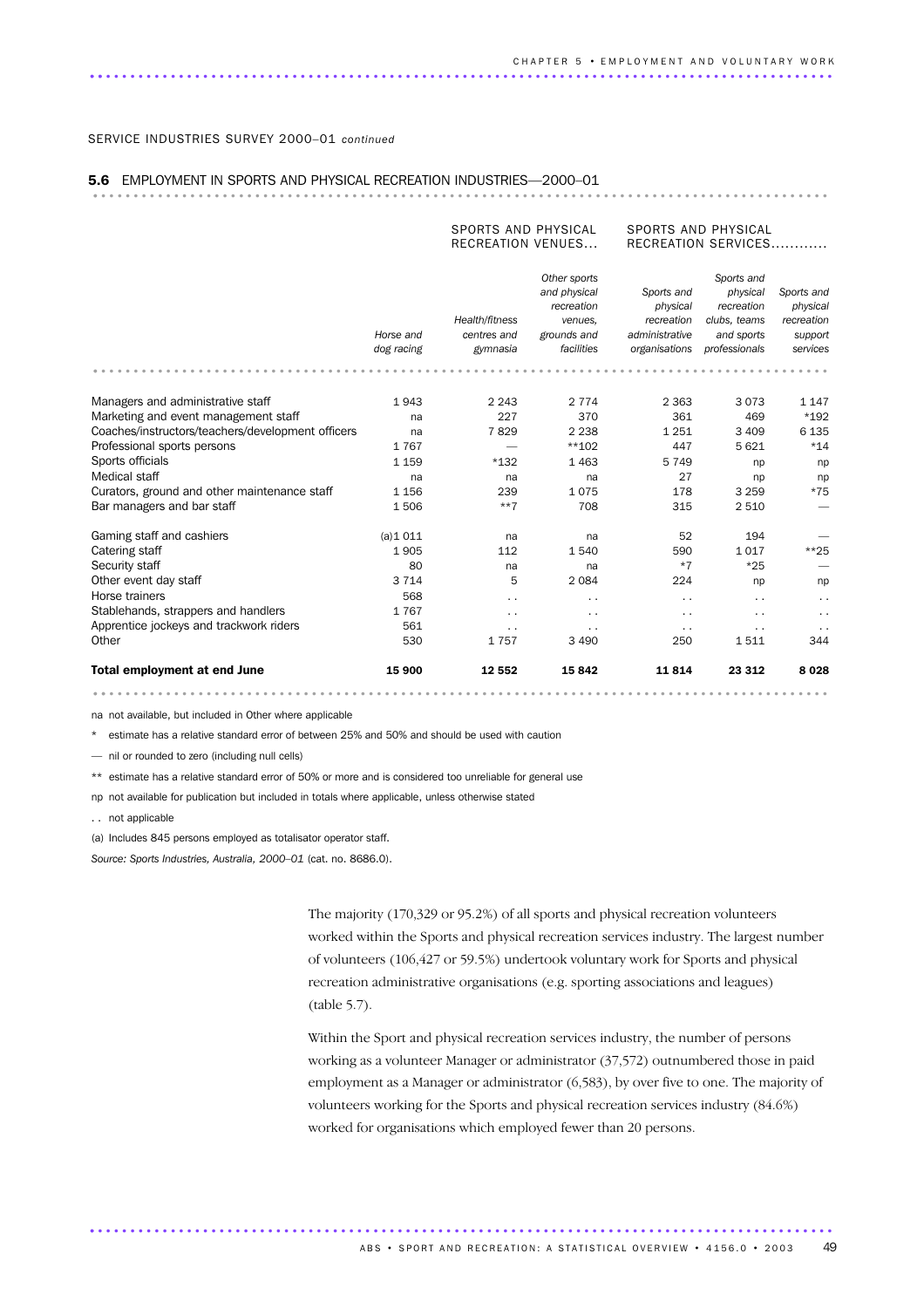|                                    | Sports and     | Sports and<br>physical | Sports and |         |
|------------------------------------|----------------|------------------------|------------|---------|
|                                    | physical       | recreation             | physical   |         |
|                                    | recreation     | clubs, teams           | recreation |         |
|                                    | administrative | and sports             | support    |         |
| <b>Volunteers</b>                  | organisations  | professionals          | services   | Total   |
|                                    |                |                        |            |         |
| Managerial/administrative          | 19 993         | 16 929                 | 651        | 37 572  |
| Teaching, coaching and instructing | 19 937         | *18 523                | *817       | 39 276  |
| <b>Officials</b>                   | 35 338         | 10814                  | 182        | 46 334  |
| Other                              | 31 161         | 15 684                 | *302       | 47 147  |
| <b>Total during June</b>           | 106 427        | 61950                  | 1952       | 170 329 |
|                                    |                |                        |            |         |

# 5.7 SPORTS AND PHYSICAL RECREATION SERVICES INDUSTRY, Volunteers-2000-01

\* estimate has a relative standard error of between 25% and 50% and should be used with caution.

*Source: Sports Industries, Australia, 2000–01* (cat. no. 8686.0).

# SURVEY OF INVOLVEMENT IN ORGANISED SPORT AND PHYSICAL ACTIVITY

The Survey of Involvement in Organised Sport and Physical Activity enables estimates to be made of the number of persons who were involved in either a playing role, or in a non-playing role such as coach, umpire or administrator.

The 2001 survey found that there were 1.4 million persons (9.5% of all persons aged 15 years and over) involved in at least one non-playing role in organised sport and physical activity during the 12 months ended April 2001. A third (33.8%) of these were involved in more than one non-playing role. In total, there were 2.1 million non-playing involvements among the 1.4 million persons.

There were 595,000 persons involved as a Committee member or administrator; 558,400 as a Coach, instructor or teacher; and 340,000 as a Referee or umpire. Males had higher participation rates than females in the roles of Coach, instructor or teacher (4.7% of males and 2.8% of females); Referee or umpire (2.8% of males and 1.8% of females); and Committee member or administrator (4.7% of males and 3.3% of females).

Of the 1.4 million persons with some non-playing involvement, 53.6% (760,600) were associated with school or junior sport and 33.6% (477,500) had completed a course or qualification relevant to their role.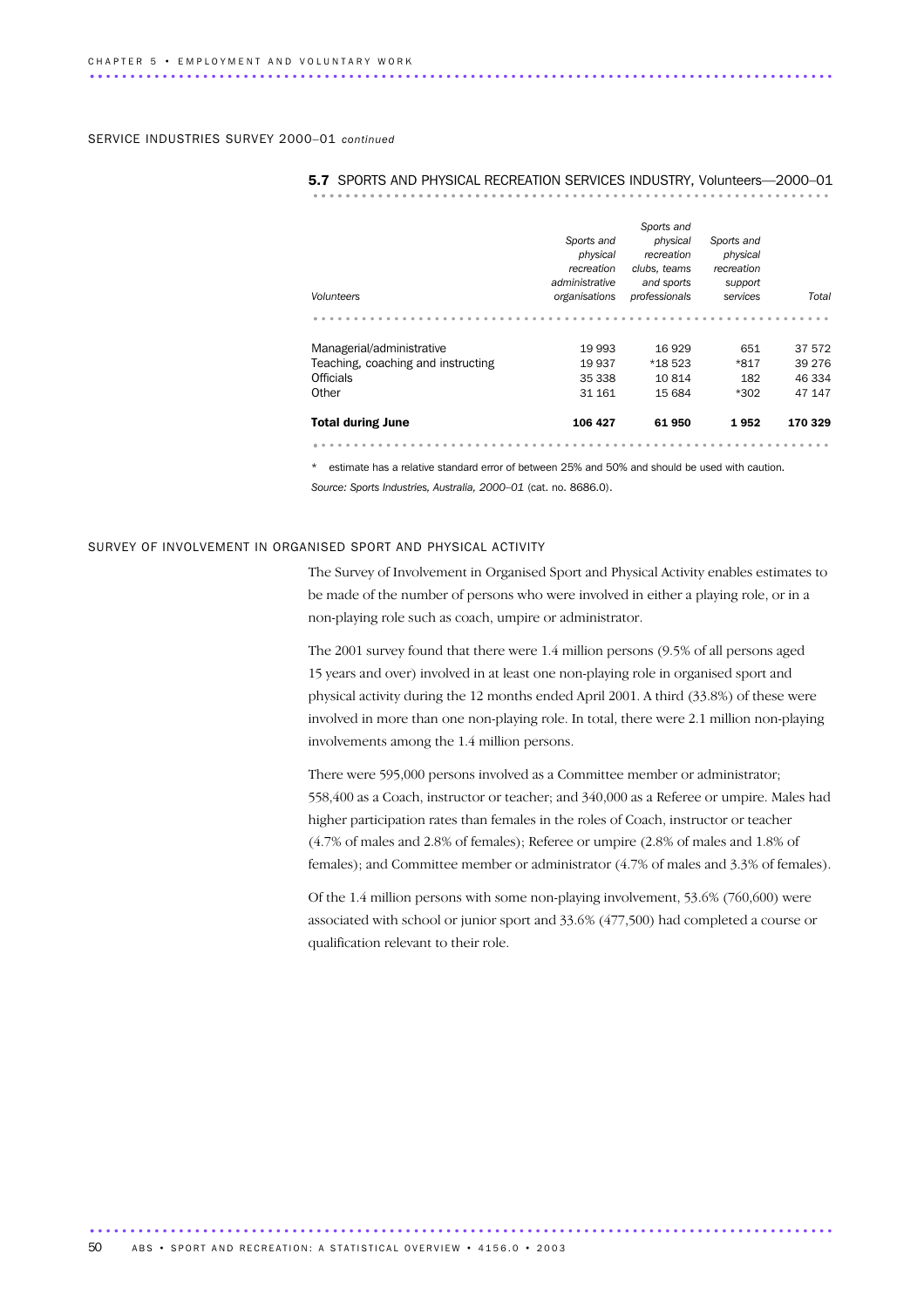#### SURVEY OF INVOLVEMENT IN ORGANISED SPORT AND PHYSICAL ACTIVITY *continued*

|                                   | $MALES$               |                       | $FEMALES$             |                       | PERSONS               |                       |  |
|-----------------------------------|-----------------------|-----------------------|-----------------------|-----------------------|-----------------------|-----------------------|--|
|                                   | Total<br>involvements | Participation<br>rate | Total<br>involvements | Participation<br>rate | Total<br>involvements | Participation<br>rate |  |
|                                   | '000                  | %                     | '000                  | %                     | '000                  | %                     |  |
|                                   |                       |                       |                       |                       |                       |                       |  |
| Playing                           | 2 0 2 2.5             | 27.3                  | 1 4 9 4 .0            | 19.7                  | 3 516.4               | 23.5                  |  |
| Non-playing roles                 |                       |                       |                       |                       |                       |                       |  |
| Coach, instructor, teacher        | 346.0                 | 4.7                   | 212.4                 | 2.8                   | 558.4                 | 3.7                   |  |
| Referee or umpire                 | 205.2                 | 2.8                   | 134.8                 | 1.8                   | 340.0                 | 2.3                   |  |
| Committee member or administrator | 347.7                 | 4.7                   | 247.3                 | 3.3                   | 595.0                 | 4.0                   |  |
| Scorer or timekeeper              | 224.3                 | 3.0                   | 229.4                 | 3.0                   | 453.7                 | 3.0                   |  |
| Medical support                   | 42.1                  | 0.6                   | 48.0                  | 0.6                   | 90.1                  | 0.6                   |  |
| Other involvement                 | 42.8                  | 0.6                   | 44.3                  | 0.6                   | 87.1                  | 0.6                   |  |
| Total non-playing involvements    | 1 208.2               | $\cdot$ .             | 916.1                 | $\cdot$ .             | 2 1 2 4 . 3           | $\ddot{\phantom{1}}$  |  |
| <b>Total involvements(b)</b>      | 3 2 3 0.7             | $\ddot{\phantom{0}}$  | 2 4 1 0.1             | $\ddot{\phantom{0}}$  | 5 640.8               | $\sim$                |  |

# 5.8 TYPE OF INVOLVEMENT IN ORGANISED SPORT AND PHYSICAL ACTIVITY(a)-2001

.. not applicable

(a) Relates to involvement by persons aged 15 years and over in organised sport and physical activity during a 12-month period prior to April 2001.

(b) Total involvements is greater than the number of persons involved because one individual can be active in more than one area (e.g. coaching, umpiring and scoring).

*Source: Involvement in Organised Sport and Physical Activity, Australia, April 2001* (cat no. 6285.0).

Of the 2.1 million non-playing involvements, 11.0% (233,500) received some payment for their involvement. By comparison, 2.5% of the 3.5 million players (88,100) received some payment for their playing role. Those who were paid for their involvement were likely to spend more time in the role. For non-playing roles, 34.9% of paid involvements were for 40–52 weeks of the year. However, the vast majority of these paid involvements were part-time, with over 90% being for less than 20 hours a week during the weeks of involvement.

Of the 1.9 million unpaid (volunteer) involvements in non-playing roles, 42.9% (811,200 involvements) were for 1–13 weeks, 27.7% (523,100) were for 14–26 weeks, 7.9% (149,900) were for 27–39 weeks and 21.5% (406,300) were for 40–52 weeks of the year. For 64.2% (1.2 million) of unpaid non-playing involvements, the time spent was less than three hours per week during the weeks of involvement. A further 30.5% (576,700) of these involvements were for 3–9 hours per week, and 5.3% (99,900) were for more than 10 hours per week.

There was some variation in the amount of time involved across the non-playing roles. For example, 37.2% of Committee members or administrators were involved for 40–52 weeks of the year, whereas only 14.2% of Referees or umpires and 12.3% of Scorers or timekeepers were involved for this length of time.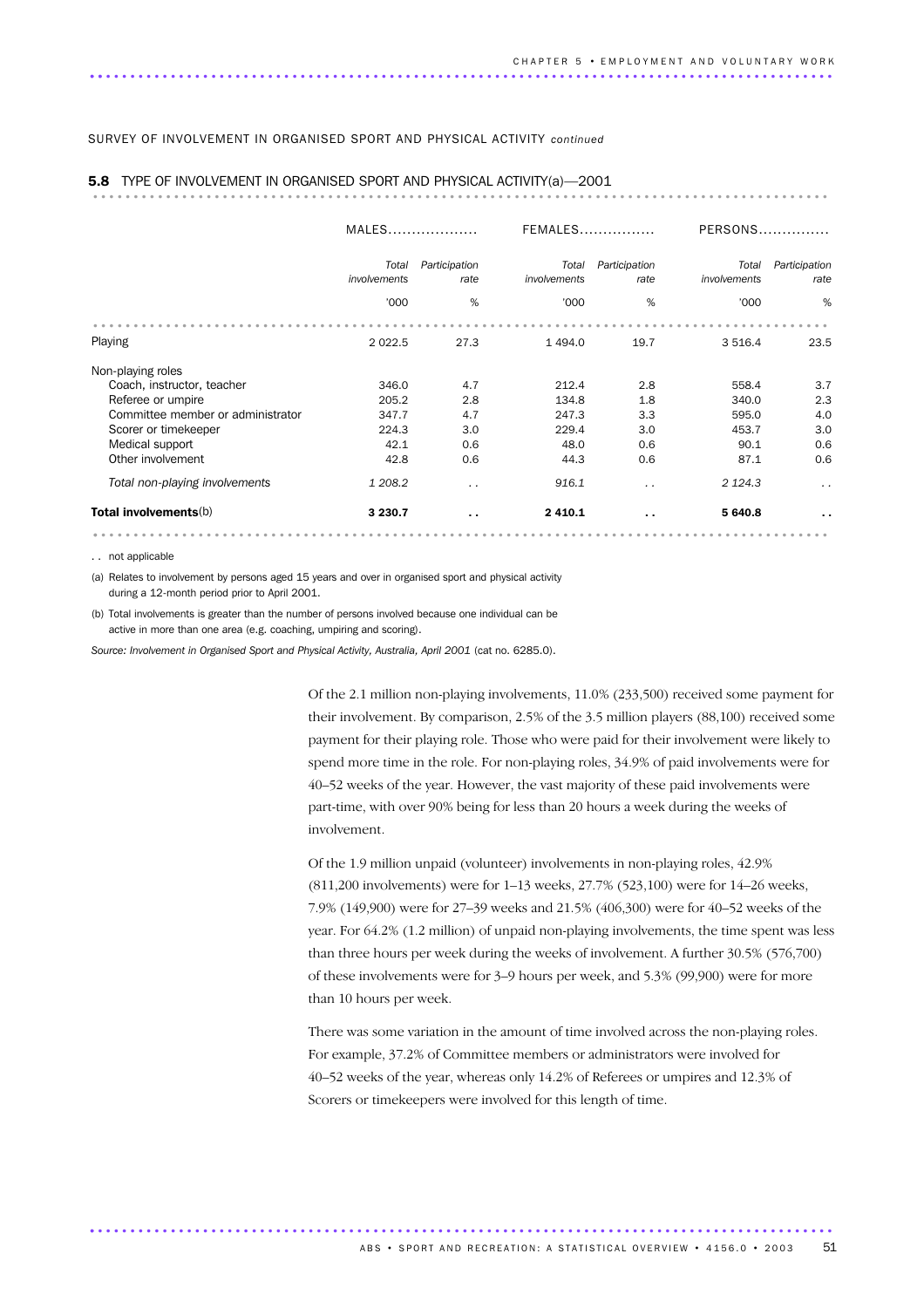# SURVEY OF INVOLVEMENT IN ORGANISED SPORT AND PHYSICAL ACTIVITY *continued*

5.9 TYPE OF INVOLVEMENT, By number of weeks and number of hours per week— 2001 ................................................................ ........................

|                           |             |                      | UNPAID INVOLVEMENTS          |         | PAID INVOLVEMENTS    |                            |
|---------------------------|-------------|----------------------|------------------------------|---------|----------------------|----------------------------|
|                           | Playing     | Non-playing<br>roles | Total unpaid<br>involvements | Playing | Non-playing<br>roles | Total paid<br>involvements |
|                           | '000        | '000                 | '000                         | '000    | '000                 | '000                       |
|                           |             |                      |                              |         |                      |                            |
| Number of weeks           |             |                      |                              |         |                      |                            |
| $1-13$ weeks              | 821.4       | 811.2                | 1632.7                       | 19.8    | 62.4                 | 82.0                       |
| $14 - 26$ weeks           | 857.6       | 523.1                | 1 380.8                      | 24.0    | 54.3                 | 78.1                       |
| 27-39 weeks               | 401.5       | 149.9                | 551.6                        | $*15.4$ | 35.8                 | 51.0                       |
| 40-52 weeks               | 1 3 4 7 . 7 | 406.3                | 1754.1                       | 29.1    | 81.4                 | 110.5                      |
| Number of hours per week  |             |                      |                              |         |                      |                            |
| Less than 3 hours         | 1 3 6 9.1   | 1 2 1 4 . 3          | 2 5 8 3 . 3                  | 16.6    | 102.1                | 118.8                      |
| 3-9 hours                 | 1823.7      | 576.7                | 2 400.4                      | 42.0    | 87.8                 | 129.8                      |
| $10-19$ hours             | 205.4       | 88.2                 | 293.6                        | 21.6    | 21.3                 | 42.8                       |
| 20 hours or more          | 30.1        | 11.7                 | 41.8                         | 8.0     | 22.3                 | 30.3                       |
| <b>Total involvements</b> | 3428.3      | 1890.9               | 5 3 1 9 . 2                  | 88.1    | 233.5                | 321.6                      |
|                           |             |                      |                              |         |                      |                            |

\* estimate has a relative standard error of between 25% and 50% and should be used with caution

*Source:* ABS data available on request, Involvement in Organised Sport and Physical Activity, April 2001.

A comparison of participation rates for 1993, 1997 and 2001 can be made for the three non-playing roles of Coach, instructor or teacher; Referee or umpire; and Scorer or timekeeper. Between 1993 and 1997, there was no significant change in participation rates for the role of Referee or umpire, while there were increases for the roles of Coach, instructor or teacher (from 3.9% to 4.4%) and Committee member or administrator (from 4.6% to 5.1%). There was a significant decrease in participation rates for each of these roles from 1997 to 2001 (from 4.4% to 3.7% for the Coach, instructor or teacher role; from 3.2% to 2.3% for Referees or umpires; and from 5.1% to 4.0% for Committee members or administrators).

# 5.10 INVOLVEMENT IN NON-PLAYING ROLES—1993, 1997 and 2001



*Source: Involvement in Organised Sport and Physical Activity, Australia, April 2001* (cat no. 6285.0).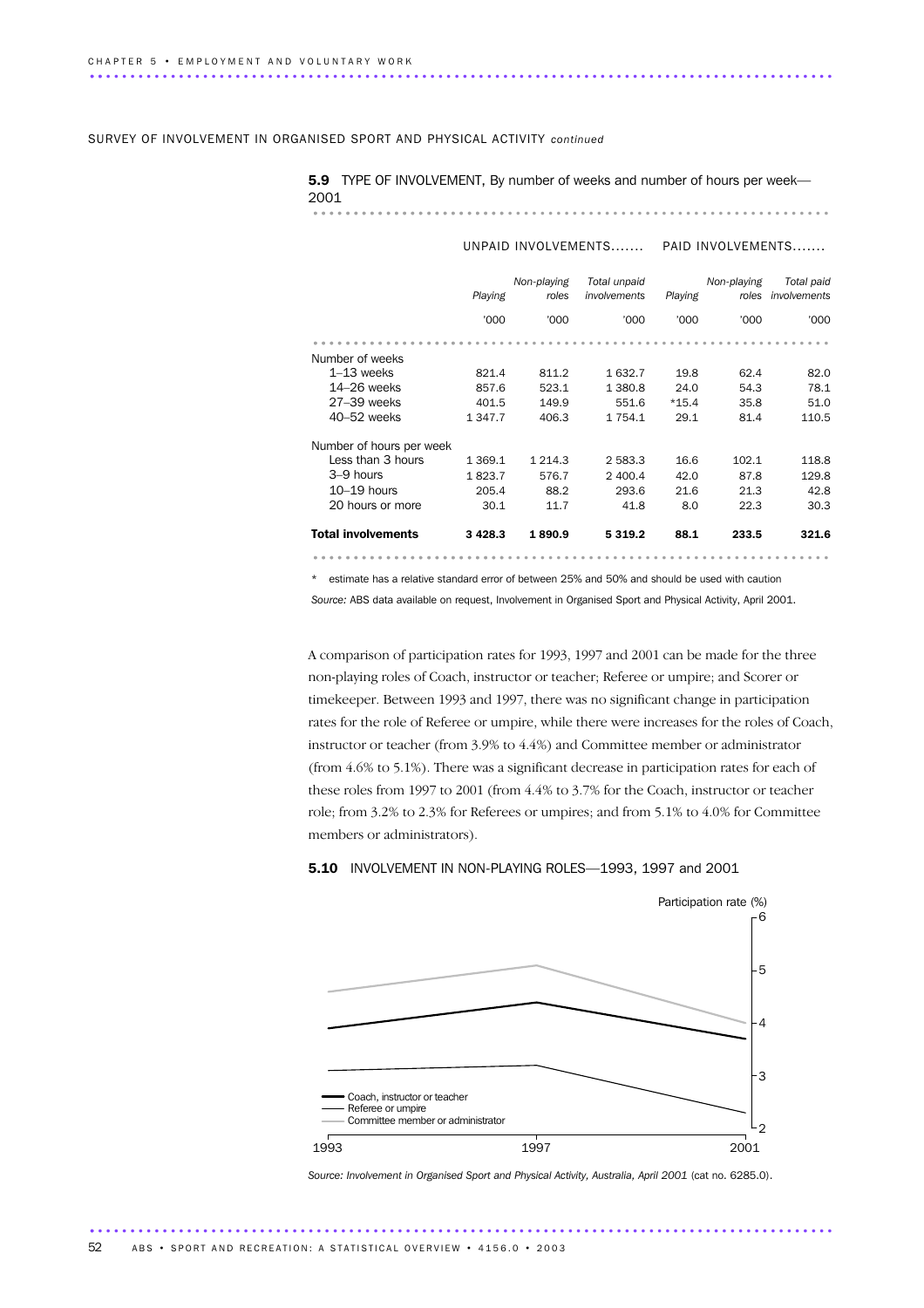## VOLUNTARY WORK SURVEY 2000

In 2000 the ABS conducted a Voluntary Work Survey to measure the extent to which Australians donate their time. Almost a third (4.4 million persons) of Australians aged 18 years and over undertook voluntary work in the 12 months before interview in the year 2000. Sports and physical recreation organisations had the largest number of volunteers, receiving help from 1.1 million persons. Education, training and youth development organisations also had more than one million volunteers during this period, while Community and welfare organisations had just under one million.

Overall, the proportion of the population who volunteered was slightly higher for females than males—33.0% of females undertook voluntary work compared with 30.5% of males. However, for sports organisations, the rate was higher for males— 10.0% of males undertook voluntary work for sports organisations compared with 6.5% of females.

# **5.11** VOLUNTEERS(a), By type of organisation assisted—2000

|                                           | NUMBER    |             |             |         | VOLUNTEER RATE |         |
|-------------------------------------------|-----------|-------------|-------------|---------|----------------|---------|
|                                           | Males     | Females     | Persons     | Males   | Females        | Persons |
|                                           | '000      | '000        | '000        | %       | %              | %       |
|                                           |           |             |             |         |                |         |
| Organisations in scope of the ACLC(b)     |           |             |             |         |                |         |
| Heritage and arts                         | 117.1     | 163.1       | 280.2       | 1.7     | 2.3            | 2.0     |
| Sports and physical recreation            | 686.4     | 454.3       | 1 140.7     | 10.0    | 6.5            | 8.2     |
| Interest clubs and groups                 | 355.7     | 313.2       | 669.0       | 5.2     | 4.5            | 4.8     |
| Religious organisations                   | 297.1     | 446.3       | 743.4       | 4.3     | 6.4            | 5.4     |
| Other culture and leisure                 | 69.9      | $*46.4$     | 116.3       | 1.0     | $*0.7$         | 0.8     |
| Total(c)                                  | 1 3 7 8.4 | 1 269.4     | 2647.9      | 20.2    | 18.1           | 19.1    |
| Other organisations                       |           |             |             |         |                |         |
| Business, professional and union          | 134.2     | 55.8        | 190.0       | 2.0     | 0.8            | 1.4     |
| Community and welfare                     | 376.5     | 593.5       | 970.0       | 5.5     | 8.5            | 7.0     |
| Education, training and youth development | 357.7     | 665.5       | 1 0 2 3 . 2 | 5.2     | 9.5            | 7.4     |
| <b>Emergency services</b>                 | 122.8     | 58.2        | 181.1       | 1.8     | 0.8            | 1.3     |
| Environment and animal welfare            | 64.5      | 60.9        | 125.3       | 0.9     | 0.9            | 0.9     |
| Foreign and international                 | **8.9     | $*21.3$     | $*30.2$     | $*$ 0.1 | $*0.3$         | $*0.2$  |
| Health                                    | 96.6      | 200.8       | 297.4       | 1.4     | 2.9            | 2.1     |
| Law, justice and political                | $*42.2$   | $*36.9$     | 79.1        | $*0.6$  | $*0.5$         | 0.6     |
| Other                                     | $*18.8$   | $*34.0$     | 52.7        | $*0.3$  | $*0.5$         | 0.4     |
| Total(c)                                  | 1 0 25.0  | 1 5 2 7 . 7 | 2 552.7     | 15.0    | 21.8           | 18.4    |
| Total volunteers(c)                       | 2 080.9   | 2 3 1 4 .6  | 4 3 9 5 . 6 | 30.5    | 33.0           | 31.8    |
|                                           |           |             |             |         | .              |         |

estimate has a relative standard error of between 25% and 50% and should be used with caution

\*\* estimate has a relative standard error of 50% or more and is considered too unreliable for general use

(a) Excludes persons whose only voluntary work was for the 2000 Olympic and/or Paralympic Games.

(b) Australian Culture and Leisure Classifications.

(c) Components do not add to the total as some persons undertook voluntary work for more than one organisation.

*Source:* ABS data available on request, Voluntary Work, 2000.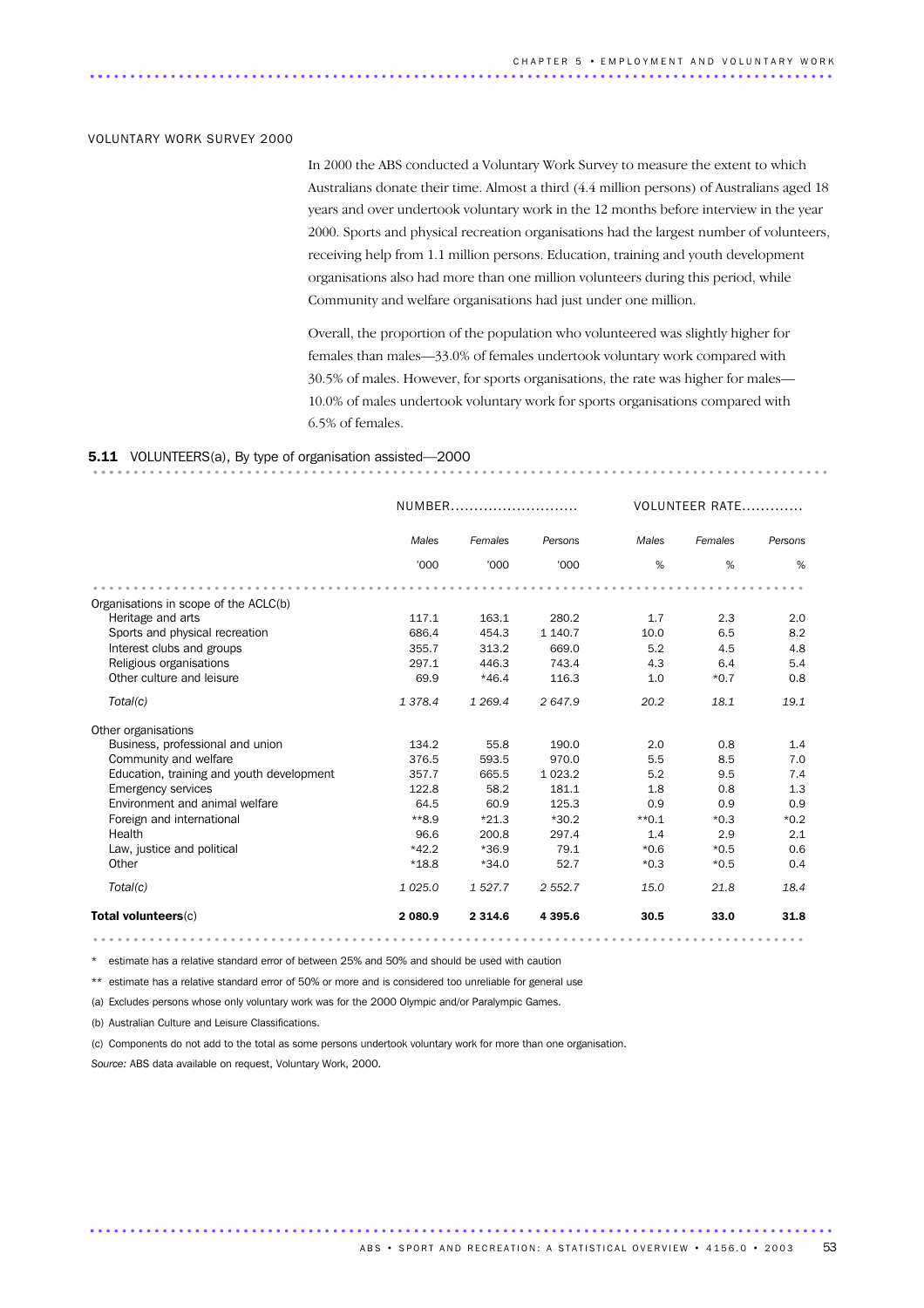#### VOLUNTARY WORK SURVEY 2000 *continued*

The median age of sports and physical recreation volunteers was 40 years, compared with a median of 44 years for other volunteers. Almost a third (31%) of volunteers who worked for sports and physical recreation organisations were aged 35–44 years. By comparison, only 25% of volunteers for other organisations were in this age group. Relative to other volunteers, a higher percentage of sports volunteers were in the younger age groups, with 34% of all sports volunteers being aged under 35 years (compared with 27% for other volunteers). Conversely, there was a lower percentage of sports volunteers aged 55 years and over, compared with other volunteers.

Persons with children aged 5–14 years were more likely to be involved in a volunteer role in sports and physical recreation, compared with other volunteer roles. This is evident from the volunteer rates—14% of persons with children aged 5–14 years had some voluntary work involvement in sports and physical recreation, compared with just 7% of persons with no children in this age group. Some 40% of sports volunteers had children aged 5–14 years, whereas 31% of other volunteers had children in this age group. It is likely that, for some parents, their volunteer involvement in sports and physical recreation is related to the sports participation of their children.

Persons undertaking voluntary work for sports and physical recreation organisations spent a total of 130 million hours working for those organisations in the year before interview. This is the equivalent of about 70,000 persons working full-time for an entire year. Sports volunteers spent an average of 98 hours per year on their sports involvements. This compares with an average of 108 hours per year spent by all volunteers. Thus, even though more persons were involved as sports volunteers relative to other kinds of organisations, they volunteered for slightly fewer hours per year on average. Nevertheless, it should be recognised that, for many sports and physical recreation organisations, volunteers may be required intensively through the main competition season (e.g. in winter for football), and so the patterns of hours may be different from that of other organisations.

The median number of hours for sports and physical recreation involvements (40 hours per year) was less than half of the mean number of hours (98 hours per year). The median indicates that 50% of sports volunteers worked less than 40 hours per year. The fact that the mean is so much higher indicates that there were some sports volunteers who worked very long hours.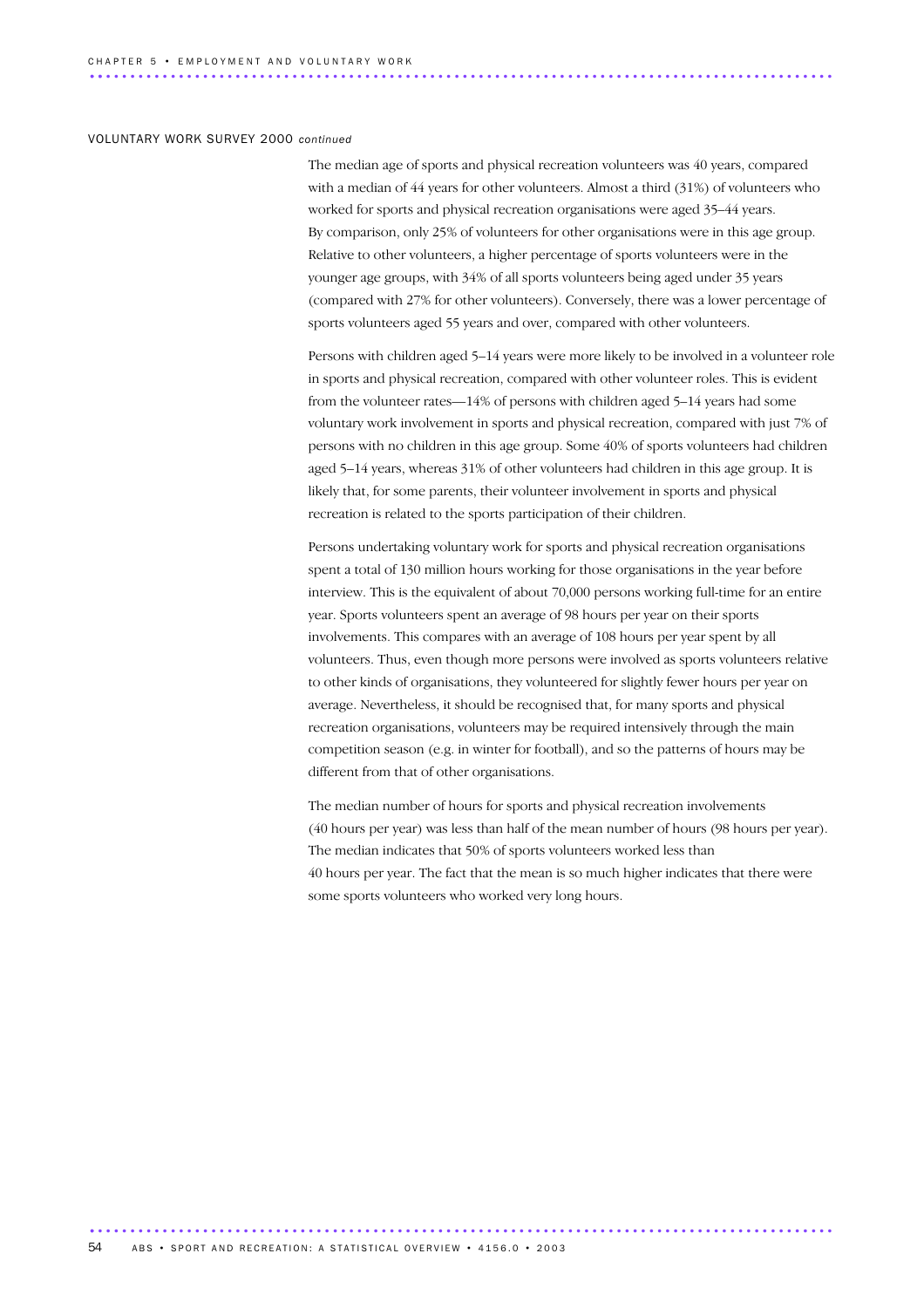# C H A P T E R 6 F A C I L I T I E S . . . . . . . . . . . . . . . . . . . . . . . . . . . . . . . . . . . . . . . .

INTRODUCTION

Sports and physical recreation facilities can be divided into those which are buildings and those which are not. The former include gymnasia, bowling alleys, ice-skating rinks, squash centres, indoor sports stadia and the building component of outdoor sports stadia. The latter include golf courses, tennis courts, racecourses, outdoor swimming pools, sports grounds and the non-building component of outdoor sports stadia.

Information regarding sports and physical recreation buildings has been sourced from the Building Approvals Collection. Details of approved building jobs (including expected value on completion) are collected each month from all local government and other approving authorities. The ABS uses the Functional Classification of Buildings to categorise these jobs according to the intended use of the building when completed. One category in the classification is Entertainment and recreation buildings. Examination of the details of individual building jobs allocated to this category has made it possible to isolate those concerned with sports and physical recreation, and also those concerned with other leisure, from the remainder of the category. Figures relating to sports and physical recreation buildings are presented in this Chapter, while figures relating to other leisure buildings are presented in Chapter 12.

Information regarding sports and physical recreation facilities other than buildings has been sourced from the quarterly Engineering Construction Survey (ECS) for the category Recreation. The ECS aims to measure the value of all engineering construction work undertaken in Australia. Its scope consists of all business units recorded on the ABS central register of businesses as having engineering construction as their main activity, together with all other units known to be undertaking a significant level of this type of work.

Information about the availability of sports facilities to discrete Indigenous communities was obtained from the Community Housing and Infrastructure Needs Survey. This was conducted throughout Australia between March and June 2001.

Chapter 8 includes information about the operation of Sports and physical recreation venues, grounds and facilities, and Chapter 7 includes information about government funding to support their operation. The purpose of this Chapter is to present information about the construction of these facilities, and their availability to discrete Indigenous communities.

# BUILDING APPROVALS FOR SPORTS AND PHYSICAL RECREATION BUILDINGS

The total value of work approved for sports and physical recreation buildings during 2000–01 was \$418.8m, over three-quarters of which was for buildings owned by the private sector. New buildings accounted for 35.2% (\$112.3m) of private sector work approved, whereas the percentage contribution they made to work approved for the public sector was higher at 66.6% (\$66.1m). Overall, 42.6% (\$178.3m) of the total value of work approved was for new buildings.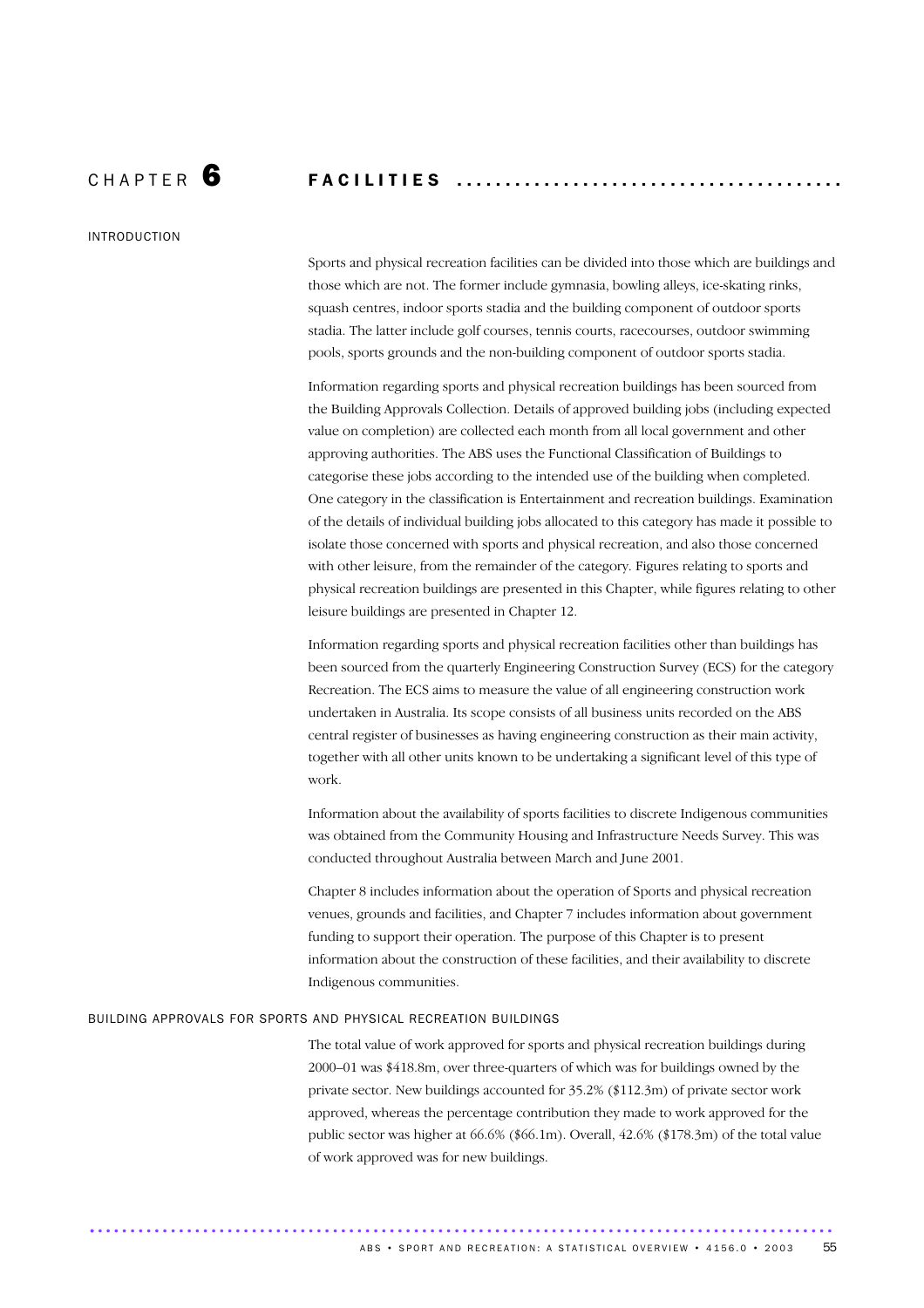## BUILDING APPROVALS FOR SPORTS AND PHYSICAL RECREATION BUILDINGS *continued*

The total value of \$418.8m includes \$150.6m from building jobs identified as being for sports clubs. It is likely that many of these clubs, although associated with sports, get most of their income from providing hospitality (e.g. drinks and meals for consumption on the premises). Clubs associated with sports, but predominantly engaged in providing hospitality, are classified as hospitality clubs within the ACLC. The details available from building approvals data for individual building jobs are not sufficient to enable hospitality orientated sports clubs to be separated from the rest.

Most of the value of approved work was for building jobs located in the larger states. Between them, New South Wales and Victoria accounted for just over two-thirds (\$280.1m) of the Australian total. At the other end of the scale, the combined value of approved work in South Australia, Tasmania, the Northern Territory and the Australian Capital Territory came to \$32.7m which was less than the \$51.1m approved in fourth-placed Western Australia.

Although private sector work (\$319.4m) made up 76.3% of the total value of work approved for Australia as a whole (\$418.8m), there were considerable differences in the ratio of private to public sector work among the individual states and territories. For each of the Australian Capital Territory, New South Wales, South Australia and Queensland over 90% of the total value was contributed by the private sector. On the other hand, the private sector contribution to the value of work approved in Western Australia, Tasmania and the Northern Territory was less than 25% in each case. In Victoria there was a more even division between the private and public sectors, with private sector jobs accounting for 62.0% of building work approved.

6.1 BUILDING APPROVALS, Sports and physical recreation buildings—2000–01

|                              | Private                        | Public | Total |
|------------------------------|--------------------------------|--------|-------|
|                              | \$m                            | \$m    | \$m   |
|                              |                                |        |       |
|                              | <b>TYPE OF WORK</b>            |        |       |
| <b>New</b>                   | 112.3                          | 66.1   | 178.3 |
| Alterations and additions    | 200.6                          | 27.7   | 228.3 |
| Fitouts and refurbishments   | 6.6                            | 5.5    | 12.1  |
| Total                        | 319.4                          | 99.3   | 418.8 |
|                              |                                |        |       |
|                              | STATE OR TERRITORY OF LOCATION |        |       |
| New South Wales              | 178.6                          | 3.5    | 182.0 |
| Victoria                     | 60.8                           | 37.3   | 98.1  |
| Queensland                   | 50.6                           | 4.2    | 54.9  |
| South Australia              | 14.0                           | 0.5    | 14.5  |
| Western Australia            | 10.8                           | 40.3   | 51.1  |
| Tasmania                     | 0.5                            | 12.8   | 13.2  |
| Northern Territory           | 0.1                            | 0.8    | 1.0   |
| Australian Capital Territory | 4.0                            |        | 4.0   |
| Total                        | 319.4                          | 99.3   | 418.8 |
|                              |                                |        |       |

SECTOR OF OWNERSHIP..............

— nil or rounded to zero (including null cells)

*Source:* ABS data available on request, Building Approvals Collection.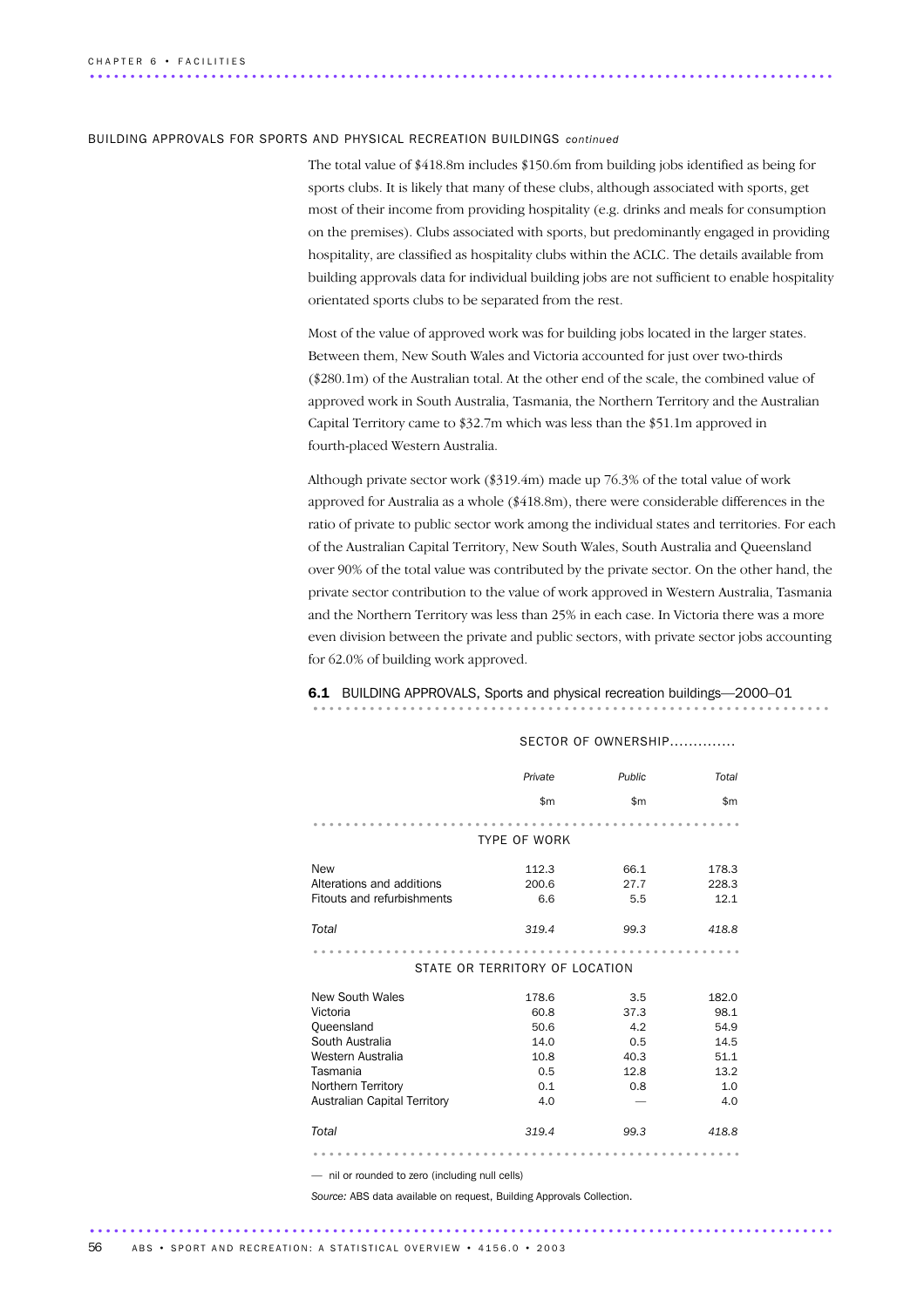#### ENGINEERING CONSTRUCTION OF SPORTS AND PHYSICAL RECREATION FACILITIES

Prior to 1999–2000, any data concerning the engineering construction category Recreation included landscaping projects. Since that time, however, it has been possible to obtain data which exclude landscaping and are thus more closely aligned to the ACLC concept of sports and physical recreation facilities. However, they are not completely aligned. The Recreation category includes amphitheatres which the ACLC would class as cultural facilities, and excludes pleasure boat marinas and marine pleasure piers which the ACLC would regard as being for sports and physical recreation. Table 6.2 presents the three years of the data excluding landscaping which are so far available.

Over the three years, the estimate of the total value of work done dipped from \$477.1m in 1999–2000 to \$373.0m in 2000–01 before recovering to \$410.9m in 2001–02. During this time the percentage contribution by the public sector increased from 31.1% to 35.0% and then 36.3% (\$149.1m) in 2001–02.

Although all recreation projects undertaken by the public sector are for the construction of publicly-owned facilities, the private sector undertakes projects for a mixture of both private and public owners. For 2001–02, the value of work done by the private sector for public sector owners was \$50.1m which was 19.1% of the total value of work done by the private sector.

# 6.2 ENGINEERING CONSTRUCTION ACTIVITY, Recreation projects (excluding landscaping) ................................................................

|                                                         | Work                                           |           | Work yet   |
|---------------------------------------------------------|------------------------------------------------|-----------|------------|
|                                                         | commenced                                      | Work done | to be done |
|                                                         | \$m                                            | \$m       | \$m        |
|                                                         | VALUE OF WORK UNDERTAKEN BY THE PRIVATE SECTOR |           |            |
| 1999-00                                                 | 309.0                                          | 328.4     | 62.3       |
| 2000-01                                                 | 206.3                                          | 242.5     | 27.8       |
| 2001-02                                                 | 243.5                                          | 261.8     | 42.0       |
|                                                         | VALUE OF WORK UNDERTAKEN BY THE PUBLIC SECTOR  |           |            |
| 1999-00                                                 | 150.9                                          | 148.6     | 27.9       |
| 2000-01                                                 | 132.7                                          | 130.5     | 39.4       |
| 2001-02                                                 | 141.8                                          | 149.1     | 26.2       |
| TOTAL VALUE OF ENGINEERING CONSTRUCTION WORK UNDERTAKEN |                                                |           |            |
| 1999-00                                                 | 459.9                                          | 477.1     | 90.2       |
| 2000-01                                                 | 339.1                                          | 373.0     | 67.2       |
| $2001 - 02$                                             | 385.3                                          | 410.9     | 68.3       |
|                                                         |                                                |           |            |

*Source:* ABS data available on request, Engineering Construction Survey.

............................................................................................ .

Although excluding landscaping results in a purer measure of sports and physical recreation activity, it is also useful to look at the data with landscaping included. This is because it is directly comparable with earlier data and provides a time series covering the years leading up to, and immediately subsequent to, the Olympic and Paralympic Games held in Sydney in 2000.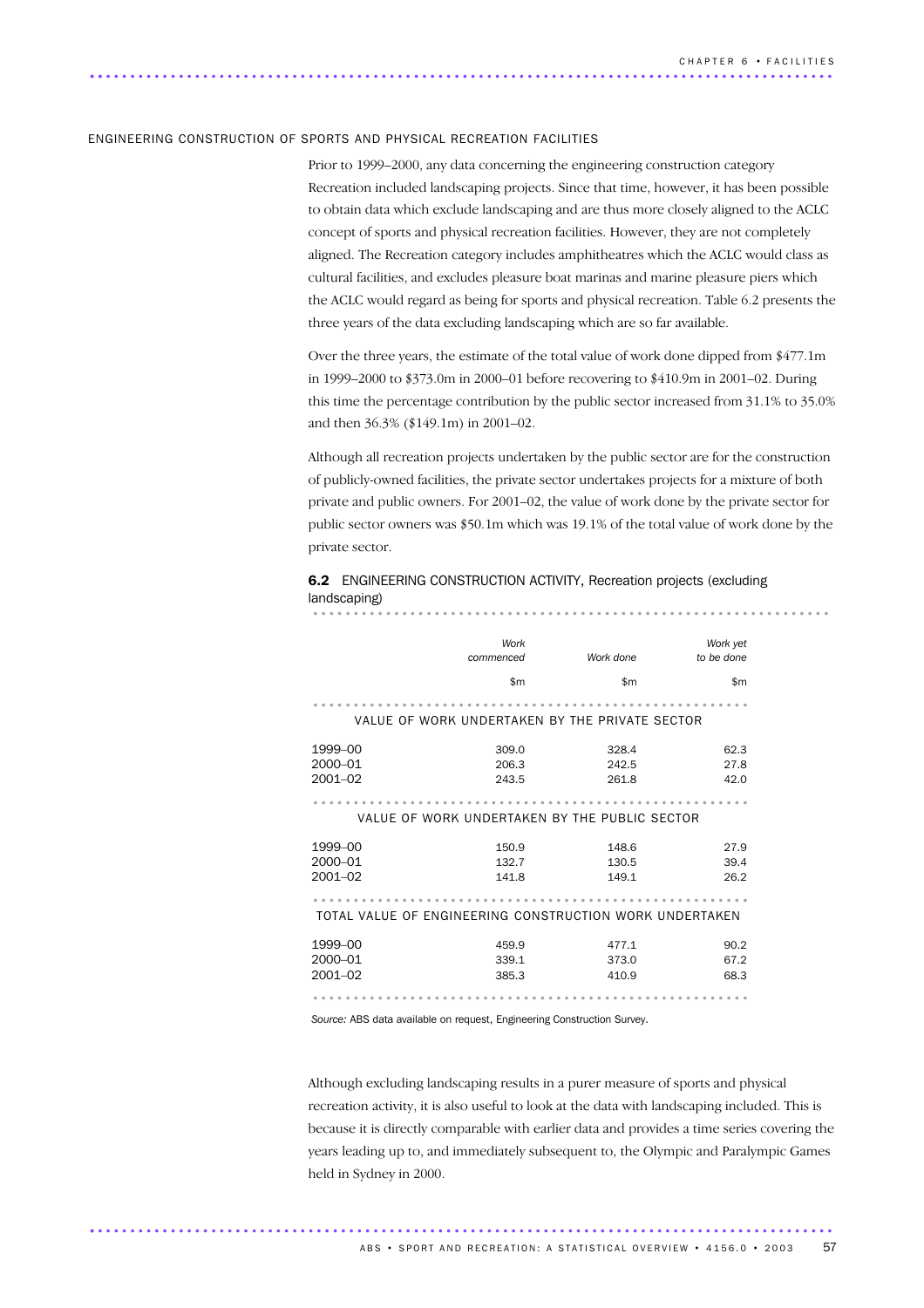# ENGINEERING CONSTRUCTION OF SPORTS AND PHYSICAL RECREATION FACILITIES *continued*

The work done on recreation projects, including landscaping, increased by over 20% annually from \$377.4m in 1993–94 to \$776.6m in 1996–97. Thereafter, smaller rises and declines occurred for most years between 1996–97 and 2001–02. The exception was the larger increase in activity for the financial year prior to the Sydney Olympic Games. During 1999–2000, work worth \$1,073.4m was done on recreation projects, an increase of 27.8% over the previous year. The value of work done in 2001–02 was \$1,141.4m.

................................................................ .

# 6.3 ENGINEERING CONSTRUCTION ACTIVITY, Recreation projects (including landscaping)

|         | Work                                                    |           | Work yet<br>to be done |
|---------|---------------------------------------------------------|-----------|------------------------|
|         | commenced                                               | Work done |                        |
|         | \$m                                                     | \$m       | \$m                    |
|         |                                                         |           |                        |
|         | VALUE OF WORK UNDERTAKEN BY THE PRIVATE SECTOR          |           |                        |
| 1993–94 | 270.9                                                   | 276.7     | 17.3                   |
| 1994-95 | 388.5                                                   | 366.6     | 47.4                   |
| 1995-96 | 464.5                                                   | 452.1     | 54.7                   |
| 1996-97 | 705.0                                                   | 670.5     | 67.3                   |
| 1997-98 | 749.6                                                   | 758.2     | 84.2                   |
| 1998-99 | 701.8                                                   | 700.0     | 64.2                   |
| 1999-00 | 871.3                                                   | 910.4     | 95.5                   |
| 2000-01 | 828.6                                                   | 859.2     | 61.4                   |
| 2001-02 | 923.1                                                   | 952.0     | 58.5                   |
|         |                                                         |           |                        |
|         | VALUE OF WORK UNDERTAKEN BY THE PUBLIC SECTOR           |           |                        |
| 1993-94 | 93.1                                                    | 100.7     | 17.0                   |
| 1994-95 | 101.9                                                   | 98.2      | 13.9                   |
| 1995-96 | 132.5                                                   | 114.1     | 23.0                   |
| 1996-97 | 117.3                                                   | 106.0     | 23.9                   |
| 1997-98 | 119.7                                                   | 102.8     | 31.3                   |
| 1998-99 | 135.7                                                   | 140.2     | 28.0                   |
| 1999-00 | 165.4                                                   | 163.0     | 31.9                   |
| 2000-01 | 150.7                                                   | 151.7     | 46.9                   |
| 2001–02 | 166.1                                                   | 189.4     | 30.1                   |
|         |                                                         |           |                        |
|         | TOTAL VALUE OF ENGINEERING CONSTRUCTION WORK UNDERTAKEN |           |                        |
| 1993–94 | 364.0                                                   | 377.4     | 34.3                   |
| 1994-95 | 490.4                                                   | 464.8     | 61.3                   |
| 1995-96 | 597.0                                                   | 566.2     | 77.7                   |
| 1996-97 | 822.3                                                   | 776.6     | 91.2                   |
| 1997-98 | 869.3                                                   | 861.0     | 115.5                  |
| 1998-99 | 837.5                                                   | 840.2     | 92.3                   |
| 1999-00 | 1036.7                                                  | 1073.4    | 127.5                  |
| 2000-01 | 979.4                                                   | 1010.9    | 108.3                  |
| 2001–02 | 1 0 8 9.3                                               | 1 141.4   | 88.6                   |
|         |                                                         |           |                        |

*Source:* ABS data available on request, Engineering Construction Survey.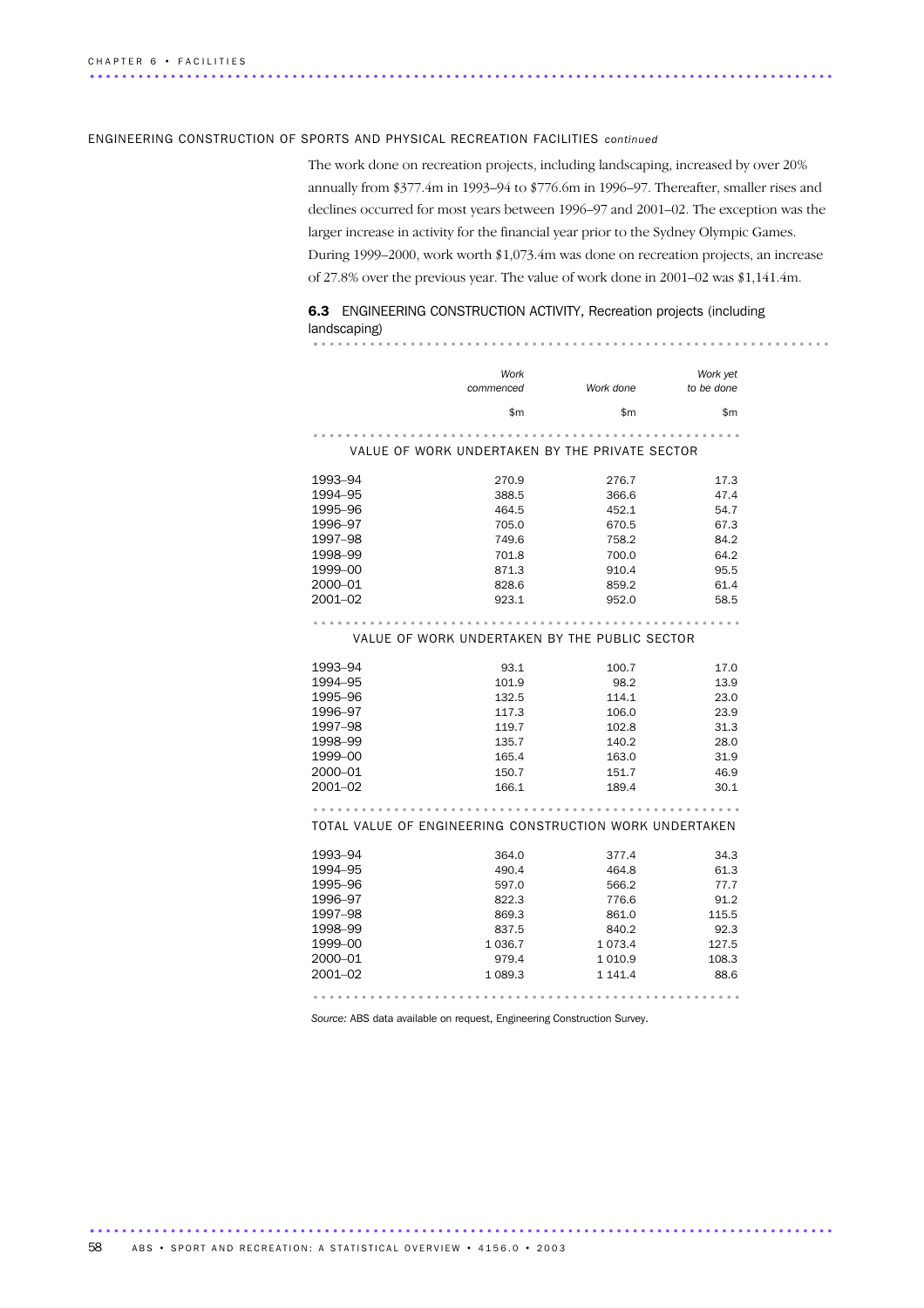## ACCESS TO SPORTING FACILITIES BY INDIGENOUS COMMUNITIES

The 2001 Community Housing and Infrastructure Needs Survey found that there were 327 Indigenous communities with a population of 50 or more. Of these, 213 (65.1%) had some form of sporting facilities while 108 (33.0%) had no sporting facilities at all. For the remaining 6 (1.8%), the information was not provided.

The sports facilities which were most common were outdoor courts and sports grounds. Of the communities with sports facilities, 82.6% (176) had outdoor courts and 77.9% (166) had sports grounds.

The state with the highest percentage of Indigenous communities lacking any sporting facilities was New South Wales where 53.1% (26) were in this situation. The state with the lowest percentage was Queensland where only 11.4% (5 communities) had no sporting facilities.

6.4 INDIGENOUS COMMUNITIES WITH A POPULATION OF 50 OR MORE, Access to sporting facilities by state and territory— 2001 ...........................................................................................

# COMMUNITIES WITH SPORTING FACILITIES.....................

|                    | Sports  | Outdoor | Indoor or<br>covered<br>sporting | Swimming     | Other<br>buildings<br>used for | Other<br>community<br>sporting | <b>No</b><br>sporting | All            |
|--------------------|---------|---------|----------------------------------|--------------|--------------------------------|--------------------------------|-----------------------|----------------|
| State or territory | grounds | courts  | facilities                       | pools        | sport                          | facilities                     | facilities            | communities(a) |
|                    |         |         |                                  |              |                                |                                |                       |                |
| New South Wales    | 13      | 14      | 3                                | $\mathbf{1}$ | $\overline{4}$                 | $\mathbf{1}$                   | 26                    | 49             |
| Queensland         | 27      | 29      |                                  | 5            | 17                             | $\overline{2}$                 | 5                     | 44             |
| South Australia    | 17      | 17      | $\overline{2}$                   | $\mathbf{1}$ | 6                              | $\mathbf{1}$                   | 8                     | 26             |
| Western Australia  | 41      | 56      | $\overline{2}$                   | 8            | 12                             |                                | 21                    | 81             |
| Northern Territory | 66      | 58      | 15                               |              | 15                             | 5                              | 48                    | 124            |
| Australia(b)       | 166     | 176     | 29                               | 22           | 55                             | 9                              | 108                   | 327            |
|                    |         |         |                                  |              |                                |                                |                       |                |

— nil or rounded to zero (including null cells)

(a) Includes 'Whether community has sporting facilities' not stated.

(b) Victoria and Tasmania included in Australia for confidentiality reasons. The Australian Capital Territory did not have any discrete Indigenous communities.

*Source: Housing and Infrastructure in Aboriginal and Torres Strait Islander Communities, Australia, 2001* (cat. no. 4710.0).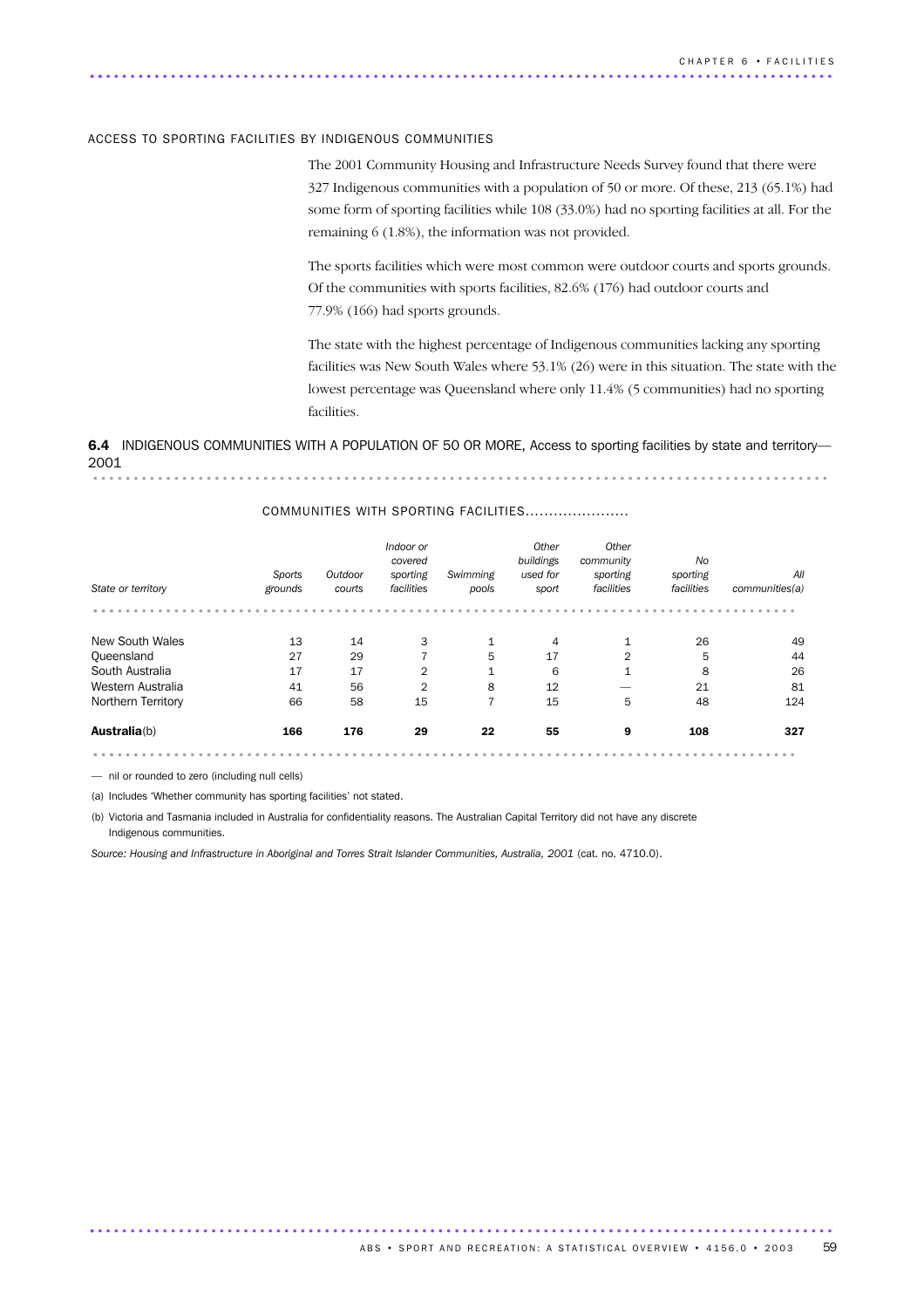# CHAPTER **7** FUNDING BY GOVERNMENT AND BUSINESS.

# INTRODUCTION

The purpose of this Chapter is to present information about the levels of financial support provided to sports and physical recreation by both the government and the business sectors.

Information about the level of funding provided during 2000–01 by Commonwealth, state and territory governments was obtained from annual reports and budget papers, and by direct contact with the relevant agencies. Estimates of local government funding were obtained from a survey which the ABS conducted in respect of the same year.

Information about support by the business sector was obtained from the 2000–01 Business Generosity Survey for the category Sports and recreation. Besides sports and physical recreation, this category also includes social, leisure and hobby club activities. Businesses were asked to provide details of not only monetary support, but also the 'dollar equivalent values' of any goods and services which they provided.

In addition to the information obtained from providers of financial support to sports and physical recreation, there is also some information available which has been obtained from recipients. The 2000–01 Service Industries Survey included businesses mainly engaged in operating sports and physical recreation venues or providing sports and physical recreation services (Groups 32 and 33 of the ACLC Industry Classification—see Chapter 8 for further details). They were asked how much of their income came from government funding, and how much from sponsorship and other support from the business sector.

# GOVERNMENT FUNDING 2000–01

The total level of funding provided for sports and physical recreation by government in 2000–01 was \$2,124.2m. Of this, the Commonwealth Government contributed \$198.9m (9.4%), state and territory governments \$875.2m (41.2%) and local governments \$1,050.1m (49.4%).

The majority of the funding went to Venues, grounds and facilities. They received \$1,292.2m which was 60.8% of the total. A further \$527.8m or 24.8% went to fund Participation and special events.

Local government contributed most of the funds provided to Venues, grounds and facilities (\$997.5m or 77.2%). On the other hand, the state and territory governments contributed the majority of the funds for Participation and special events (\$441.9m or 83.7%), and Other services (\$58.6m or 59.6%). They also contributed the largest share of funding for Administration and regulation (\$94.4m or 45.9%).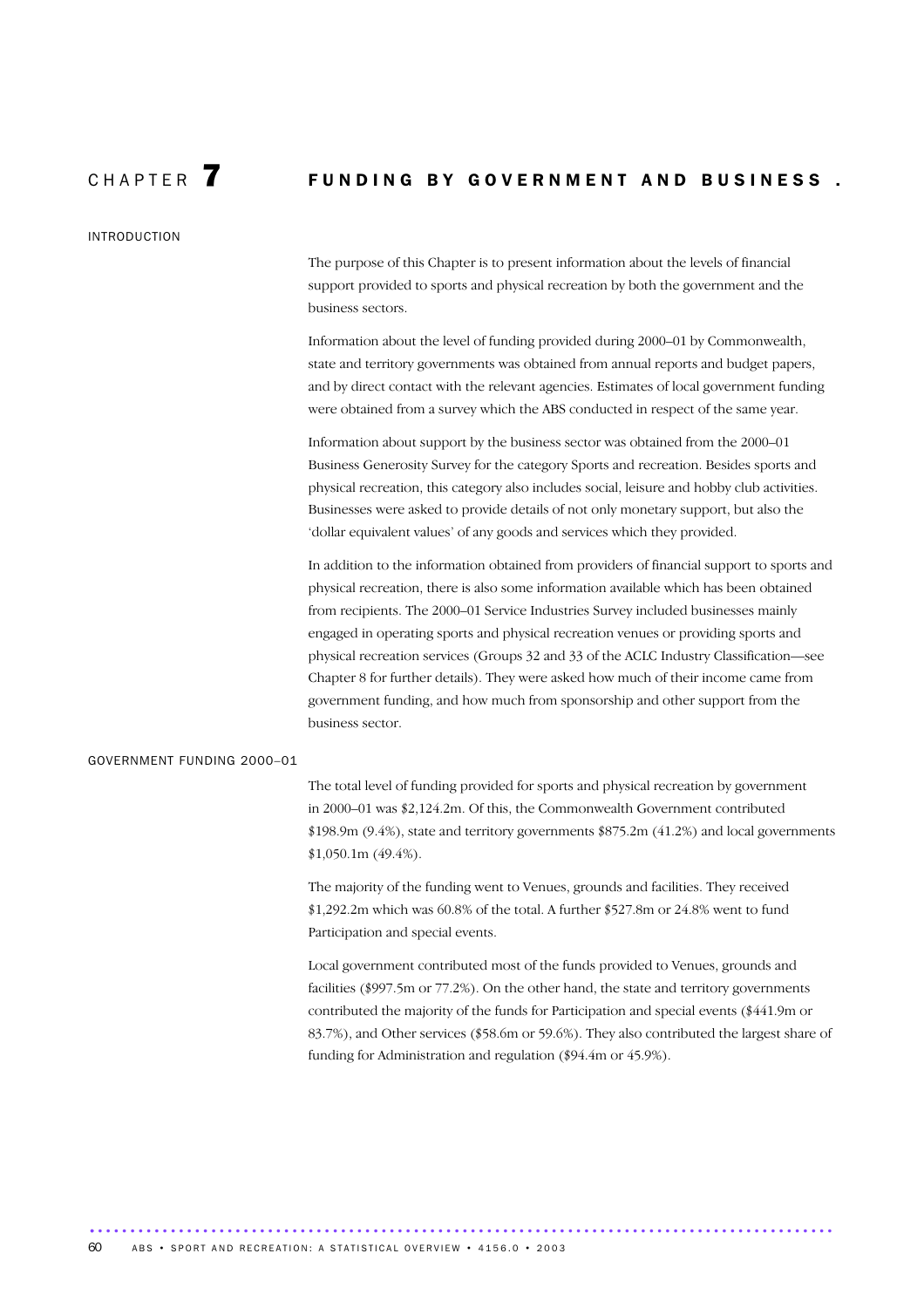#### GOVERNMENT FUNDING 2000–01 *continued*

The Sydney 2000 Olympic and Paralympic Games were held during the 2000–01 financial year. While the Commonwealth and New South Wales Governments contributed most of the government funding for these events, other state and territory governments provided funds for hosting events and providing training venues for overseas athletes. The Commonwealth Government contributed an estimated \$71.8m and the New South Wales Government \$382.3m. Funding for Olympic venues during 2000–01 has been included under Venues and sports grounds, while all other sports and physical recreation funding associated with the Olympics has been included under Special events.

Funding provided by government for sports and physical recreation comprised \$1,585.5m (74.6%) for recurrent expenditure and the remaining \$538.6m for capital expenditure. The majority of funding from all levels of government was allocated to recurrent expenditure. At 96% (\$190.8m), the percentage allocated to recurrent expenditure by the Commonwealth Government was the highest.

# 7.1 GOVERNMENT FUNDING OF SPORTS AND PHYSICAL RECREATION-2000-01

|                                                                                                                 | Common-<br>wealth   | State and<br>territory | Local       | Total                  | Percentage<br>of total        |
|-----------------------------------------------------------------------------------------------------------------|---------------------|------------------------|-------------|------------------------|-------------------------------|
| Category                                                                                                        | \$m                 | \$m                    | \$m         | \$m\$                  | %                             |
|                                                                                                                 |                     |                        |             |                        |                               |
| Recurrent                                                                                                       | 190.8               | 667.8                  | 726.9       | 1 585.5                | 74.6                          |
| Capital                                                                                                         | 8.1                 | 207.3                  | 323.2       | 538.6                  | 25.4                          |
| Administration and regulation<br>Administration, policy and planning                                            | 29.8                | 74.2                   | 37.3        | 141.2                  | 6.6                           |
| Regulation and control                                                                                          | 39.7                | 20.3                   | 4.6         | 64.6                   | 3.0                           |
| Total                                                                                                           | 69.5                | 94.4                   | 41.9        | 205.8                  | 9.7                           |
|                                                                                                                 |                     |                        |             |                        |                               |
| Venues, grounds and facilities                                                                                  |                     |                        |             |                        |                               |
| Venues and sports grounds                                                                                       | 14.5                | 185.8                  | 410.1       | 610.5                  | 28.7                          |
| Recreation parks and waterways                                                                                  |                     | 94.4                   | 587.4       | 681.8                  | 32.1                          |
| Total                                                                                                           | 14.5                | 280.2                  | 997.5       | 1 292.2                | 60.8                          |
| Participation and special events<br>Participation by clubs, teams and<br>individuals<br>Special events<br>Total | 2.4<br>77.0<br>79.4 | 67.0<br>374.9<br>441.9 | 6.5<br>6.5  | 75.9<br>451.9<br>527.8 | 3.6<br>21.3<br>24.8           |
| Other services                                                                                                  |                     |                        |             |                        |                               |
| Horse and dog racing                                                                                            |                     | 22.5                   | na          | (a)22.5                | 1.1                           |
| Coaching and training                                                                                           | 24.4                | 26.5                   | na          | (a)50.9                | 2.4                           |
| Other support services                                                                                          | 11.2                | 9.6                    | na          | (a)20.8                | 1.0                           |
| Total                                                                                                           | 35.5                | 58.6                   | 4.2         | 98.4                   | 4.6                           |
| <b>Total</b>                                                                                                    | 198.9               | 875.2                  | 1 0 5 0 . 1 | 2 1 2 4 . 2            | 100.0<br>$\cdots$<br>$\cdots$ |

# LEVEL OF GOVERNMENT...

— nil or rounded to zero (including null cells)

na not available

(a) Excludes local government.

*Source: Sport and Recreation Funding by Government, 2000–01* (cat. no. 4147.0).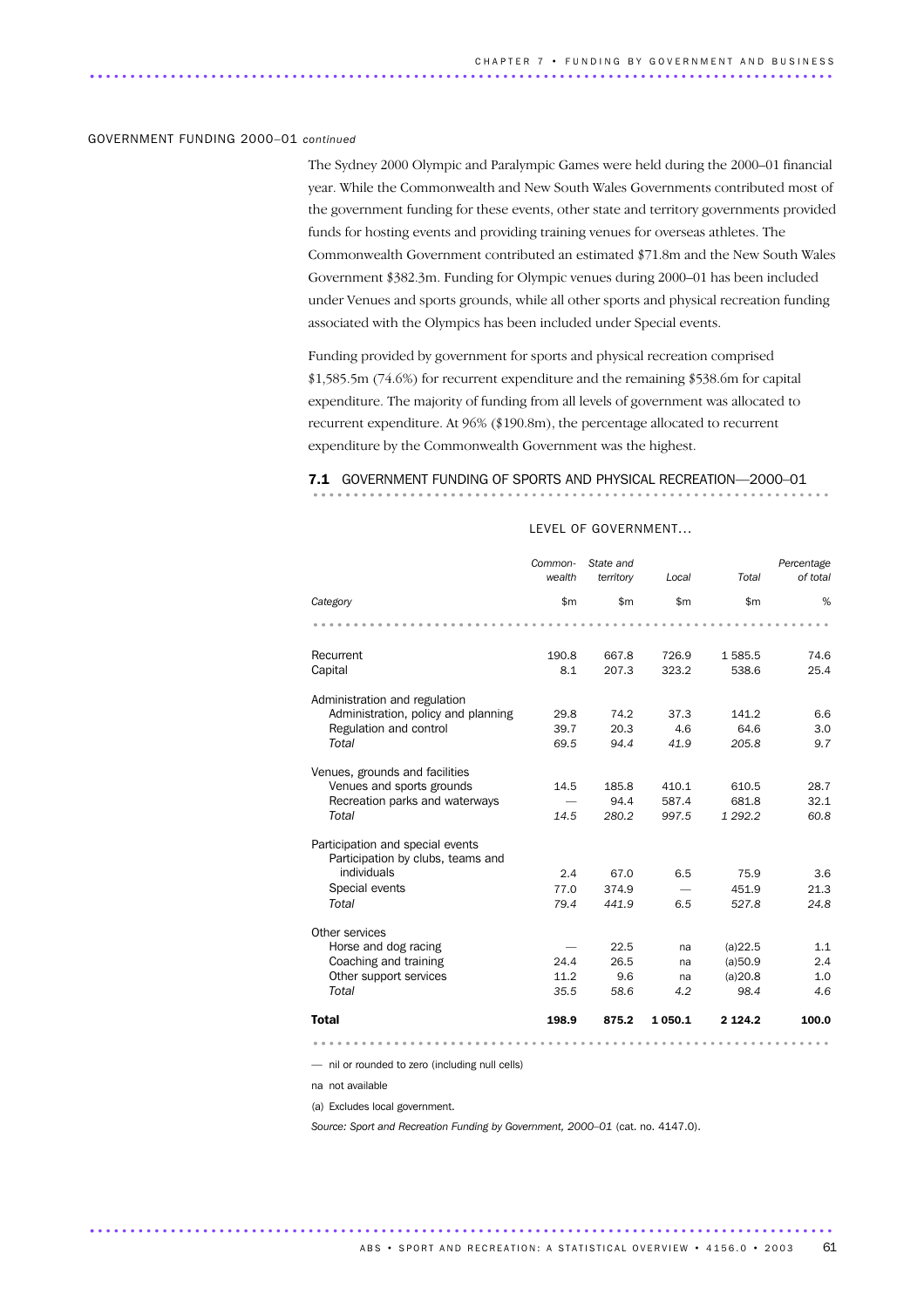#### BUSINESS GENEROSITY SURVEY 2000–01

There are three types of support which businesses can provide. These are:

- Donations money, goods or services given unconditionally by a business in order to show support, not receive a benefit
- Business to community projects cooperative arrangements involving the provision of money, goods or services in exchange for strategic business benefits such as improved staff expertise, wider networking and enhanced community reputation
- Sponsorship the provision of money, goods or services in exchange for advertising or promotional benefits.

The total value of business support for all activities during 2000–01 was \$1,446.6m, of which the largest share (\$628.0m or 43.4%) went to fund Sports and recreation. The majority of the Sports and recreation funding (\$479.8m or 76.4%) was provided through Sponsorship. The remainder was made up of \$108.8m in Donations (17.3%) and \$39.4m (6.3%) from Business to community projects.

The industry division which provided the most funding to Sports and recreation was Manufacturing with \$179.8m. This was 28.6% of the total. Other divisions to provide at least \$60m in funding were Wholesale trade (\$91.1m), Property and business services (\$79.9m), Accommodation, cafes and restaurants (\$62.0m) and Finance and insurance (\$60.0m). The least funding came from Education with \$0.5m and Health and community services with \$1.1m.

Manufacturing was the industry division which provided the most funding through Sponsorship, and also through Business to community projects. However, its \$7.8m in Donations was exceeded by three other industry divisions: Property and business services which donated \$38.1m; Accommodation, cafes and restaurants which donated \$28.6m; and Retail trade which donated \$9.7m.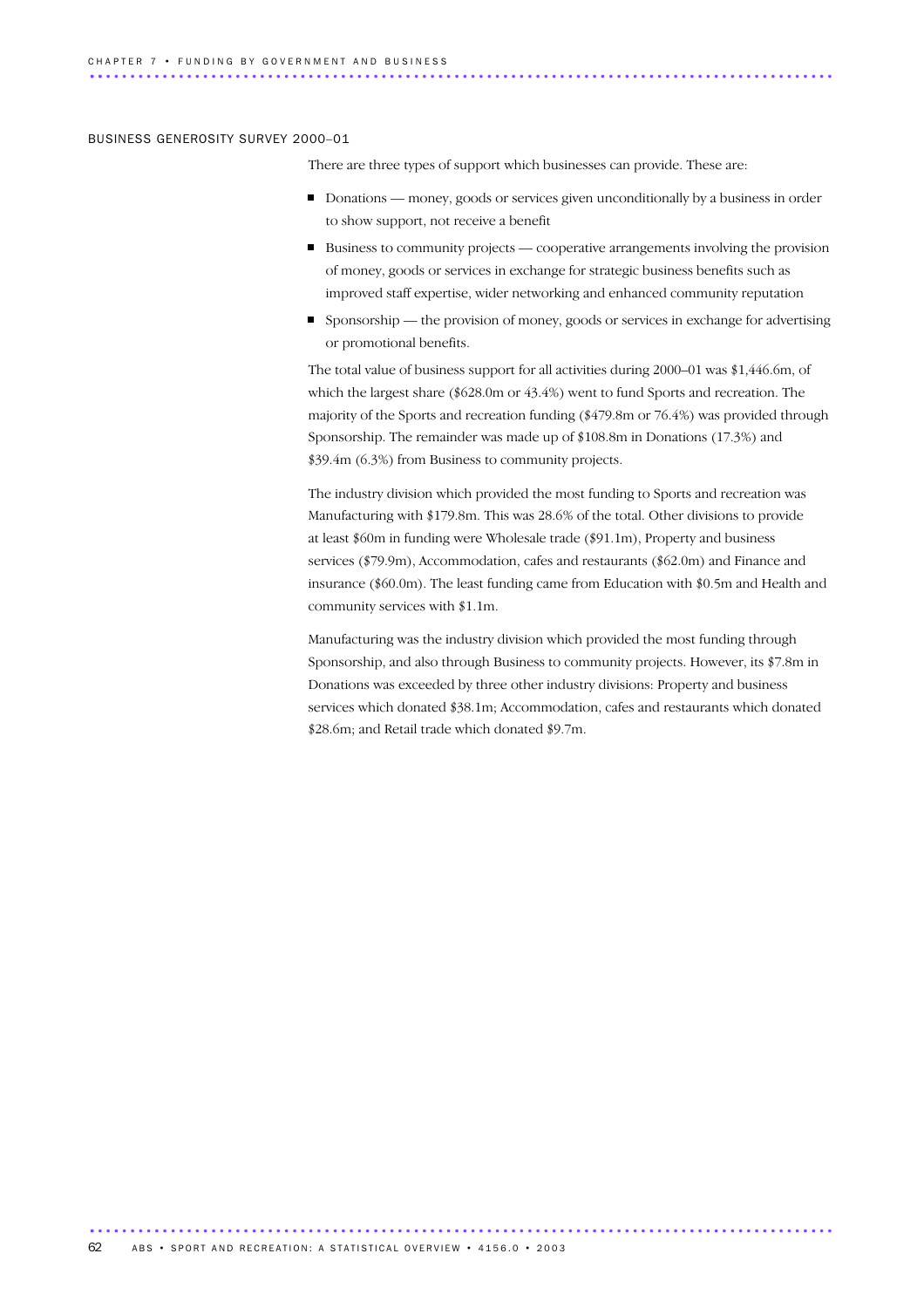BUSINESS GENEROSITY SURVEY 2000–01 *continued*

# 7.2 BUSINESS SUPPORT FOR SPORTS AND RECREATION-2000-01

# TYPE OF SUPPORT................

|                                      | Donations | <b>Business to</b><br>community<br>projects | Sponsorship | Total<br>funding |
|--------------------------------------|-----------|---------------------------------------------|-------------|------------------|
| Industry                             | \$'000    | \$'000                                      | \$'000      | \$'000           |
|                                      |           |                                             |             |                  |
| Mining                               | 840       | 137                                         | 2843        | 3821             |
| Manufacturing                        | 7840      | 23 986                                      | 147 982     | 179809           |
| Electricity, gas and water supply    | 130       | 680                                         | 6652        | 7462             |
| Construction                         | 2661      | 715                                         | 6 2 6 4     | 9639             |
| Wholesale trade                      | 4 7 1 9   | 480                                         | 85 916      | 91 115           |
| Retail trade                         | 9 7 4 8   | 3 5 4 8                                     | 31 380      | 44 675           |
| Accommodation, cafes and restaurants | 28 578    | 4693                                        | 28 7 7 8    | 62 049           |
| Transport and storage                | 2912      | 183                                         | 36 518      | 39 613           |
| Communication services               | np        | np                                          | 21 168      | 21 505           |
| Finance and insurance                | 4 0 2 3   | 66                                          | 55 920      | 60 009           |
| Property and business services       | 38 082    | 3 4 4 6                                     | 38 344      | 79871            |
| Education                            | 52        | np                                          | np          | 473              |
| Health and community services        | np        | np                                          | np          | 1 1 1 8          |
| Cultural and recreational services   | 5 2 5 0   | 916                                         | 14 070      | 20 237           |
| Personal and other services          | 3 1 1 2   | 304                                         | 3 1 6 3     | 6579             |
| <b>Total</b>                         | 108 765   | 39 436                                      | 479 776     | 627 976          |
|                                      |           |                                             |             |                  |

np not available for publication but included in totals where applicable, unless otherwise indicated

*Source: Generosity of Australian Businesses, 2000–01* (cat. no. 8157.0).

#### SERVICE INDUSTRIES SURVEY 2000–01

From information provided for the 2000–01 Service Industries Survey, it was estimated that businesses mainly engaged in operating sports and physical recreation venues, or providing sports and physical recreation services, received \$158.8m in Government funding during 2000–01. Almost half of this (47.2% or \$74.9m) was funding provided to administrative organisations. Approximately another third (33.8% or \$53.6m) was for businesses operating venues. Of the venue funding, nearly all (\$52.5m) went to businesses operating venues other than health and fitness centres or gymnasia.

It was estimated that Sponsorship and fundraising income contributed \$477.2m to the total income of businesses mainly engaged in operating sports and physical recreation venues, or providing sports and physical recreation services. Clubs, teams and sports professionals took slightly more than half of this (52.9% or \$252.3m), while another 38.5% (\$183.9m) went to administrative organisations. In both cases Financial sponsorships were by far the most important source of Sponsorship and fundraising income and contributed 77.4% (\$195.3m) for clubs, teams and sports professionals; and 91.6% (\$168.5m) for administrative organisations.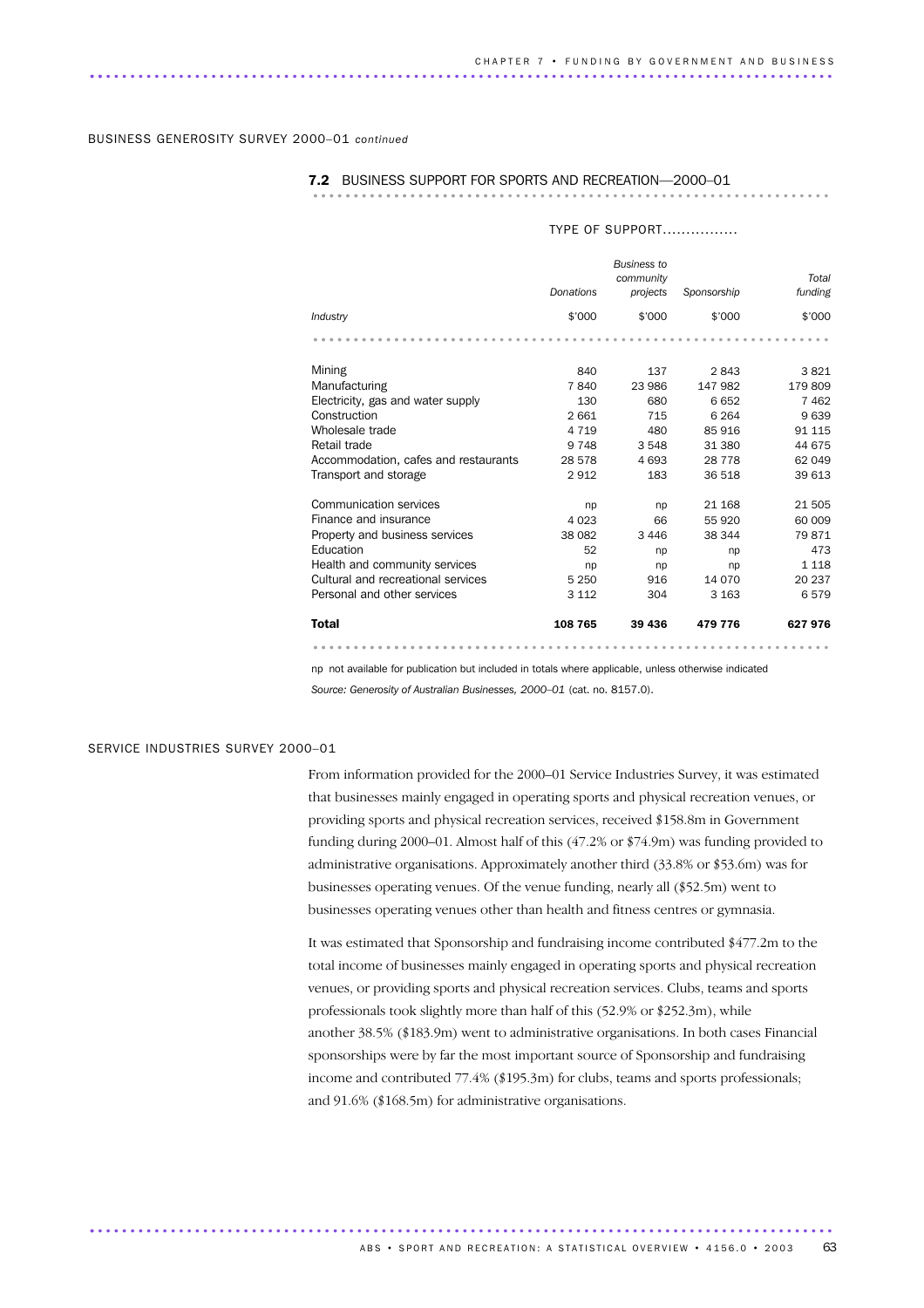7.3 SPORTS AND PHYSICAL RECREATION INDUSTRIES, Income from government funding, sponsorship and fundraising-2000–01 ........................................................................................... .

|                                    | Health/fitness<br>centres and<br>gymnasia | Other sports<br>and physical<br>recreation<br>venues.<br>grounds and<br>facilities | Sports and<br>physical<br>recreation<br>administrative<br>organisations | Sports and<br>physical<br>recreation<br>clubs, teams<br>and sports<br>professionals | Sports and<br>physical<br>recreation<br>support<br>services | Total   |
|------------------------------------|-------------------------------------------|------------------------------------------------------------------------------------|-------------------------------------------------------------------------|-------------------------------------------------------------------------------------|-------------------------------------------------------------|---------|
|                                    | \$m\$                                     | \$m\$                                                                              | \$m\$                                                                   | \$m\$                                                                               | \$m\$                                                       | \$m\$   |
|                                    |                                           |                                                                                    |                                                                         |                                                                                     |                                                             |         |
| Government funding(a)              |                                           |                                                                                    |                                                                         |                                                                                     |                                                             |         |
| Federal                            | np                                        | np                                                                                 | 34.5                                                                    | $*1.9$                                                                              | $*4.5$                                                      | $*50.1$ |
| State/territory                    | np                                        | np                                                                                 | 38.8                                                                    | 7.1                                                                                 | 14.7                                                        | 84.6    |
| Local                              | np                                        | np                                                                                 | $*1.6$                                                                  | $*1.9$                                                                              | $*0.2$                                                      | 24.1    |
| Total                              | $*1.1$                                    | 52.5                                                                               | 74.9                                                                    | 10.9                                                                                | 19.3                                                        | 158.8   |
| Sponsorship and fundraising income |                                           |                                                                                    |                                                                         |                                                                                     |                                                             |         |
| Financial sponsorships             | np                                        | np                                                                                 | 168.5                                                                   | 195.3                                                                               | 4.1                                                         | 396.3   |
| In-kind sponsorships               | np                                        | np                                                                                 | 4.4                                                                     | 9.1                                                                                 | $*2.2$                                                      | $*15.9$ |
| Donations and bequests             | np                                        | np                                                                                 | $*3.3$                                                                  | 9.5                                                                                 | 0.6                                                         | np      |
| Other(b)                           | np                                        | np                                                                                 | 7.7                                                                     | 38.3                                                                                | $*2.6$                                                      | np      |
| Total                              | $*2.1$                                    | 29.4                                                                               | 183.9                                                                   | 252.3                                                                               | 9.5                                                         | 477.2   |
|                                    |                                           |                                                                                    |                                                                         |                                                                                     |                                                             | .       |

np not available for publication but included in totals where applicable, unless otherwise indicated

\* estimate has a relative standard error of between 25% and 50% and should be used with caution

(a) Excludes funding for the Sydney Organising Committee for the Olympic Games and the Sydney Paralympic Organising Committee Limited. Government funding of these organisations amounted to \$110m.

(b) Includes raffles, bingo and other fundraising.

*Source: Sports Industries, Australia, 2000–01* (cat. no. 8686.0) and ABS data available on request.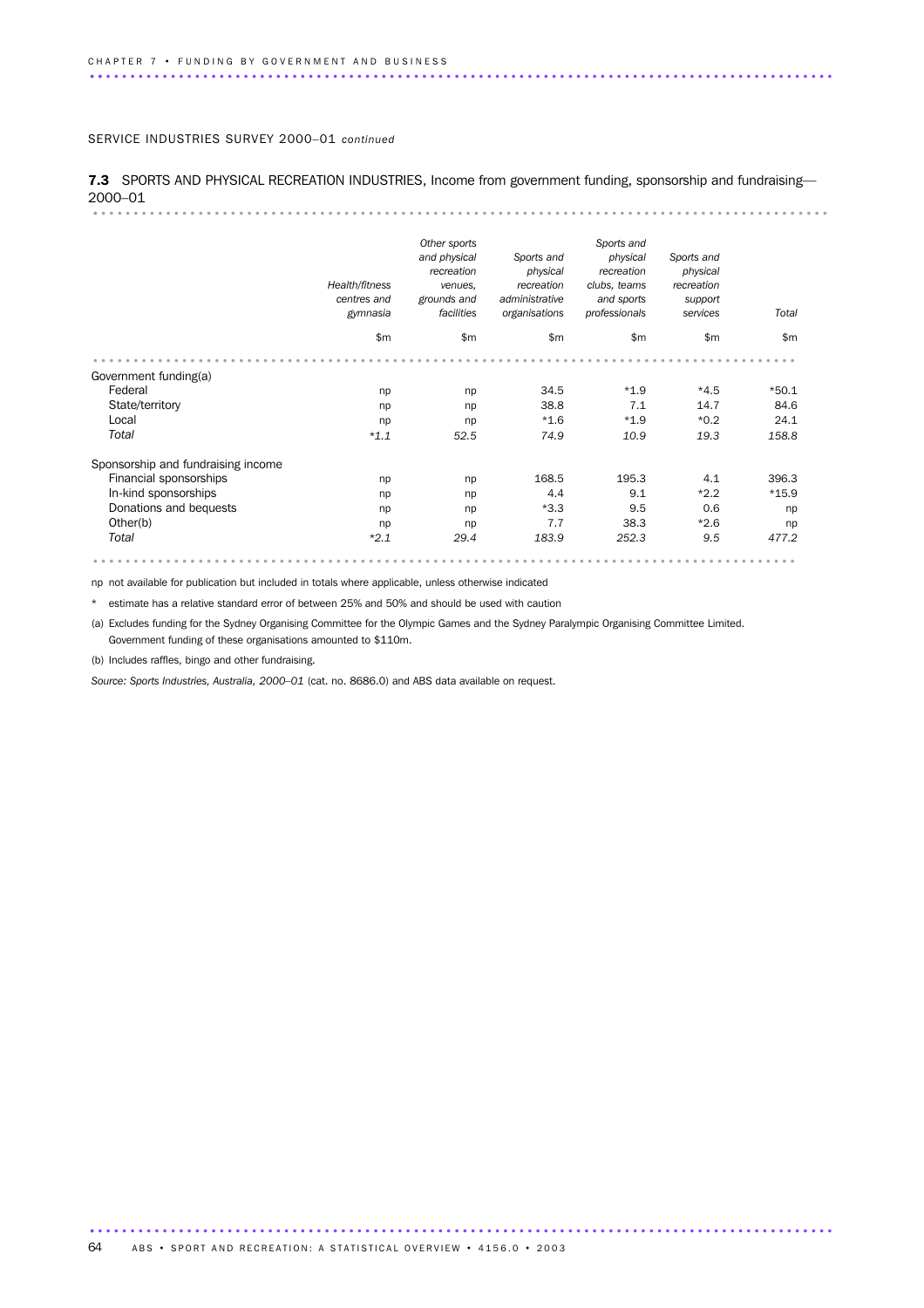# C H A P T E R 8 I N D U S T R I E S . . . . . . . . . . . . . . . . . . . . . . . . . . . . . . . . . . . . . . .

# INTRODUCTION

The purpose of this Chapter is to present information about businesses that operate within the Sports and Physical Recreation Industries, as defined in the ACLC. Sports and physical recreation is Division 3 of the ACLC Industry Classification and consists of business units mainly engaged in the presentation or provision of sports and physical recreation and associated services. Also included in Division 3 are business units which are mainly engaged in the manufacture, wholesale or retail of sports and physical recreation goods.

Division 3 consists of four industry groups: Group 31 Horse and dog racing; Group 32 Sports and physical recreation venues; Group 33 Sports and physical recreation services; and Group 34 Sports and physical recreation goods manufacturing and sales. Each of these groups consists of a number of industry classes.

Information about businesses classified to Groups 31, 32 and 33 has been obtained from the 2000–01 Service Industries Survey. For Group 34, some information about retailers of sports and physical recreation goods (Class 343) has been obtained from the 1998–99 Retail Industry Survey. Information about manufacturers and wholesalers of sports and physical recreation goods is only available in combination with information about manufacturers and wholesalers of other leisure goods. This information (from the 2000–01 Manufacturing Industry Survey and 1998–99 Wholesale Industry Survey) is presented in Chapter 11.

# SERVICE INDUSTRIES SURVEY 2000–01

The 2000–01 Service Industries Survey used ANZSIC to classify industry and determine the scope of the survey. However, the survey forms included questions which would enable data to be output according to ACLC Industry Classification definitions. For most of the industries included in table 8.1, the data presented cover the full range of their in-scope activities. The exceptions are Other sports and physical recreation venues, grounds and facilities (ACLC Class 322); and Sports and physical recreation support services (ACLC Class 334). Class 322 omits recreational parks, while Class 334 omits services such as horse breeding, sports veterinary services, horse transport, boat ramp operation and marina operation. The services omitted were outside the scope of the ANZSIC classes included in the survey. ACLC Class 333 Outdoor recreation guiding operations fell entirely outside the scope of the survey and hence has no data available.

Because of the large and temporary impact of the Olympic and Paralympic Games, data relating to the activities of the respective organising committees have been excluded from the general tables. Instead these data are summarised in a separate dedicated table (table 8.4).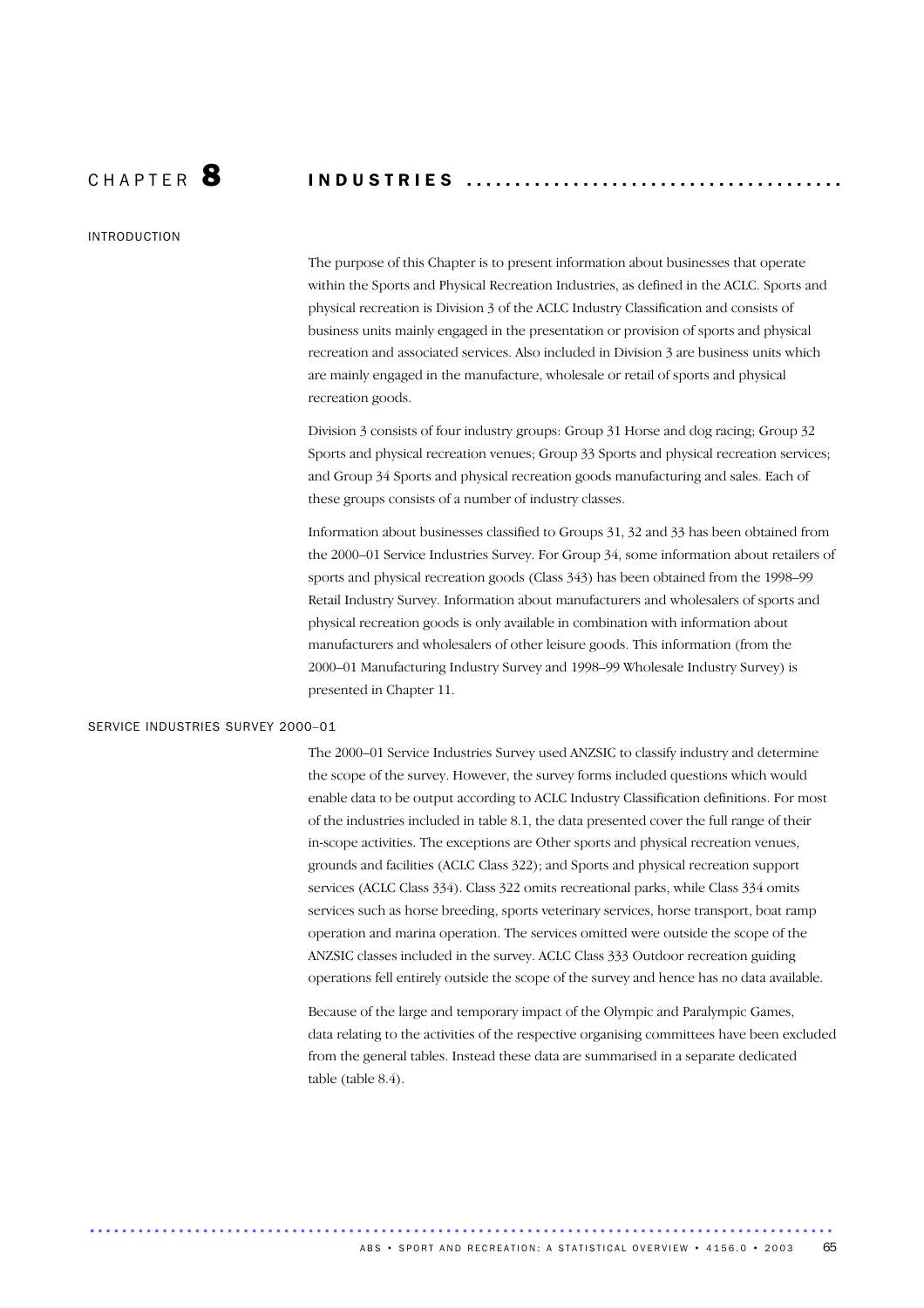At the end of June 2001, Sports and physical recreation clubs, teams and sports professionals (ACLC Class 332) was the industry which had the greatest number of organisations (1,937). It also had the most employment (23,312 persons) and the highest level of income (\$1,381.8m). However, it was one of two sports industries which recorded an operating loss/deficit for 2000–01, the other being Other sports and physical recreation venues, grounds and facilities.

The industry with the largest operating profit/surplus was Sports and physical recreation administrative organisations (ACLC Class 331) with \$45.7m, even though all 755 organisations were not for profit. The next highest profit/surplus levels were recorded by Horse and dog racing (ACLC Class 311) with \$30.6m, and Sports and physical recreation support services with \$28.0m, the latter deriving its profit from a total income of only \$215.2m.

The number of males employed exceeded the number of females for all industries except Health and fitness centres and gymnasia (ACLC Class 321), and Sports and physical recreation support services. Health and fitness centres and gymnasia had the highest level of female employment, both in absolute terms (8,062) and as a percentage of persons employed (64.2%).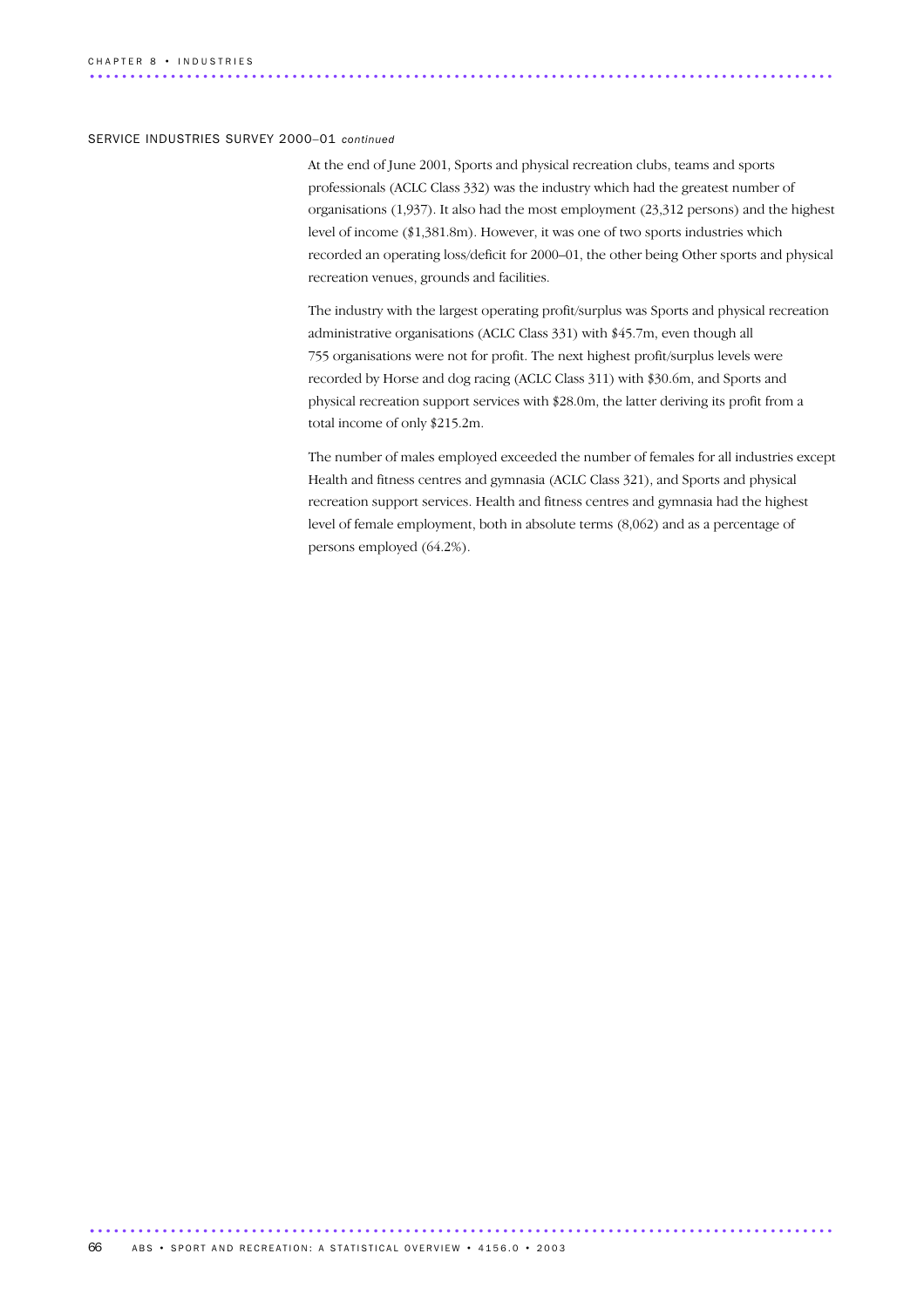# 8.1 SPORTS AND PHYSICAL RECREATION INDUSTRIES, Summary of operations by industry and profit status-2000-01

|                                      |     | Horse and<br>dog racing | Health and<br>fitness<br>centres and<br>gymnasia | Other sports<br>and physical<br>recreation<br>venues,<br>grounds<br>and facilities | Sports and<br>physical<br>recreation<br>administrative<br>organisations | Sports and<br>physical<br>recreation<br>clubs, teams<br>and sports<br>professionals | Sports and<br>physical<br>recreation<br>support<br>services |
|--------------------------------------|-----|-------------------------|--------------------------------------------------|------------------------------------------------------------------------------------|-------------------------------------------------------------------------|-------------------------------------------------------------------------------------|-------------------------------------------------------------|
|                                      |     |                         | <b>FOR PROFIT</b>                                |                                                                                    |                                                                         |                                                                                     |                                                             |
| Businesses/organisations at end June | no. | 750                     | 620                                              | 743                                                                                | $\ddot{\phantom{0}}$                                                    | 372                                                                                 | 1 1 8 1                                                     |
|                                      |     |                         |                                                  |                                                                                    |                                                                         |                                                                                     |                                                             |
| Employment at end June               |     |                         |                                                  |                                                                                    |                                                                         |                                                                                     |                                                             |
| Males                                | no. | 2 2 6 0                 | 3 1 1 9                                          | 6665                                                                               | $\ddot{\phantom{0}}$                                                    | 2 701                                                                               | 2 9 6 4                                                     |
| Females                              | no. | 1275                    | 6454                                             | 6 1 3 2                                                                            | $\ddot{\phantom{0}}$                                                    | 1 6 6 0                                                                             | 4476                                                        |
| Persons                              | no. | 3536                    | 9573                                             | 12797                                                                              | $\ddot{\phantom{0}}$                                                    | 4 3 6 0                                                                             | 7439                                                        |
| Total income                         | \$m | 188.7                   | 238.2                                            | 621.9                                                                              | $\ddot{\phantom{0}}$                                                    | 290.9                                                                               | 188.7                                                       |
| <b>Total expenses</b>                | \$m | 178.2                   | 226.1                                            | 627.1                                                                              | $\ddot{\phantom{0}}$                                                    | 298.2                                                                               | 161.4                                                       |
| Operating profit before tax          | \$m | $*10.5$                 | 11.9                                             | $*+3.3$                                                                            |                                                                         | $***-7.5$                                                                           | 26.6                                                        |
|                                      |     |                         |                                                  |                                                                                    |                                                                         |                                                                                     |                                                             |
|                                      |     |                         | NOT FOR PROFIT                                   |                                                                                    |                                                                         |                                                                                     |                                                             |
| Businesses/organisations at end June | no. | 285                     | 47                                               | 119                                                                                | 755                                                                     | 1565                                                                                | 78                                                          |
| Employment at end June               |     |                         |                                                  |                                                                                    |                                                                         |                                                                                     |                                                             |
| <b>Males</b>                         | no. | 7 3 8 1                 | 1371                                             | 1574                                                                               | 8 4 4 3                                                                 | 13 0 36                                                                             | 177                                                         |
| Females                              | no. | 4984                    | 1608                                             | 1471                                                                               | 3 3 7 0                                                                 | 5916                                                                                | 412                                                         |
| Persons                              | no. | 12 3 65                 | 2979                                             | 3 0 4 5                                                                            | 11814                                                                   | 18 951                                                                              | 589                                                         |
|                                      |     |                         |                                                  |                                                                                    |                                                                         |                                                                                     |                                                             |
| Total income                         | \$m | 947.0                   | 56.1                                             | 111.9                                                                              | 1 000.9                                                                 | 1 0 9 0.9                                                                           | 26.5                                                        |
| <b>Total expenses</b>                | \$m | 929.0                   | 52.0                                             | 127.2                                                                              | 954.5                                                                   | 1088.6                                                                              | 25.1                                                        |
| Operating surplus before tax         | \$m | 20.1                    | 4.1                                              | $* - 15.3$                                                                         | 45.7                                                                    | $***-5.0$                                                                           | $*1.4$                                                      |
|                                      |     |                         |                                                  |                                                                                    |                                                                         |                                                                                     |                                                             |
|                                      |     |                         | <b>TOTAL</b>                                     |                                                                                    |                                                                         |                                                                                     |                                                             |
| Businesses/organisations at end June | no. | 1034                    | 667                                              | 863                                                                                | 755                                                                     | 1937                                                                                | 1 2 5 9                                                     |
| Employment at end June               |     |                         |                                                  |                                                                                    |                                                                         |                                                                                     |                                                             |
| Males                                | no. | 9641                    | 4 4 9 0                                          | 8 2 3 9                                                                            | 8 4 4 3                                                                 | 15 736                                                                              | 3 1 4 1                                                     |
| Females                              | no. | 6 2 5 9                 | 8 0 6 2                                          | 7 603                                                                              | 3 3 7 0                                                                 | 7575                                                                                | 4887                                                        |
| Persons                              | no. | 15 900                  | 12 552                                           | 15842                                                                              | 11814                                                                   | 23 312                                                                              | 8028                                                        |
| Total income                         | \$m | 1 1 3 5.6               | 294.3                                            | 733.8                                                                              | 1 000.9                                                                 | 1 3 8 1.8                                                                           | 215.2                                                       |
| <b>Total expenses</b>                | \$m | 1 107.3                 | 278.1                                            | 754.3                                                                              | 954.5                                                                   | 1 386.9                                                                             | 186.5                                                       |
| Operating profit/surplus before tax  | \$m | 30.6                    | 16.0                                             | $* - 18.6$                                                                         | 45.7                                                                    | $*+12.5$                                                                            | 28.0                                                        |
|                                      |     |                         |                                                  |                                                                                    |                                                                         |                                                                                     |                                                             |

............................................................................................ .

. . not applicable

\* estimate has a relative standard error of between 25% and 50% and should be used with caution

\*\* estimate has a relative standard error of greater than 50% and is considered too unreliable for general use

*Source:* ABS data available on request, Sports Industries, Australia, 2000–01.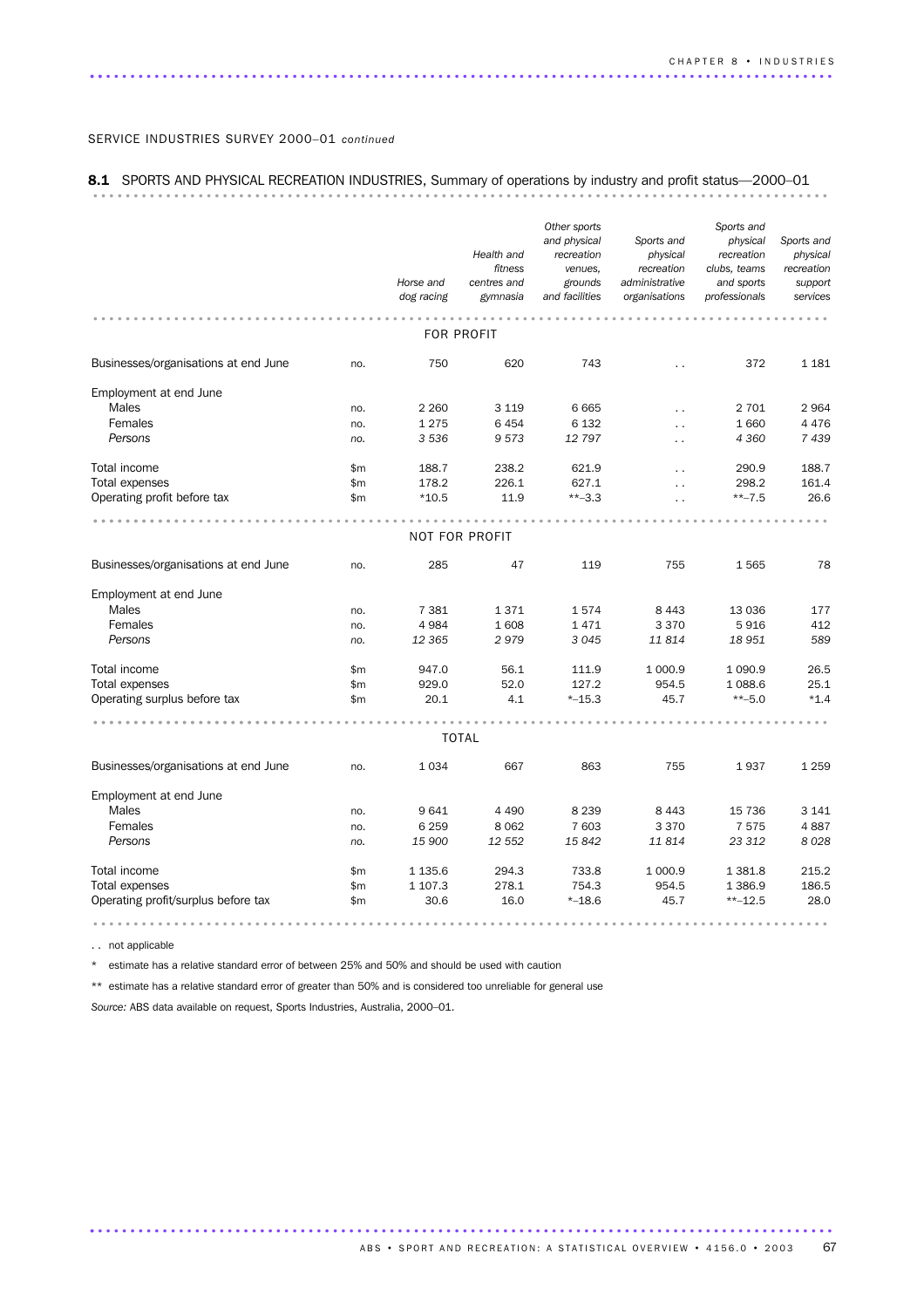Net distributions from TAB authorities to Horse and dog racing organisations were \$555.4m which was 48.9% of their total income for 2000–01 of \$1,135.6m. Training fees contributed a further \$141.2m (12.4%) to this total.

For Health and fitness centres and gymnasia, the main income source was membership fees of \$190.7m. This was 64.8% of the \$294.3m total income. A further \$54.7m (18.6%) came from casual playing fees.

Casual playing fees were the largest source of income for Other sports and physical recreation venues, grounds and facilities. These fees contributed \$295.1m or 40.2% to the total income of \$733.8m.

At \$77.5m (10.6%), Sales of food and beverages was the next largest income source for Other sports and physical recreation venues, grounds and facilities. This source was the third largest for Horse and dog racing organisations (\$73.7m or 6.5%) and Health and fitness centres and gymnasia (\$9.9m or 3.4%).

The total expenses of Horse and dog racing organisations for 2000–01 were \$1,107.3m. Prize money and trophy expenses of \$404.2m accounted for the largest share (36.5%) of this figure. Labour costs of \$242.2m contributed another 21.9%.

For Health and fitness centres and gymnasia, labour costs were the biggest expense. They contributed \$119.8m (43.1%) to total expenses of \$278.1m. A further \$35.4m (12.7%) was spent on Rent, leasing and hiring expenses.

Labour costs were also the largest expense for Other sports and physical recreation venues, grounds and facilities. At \$228.3m, these costs accounted for 30.3% of total expenses.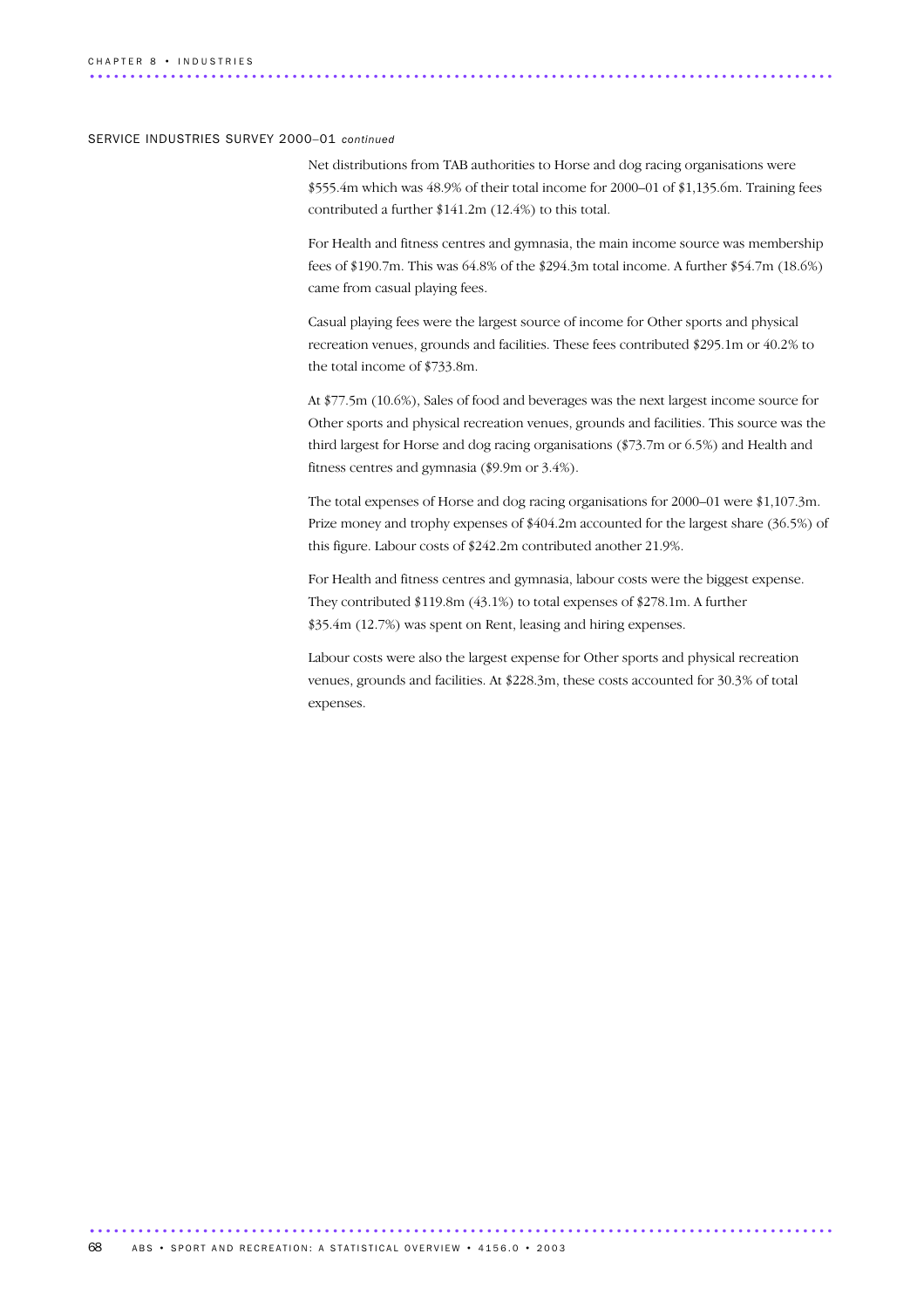............................................................................................ ..

# 8.2 HORSE AND DOG RACING, AND SPORTS AND PHYSICAL RECREATION VENUES INDUSTRIES—2000–01

................................................................ .

|                                                                                                                                                                                                                   | Horse and<br>dog racing<br>\$m\$                                                               | Health<br>and fitness<br>centres and<br>gymnasia<br>\$m | Other sports<br>and physical<br>recreation<br>venues, grounds<br>and facilities<br>\$m |
|-------------------------------------------------------------------------------------------------------------------------------------------------------------------------------------------------------------------|------------------------------------------------------------------------------------------------|---------------------------------------------------------|----------------------------------------------------------------------------------------|
|                                                                                                                                                                                                                   | <b>INCOME</b>                                                                                  |                                                         |                                                                                        |
| Net distributions from TAB authorities<br><b>Training fees</b><br>Admission charges<br>Membership fees<br>Casual playing fees<br>Sales of food and beverages<br>Rent, leasing and hiring<br>Other income<br>Total | 555.4<br>141.2<br>26.5<br>20.8<br>$\ddot{\phantom{0}}$<br>73.7<br>17.6<br>300.4<br>1 1 3 5 . 6 | 0.6<br>190.7<br>54.7<br>9.9<br>5.7<br>32.7<br>294.3     | 27.8<br>31.1<br>295.1<br>77.5<br>62.2<br>240.1<br>733.8                                |
|                                                                                                                                                                                                                   |                                                                                                |                                                         |                                                                                        |
| Labour costs                                                                                                                                                                                                      | <b>EXPENSES</b>                                                                                |                                                         |                                                                                        |
| Wages and salaries<br>Other labour costs<br>Total                                                                                                                                                                 | 210.9<br>31.3<br>242.2                                                                         | 107.2<br>12.6<br>119.8                                  | 199.3<br>29.0<br>228.3                                                                 |
| Purchases<br>Prize money and trophy expenses<br>Rent, leasing and hiring expenses<br>Depreciation and amortisation<br>Other expenses                                                                              | 64.5<br>404.2<br>20.5<br>42.9<br>333.0                                                         | 13.1<br>$\ddot{\phantom{0}}$<br>35.4<br>9.6<br>100.2    | 67.7<br>65.8<br>97.0<br>295.5                                                          |
| Total                                                                                                                                                                                                             | 1 107.3                                                                                        | 278.1                                                   | 754.3                                                                                  |
|                                                                                                                                                                                                                   |                                                                                                |                                                         |                                                                                        |

. . not applicable

*Source: Sports Industries, 2000–01* (cat. no. 8686.0).

Together, the three main income sources of Sports and physical recreation administrative organisations contributed 50% of their total income. Admission charges (\$203.6m); Sponsorship and fundraising (\$183.9m); and non-government grants, distributions and affiliation fees (\$112.3m) accounted for 20.3%, 18.4% and 11.2% respectively of total income of \$1,000.9m.

The three main sources of income for Sports and physical recreation clubs, teams and sports professionals were Membership fees, Sponsorship and fundraising, and Sales of food and beverages. Membership fees of \$313.1m contributed 22.7% to total income of \$1,381.8m. This was followed by Sponsorship and fundraising income with \$252.3m (18.3%) and Sales of food and beverages with \$201.4m (14.6%).

Important sources of income for Sports and physical recreation support services were Casual playing fees (\$36.0m) and Funding from government (\$19.3m). These contributed 16.7% and 9.0% respectively to the total income of \$215.2m.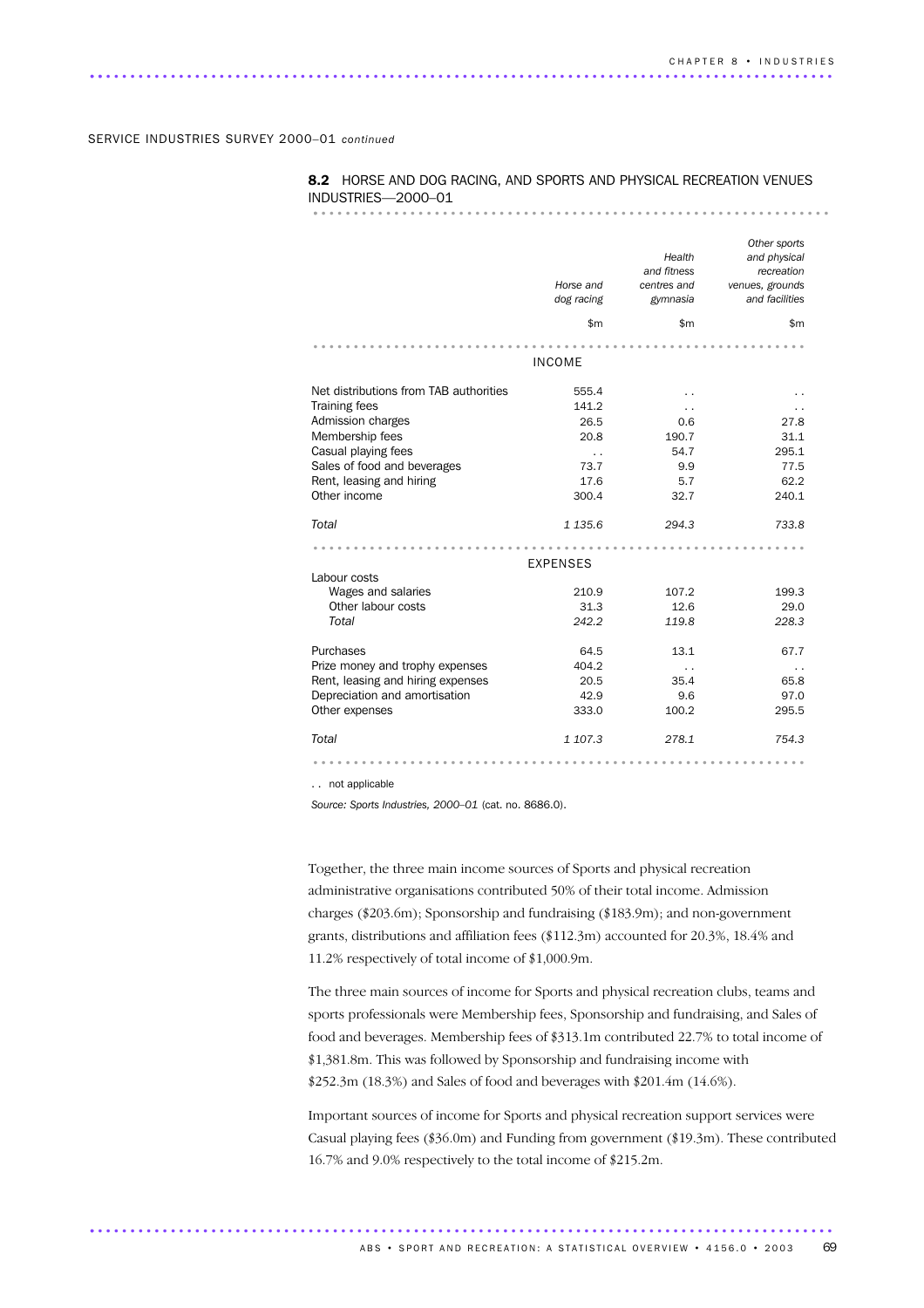The largest expense item for Sports and physical recreation administrative organisations was \$237.4m in Grants, distributions and affiliation fees paid to other organisations. This contributed 24.9% to the total expenses of \$954.5m. At \$203.0m (21.3%), Labour costs were also a major expense.

The largest expense item for Sports and physical recreation clubs, teams and sports professionals was Labour costs. At \$595.1m, these costs contributed 42.9% to total expenses of \$1,386.9m. Purchases were the second largest expense item at \$150.8m or 10.9%

Labour costs were also the largest expense item for Sports and physical recreation support services. At \$83.2m they accounted for 44.6% of total expenses of \$186.5m. Another major expense was Depreciation and amortisation of \$16.2m (8.7%).

# 8.3 SPORTS AND PHYSICAL RECREATION SERVICES INDUSTRIES-2000-01

|                                                     |                | Sports and    |            |
|-----------------------------------------------------|----------------|---------------|------------|
|                                                     | Sports and     | physical      | Sports and |
|                                                     | physical       | recreation    | physical   |
|                                                     | recreation     | clubs, teams  | recreation |
|                                                     | administrative | and sports    | support    |
|                                                     | organisations  | professionals | services   |
|                                                     | \$m            | \$m           | \$m        |
|                                                     |                |               |            |
| INCOME                                              |                |               |            |
| Admission charges                                   | 203.6          | 87.3          | 0.7        |
| Membership fees                                     | 80.5           | 313.1         | 11.7       |
| Casual playing fees                                 |                | 143.2         | 36.0       |
| Sales of food and beverages                         | 26.8           | 201.4         | 1.8        |
| Rent, leasing and hiring                            | 20.6           | 26.3          | 2.8        |
| Sponsorship and fundraising income                  | 183.9          | 252.3         | 9.5        |
| Funding from government                             | 74.9           | 10.9          | 19.3       |
| Other grants, distributions and affiliation fees(a) | 112.3          | 131.9         | 1.8        |
| Other income                                        | 298.2          | 215.5         | 131.6      |
|                                                     |                |               |            |
| Total                                               | 1 000.9        | 1381.8        | 215.2      |
|                                                     |                |               |            |
| <b>EXPENSES</b>                                     |                |               |            |
| Labour costs                                        |                |               |            |
| Wages and salaries                                  | 171.6          | 508.8         | 74.4       |
| Other labour costs                                  | 31.4           | 86.3          | 8.8        |
| Total                                               | 203.0          | 595.1         | 83.2       |
| Purchases                                           | 52.9           | 150.8         | 10.3       |
| Prize money and trophy expenses                     | 29.7           | 19.1          | 0.6        |
| Rent, leasing and hiring expenses                   | 35.9           | 47.3          | 16.2       |
| Depreciation and amortisation                       | 20.3           | 82.6          | 3.9        |
| Grants, distributions and affiliation fees paid to  |                |               |            |
| other organisations                                 | 237.4          | 32.9          | 2.2        |
| Other expenses                                      | 375.2          | 459.2         | 70.1       |
| Total                                               | 954.5          | 1 386.9       | 186.5      |

— nil or rounded to zero (including null cells)

(a) In some instances, income from grants, distribution and affiliation fees may be duplicated as different tiers of affiliated organisations receive this income.

*Source: Sports Industries, Australia, 2000–01* (cat. no. 8686.0).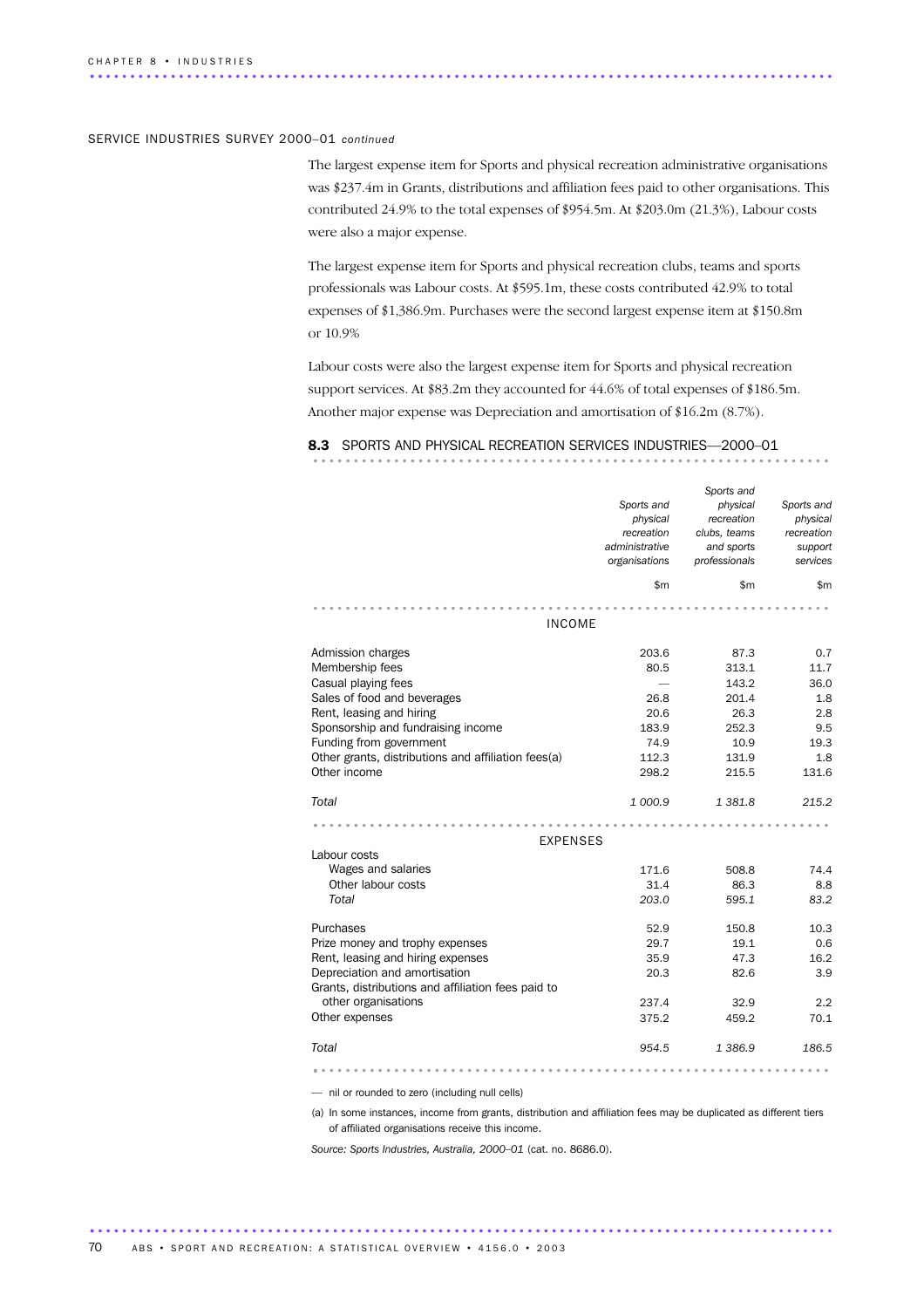Major income items for the organising committees for the Sydney Olympic and Paralympic Games were:

- \$1,137m from television and broadcasting rights
- \$737m from sponsorship and fundraising
- \$642m from admission charges.

............................................................................................ ..

The committees received \$110m in funding from government. Their labour costs came to \$422m.

#### 8.4 ORGANISING COMMITTEES FOR SYDNEY OLYMPIC AND PARALYMPIC GAMES-2000–01 ................................................................ ........................

|                                                                                                                                   | \$m                                 |  |  |  |  |
|-----------------------------------------------------------------------------------------------------------------------------------|-------------------------------------|--|--|--|--|
| <b>INCOME</b>                                                                                                                     |                                     |  |  |  |  |
| Television and broadcasting rights<br>Sponsorship and fundraising<br>Admission charges<br>Funding from government<br>Other income | 1 1 3 7<br>737<br>642<br>110<br>349 |  |  |  |  |
| Total                                                                                                                             | 2975                                |  |  |  |  |
| <b>EXPENSES</b>                                                                                                                   |                                     |  |  |  |  |
| Labour costs<br>Other expenses                                                                                                    | 422<br>2553                         |  |  |  |  |
| Total                                                                                                                             | 2975                                |  |  |  |  |
|                                                                                                                                   |                                     |  |  |  |  |

(a) Data for the Sydney Organising Committee for the Olympic Games relates to the 18-month period ended December 2000.

*Source: Sports Industries, Australia, 2000–01* (cat. no. 8686.0).

#### RETAIL INDUSTRY SURVEY 1998–99

The ACLC Industry Classification includes Class 343 for Sports and physical recreation goods retailing. It would be ideal for data to be available for this class as defined in the ACLC. However, the 1998–99 Retail Industry Survey used ANZSIC to classify industry. As a result the best data available are for the ANZSIC classes which correspond most closely in scope to ACLC Class 343. These ANZSIC classes are 5241 Sport and camping equipment retailing and 5245 Marine equipment retailing. The scope of the former is wholly contained within the scope of ACLC Class 343. However, the scope of the latter includes the retailing of marine equipment for non-recreation purposes. This falls outside the scope of the ACLC altogether. There are some primary activities in scope of ACLC Class 343 which fall outside the scope of the ANZSIC classes 5241 and 5245. Examples are sports apparel retailing and sports footwear retailing.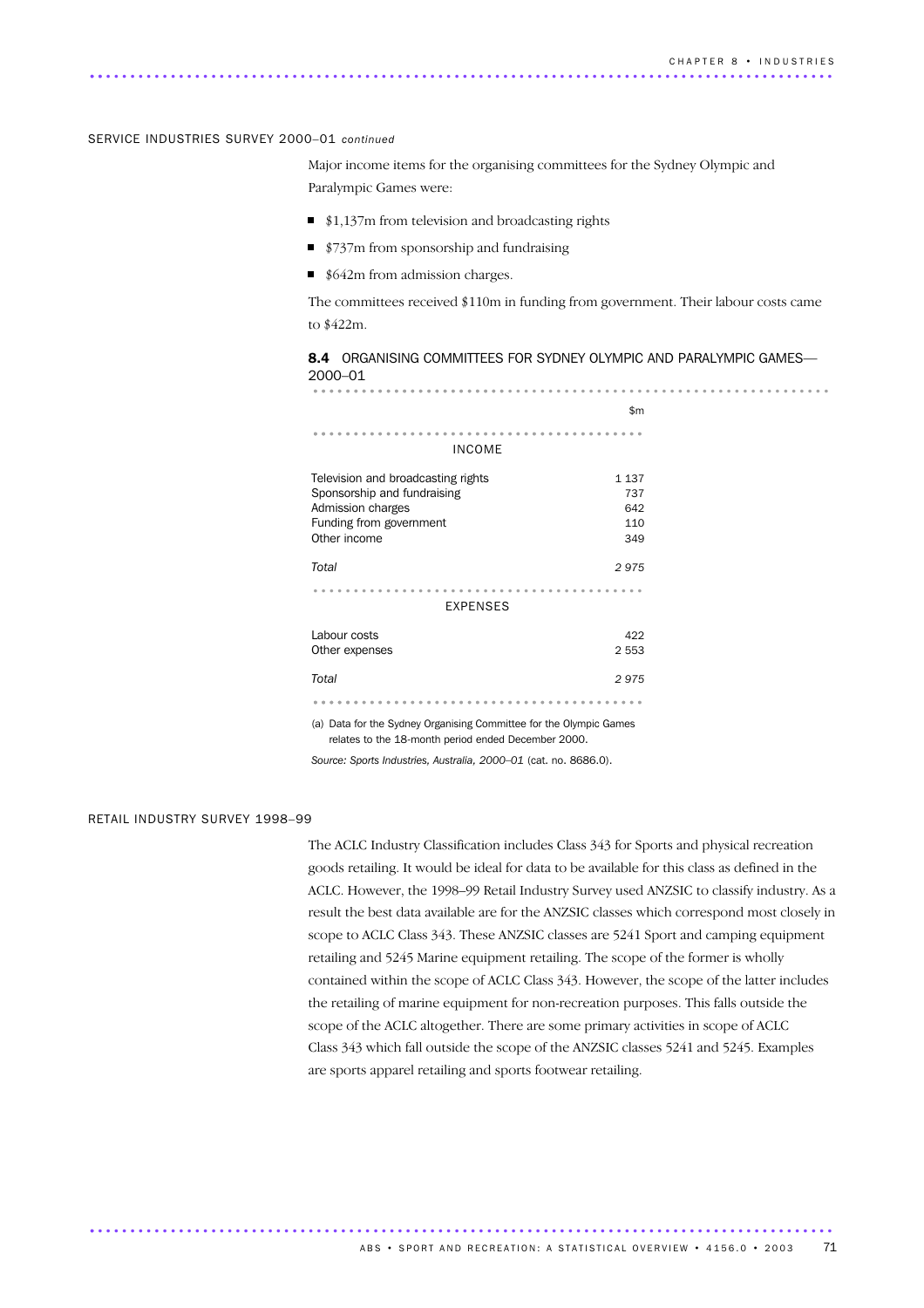### RETAIL INDUSTRY SURVEY 1998–99 *continued*

In 1998–99, the total income of Sport and camping equipment retailers was \$1,483.2m of which \$1,386.4m (93.5%) came from retail sales. Sport and camping equipment includes such items as bicycles, sports firearms, canoes, skis, fishing tackle and sleeping bags. The operating profit margin for Sport and camping equipment retailers was 4.4% compared with 3.2% for the Retail Industry as a whole. Their total expenses came to \$1,431.7m of which \$967.5m (67.6%) went on Purchases and \$211.1m (14.7%) on Labour costs.

Marine equipment includes boats and their accessories, boat trailers and jet skis. The total income for marine equipment retailers during 1998–99 was \$696.6m of which \$656.3m (94.2%) came from retail sales. The operating profit margin was 3.2%, somewhat less than for Sport and camping equipment retailers, but on a par with the Retail industry as a whole. The total expenses for Marine equipment retailers were \$685.9m, of which 78.9% (\$541.2m) was Purchases and 9.9% (\$68.1m) Labour costs.

At the end of June 1999, there were 10,534 persons employed by Sport and camping equipment retailers. Of the total employment, 59.9% (6,313 persons) were full-time and 68.6% (7,227 persons) were male. Marine equipment retailers employed 2,632 persons of which 80.0% (2,105) were full-time and 80.7% (2,124) male.

For both types of retailers discussed above, the largest group of workers were full-time males. For the retail industry as a whole, however, the largest group of workers were part-time females. Of the total retail industry employment of 1.1m persons, only 45.7% (504,488 persons) were full-time (including working proprietors and partners) and 45.8% (506,305 persons) were male.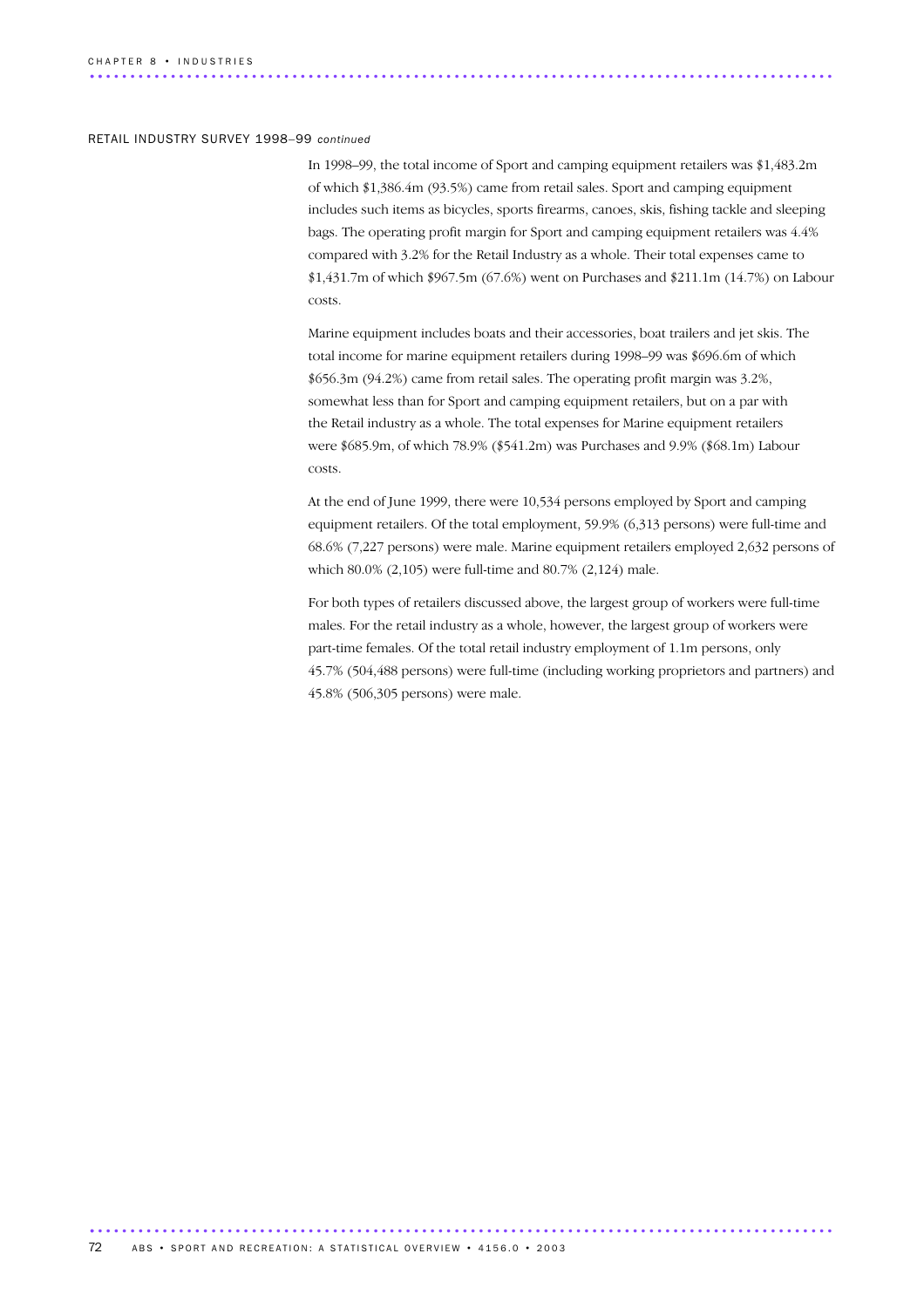RETAIL INDUSTRY SURVEY 1998–99 *continued*

|                             |              | Sport and<br>camping<br>equipment<br>retailers | Marine<br>equipment<br>retailers |
|-----------------------------|--------------|------------------------------------------------|----------------------------------|
|                             |              |                                                |                                  |
| Businesses at end June      | no.          | 1931                                           | 424                              |
| Employment at end June      |              |                                                |                                  |
| Full-time(a)                | no.          | 6313                                           | 2 1 0 5                          |
| Part-time                   | no.          | 4 2 2 2                                        | 527                              |
| Males                       | no.          | 7 2 2 7                                        | 2 1 2 4                          |
| Females                     | no.          | 3 3 0 7                                        | 508                              |
| Total                       | no.          | 10 534                                         | 2632                             |
| Income                      |              |                                                |                                  |
| Retail sales                | \$m\$        | 1 3 8 6.4                                      | 656.3                            |
| Other income                | \$m\$        | $*96.8$                                        | 40.3                             |
| <b>Total</b>                | $\mathsf{m}$ | 1 483.2                                        | 696.6                            |
| Expenses                    |              |                                                |                                  |
| Labour costs                |              |                                                |                                  |
| Wages and salaries          | \$m\$        | 190.5                                          | 59.4                             |
| Other labour costs          | \$m\$        | 20.6                                           | 8.7                              |
| Total                       | $\mathsf{m}$ | 211.1                                          | 68.1                             |
| Purchases                   | \$m\$        | 967.5                                          | 541.2                            |
| Other expenses              | \$m\$        | 253.1                                          | 76.6                             |
| Total                       | \$m          | 1 431.7                                        | 685.9                            |
| Operating profit before tax | \$m          | 64.2                                           | 22.0                             |
| Operating profit margin     | %            | 4.4                                            | 3.2                              |

## 8.5 SPORT, CAMPING AND MARINE EQUIPMENT RETAILERS—1998–99

\* estimate has a relative standard error of between 25% and 50% and should be used with caution

(a) Includes working proprietors and partners.

*Source: Retail Industry, 1998–99* (cat. no. 8622.0).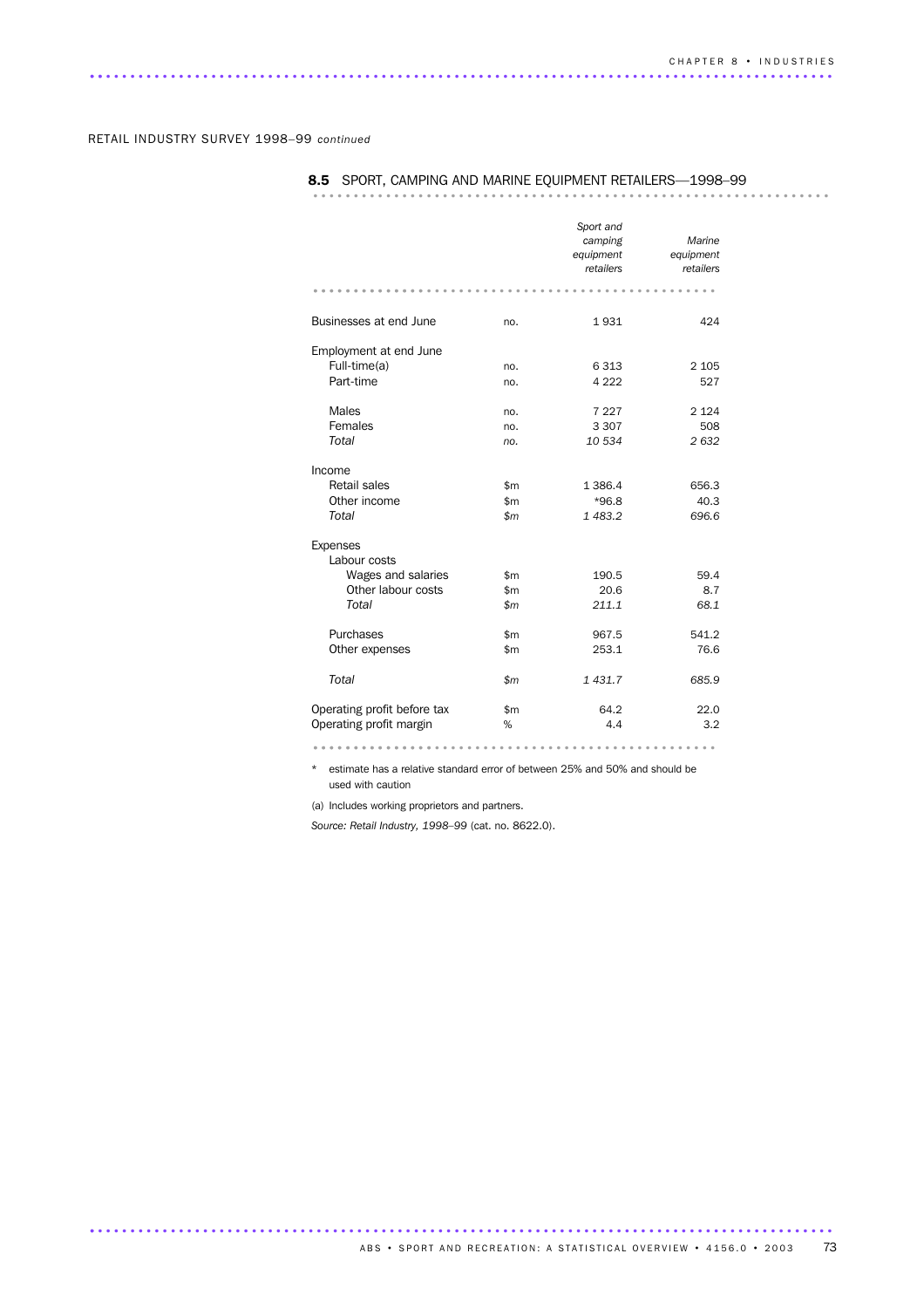#### INTRODUCTION

### C H A P T E R 9 P R O D U C T S . . . . . . . . . . . . . . . . . . . . . . . . . . . . . . . . . . . . . . . . .

The purpose of this Chapter is to present information about the manufacture of, trade in, supply of, and demand for, sports and physical recreation products. The term 'products' encompasses both goods—such as a cricket bat or tennis racquet—and services—such as entry to a game of Australian Football League football or the use of a squash court.

The latest information about the manufacture of sports and physical recreation products has been obtained from the 2000–01 Manufacturing Industry Survey. For wholesaling and retailing, data are collected less frequently and the latest available is from the Wholesale Industry Survey and Retail Industry Survey conducted in respect of 1998–99. The information about exports and imports has been obtained from FASTTRACCS, an ABS product which provides electronic delivery of international trade statistics sourced from customs records. Supply and demand data come from the ABS Australian National Accounts Input-Output Tables.

The products selected from each of these data sources for inclusion in the tables presented in this Chapter are those which most closely align with one or more sports and physical recreation product classes as defined in the ACLC Product Classification. The ACLC Product Classification lists all classes of products which the ABS defines as pertaining to culture and leisure. A subset of these are defined as pertaining to sports and physical recreation.

Some sports and physical recreation products could not be included in some of the tables because, for the relevant data source, they were part of a larger product category which was predominantly out of scope of the ACLC Product Classification. Conversely, some out-of-scope products are included in the tables because they were part of a product category which was predominantly in scope. In addition, there are instances of a product category having significance for other leisure products as well as sports and physical recreation products. In these cases, the category has been included in not only the sports and physical recreation products table(s) in this Chapter, but also in the equivalent table(s) for other leisure products in Chapter 12.

#### MANUFACTURING INDUSTRY SURVEY

For the 2000–01 and subsequent Manufacturing Industry Surveys, the business unit from which data are collected, and for which industry is classified, is the management unit. However, for earlier surveys, the relevant unit was the establishment. Although, for the majority of businesses, these units will be one and the same, larger businesses may consist of one management unit but several establishments. As a result of the change in collection methodology, the data for 2000–01 are not comparable with data from earlier surveys. However, the data from the earlier surveys are comparable with each other.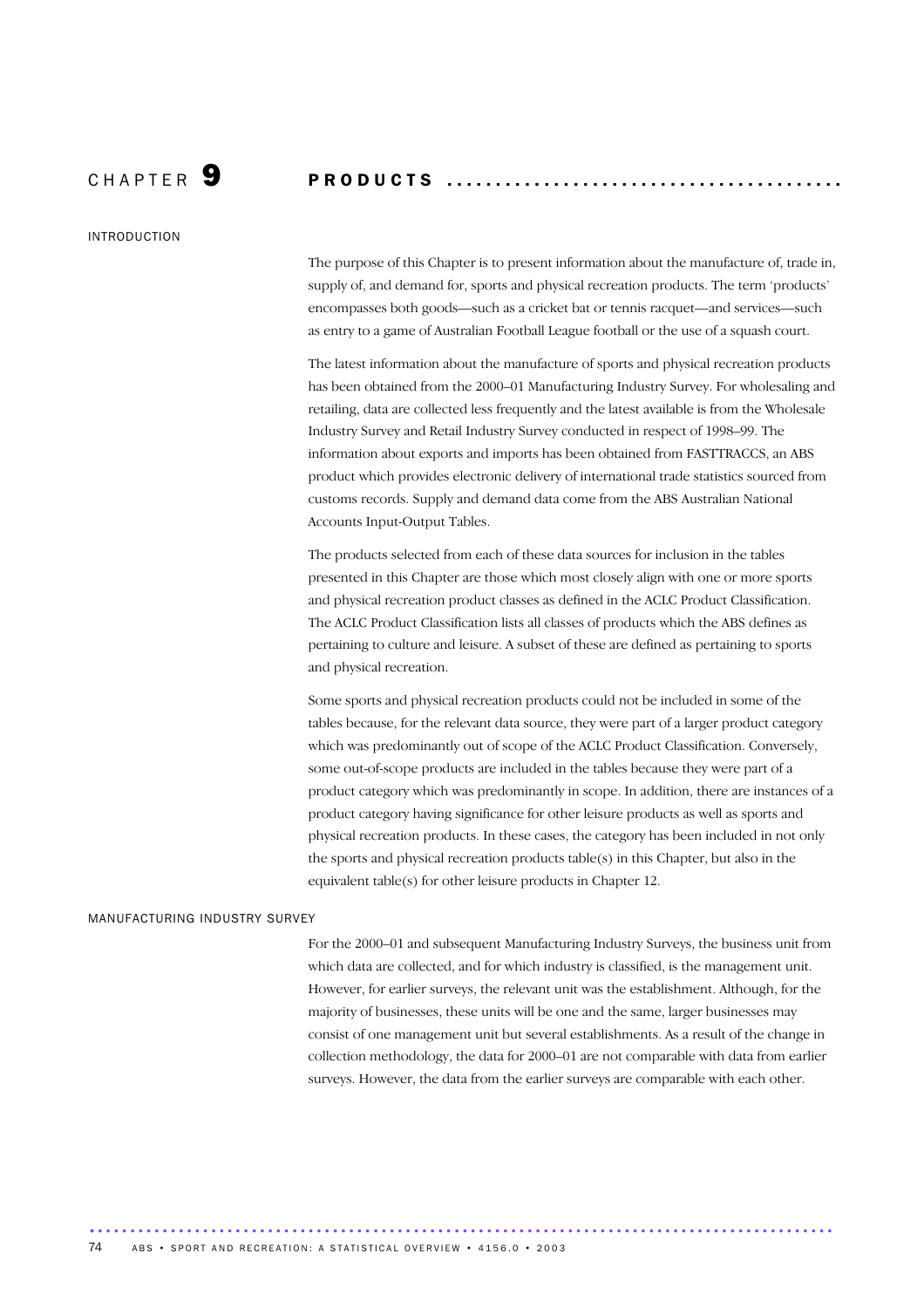#### MANUFACTURING INDUSTRY SURVEY *continued*

Sports apparel and sports footwear are examples of sports and physical recreation products which could not be included in the table from the Manufacturing Industry Survey (table 9.1) because they were part of a larger product category predominantly out of scope of the ACLC Product Classification. Conversely, tarpaulins and motor vehicle covers are examples of out-of-scope products which are included in the table because they are part of a product category which is predominantly in scope. In addition, the first product category in the table (Articles for funfair, etc.) is a mixture of sports and physical recreation products (e.g. snooker tables, bowling alley equipment) and other leisure products (e.g. pinball machines, tables for casino games). This category is also included in the equivalent table for other leisure products in Chapter 12 (table 12.1). As a result of the preceding, it is not appropriate to sum the values for each product in table 9.1 to obtain an estimate of the total value of production of all sports and physical recreation products.

For 2000–01, the product category with the greatest value of production (\$230.5m) was Boats for pleasure or sport (between 5 and 50 tonnes displacement). This was followed by Sporting equipment and accessories with production of \$225.3m, and Small boats (under 5 tonnes displacement) with \$175.3m.

The same three product categories were also major contributors to the value of sports and physical recreation products manufactured during earlier years. Although not comparable with 2000–01, the figures show that these categories also occupied the top three spots (in different orders) for both 1997–98 and 1998–99. For 1999–2000 they occupied positions two through four.

During the three years of directly comparable data, the value of production of Boats for pleasure or sport (between 5 and 50 tonnes displacement) increased from \$164.5m to \$174.3m and then to \$246.1m. On the other hand, for Small boats (under 5 tonnes displacement) value of production increased from \$115.2m to \$160.9m before falling to \$126.5m; while, for Sporting equipment and accessories, value of production decreased from \$172.6m to \$127.2m before rising to \$214.0m.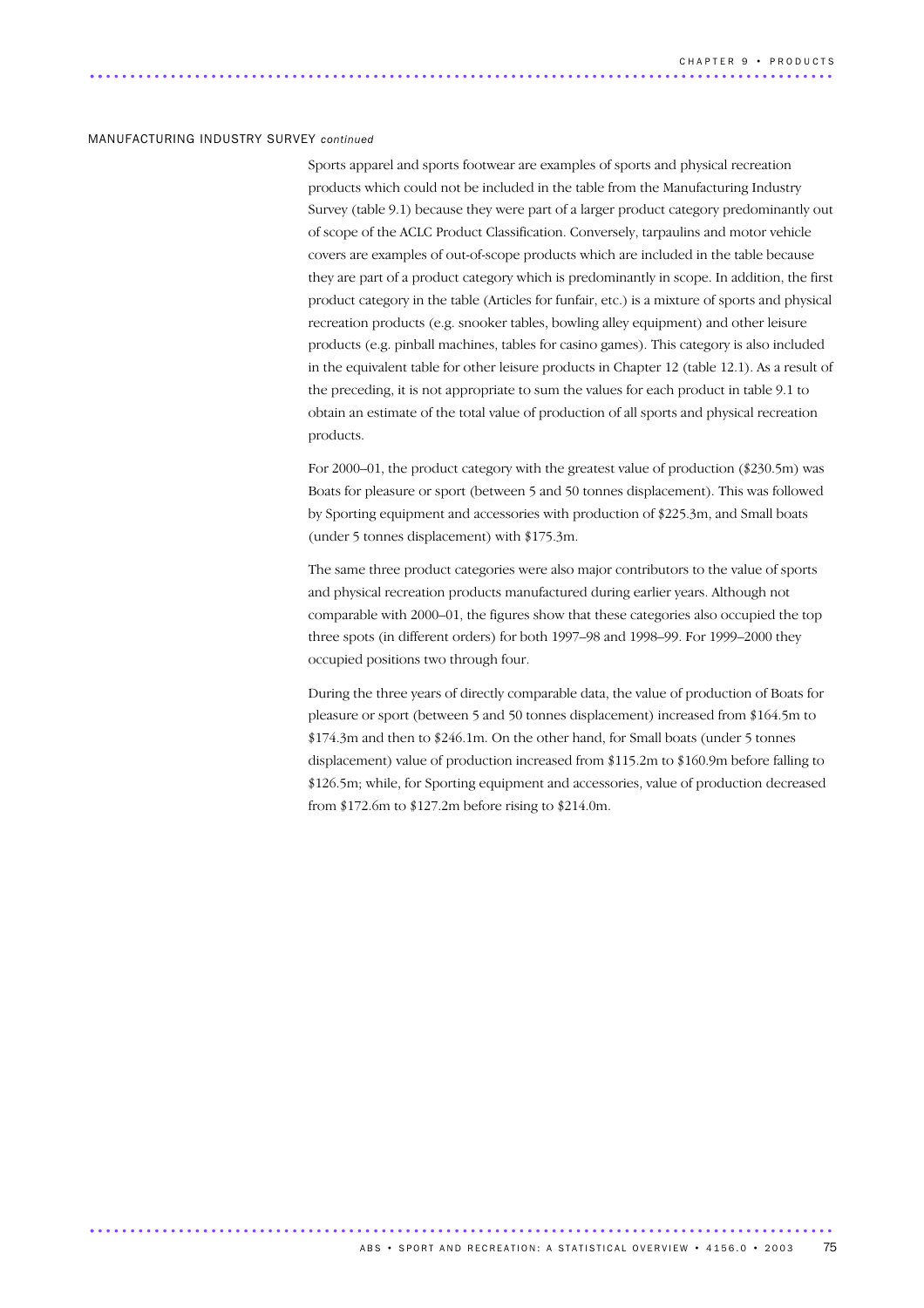#### **9.1** SELECTED SPORTS AND PHYSICAL RECREATION PRODUCTS. Value of manufacturing production

|                                                                                                                                                                                                                                                                                                                                      | VALUE OF PRODUCTION |              |               |                |  |
|--------------------------------------------------------------------------------------------------------------------------------------------------------------------------------------------------------------------------------------------------------------------------------------------------------------------------------------|---------------------|--------------|---------------|----------------|--|
|                                                                                                                                                                                                                                                                                                                                      | 1997-98             | 1998-99      | 1999-00       | $2000 - 01(a)$ |  |
| Product                                                                                                                                                                                                                                                                                                                              | $\mathsf{m}$        | $\mathsf{m}$ | $\mathsf{Sm}$ | $\mathsf{Sm}$  |  |
|                                                                                                                                                                                                                                                                                                                                      |                     |              |               |                |  |
| Articles for funfair, table or parlour games (incl. articles and accessories<br>for billiards, snooker or pool; pintables, special tables for casino games<br>and bowling alley equipment)(b)<br>Boats (incl. rowing or sail), yachts, dinghies and other vessels, for<br>pleasure or sport, over 5 and under 50 tonnes displacement | $*71.7$             | $*17.0$      | $*41.3$       | 18.0           |  |
| (excl. inflatables)                                                                                                                                                                                                                                                                                                                  | 164.5               | 174.3        | 246.1         | 230.5          |  |
| Knitted sweatsuits, tracksuits, jogging suits, leisure suits and jumpsuits                                                                                                                                                                                                                                                           | 42.8                | $*54.0$      | 332.6         | $*30.2$        |  |
| Saddlery and harness, of any material                                                                                                                                                                                                                                                                                                | $*36.5$             | $*12.2$      | np            | 10.6           |  |
| Small boats (incl. rowing or sail), yachts and canoes under 5 tonnes                                                                                                                                                                                                                                                                 |                     |              |               |                |  |
| displacement (excl. inflatables)                                                                                                                                                                                                                                                                                                     | 115.2               | 160.9        | 126.5         | 175.1          |  |
| Sporting equipment and accessories (incl. fishing gear and gloves                                                                                                                                                                                                                                                                    |                     |              |               |                |  |
| specially designed for use in sport)                                                                                                                                                                                                                                                                                                 | 172.6               | 127.2        | 214.0         | 225.3          |  |
| Swimwear (excl. infants')                                                                                                                                                                                                                                                                                                            | 53.4                | np           | $*85.4$       | $*52.9$        |  |
| Textile tarpaulins (incl. canvas), sails, tents, annexes, pneumatic                                                                                                                                                                                                                                                                  |                     |              |               |                |  |
| mattresses and motor vehicle covers                                                                                                                                                                                                                                                                                                  | 115.1               | 95.0         | 103.1         | 112.5          |  |
|                                                                                                                                                                                                                                                                                                                                      |                     |              |               |                |  |
| $\mathbf{a} = \mathbf{a} \mathbf{v}$<br>$\cdots$ = $\sim$ $\sim$ $\cdots$ $\cdots$ $\sim$ $\cdots$                                                                                                                                                                                                                                   |                     |              |               |                |  |

\* estimate has a relative standard error of between 25% and 50% and should be used with caution

np not available for publication but included in totals where applicable, unless otherwise stated

\*\* estimate has a relative standard error of greater than 50% and is considered too unreliable for general use

(a) Note that the figures for 2000–01 are not comparable with those for earlier years because of changes to the data collection methodology.

(b) This category is a mixture of sport and physical recreation products (e.g. snooker tables, bowling alley equipment) and other leisure products (e.g. pinball machines, tables for casino games) and hence has also been included in the equivalent table for other leisure products in Chapter 12.

*Source:* ABS data available on request, Manufacturing Industry Survey.

#### WHOLESALE INDUSTRY SURVEY 1998–99

Sports footwear is an example of sports and physical recreation products which could not be included in the table from the Wholesale Industry Survey (table 9.2) because they were part of a larger product category predominantly out of scope of the ACLC Product Classification. Conversely, bait supplies for fishing is an example of out-of-scope products which are included in the table because they are part of a product category which is predominantly in scope. In addition, the product category Bicycles and ride-on toys combines a sports and physical recreation product (bicycles) with other leisure products (ride-on toys). This category is also included in the equivalent table for other leisure products in Chapter 12 (table 12.2). As a result of the preceding, it is not possible to sum the sales figures for each product in table 9.2 to obtain an estimate of total sales of all sports and physical recreation products.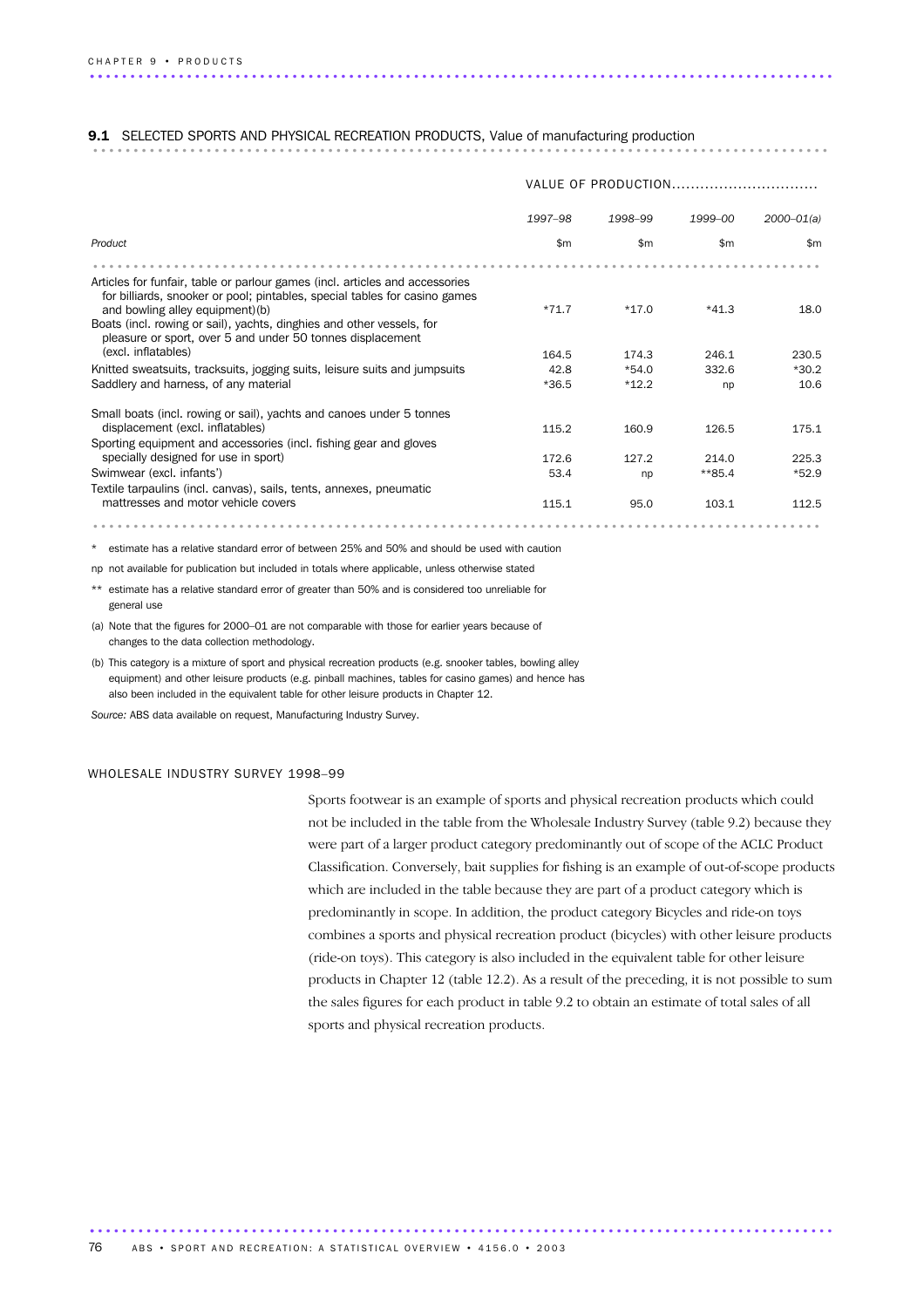#### WHOLESALE INDUSTRY SURVEY 1998–99 *continued*

............................................................................................ ..

For 1998–99, the product category with the greatest value of wholesale sales was Swimwear, tracksuits and other sportswear which recorded \$526.4m. This was followed by Other sporting goods with \$462.4m. These categories also had the highest percentage margins with 39.1% and 33.4% respectively. Other sporting goods includes the balls, bats, racquets and other equipment used in the playing of sport.

#### 9.2 SELECTED SPORTS AND PHYSICAL RECREATION PRODUCTS. Wholesale sales— 1998–99 ................................................................

|                                           | Sales    | Sales     | Percentage |
|-------------------------------------------|----------|-----------|------------|
|                                           | value    | margin(a) | margin(b)  |
| Product                                   | \$m      | \$m       | %          |
|                                           |          |           |            |
| Bicycles and ride-on toys(c)              | $*209.7$ | $*64.1$   | 30.6       |
| Camping equipment                         | 53.7     | 14.7      | 27.3       |
| Fishing tackle and bait supplies          | $*101.7$ | $*33.6$   | 33.0       |
| Other sporting goods                      | $*462.4$ | $*154.6$  | 33.4       |
| Swimwear, tracksuits and other sportswear | $*526.4$ | $*206.0$  | 39.1       |
|                                           |          |           |            |

\* estimate has a relative standard error of between 25% and 50% and should be used with caution

(a) The difference between purchase price and selling price.

(b) Sales margin as a percentage of sales value.

(c) This category combines a sports and physical recreation product (bicycles) with other leisure products (ride-on toys) and hence has also been included in table 12.2 for other leisure products in Chapter 12. *Source: Wholesale Industry, 1998–99* (cat. no. 8638.0).

#### RETAIL INDUSTRY SURVEY 1998–99

Wetsuits is an example of sports and physical recreation products which could not be included in the table from the Retail Industry Survey (table 9.3) because they were part of a larger product category predominantly out of scope of the ACLC Product Classification. Conversely, bait supplies for fishing is an example of out-of-scope products which are included in the table because they are part of a product category which is predominantly in scope.

In 1998–99, the total value of retail sales of the selected sports and physical recreation products included in table 9.3 was \$3,799.2m.

The product category with the greatest value of retail sales was Other sporting goods which recorded \$893.0m. Other categories with relatively high levels of sales were Swimwear, tracksuits and other sportswear at \$799.8m, and New boats, outboard motors and boat trailers with \$620.5m.

The product categories with the highest percentage margins were Swimwear, tracksuits and other sportswear (40.1%) and Other sports footwear (37.3%). Percentage margins were also relatively high for Running and jogging shoes (35.5%) and Camping equipment (34.3%). Boats, outboard motors and boat trailers provided the two lowest percentage margins at 18.8% for new and 16.3% for used.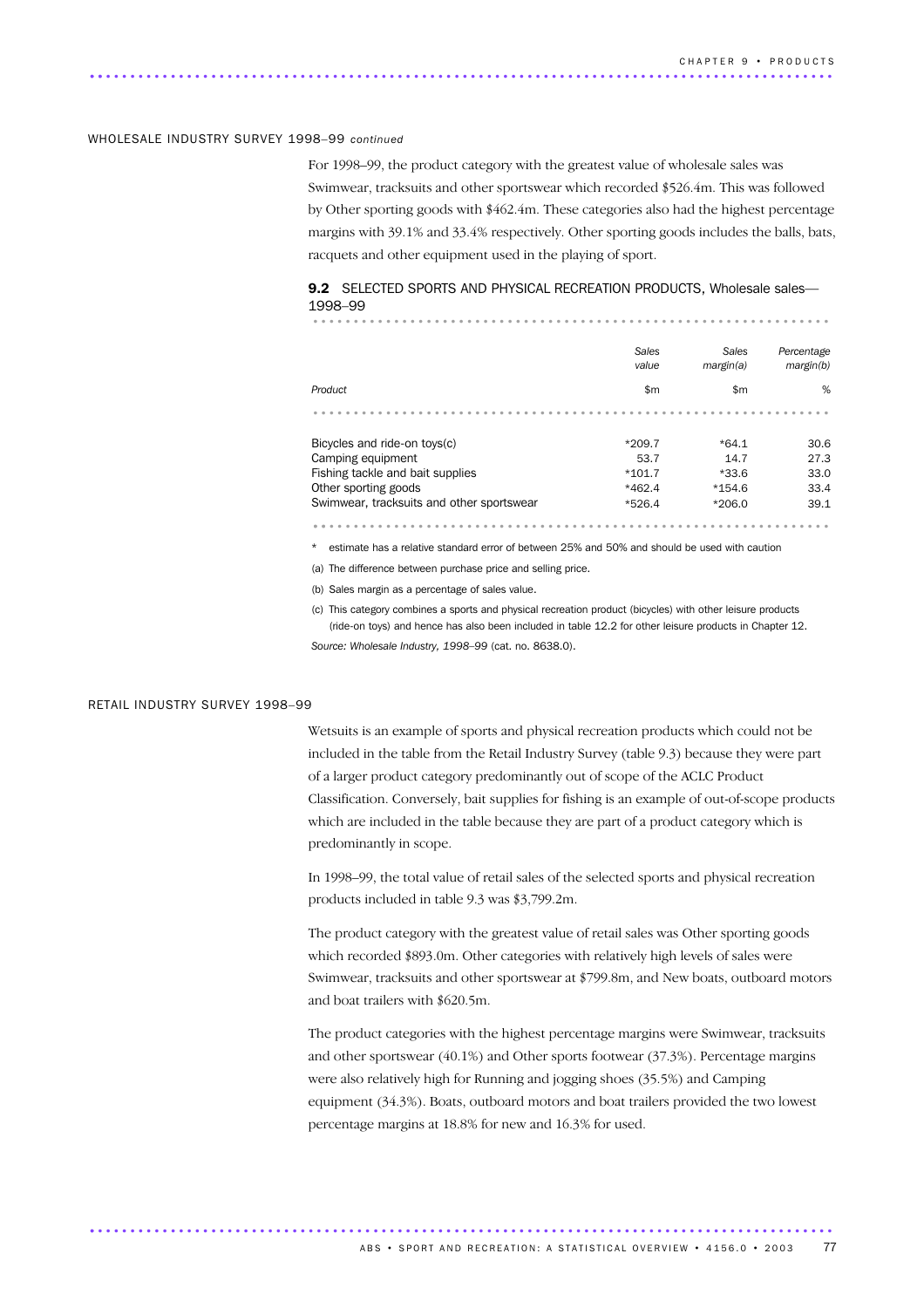RETAIL INDUSTRY SURVEY 1998–99 *continued*

| <b>9.3</b> SELECTED SPURTS AND PRISICAL RECREATION PRODUCTS, Retail Sales—<br>1998-99 |                |                         |  |
|---------------------------------------------------------------------------------------|----------------|-------------------------|--|
|                                                                                       |                |                         |  |
|                                                                                       | Sales<br>value | Percentage<br>margin(a) |  |
| Product                                                                               | \$m\$          | %                       |  |
|                                                                                       |                |                         |  |
| <b>Bicycles</b>                                                                       | 334.4          | 31.4                    |  |
| Boats, outboard motors and boat trailers, new                                         | 620.5          | 18.8                    |  |
| Boats, outboard motors and boat trailers, used                                        | $*124.0$       | 16.3                    |  |
| Camping equipment                                                                     | 380.9          | 34.3                    |  |
| Fishing tackle and bait supplies                                                      | 160.2          | 30.9                    |  |
| Other sporting goods                                                                  | 893.0          | 29.3                    |  |
| Hiking boots                                                                          | $*29.8$        | 31.5                    |  |
| Running and jogging shoes                                                             | 309.1          | 35.5                    |  |
| Other sports footwear                                                                 | 147.5          | 37.3                    |  |
| Swimwear, tracksuits and other sportswear                                             | 799.8          | 40.1                    |  |
| <b>Total</b>                                                                          | 3799.2         | 31.0                    |  |
| .<br>.                                                                                |                |                         |  |

9.3 SELECTED SPORTS AND PHYSICAL RECREATION PRODUCTS, Retail sales—

estimate has a relative standard error of between 25% and 50% and should be used with caution

(a) Sales margin as a percentage of sales value. Sales margin is the difference between purchase price and selling price.

*Source: Retail Industry, Commodity Sales, Australia, 1998–99* (cat. no. 8624.0).

#### INTERNATIONAL TRADE IN SPORTS AND PHYSICAL RECREATION PRODUCTS

Sports apparel is an example of sports and physical recreation products which could not be included in the international trade tables because they were part of a larger product category predominantly out of scope of the ACLC Product Classification. Another that could not be included is automatic bowling alley equipment, which is part of the category Other articles for funfair, table or parlour games. This category is predominantly in scope of the Other leisure products part of the ACLC Product Classification. Hence, automatic bowling equipment is included in the tables in the international trade section of Chapter 12 as part of Other articles for funfair, table or parlour games.

Australia's trade in the selected sports and physical recreation goods is in deficit. Imports of these goods during 2001–02 were valued at \$1,233.9m. This is more than two and a half times the \$463.4m in sports and physical recreation goods which was exported during that year. Boats, yachts and other vessels for pleasure or sports (\$185.6m) and Horses (\$129.9m) were the main contributors to the overall export figure and together accounted for over two-thirds of total exports. The two product categories contributing the most to imports were Sports or physical recreation footwear (\$166.0m) and Marine outboard motors (spark ignition only) (\$156.2m). However, their combined contribution to total imports was little more than a quarter.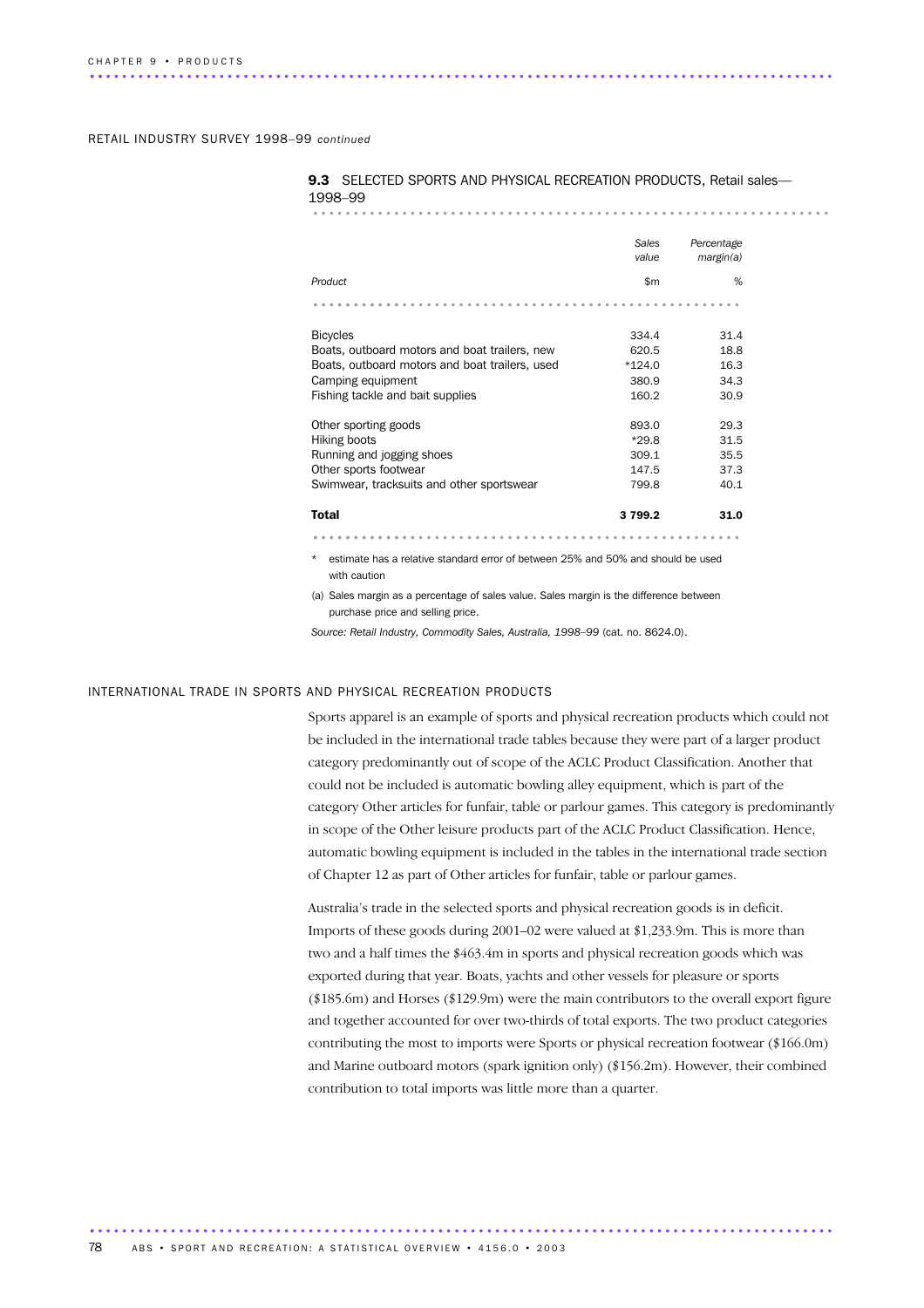#### INTERNATIONAL TRADE IN SPORTS AND PHYSICAL RECREATION PRODUCTS *continued*

The main sources of imported sports and physical recreation goods during 2001–02 were China (\$373.4m) and the United States of America (\$266.2m), together accounting for over half of all imports of these goods. The United States of America was also the largest market for exported sports and physical recreation goods (\$95.5m), but was followed closely by New Zealand (\$94.7m). The combined purchases by these countries of Australian sports and physical recreation exports accounted for 41% of the total.

Australia's international trade in sports and physical recreation services is relatively small. As a result, sports and physical recreation services are not identified separately in trade statistics, but are instead combined with cultural and entertainment services, other leisure services, and health and medical services. In 2001–02, Australia recorded its fourth successive surplus for trade in these combined services. Earnings came to \$137m, while payments overseas were only \$60m.

#### EXPORTS OF SPORTS AND PHYSICAL RECREATION GOODS

Sports and physical recreation goods exported from Australia during 2001–02 were valued at \$463.4m, 21.7% higher than the \$380.7m recorded for 2000–01. Since 1995–96, exports of these goods (at current prices) have risen steadily, apart from a 7.5% fall in 1998–99 to \$258.6m which was followed by a 20.8% rise in 1999–2000 to \$312.4m.

Since 1995–96, the product categories Horses and Boats, yachts and other vessels for pleasure or sports have been the dominant contributors to the total value of sports and physical recreation goods exported. During that time, their combined contribution has never been lower than 50%. Exports of both categories have increased considerably since 1995–96. For Horses, the value (in current prices) has almost trebled from \$45.2m in 1995–96 to \$129.9m in 2001–02. For Boats, yachts and other vessels for pleasure or sports the value has increased more than two and a quarter times from \$81.9m to \$185.6m.

Other product categories which have made substantial contributions to total exports since 1995–96 are Water-skis, surf-boards, sailboards and other water sports equipment; Golf clubs and other golf equipment; and Marine outboard motors (spark ignition only).

Exports of water sports equipment have remained fairly constant since 1995–96 with a low point in 1996–97 of \$20.8m and a high in 1998–99 of \$27.7m. In 2001–02, the value was \$25.4m. As a percentage of total exports of sports and physical recreation goods, this category has declined from 9.9% in 1995–96 to 5.5% in 2001–02 as total exports have risen.

Exports of golf equipment have fluctuated quite markedly from a low of \$9.8m in 1995–96 to a high of \$40.9m in 2000–01. In 2001–02 the value was \$27.6m.

The high mark in exports of spark ignition marine outboard motors was \$14.7m in 1995–96. After a fall the level of exports recovered in the following two years to be just over \$13m for 1998–99 and 1999–2000. However, it has since dropped again and was down to \$8.2m for 2001–02.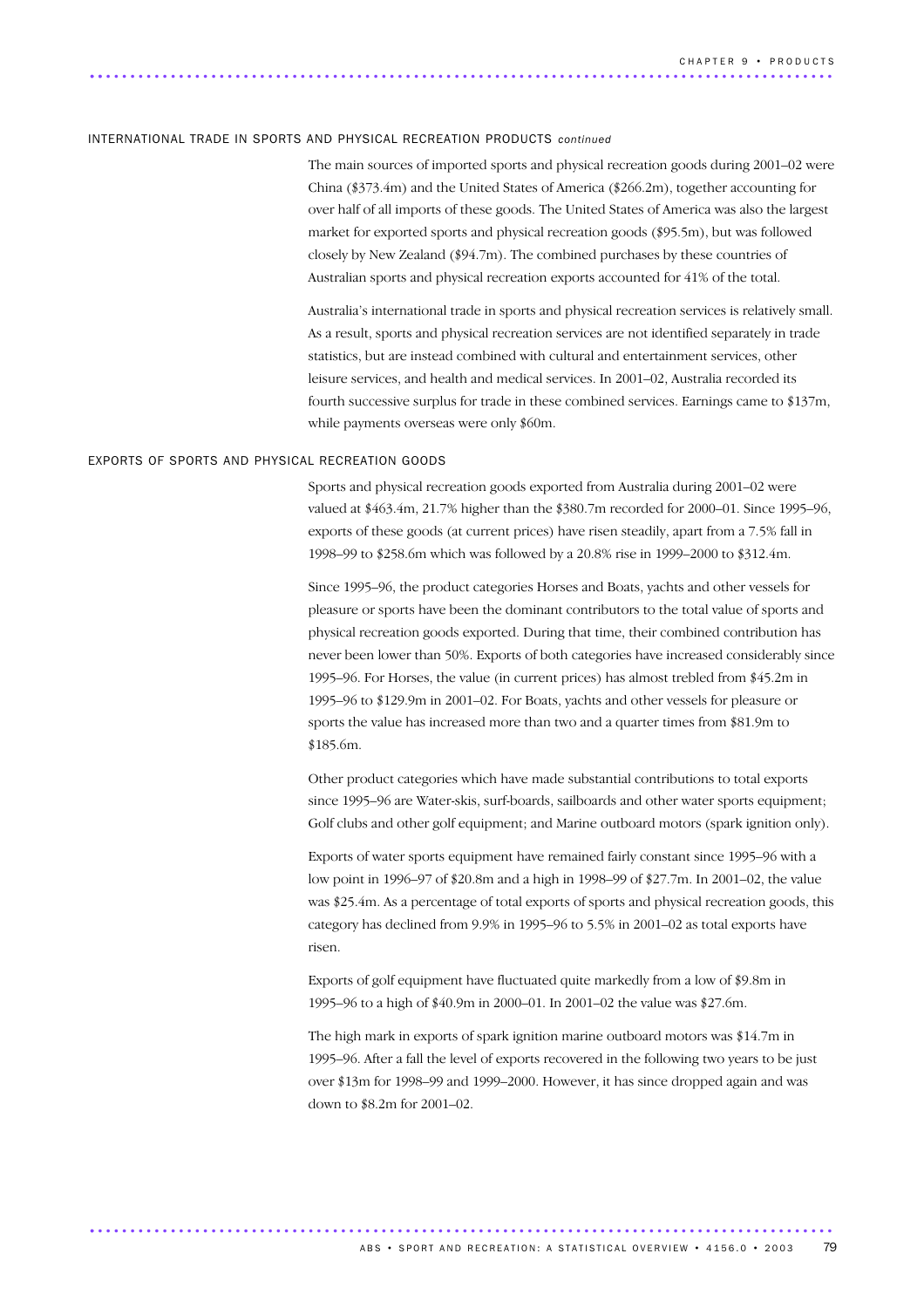#### EXPORTS OF SPORTS AND PHYSICAL RECREATION GOODS *continued*

## 9.4 EXPORTS OF SELECTED SPORTS AND PHYSICAL RECREATION GOODS(a) ...........................................................................................

|                                                                                                                                    |       |       |       |       |       | 1995–96 1996–97 1997–98 1998–99 1999–00 2000–01 2001–02 |              |
|------------------------------------------------------------------------------------------------------------------------------------|-------|-------|-------|-------|-------|---------------------------------------------------------|--------------|
|                                                                                                                                    | \$m   | \$m   | \$m   | \$m   | \$m   | \$m                                                     | $\mathsf{m}$ |
|                                                                                                                                    |       |       |       |       |       |                                                         |              |
| Horses                                                                                                                             | 45.2  | 42.8  | 63.8  | 62.6  | 95.5  | 93.3                                                    | 129.9        |
| Tents                                                                                                                              | 0.5   | 1.0   | 0.4   | 0.8   | 1.0   | 1.3                                                     | 1.6          |
| Sleeping bags                                                                                                                      |       | 0.1   | 0.1   | 0.1   | 0.1   | 0.1                                                     | 0.1          |
| Other camping goods of textile fabric                                                                                              | 0.6   | 2.4   | 1.5   | 1.7   | 1.6   | 0.8                                                     | 1.3          |
| Parachutes                                                                                                                         | 0.1   | 0.2   | 0.1   | 0.1   | 0.2   | 0.1                                                     | 0.2          |
| <b>Track suits</b>                                                                                                                 | 4.1   | 3.8   | 3.0   | 1.3   | 0.1   | 0.3                                                     | 0.1          |
| Ski suits                                                                                                                          | 1.0   | 0.8   | 0.7   | 0.7   |       | 0.1                                                     | 0.2          |
| Swimwear for men and boys                                                                                                          | 2.4   | 2.1   | 2.8   | 2.4   | 2.4   | 1.5                                                     | 1.8          |
| Swimwear for women and girls                                                                                                       | 2.9   | 3.1   | 4.2   | 3.8   | 5.0   | 6.3                                                     | 5.3          |
| Saddlery and harness, for any animal, of any material                                                                              | 6.3   | 6.4   | 6.0   | 5.7   | 6.2   | 6.0                                                     | 8.3          |
| Sports or physical recreation footwear                                                                                             | 10.8  | 12.4  | 8.7   | 8.2   | 8.6   | 8.1                                                     | 8.3          |
| Snow-skis, other snow-ski equipment, ice skates and roller skates                                                                  | 2.3   | 4.6   | 3.5   | 4.8   | 2.1   | 1.8                                                     | 4.1          |
| Water-skis, surf-boards, sailboards and other water sports                                                                         |       |       |       |       |       |                                                         |              |
| equipment                                                                                                                          | 24.8  | 20.8  | 22.5  | 27.7  | 23.8  | 23.2                                                    | 25.4         |
| Gymnasium or athletics articles and equipment<br>Gloves, mittens and mitts of leather or composition leather,                      | 7.9   | 5.2   | 7.1   | 8.0   | 9.4   | 10.2                                                    | 13.2         |
| designed for use in sports                                                                                                         | 0.6   | 2.7   | 2.4   | 0.6   | 0.4   | 0.2                                                     | 0.1          |
| Golf clubs and other golf equipment                                                                                                | 9.8   | 14.5  | 21.3  | 11.2  | 11.3  | 40.9                                                    | 27.6         |
| Tennis, badminton and similar racquets                                                                                             | 0.3   | 0.3   | 0.1   | 0.1   | 0.1   | 0.1                                                     | 0.1          |
| Sports balls                                                                                                                       | 4.4   | 3.8   | 5.6   | 3.7   | 3.1   | 3.0                                                     | 3.9          |
| Fishing rods and other line fishing tackle; fish landing nets,<br>butterfly and similar nets; decoy 'birds' and similar hunting or |       |       |       |       |       |                                                         |              |
| shooting requisites                                                                                                                | 4.9   | 3.9   | 4.7   | 4.7   | 4.2   | 4.8                                                     | 6.0          |
| Billiard articles and accessories                                                                                                  | 4.7   | 11.5  | 4.3   | 6.5   | 1.4   | 0.9                                                     | 0.9          |
| Sporting, hunting or target-shooting shotguns and rifles                                                                           | 1.3   | 1.4   | 1.8   | 2.3   | 1.3   | 0.9                                                     | 1.8          |
| Articles and equipment for table tennis                                                                                            | 0.2   | 0.1   | 0.3   | 0.5   | 0.2   | 0.1                                                     | 0.1          |
| Other articles and equipment for sports or physical recreation;                                                                    |       |       |       |       |       |                                                         |              |
| swimming pools and paddling pools                                                                                                  | 11.7  | 12.3  | 11.8  | 5.9   | 10.2  | 10.7                                                    | 15.6         |
| Snowmobiles; and golf cars and similar vehicles                                                                                    | 4.1   | 2.0   | 4.7   | 2.4   | 3.0   | 3.9                                                     | 2.7          |
| Bicycles and other cycles, not motorised                                                                                           | 0.7   | 0.5   | 0.9   | 1.0   | 1.2   | 1.6                                                     | 2.4          |
| Boats, yachts and other vessels for pleasure or sports                                                                             | 81.9  | 89.1  | 84.7  | 73.9  | 102.6 | 144.3                                                   | 185.6        |
| Inflatable vessels                                                                                                                 | 0.2   | 0.8   | 0.5   | 1.5   | 0.2   | 0.6                                                     | 0.5          |
| Sails                                                                                                                              | 1.0   | 0.7   | 1.3   | 1.3   | 1.7   | 2.3                                                     | 3.3          |
| Marine outboard motors (spark ignition only)                                                                                       | 14.7  | 11.6  | 9.2   | 13.3  | 13.2  | 8.5                                                     | 8.2          |
| Gliders and hang gliders                                                                                                           | 1.3   | 0.9   | 1.0   | 1.2   | 1.3   | 3.8                                                     | 4.2          |
| Balloons and dirigibles and other non-powered aircraft                                                                             | 0.6   | 0.7   | 0.4   | 0.5   | 1.1   | 0.9                                                     | 0.5          |
| <b>Total</b>                                                                                                                       | 251.4 | 262.6 | 279.7 | 258.6 | 312.4 | 380.7                                                   | 463.4        |
|                                                                                                                                    |       |       |       |       |       |                                                         |              |

— nil or rounded to zero (including null cells)

(a) All data are presented in Australian dollars using 'Free on Board' valuations.

*Source: International Trade, Australia: FASTTRACCS Service—Electronic Delivery, 2003* (cat. no. 5460.0).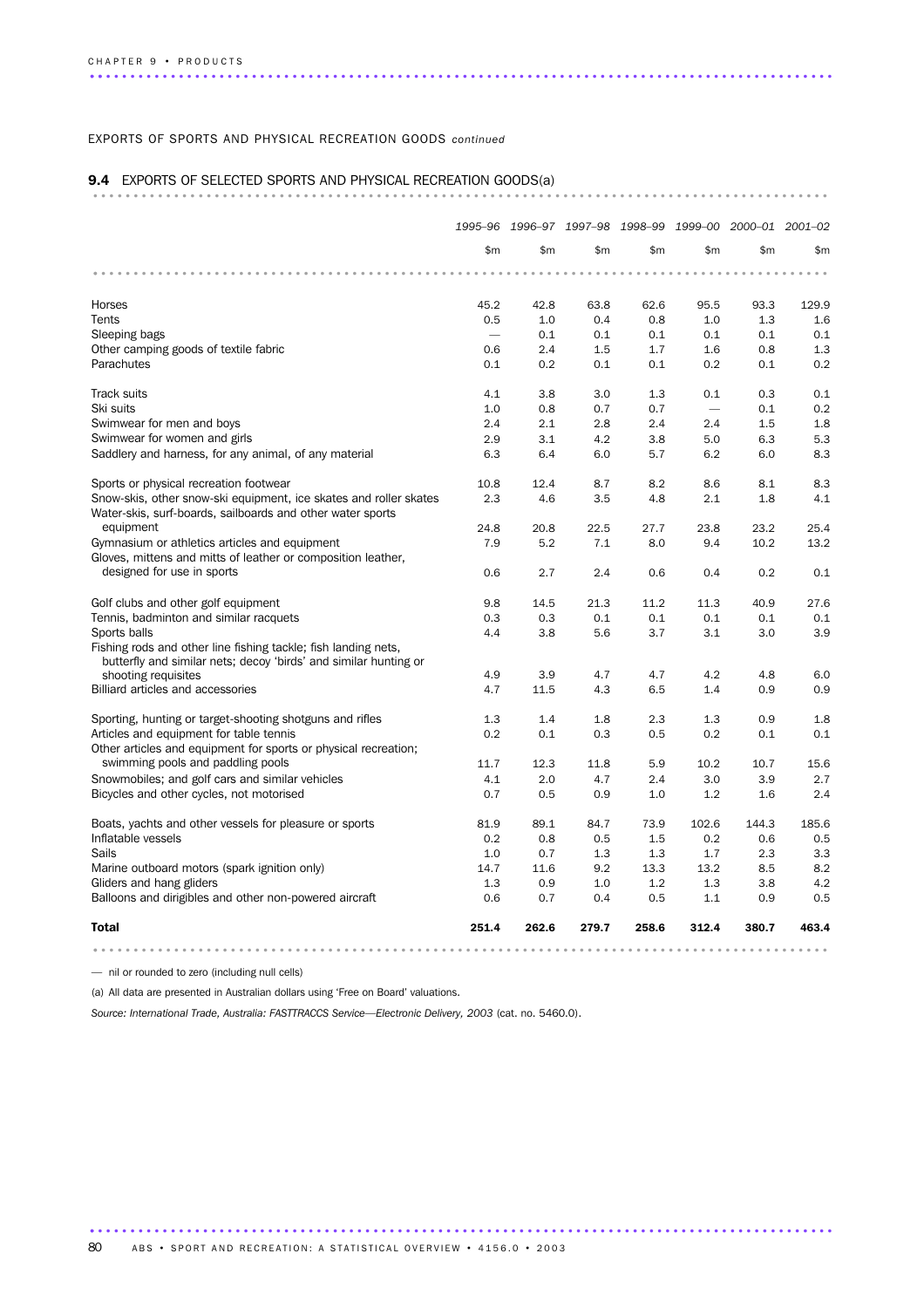#### DESTINATION OF EXPORTS

Throughout the period 1995–96 to 2001–02, the United States of America and New Zealand have been the major destinations for sports and physical recreation goods exported from Australia. For 2001–02, exports to the two countries were very similar at around \$95m each. This was more than double the \$43.2m worth of goods exported to Hong Kong (SAR of China) which was the third-placed export destination.

The 2001–02 figure of \$95.5m for exports to the United States of America was the fourth successive increase since the \$38.1m recorded in 1997–98.

Japan is another important market for exported sports and physical recreation goods. Since 1995–96, Japan has consistently received between \$20m and \$27m worth of these exports.

The level of exports of sports and physical recreation goods received by some countries has increased markedly in the last couple of years. Exports to New Zealand had averaged \$70.7m from 1995–96 to 2000–01, but then jumped to \$94.7m for 2001–02. After averaging \$8.9m for the years 1995–96 to 2000–01, exports to the United Kingdom rose to \$21.3m for 2001–02. Exports to Malaysia rose to \$19.8m for 2001–02 after averaging \$5.6m for the previous six years. Exports to Macau (SAR of China) averaged \$5.3m from 1995–96 to 2000–01, but rose to \$14.5m for 2001–02. It remains to be seen whether these higher export levels are maintained into the future or drop back as was the case with Thailand. It received exports of \$31.4m in 2000–01 after averaging \$2.3m for the previous five years, but dropped back to \$13.9m in 2001–02.

An isolated large order for a particular good can result in a country receiving an unusually large level of exports in one year before reverting to a more usual level. One such case is the \$33.0m recorded by Spain in 1997–98. Another probable case is the \$30.9m of exports to Greece for 2001–02. After not having broken \$1m in any of the preceding six years, orders for over \$30m worth of Motorboats with inboard motors made Greece the fourth biggest overseas market for Australian sports and physical recreation goods during 2001–02.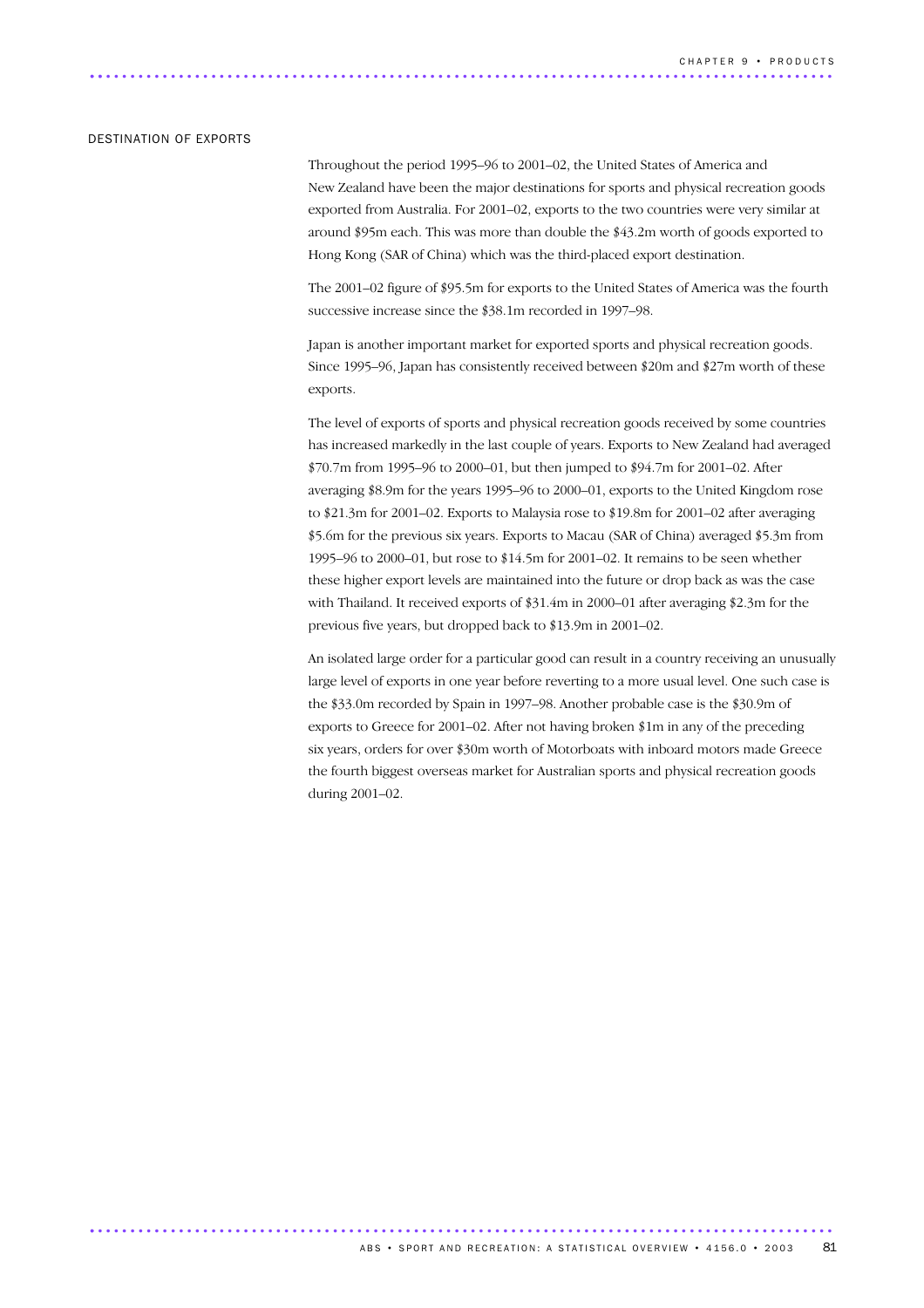#### DESTINATION OF EXPORTS *continued*

GOODS(a)

#### 9.5 DESTINATION OF EXPORTS OF SELECTED SPORTS AND PHYSICAL RECREATION

| GOODS(a)                    |       |                                                         |                               |       |       |       |       |
|-----------------------------|-------|---------------------------------------------------------|-------------------------------|-------|-------|-------|-------|
|                             |       | 1995-96 1996-97 1997-98 1998-99 1999-00 2000-01 2001-02 |                               |       |       |       |       |
| Country of destination      | \$m   | $\mathsf{m}$                                            | \$m                           | \$m\$ | \$m\$ | \$m   | \$m   |
|                             |       |                                                         |                               |       |       |       |       |
| United States of America    | 28.1  | 53.9                                                    | 38.1                          | 50.8  | 65.2  | 90.6  | 95.5  |
| New Zealand                 | 68.9  | 69.5                                                    | 67.4                          | 67.0  | 75.9  | 75.6  | 94.7  |
| Hong Kong (SAR of China)    | 23.6  | 15.9                                                    | 29.3                          | 19.4  | 29.8  | 31.3  | 43.2  |
| Greece                      | 0.1   | 0.3                                                     | 0.1                           | 0.9   | 0.9   | 0.8   | 30.9  |
| Japan                       | 27.4  | 20.5                                                    | 20.4                          | 26.5  | 23.3  | 26.1  | 26.1  |
| United Kingdom              | 8.3   | 9.4                                                     | 6.1                           | 8.8   | 9.0   | 11.7  | 21.3  |
| Malaysia                    | 4.9   | 5.5                                                     | 8.2                           | 3.9   | 5.3   | 6.0   | 19.8  |
| Macau (SAR of China)        | 0.4   | 6.9                                                     | 0.7                           | 8.8   | 5.5   | 9.4   | 14.5  |
| Thailand                    | 1.9   | 3.8                                                     | 1.8                           | 1.4   | 2.7   | 31.4  | 13.9  |
| Singapore                   | 12.5  | 11.0                                                    | 10.9                          | 7.6   | 11.2  | 16.8  | 10.5  |
| <b>United Arab Emirates</b> | 1.9   | 1.1                                                     | 0.8                           | 1.1   | 3.2   | 2.6   | 6.9   |
| Italy                       | 2.1   | 2.8                                                     | 3.8                           | 4.4   | 5.4   | 5.0   | 6.6   |
| Spain                       | 1.3   | 1.0                                                     | 33.0                          | 3.6   | 5.7   | 4.8   | 6.2   |
| New Caledonia               | 6.1   | 18.2                                                    | 3.9                           | 7.0   | 5.0   | 3.9   | 5.6   |
| Korea, Republic of          | 2.6   | 4.0                                                     | 1.9                           | 0.9   | 2.6   | 2.2   | 5.3   |
| South Africa                | 5.4   | 3.2                                                     | 6.4                           | 3.6   | 6.2   | 4.4   | 4.8   |
| Puerto Rico                 |       | $\overbrace{\phantom{12333}}$                           | $\overbrace{\phantom{12333}}$ | 1.1   | 2.1   | 3.7   | 4.7   |
| Germany                     | 4.0   | 2.7                                                     | 2.6                           | 2.8   | 4.3   | 5.9   | 4.0   |
| Indonesia                   | 3.3   | 1.2                                                     | 1.6                           | 0.4   | 2.5   | 2.6   | 3.9   |
| Fiji                        | 1.9   | 1.8                                                     | 1.6                           | 1.5   | 1.6   | 1.8   | 3.1   |
| Other countries             | 46.9  | 29.8                                                    | 41.3                          | 37.1  | 44.9  | 44.0  | 41.8  |
| <b>Total</b>                | 251.4 | 262.6                                                   | 279.7                         | 258.6 | 312.4 | 380.7 | 463.4 |

................................................................ ............................

— nil or rounded to zero (including null cells)

(a) All data are presented in Australian dollars using 'Free on Board' valuations.

*Source: International Trade, Australia: FASTTRACCS Service—Electronic Delivery, 2003* (cat. no. 5460.0).

#### IMPORTS OF SPORTS AND PHYSICAL RECREATION GOODS

The value (at current prices) of sports and physical recreation goods imported into Australia increased with each successive year from \$735.6m in 1995–96 to \$1,275.2m in 2000–01, before slipping back to \$1,233.9m in 2001–02.

Sports and physical recreation footwear and Marine outboard motors (spark ignition only) were the product categories which contributed most to total imports of sports and physical recreation goods in 2001–02. These two categories were usually in the top four in terms of value of goods imported during the previous six years. Other categories to appear in the top four in more than one year were Boats, yachts and other vessels for pleasure or sports (\$140.1m in 2001–02); Bicycles and other cycles, not motorised (\$116.4m in 2001–02); and Horses (\$71.3m in 2001–02).

Together, the five sports and physical recreation product categories accounted for 52.7% (\$650.0m) of total imports of sports and physical recreation goods in 2001–02, and not less than 47% of the total in any other year since 1995–96.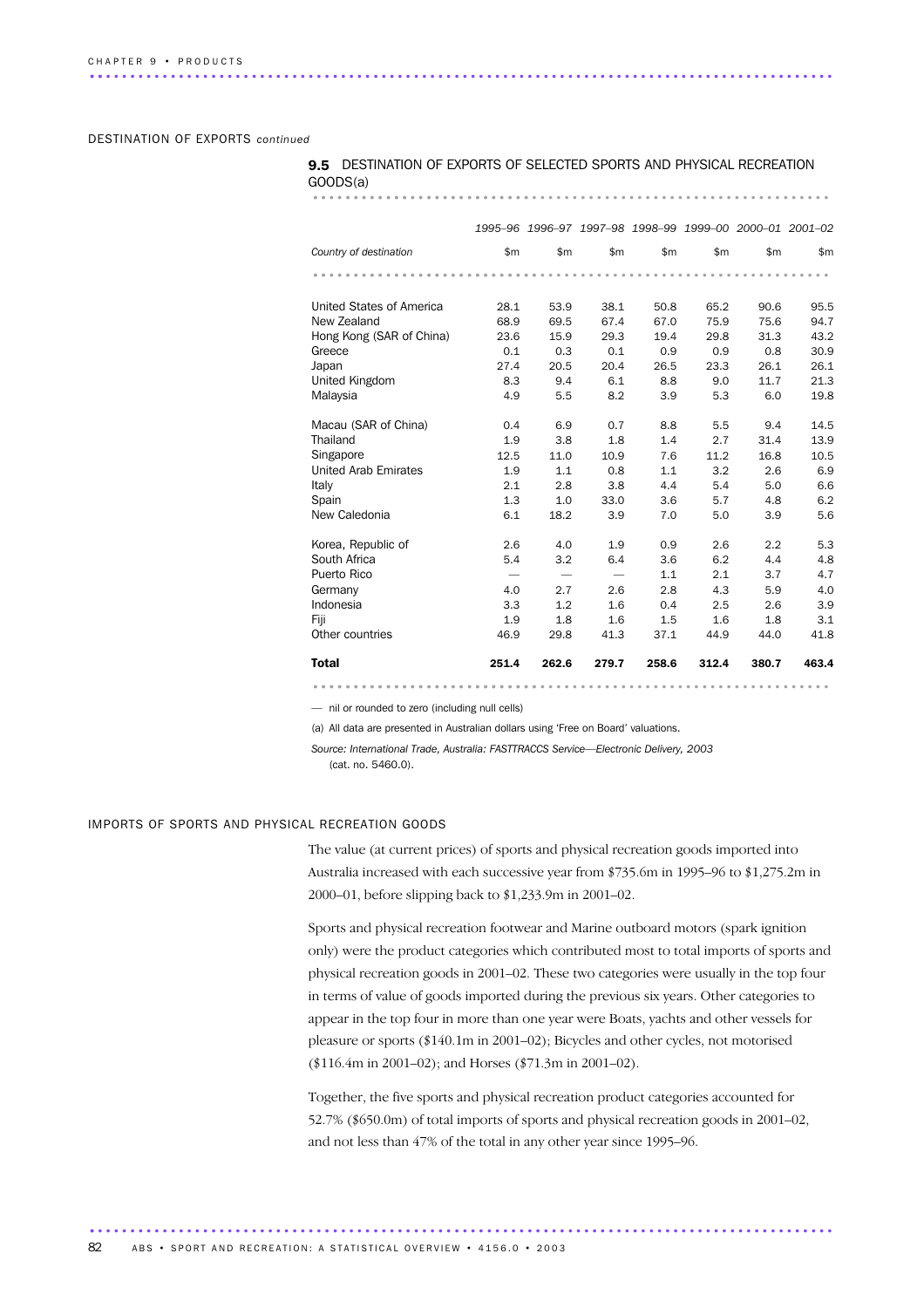#### IMPORTS OF SPORTS AND PHYSICAL RECREATION GOODS *continued*

............................................................................................ ..

At current prices, the value of imports of Sports and physical recreation footwear has increased each year, reaching \$166.0m 2001–02, considerably more than double the 1995–96 figure of \$75.3m. For Marine outboard motors (spark ignition only), imports have generally increased, reaching a high of \$156.2m in 2001–02. This is just slightly more than double the 1995–96 level of \$77.7m.

Imports of Boats, yachts and other vessels for pleasure or sports reached a high of \$199.2m in 2000–01 after increasing each year from the 1995–96 level of \$42.4m (almost a five-fold increase). However, the 2000–01 high point was followed by a 29.7% fall to \$140.1m in 2001–02. Imports of Bicycles and other cycles, not motorised followed a similar pattern, increasing each year from the 1995–96 level of \$76.0m, reaching a high in 2000–01 of \$123.4m (an overall increase of 62.4%) before dropping by 5.7% to \$116.4m in 2001–02.

Imports of Horses also rose each year, but peaked in 1999–2000 at \$126.1m, an increase of 69.7% on the 1995–96 value of \$74.3m. This was followed by a fall of over 50% to \$60.1m in 2000–01 before an 18.6% recovery to \$71.3m in 2001–02.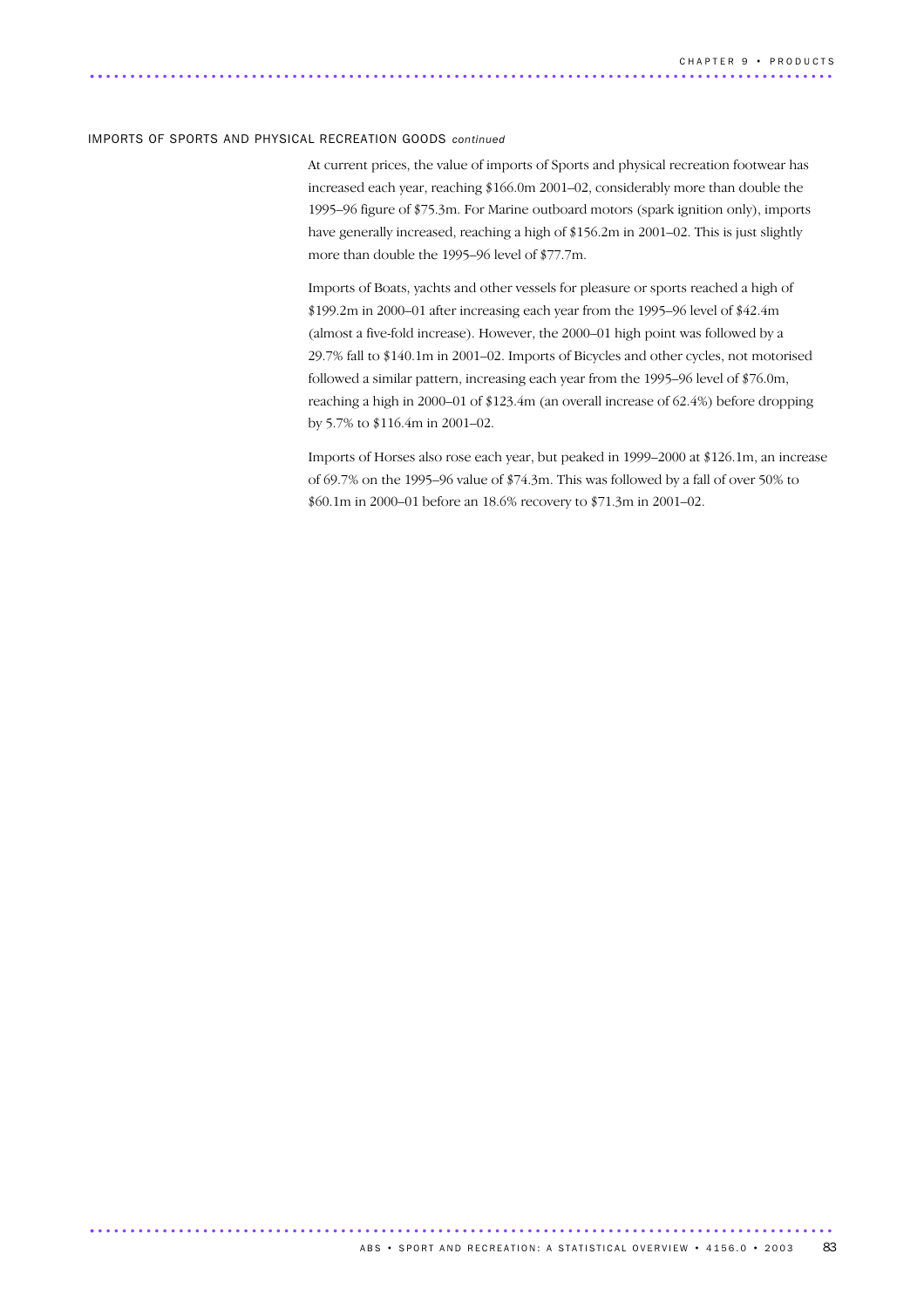#### IMPORTS OF SPORTS AND PHYSICAL RECREATION GOODS *continued*

### 9.6 IMPORTS OF SELECTED SPORTS AND PHYSICAL RECREATION GOODS(a)

|                                                                                                                         | 1995-96 | 1996-97 | 1997-98 | 1998-99 | 1999-00      | 2000-01     | $2001 - 02$  |
|-------------------------------------------------------------------------------------------------------------------------|---------|---------|---------|---------|--------------|-------------|--------------|
|                                                                                                                         | \$m     | \$m     | \$m     | \$m     | $\mathsf{m}$ | \$m         | $\mathsf{m}$ |
|                                                                                                                         |         |         |         |         |              |             |              |
| Horses                                                                                                                  | 74.3    | 90.6    | 110.8   | 120.7   | 126.1        | 60.1        | 71.3         |
| Tents                                                                                                                   | 21.8    | 21.5    | 25.5    | 29.4    | 26.7         | 35.8        | 36.7         |
| Sleeping bags                                                                                                           | 6.1     | 5.9     | 6.7     | 9.4     | 9.5          | 13.4        | 11.1         |
| Other camping goods of textile fabric                                                                                   | 5.1     | 3.9     | 6.9     | 5.7     | 5.8          | 6.7         | 8.9          |
| Parachutes                                                                                                              | 4.7     | 5.0     | 6.2     | 2.7     | 6.8          | 5.2         | 3.1          |
| <b>Track suits</b>                                                                                                      | 6.1     | 7.2     | 9.6     | 6.4     | 4.2          | 6.8         | 3.5          |
| Ski suits                                                                                                               | 0.6     | 0.5     | 0.3     | 0.3     | 0.3          | 0.4         | 0.2          |
| Swimwear for men and boys                                                                                               | 2.8     | 2.0     | 2.5     | 4.5     | 3.1          | 3.8         | 7.2          |
| Swimwear for women and girls                                                                                            | 8.3     | 8.3     | 10.0    | 14.8    | 18.3         | 21.3        | 28.1         |
| Saddlery and harness, for any animal, of any material                                                                   | 9.3     | 11.2    | 12.8    | 14.8    | 17.4         | 18.9        | 22.3         |
| Sports or physical recreation footwear<br>Snow-skis, other snow-ski equipment, ice skates and                           | 75.3    | 88.9    | 98.3    | 106.7   | 135.4        | 146.3       | 166.0        |
| roller skates                                                                                                           | 31.4    | 25.0    | 29.1    | 23.2    | 18.7         | 20.2        | 15.1         |
| Water-skis, surf-boards, sailboards and other water sports<br>equipment                                                 | 18.6    | 20.3    | 21.0    | 22.7    | 25.2         | 28.0        | 32.0         |
| Gymnasium or athletics articles and equipment                                                                           | 72.4    | 85.2    | 58.9    | 50.2    | 53.2         | 69.8        | 84.6         |
| Gloves, mittens and mitts of leather or composition                                                                     |         |         |         |         |              |             |              |
| leather, designed for use in sports                                                                                     | 10.4    | 8.5     | 9.6     | 9.7     | 10.2         | 10.1        | 10.7         |
| Golf clubs and other golf equipment                                                                                     | 52.0    | 59.2    | 80.9    | 69.8    | 72.8         | 92.4        | 98.1         |
| Tennis, badminton and similar racquets                                                                                  | 9.6     | 9.9     | 11.5    | 11.4    | 14.4         | 13.8        | 14.2         |
| Sports balls                                                                                                            | 20.8    | 19.3    | 22.1    | 22.8    | 23.0         | 27.1        | 31.0         |
| Fishing rods and other line fishing tackle; fish landing nets,<br>butterfly and similar nets; decoy 'birds' and similar |         |         |         |         |              |             |              |
| hunting or shooting requisites                                                                                          | 38.6    | 46.4    | 43.4    | 45.5    | 47.4         | 58.4        | 65.2         |
| Billiard articles and accessories                                                                                       | 4.3     | 3.6     | 4.3     | 4.1     | 5.0          | 5.2         | 5.6          |
| Sporting, hunting or target-shooting shotguns and rifles                                                                | 10.2    | 33.0    | 10.5    | 4.7     | 6.6          | 10.2        | 12.0         |
| Articles and equipment for table tennis                                                                                 | 0.9     | 1.0     | 1.1     | 1.3     | 1.6          | 1.7         | 2.0          |
| Other articles and equipment for sports or physical                                                                     |         |         |         |         |              |             |              |
| recreation; swimming pools and paddling pools                                                                           | 40.4    | 45.6    | 52.6    | 60.2    | 66.8         | 130.1       | 65.7         |
| Snowmobiles; and golf cars and similar vehicles                                                                         | 6.7     | 6.1     | 8.5     | 9.3     | 10.5         | 14.5        | 13.2         |
| Bicycles and other cycles, not motorised                                                                                | 76.0    | 80.2    | 83.9    | 88.0    | 102.9        | 123.4       | 116.4        |
| Boats, yachts and other vessels for pleasure or sports                                                                  | 42.4    | 73.5    | 82.5    | 85.4    | 107.3        | 199.2       | 140.1        |
| Inflatable vessels                                                                                                      | 3.9     | 3.7     | 5.6     | 5.0     | 5.3          | 6.0         | 6.3          |
| Sails                                                                                                                   | 1.2     | 0.9     | 1.2     | 1.9     | 2.2          | 2.6         | 2.7          |
| Marine outboard motors (spark ignition only)                                                                            | 77.7    | 72.1    | 99.8    | 122.4   | 120.5        | 140.0       | 156.2        |
| Gliders and hang gliders                                                                                                | 1.2     | 0.7     | 0.7     | 1.0     | 0.6          | 1.3         | 1.5          |
| Balloons and dirigibles and other non-powered aircraft                                                                  | 2.4     | 3.6     | 1.6     | 1.4     | 2.3          | 2.5         | 2.9          |
| <b>Total</b>                                                                                                            | 735.6   | 842.8   | 918.2   | 955.7   | 1 050.0      | 1 2 7 5 . 2 | 1 2 3 3 . 9  |
|                                                                                                                         |         |         |         |         |              |             |              |

............................................................................................ .

(a) All data are presented in Australian dollars using the Australian Customs Value.

*Source: International Trade, Australia: FASTTRACCS Service—Electronic Delivery, 2003* (cat. no. 5460.0).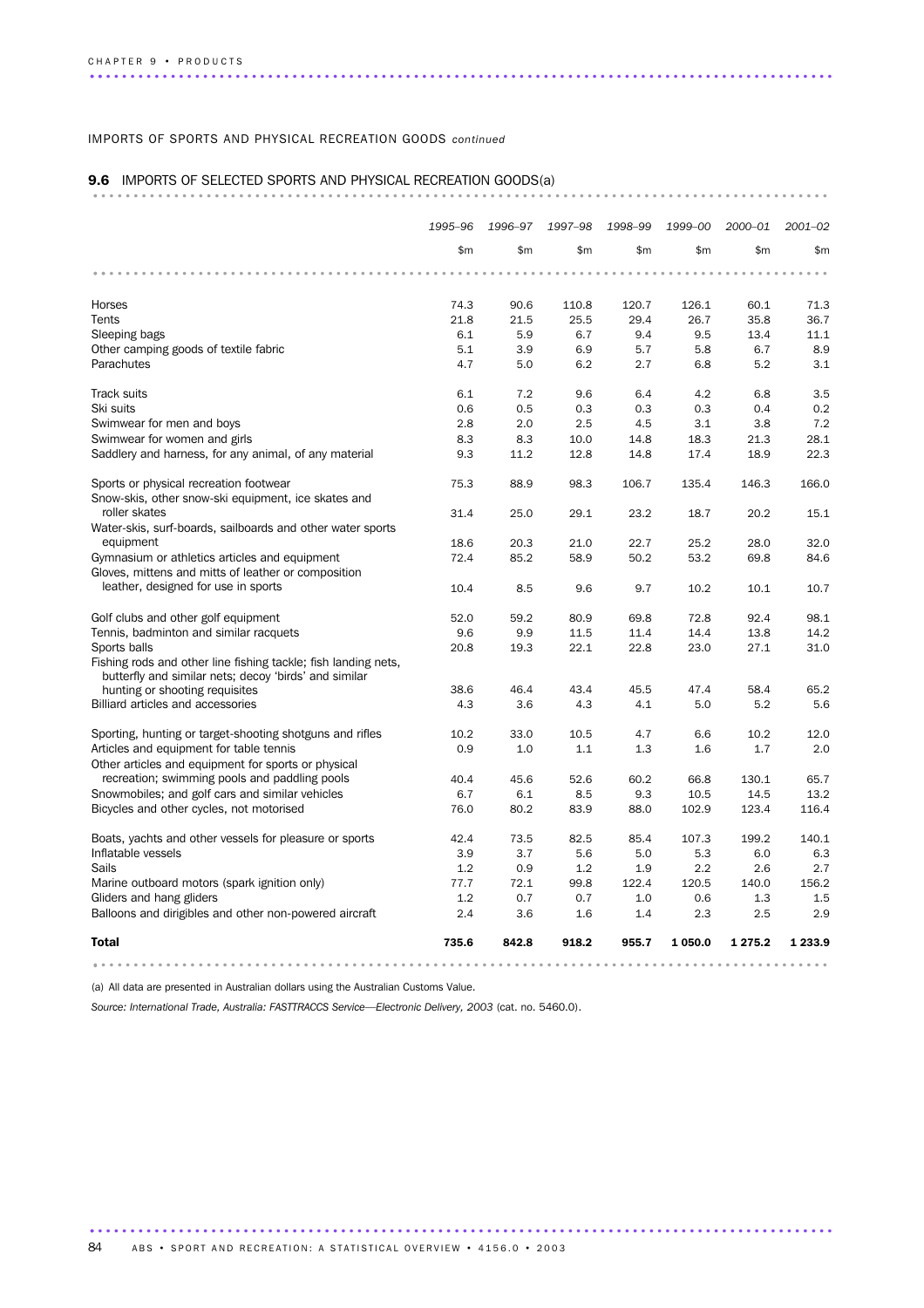#### ORIGIN OF IMPORTS

Throughout the period 1995–96 to 2001–02, China and the United States of America have been the major sources of sports and physical recreation goods imported into Australia. For 2001–02, the combined imports from these two countries amounted to \$639.6m, just over half the total of all imports of these goods. The \$266.2m contributed to this figure by the United States of America placed it second as a source of Australia's imports. This was more than double the \$115.4m worth of goods imported from Japan which was the third-placed import source. Following Japan were Taiwan, from which imports worth \$103.7m were obtained in 2001–02, and New Zealand which provided imports worth \$79.7m.

These countries were the top five sources of imports for every year of the period 1995–96 to 2001–02. Together they provided more than three-quarters of Australia's imports of sports and physical recreation goods for each year except 1996–97 when their combined share was just under at 73%.

At current prices, imports from China have more than doubled over the seven-year period, from \$166.3m in 1995–96 to \$373.4m in 2001–02. The value increased each year up to a high of \$388.5m in 2000–01 before falling by 3.9% to the 2001–02 level. The level of imports from the United States of America in 2001–02 (\$266.2m) was 65.3% higher than the \$161.0m recorded in 1995–96. After increases each year, a high point of \$282.3m was reached in 2000–01 prior to a 5.7% fall to the 2001–02 level.

The value of imports from Japan has increased each year without exception, and the value recorded for 2001–02 (\$115.4m) is more than two and a half times greater than the 1995–96 level of \$41.0m. The levels of imports from Taiwan and New Zealand have both fluctuated over the years. Taiwan recorded a low point of \$90.3m in 1998–99 before rising to a high of \$120.0m two years later. Imports from New Zealand increased each year from \$75.7m in 1995–96 to \$115.2m in 1999–2000, before decreasing 30.8% over two years to be \$79.7m in 2001–02.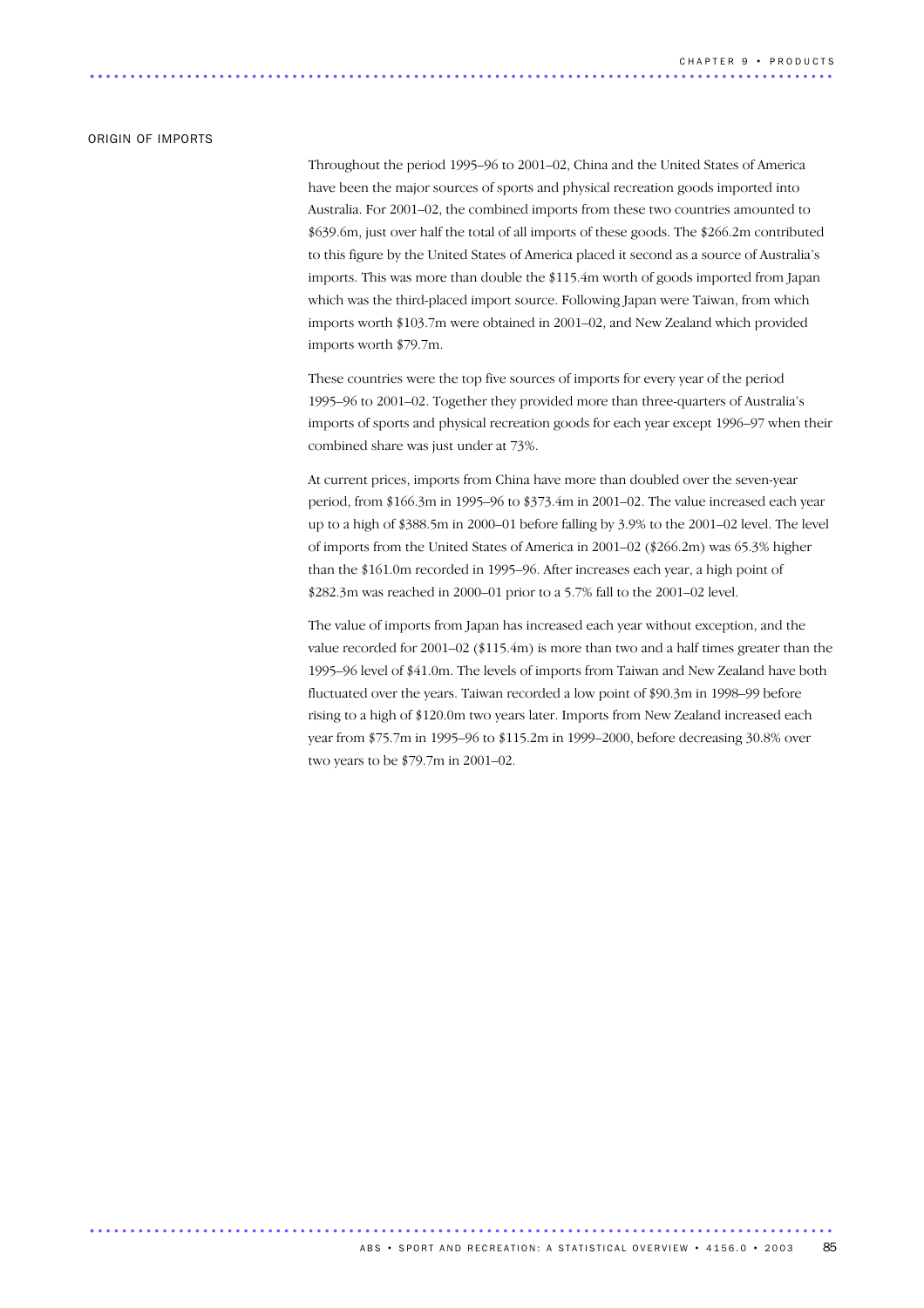ORIGIN OF IMPORTS *continued*

| GOODS(a)                 |       |       |       |                                                         |         |             |             |
|--------------------------|-------|-------|-------|---------------------------------------------------------|---------|-------------|-------------|
|                          |       |       |       | 1995-96 1996-97 1997-98 1998-99 1999-00 2000-01 2001-02 |         |             |             |
| Country of origin        | \$m   | \$m\$ | \$m   | \$m                                                     | \$m\$   | \$m         | \$m\$       |
|                          |       |       |       |                                                         |         |             |             |
| China                    | 166.3 | 185.9 | 209.2 | 232.7                                                   | 276.9   | 388.5       | 373.4       |
| United States of America | 161.0 | 175.2 | 223.8 | 225.0                                                   | 232.6   | 282.3       | 266.2       |
| Japan                    | 41.0  | 45.2  | 57.3  | 77.9                                                    | 80.3    | 96.5        | 115.4       |
| Taiwan                   | 112.7 | 118.0 | 104.3 | 90.3                                                    | 93.4    | 120.0       | 103.7       |
| New Zealand              | 75.7  | 91.6  | 96.2  | 103.1                                                   | 115.2   | 83.2        | 79.7        |
| United Kingdom           | 17.7  | 24.6  | 30.7  | 27.3                                                    | 39.5    | 46.7        | 38.3        |
| Viet Nam                 | 4.3   | 10.0  | 9.5   | 12.8                                                    | 16.2    | 22.4        | 28.8        |
| Italy                    | 14.0  | 21.9  | 16.7  | 21.3                                                    | 21.6    | 35.2        | 24.2        |
| France                   | 9.5   | 11.5  | 13.8  | 15.4                                                    | 18.8    | 25.4        | 23.5        |
| Hong Kong (SAR of China) | 7.5   | 16.1  | 16.8  | 17.2                                                    | 18.7    | 18.9        | 23.1        |
| India                    | 14.3  | 14.8  | 16.4  | 17.2                                                    | 18.1    | 18.7        | 21.2        |
| Canada                   | 11.8  | 15.1  | 19.8  | 12.6                                                    | 14.3    | 18.9        | 16.0        |
| Indonesia                | 15.8  | 16.7  | 17.0  | 16.7                                                    | 17.7    | 19.3        | 14.2        |
| Thailand                 | 8.7   | 9.6   | 13.3  | 8.8                                                     | 8.8     | 10.5        | 13.7        |
| Germany                  | 4.0   | 4.2   | 3.8   | 5.0                                                     | 9.0     | 11.9        | 12.3        |
| Korea, Republic of       | 22.5  | 18.0  | 13.5  | 11.9                                                    | 11.7    | 13.3        | 11.4        |
| Malaysia                 | 6.1   | 7.2   | 11.0  | 9.1                                                     | 6.9     | 8.9         | 9.3         |
| Pakistan                 | 3.6   | 3.4   | 3.8   | 3.7                                                     | 4.2     | 4.5         | 5.8         |
| Philippines              | 4.6   | 4.0   | 6.7   | 4.4                                                     | 4.9     | 4.2         | 4.4         |
| Singapore                | 1.3   | 1.5   | 1.8   | 2.4                                                     | 3.9     | 6.1         | 4.2         |
| Other countries          | 33.1  | 48.4  | 32.8  | 40.9                                                    | 37.0    | 39.9        | 45.3        |
| <b>Total</b>             | 735.6 | 842.8 | 918.2 | 955.7                                                   | 1 050.0 | 1 2 7 5 . 2 | 1 2 3 3 . 9 |

#### 9.7 ORIGIN OF IMPORTS OF SELECTED SPORTS AND PHYSICAL RECREATION GOODS(a)

(a) All data are presented in Australian dollars using the Australian Customs Value.

*Source: International Trade, Australia: FASTTRACCS Service—Electronic Delivery, 2003*

(cat. no. 5460.0).

#### BALANCE OF TRADE IN SPORTS AND PHYSICAL RECREATION GOODS

The countries shown in graph 9.8 were Australia's major trading partners in sports and physical recreation goods for 2001–02. That is, they were the countries with which total transactions (exports and imports) were greatest. Australia had a trade deficit with many of these countries in 2001–02. The largest trade deficit was with China (\$370.5m), followed by the United States of America (\$170.7m), Taiwan (\$102.4m) and Japan (\$89.2m). Australia's largest trade surplus in sports and physical recreation goods was with Greece (\$30.8m), while exports to Hong Kong (SAR of China) and New Zealand exceeded imports by \$20.1m and \$15.0m respectively.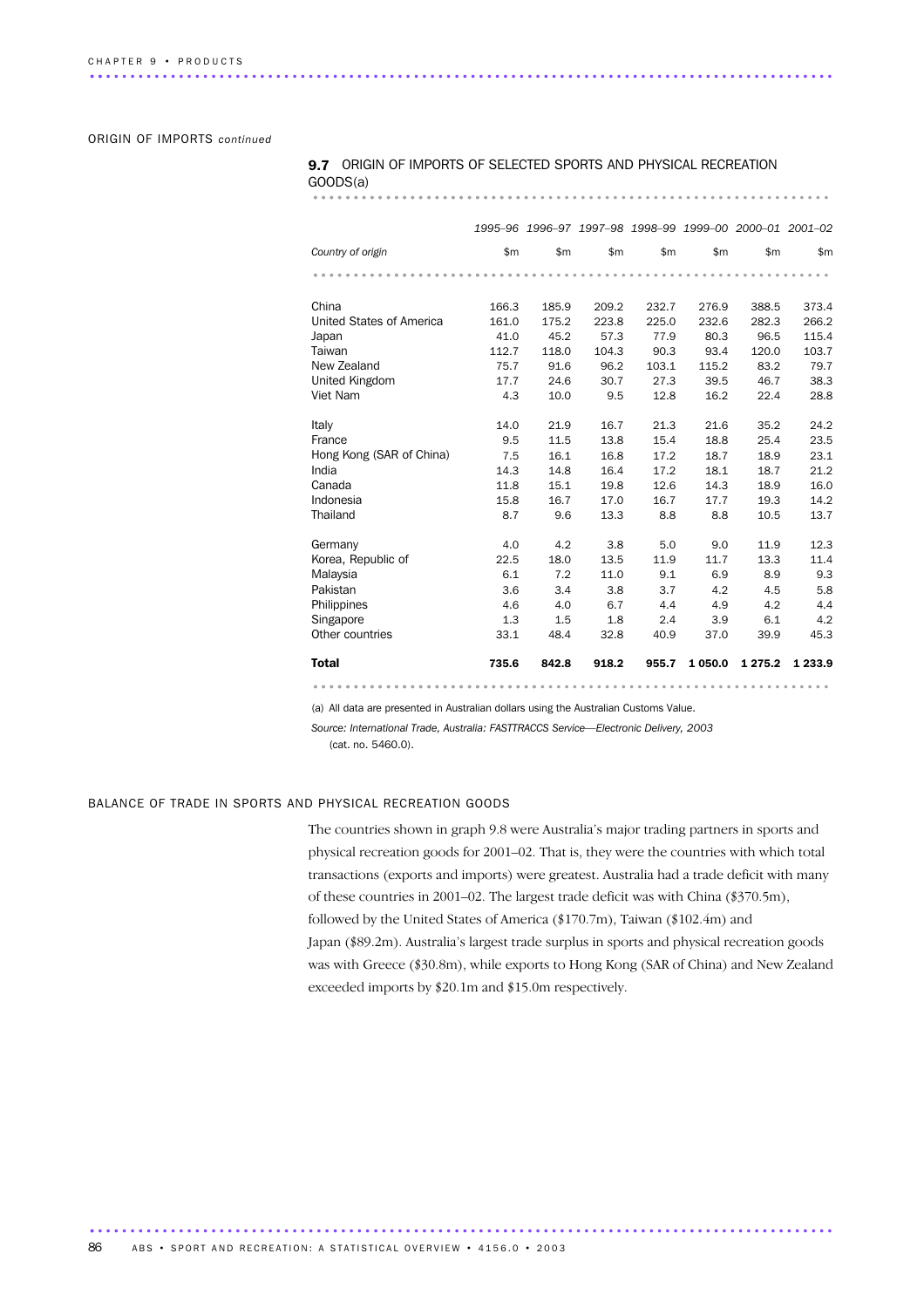

9.8 BALANCE OF TRADE IN SELECTED SPORTS AND PHYSICAL RECREATION GOODS—

BALANCE OF TRADE IN SPORTS AND PHYSICAL RECREATION GOODS *continued*

*Source: International Trade, Australia: FASTTRACCS Service—Electronic Delivery, 2003* (cat. no. 5460.0).

#### INTERNATIONAL TRADE IN SPORTS AND PHYSICAL RECREATION SERVICES

In addition to trade in goods, there are also flows of funds between Australia and other countries for the export and import of services relating to sports and physical recreation. Export dollars that flow into Australia as a result of services supplied overseas by Australian residents are termed service credits. These include gross receipts from overseas tours by Australian sporting teams, prize moneys and appearance fees earned overseas by Australian sportspersons, and management and entrepreneurial services provided by Australian residents. Amounts paid to non-residents in the form of prize money, appearance fees or management fees are payments for the importation of sports and physical recreation services and are termed service debits.

Australia's international trade in sports and physical recreation services is relatively small. As a result, sports and physical recreation services are not identified separately in trade statistics, but are instead combined with cultural and entertainment services, other leisure services, and health and medical services.

Australia's trade in this group of services has historically been in deficit. However, as can be seen in table 9.9, it moved into surplus (\$19m) in 1998–99 and has remained there ever since. A 44.2% increase in service credits to \$137m, coupled with a 25.9% decrease in service debits to \$60m, has resulted in the surplus for 2001–02 reaching \$77m. This is four times the size of the previous highest surplus (\$19m in 1998–99).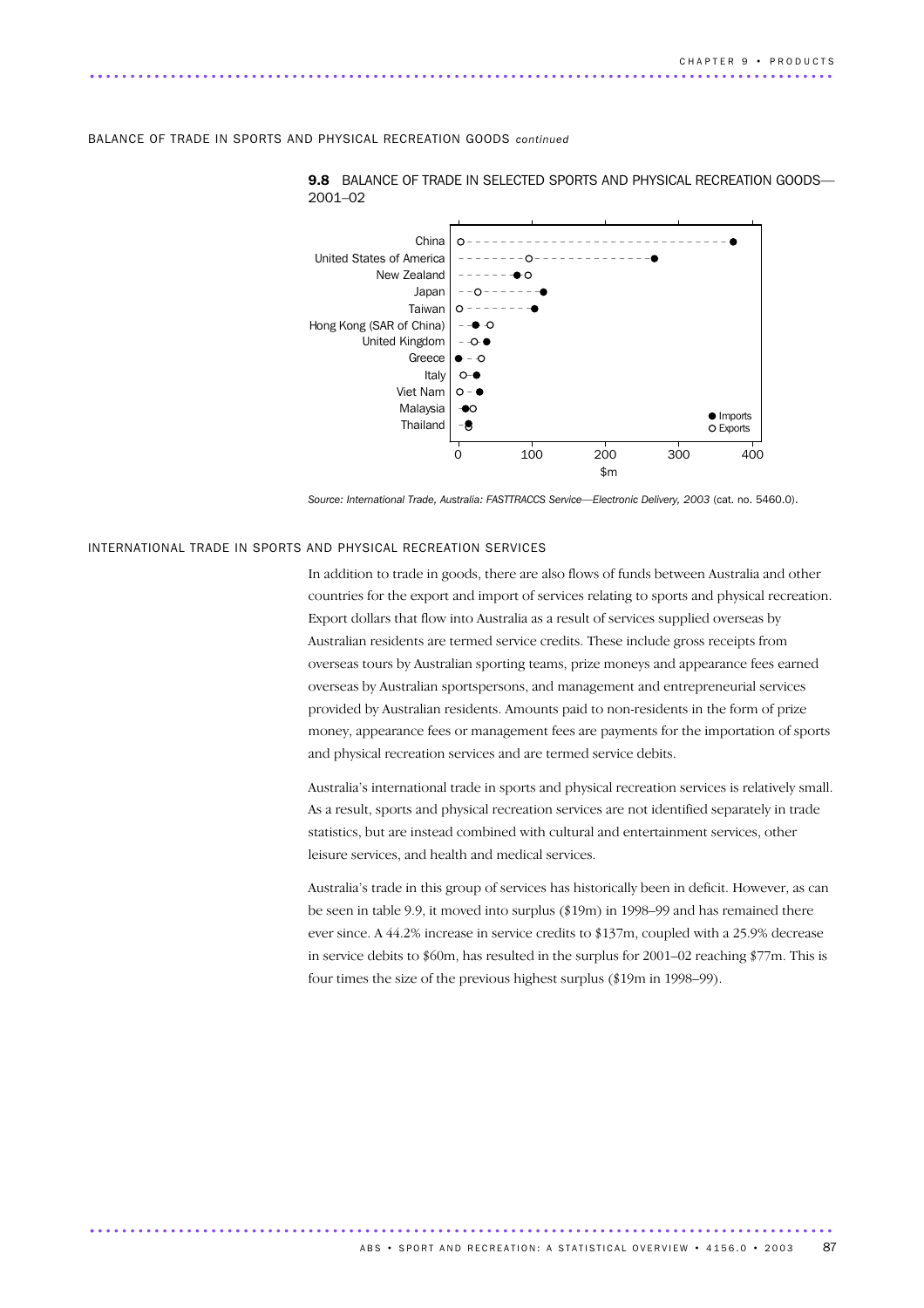#### INTERNATIONAL TRADE IN SPORTS AND PHYSICAL RECREATION SERVICES *continued*

### 9.9 INTERNATIONAL TRADE IN SPORTING, ENTERTAINMENT, CULTURAL, HEALTH AND MEDICAL SERVICES ................................................................

|             | Credits<br>(earnings) | Debits<br>(payments) | Excess of<br>credits<br>over debits |
|-------------|-----------------------|----------------------|-------------------------------------|
|             | \$m                   | \$m                  | \$m                                 |
|             |                       |                      |                                     |
| 1995-96     | 39                    | 52                   | $-13$                               |
| 1996-97     | 46                    | 54                   | $-8$                                |
| 1997-98     | 61                    | 63                   | $-2$                                |
| 1998-99     | 83                    | 64                   | 19                                  |
| 1999-00     | 75                    | 64                   | 11                                  |
| 2000-01     | 95                    | 81                   | 14                                  |
| $2001 - 02$ | 137                   | 60                   | 77                                  |
|             |                       |                      |                                     |

*Source: Balance of Payments and International Investment Position, Australia,*

*1999–2000* (cat. no. 5363.0) and ABS data available on request, Balance of Payments.

International trade in Audiovisual and related services includes payments for the broadcast rights to sporting fixtures, but these payments are not recorded separately in the trade statistics. However, it has been determined that the service credits of \$1,226m for Audiovisual and related services in 2000–01 included \$1,025m associated with the broadcast rights for the Sydney 2000 Olympic Games.

#### SUPPLY OF, AND DEMAND FOR, SPORTS AND PHYSICAL RECREATION PRODUCTS

Sports apparel and sports footwear are examples of sports and physical recreation products which could not be included in the supply and demand tables because they were part of a larger product category predominantly out of scope of the ACLC Product Classification. Conversely, tarpaulins and motor vehicle covers are examples of out-of-scope products which are included in the tables because they are part of a product category which is predominantly in scope. In addition, one product category included in the tables (Articles for funfair, etc.) is a mixture of sports and physical recreation products (e.g. snooker tables, bowling alley equipment) and other leisure products (e.g. pinball machines, tables for casino games). This category is also included in the equivalent tables for other leisure products in Chapter 12.

As a result of the preceding, the totals presented in the tables below should not be viewed as the total supply of, and demand for, sports and physical recreation products. They are merely the total values of the products for which data were available and they unavoidably include a limited range of out-of-scope products. In addition, the Articles for funfair, etc. category is included in the totals for both sports and physical recreation products, and other leisure products.

The total supply of the selected sports and physical recreation products in 1996–97 was \$6,634.9m. Major contributors to this were Sports and services to sports n.e.c. (which includes clubs, administration and coaching) with \$1,889.1m, Horse and dog racing operation with \$1,213.9m and Sports ground and similar facilities operation n.e.c. with \$1,048.3m.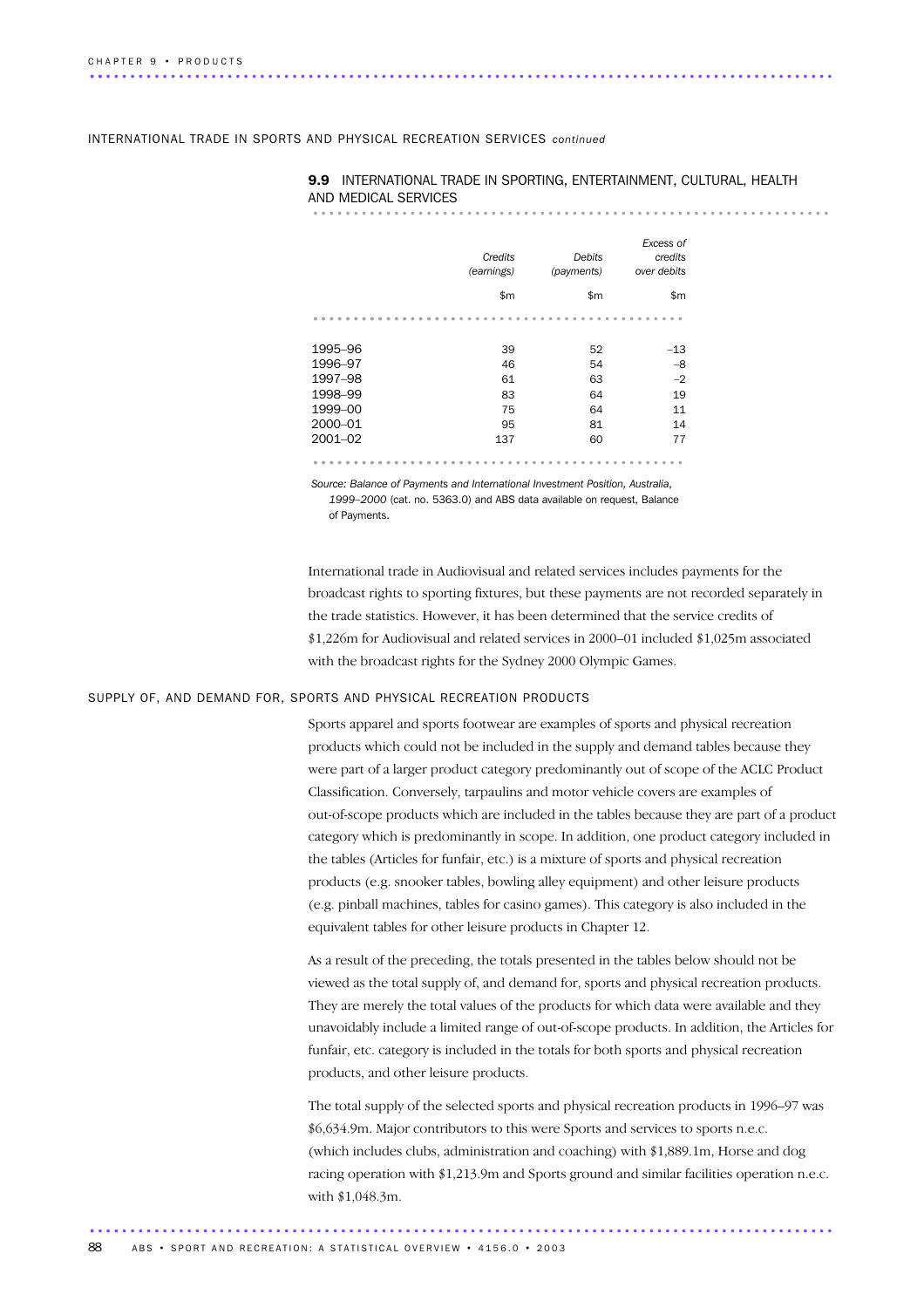#### SUPPLY OF, AND DEMAND FOR, SPORTS AND PHYSICAL RECREATION PRODUCTS *continued*

The overall contribution of imports to the supply of the selected sports and physical recreation products was only 13.6% (\$903.6m). However, for two product categories, imports were the predominant source of supply. Imports of Sporting equipment and accessories were \$536.8m which was 75.6% of the total supply of these products (\$710.0m). This was also 59.4% of all imports of the selected sports and physical recreation products (\$903.6m). The \$84.2m in imports of Articles for funfair, etc. was 51.2% of the total supply of \$164.3m.

#### 9.10 SUPPLY OF SELECTED SPORTS AND PHYSICAL RECREATION PRODUCTS-1996–97(a) ................................................................

|                                                                  | Australian<br>production | <i><b>Imports</b></i> | Total      |
|------------------------------------------------------------------|--------------------------|-----------------------|------------|
|                                                                  |                          |                       |            |
| Product                                                          | $\mathsf{m}$             | $\mathsf{Sm}$         | \$m        |
|                                                                  |                          |                       |            |
| Horse studs                                                      | 407.7                    | 90.8                  | 498.5      |
| Textile tarpaulins (incl. canvas), sails, tents, annexes,        |                          |                       |            |
| pneumatic mattresses and motor vehicle covers                    | 117.0                    | 27.0                  | 144.0      |
| Swimwear; knitted sweatsuits, tracksuits, jogging suits,         |                          |                       |            |
| leisure suits and jumpsuits                                      | 236.1                    | 31.5                  | 267.5      |
| Saddlery and harness, of any material; leather articles n.e.c.   | 47.0                     | 23.6                  | 70.6       |
| Small boats (incl. rowing or sail), yachts and canoes            |                          |                       |            |
| under 5 tonnes displacement (excl. inflatables)                  | 98.7                     | 9.2                   | 107.9      |
| Boats and other vessels for pleasure and sport                   |                          |                       |            |
| between 5 and 50 tonnes displacement                             | 116.7                    | 57.4                  | 174.1      |
| Articles for funfair or table games (incl. billiards, snooker or |                          |                       |            |
| pool, pintables articles and accessories)                        | 80.0                     | 84.2                  | 164.3      |
| Sporting equipment and accessories (incl. fishing gear and       |                          |                       |            |
| gloves specially designed for use in sport)                      | 173.2                    | 536.8                 | 710.0      |
|                                                                  |                          |                       |            |
| Recreational parks and gardens operation                         | 326.2                    |                       | 326.2      |
| Horse and dog racing operation                                   | 1 1 7 0 . 7              | 43.1                  | 1 2 1 3 .9 |
| Sports grounds and similar facilities operation n.e.c.           | 1 048.3                  |                       | 1 048.3    |
| Ski slope and similar services                                   | 20.5                     |                       | 20.5       |
| Sports and services to sports n.e.c.                             | 1889.1                   |                       | 1889.1     |
| <b>Total</b>                                                     | 5 7 3 1 . 2              | 903.6                 | 6634.9     |
|                                                                  |                          |                       |            |

— nil or rounded to zero (including null cells)

(a) Basic values. That is, the net amounts received by producers after deducting any indirect taxes.

*Source: Australian National Accounts: Input-Output Tables Product Details, 1996–97* (cat. no. 5215.0).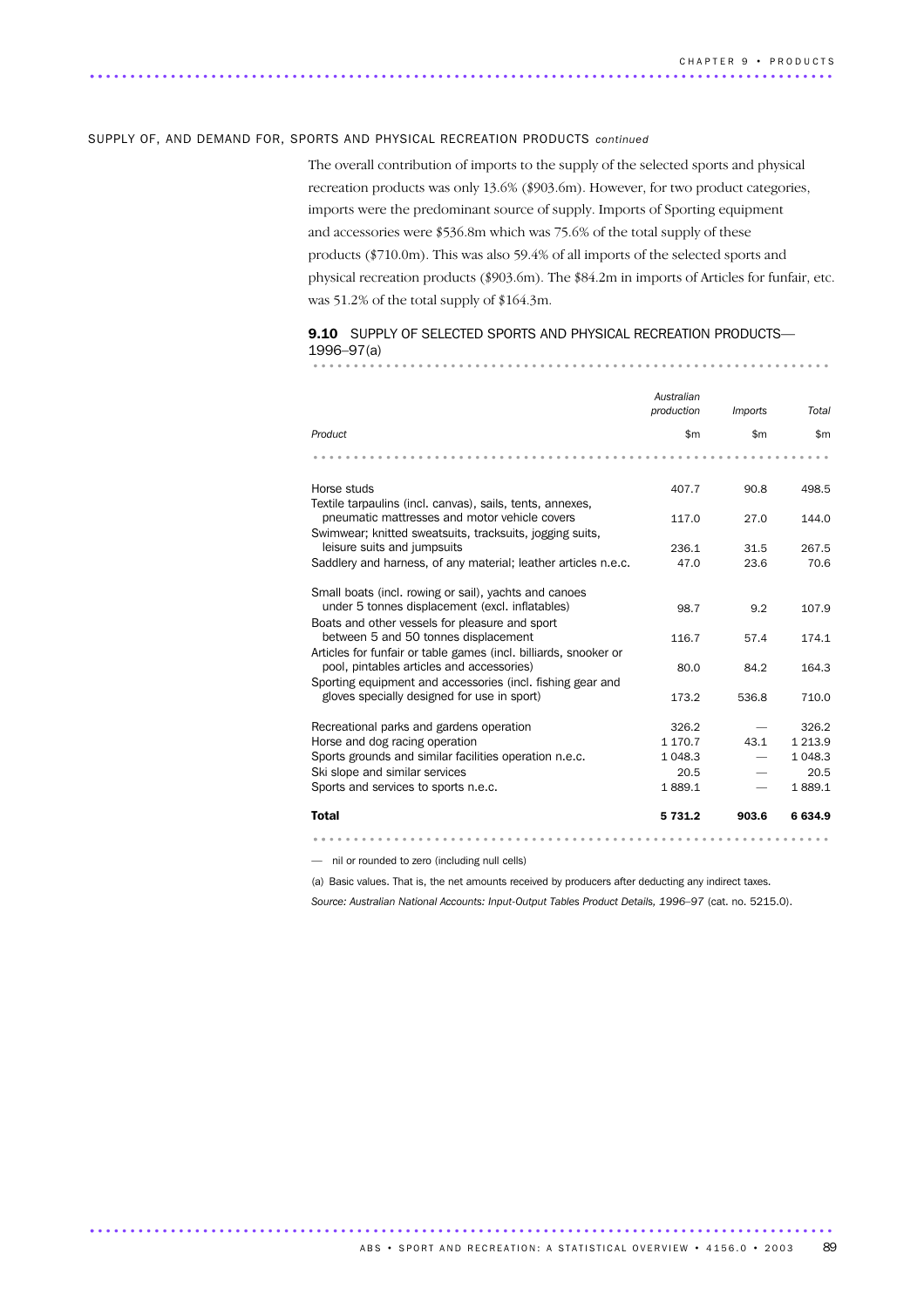#### SUPPLY OF, AND DEMAND FOR, SPORTS AND PHYSICAL RECREATION PRODUCTS *continued*

Products supplied are:

- used up in the production of other products (intermediate usage)
- **purchased by consumers (final consumption)**
- **exported**
- **q** capitalised
- added to the volume of stocks held.

Final consumption expenditure by households accounted for \$4,495.7m (67.8%) of the total supply of the selected sports and physical recreation products. A further \$1,275.8m (19.2%) was used up in the production of other products. Only 3.1% (\$207.7m) of the total supply was exported.

For most individual product categories, final consumption expenditure by households made the largest contribution to overall demand. One exception was Horse studs for which intermediate usage of \$366.0m accounted for 73.4% of the \$498.5m supplied. Another exception was Saddlery and harness, etc. for which intermediate usage was also the main contributor to demand. For Recreational parks and gardens operation, final consumption expenditure by government was the main contributor. Its share of the total demand of \$326.2m was \$235.8m (72.3%).

Recreational parks and gardens operation also contributed the most (59.7%) to the total final consumption expenditure by government (\$395m). Sports and services to sports n.e.c. was the product category having the largest share of both intermediate usage expenditure (33.1%) and final consumption expenditure by households (31.3%). Sporting equipment etc. had the largest share of exports (23.2%).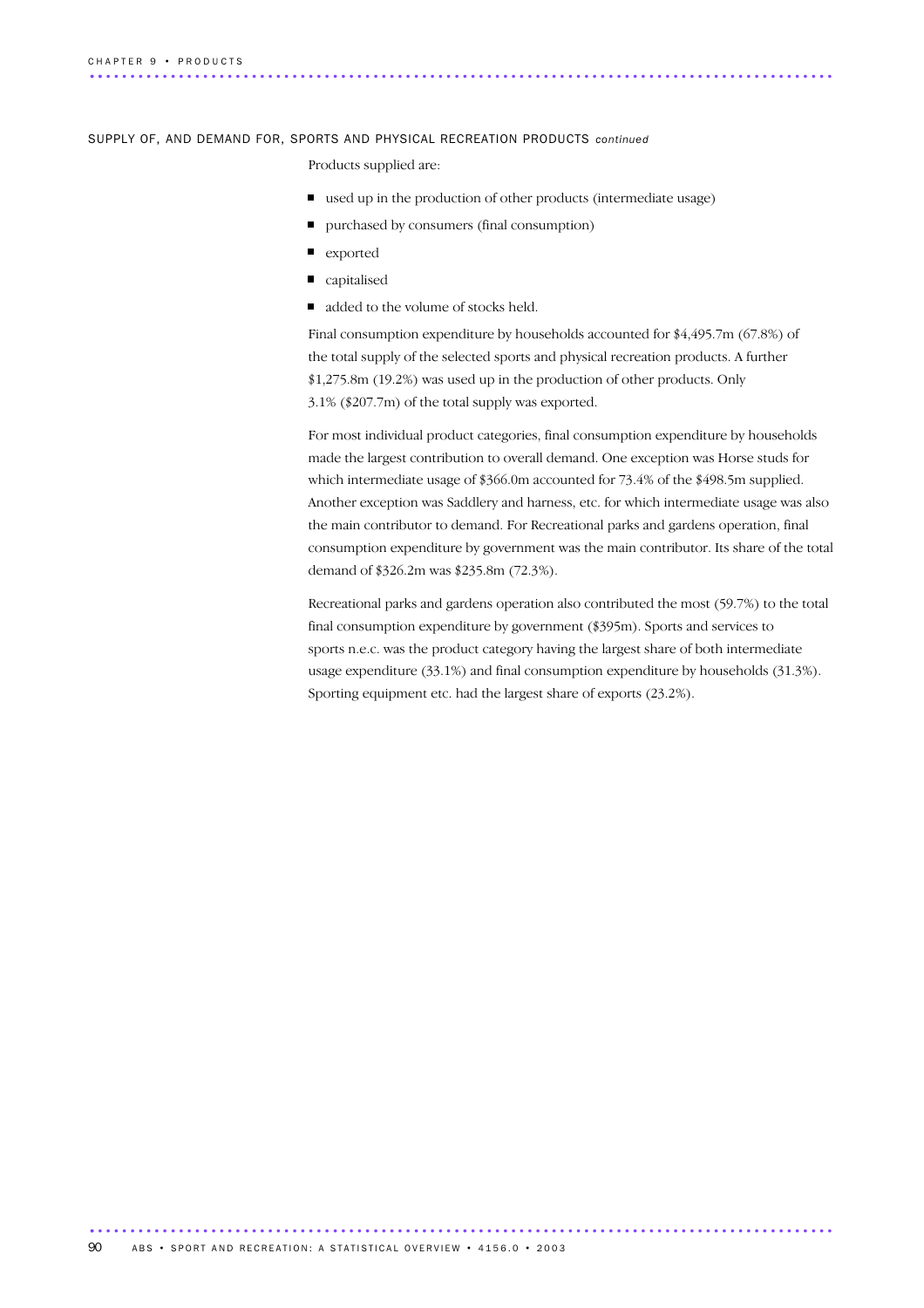SUPPLY OF, AND DEMAND FOR, SPORTS AND PHYSICAL RECREATION PRODUCTS *continued*

# 9.11 DEMAND FOR SELECTED SPORTS AND PHYSICAL RECREATION PRODUCTS(a)—1996–97 ...........................................................................................

#### FINAL CONSUMPTION EXPENDITURE............

|                                                                  | Intermediate |              |              |         |             |  |  |  |
|------------------------------------------------------------------|--------------|--------------|--------------|---------|-------------|--|--|--|
|                                                                  | usage        | Households   | Government   | Exports | Total(b)    |  |  |  |
| Product                                                          | \$m          | $\mathsf{m}$ | $\mathsf{m}$ | \$m     | \$m         |  |  |  |
|                                                                  |              |              |              |         |             |  |  |  |
| Horse studs                                                      | 366.0        | 73.0         |              | 33.4    | 498.5       |  |  |  |
| Textile tarpaulins (incl. canvas), sails, tents, annexes,        |              |              |              |         |             |  |  |  |
| pneumatic mattresses and motor vehicle covers                    | 48.1         | 87.3         |              | 5.5     | 144.0       |  |  |  |
| Swimwear; knitted sweatsuits, tracksuits, jogging suits,         |              |              |              |         |             |  |  |  |
| leisure suits and jumpsuits                                      | 88.7         | 160.6        |              | 4.5     | 267.5       |  |  |  |
| Saddlery and harness, of any material; leather articles n.e.c.   | 37.3         | 17.6         |              | 12.3    | 70.6        |  |  |  |
|                                                                  |              |              |              |         |             |  |  |  |
| Small boats (incl. rowing or sail), yachts and canoes            |              |              |              |         |             |  |  |  |
| under 5 tonnes displacement (excl. inflatables)                  | 3.6          | 59.7         |              | 14.3    | 107.9       |  |  |  |
| Boats and other vessels for pleasure and sport                   |              |              |              |         |             |  |  |  |
| between 5 and 50 tonnes displacement                             |              |              |              |         |             |  |  |  |
|                                                                  | 3.2          | 102.1        |              | 22.6    | 174.1       |  |  |  |
| Articles for funfair or table games (incl. billiards, snooker or |              |              |              |         |             |  |  |  |
| pool, pintables articles and accessories)                        | 37.2         | 73.4         |              | 30.4    | 164.3       |  |  |  |
| Sporting equipment and accessories (incl. fishing gear and       |              |              |              |         |             |  |  |  |
| gloves specially designed for use in sport)                      | 71.9         | 475.4        |              | 48.1    | 710.0       |  |  |  |
| Recreational parks and gardens operation                         | 42.4         | 48.0         | 235.8        |         | 326.2       |  |  |  |
| Horse and dog racing operation                                   | 18.2         | 1 1 5 4 . 3  | 4.7          | 36.6    | 1 2 1 3 . 9 |  |  |  |
| Sports grounds and similar facilities operation n.e.c.           | 137.2        | 816.2        | 94.9         |         | 1 0 4 8.3   |  |  |  |
| Ski slope and similar services                                   |              | 20.5         |              |         | 20.5        |  |  |  |
| Sports and services to sports n.e.c.                             | 422.0        | 1 407.6      | 59.5         |         | 1889.1      |  |  |  |
|                                                                  |              |              |              |         |             |  |  |  |
| <b>Total</b>                                                     | 1275.8       | 4 4 9 5.7    | 395.0        | 207.7   | 6634.9      |  |  |  |
|                                                                  |              |              |              |         |             |  |  |  |

— nil or rounded to zero (including null cells)

(a) Basic values. That is, the net amounts received by producers after deducting any indirect taxes.

(b) Includes gross fixed capital expenditure and changes in stocks.

*Source:* ABS data available on request, Australian National Accounts: Input-Output Tables Product Details, 1996–97.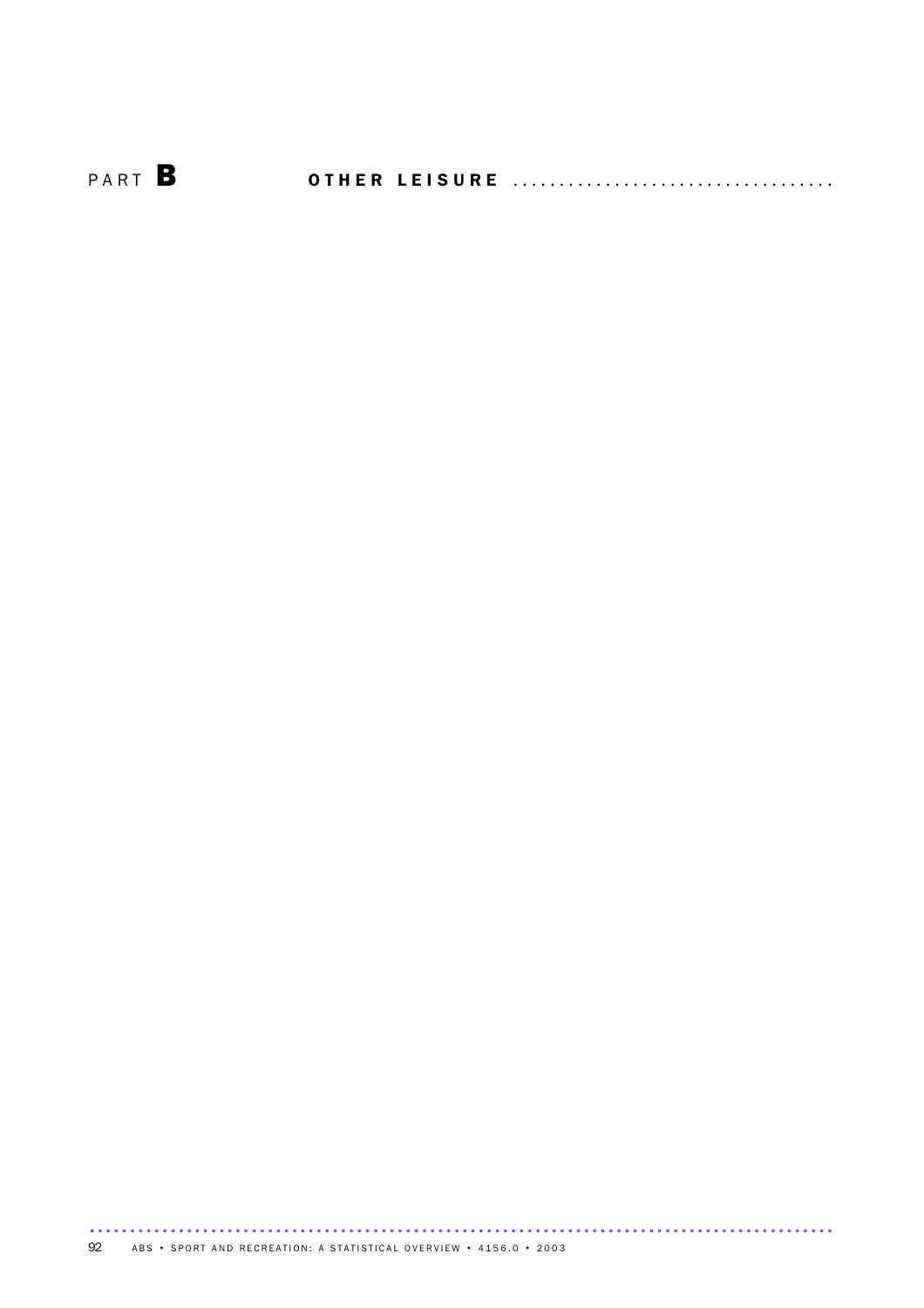### CHAPTER **10** GAMBLING .................................

#### INTRODUCTION

This Chapter presents information about gambling which has been obtained from three different sources.

The first source was the 2000–01 Service Industries Survey. Among the businesses included in this survey were those operating within the Gambling industry, as defined in the ACLC. Gambling is Group 41 of the ACLC Industry Classification and consists of business units mainly engaged in providing gambling services such as casinos, totalisator or bookmaker betting facilities, and lotteries and related games of chance. The survey also collected data from businesses outside the Gambling industry which were likely to have gambling as a secondary source of income (e.g. pubs and hospitality clubs). Hence the survey obtained, not only economic data for the Gambling industry, but also net takings data for total gambling activity by all in-scope businesses.

The second source was the Census of Population and Housing from which was obtained the number of persons working in gambling occupations, cross-classified by occupation and sex, for the years 1996 and 2001.

The third source was the Household Expenditure Survey. Estimates of household expenditure on gambling for 1993–94 and 1998–99 were obtained from this survey, along with details of how the percentage of households having some gambling expenditure differs for different household characteristics.

In addition, there is some information about gambling presented in Chapter 12. The details of building work approved for other leisure buildings include approvals for casinos and other gambling places. Also, several types of gambling service are among the products included in the information about the supply of, and demand for, other leisure products.

#### SERVICE INDUSTRIES SURVEY 2000–01

At the end of June 2001 there were 6,012 businesses which had some involvement in gambling activity but only 18.2% (1,092) of these were part of the Gambling industry. Most businesses involved in gambling activity were either Hospitality clubs or Pubs, taverns and bars. Between them these two categories accounted for 75.1% (4,518) of businesses involved in gambling activity.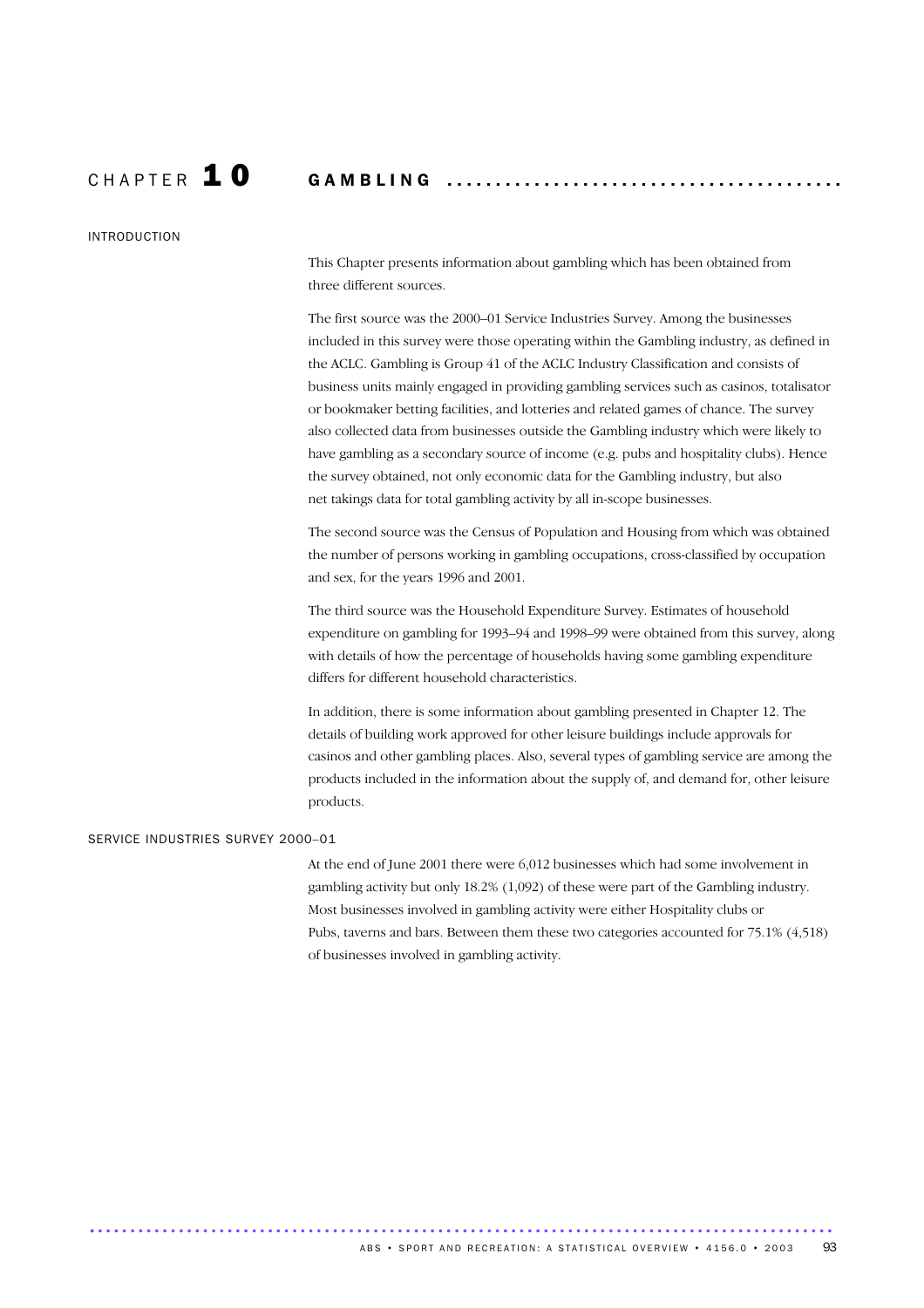SERVICE INDUSTRIES SURVEY 2000–01 *continued*

10.1 BUSINESSES WITH GAMBLING ACTIVITY, By industry-2000-01(a)

|                                                  | Businesses<br>at end June |
|--------------------------------------------------|---------------------------|
|                                                  | no.                       |
|                                                  |                           |
| Pubs, taverns and bars                           | 2 5 6 6                   |
| Hospitality clubs                                | 1952                      |
| Thoroughbred, harness and greyhound racing clubs | 28                        |
| Other sporting clubs and venues                  | 279                       |
| Casinos                                          | 13                        |
| Other gambling services                          | 1079                      |
| Accommodation                                    | 95                        |
| <b>Total</b>                                     | 6 012                     |

............................................ (a) Excluding lottery agencies.

*Source: Gambling Industries, Australia, 2000–01* (cat. no. 8684.0).

The total net takings from all gambling during 2000–01 were \$13,838.6m, or \$944 per head of adult population.

Poker machines contributed 63.2% (\$8,752.4m) of total net takings. There were 185,512 poker machines in operation at the end of June 2001 of which 10,853 (5.9%) were in casinos. Casinos had an 11.7% (\$1,020.5m) share of net poker machine takings. Most of the net takings from poker machines came from machines located in Clubs (\$4,411.3m or 50.4%) and Pubs, taverns and bars (\$3,279.6m or 37.5%).

10.2 GAMBLING ACTIVITY, Net takings from gambling, by type of gambling and venue—2000–01 ................................................................ ............................

\$m

|                                                                                                                                                                                    | <b>₩</b>                                                     |
|------------------------------------------------------------------------------------------------------------------------------------------------------------------------------------|--------------------------------------------------------------|
|                                                                                                                                                                                    |                                                              |
| Poker/gaming machines in<br>Pubs, taverns and bars<br>Clubs<br>Casinos<br>Accommodation businesses<br>Total                                                                        | 3 2 7 9 . 6<br>4 4 1 1 . 3<br>1 0 2 0.5<br>41.0<br>8 7 5 2.4 |
| On-course totalisator<br>Off-course TAB<br>Thoroughbred, harness and greyhound betting bookmakers<br>Lotteries and lotto style games (a)<br>Casino games (b)<br>Other gambling (c) | 102.9<br>1691.5<br>43.7<br>1 726.1<br>1482.9<br>39.0         |
| Total                                                                                                                                                                              | 13838.6                                                      |

.................................................

(a) Includes non-casino keno.

(b) Includes casino keno.

(c) Includes bookmakers' takings other than on thoroughbred, harness and greyhound betting, and casino games via the Internet.

*Source: Gambling Industries, Australia, 2000–01* (cat. no. 8684.0).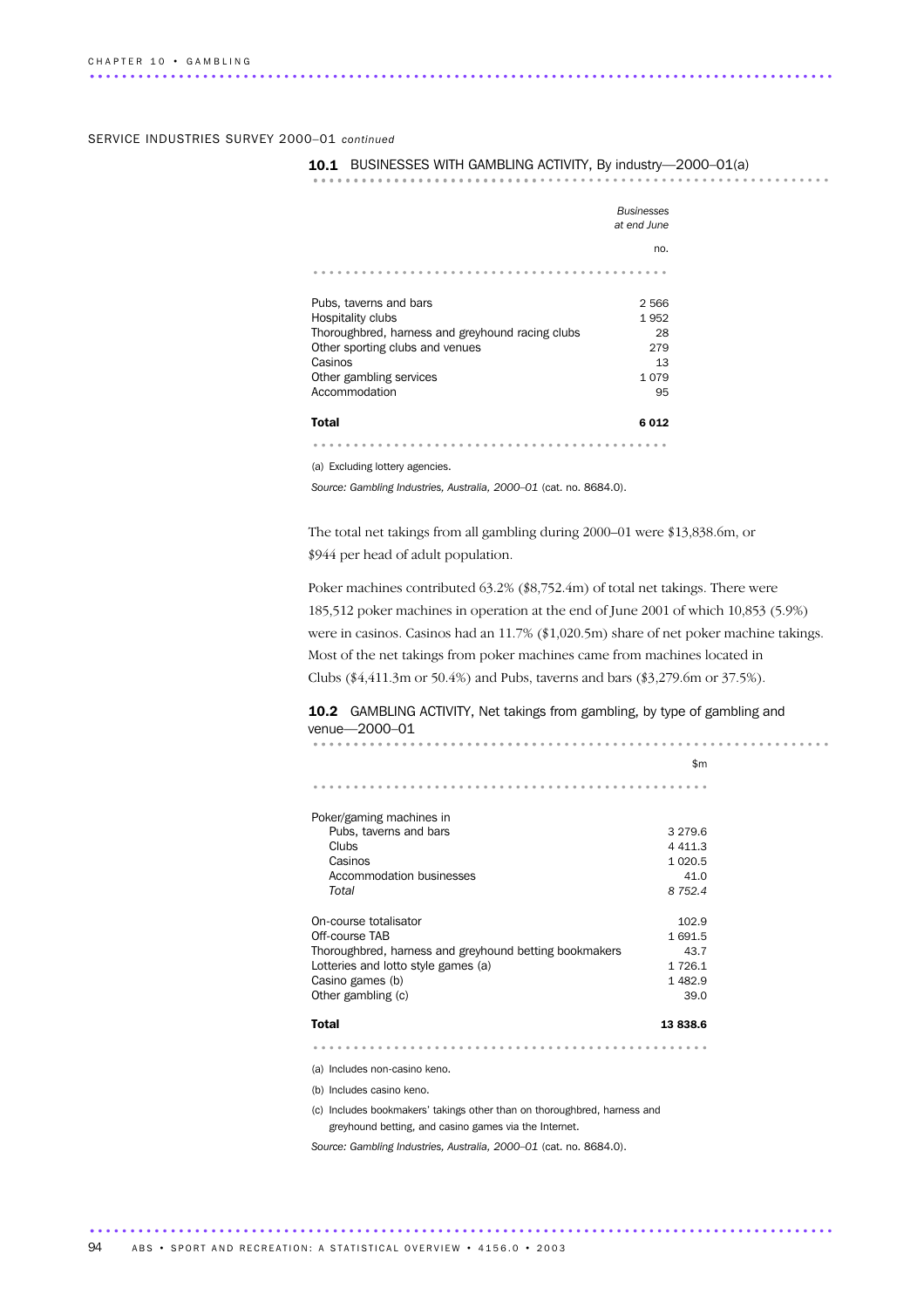#### SERVICE INDUSTRIES SURVEY 2000–01 *continued*

The total income of the gambling industries (net of payouts to players) for 2000–01 was \$9,543.0m. Casinos contributed \$3,136.8m (32.9%) of this, while \$6406.3m (67.1%) was generated by Other gambling services. The total operating profit before tax of the gambling industries was \$1,357.7m, of which \$536.8m came from Casinos and \$820.9m from Other gambling services.

Income from gambling made up 96.0% (\$6,149.3m) of the total income of Other gambling services, but only 79.9% (\$2,505.3m) of the total income of Casinos. This reflects their greater diversity of income sources (e.g. the bars and restaurants within a casino).

For Casinos, labour costs made up 32.4% (\$841.8m) of total expenses (\$2,598.7m) whereas, for Other gambling services, labour costs of \$311.7m were only 5.6% of total expenses (\$5,580.4m).

At the end of June 2001, there were 32,591 persons employed by the gambling industries (including the 3,073 working in TAB agencies). Casinos employed 20,413 persons of which 56.2% (11,462) were male. Excluding TAB agencies, Other gambling services employed 9,105 persons of which 63.9% (5,814) were female.

#### 10.3 GAMBLING INDUSTRIES-2000-01

|                                      |       | Casinos     | Other<br>gambling<br>services(a) | Total       |
|--------------------------------------|-------|-------------|----------------------------------|-------------|
| Businesses at end June               | no.   | 13          | 1079                             | 1 0 9 2     |
|                                      |       |             |                                  |             |
| Employment at end June(b)(c)         |       |             |                                  |             |
| Males                                | no.   | 11 462      | 3 2 9 1                          | 14 753      |
| Females                              | no.   | 8951        | 5814                             | 14 765      |
| Total                                | no.   | 20 413      | 9 1 0 5                          | 29 518      |
| Income                               |       |             |                                  |             |
| Net takings from gambling            | \$m\$ | 2 503.5     | 6 0 5 0.6                        | 8 5 5 4 1   |
| Commissions from gambling            | \$m\$ | 1.8         | 98.7                             | 100.5       |
| Other income                         | \$m\$ | 631.5       | 257.0                            | 888.4       |
| Total                                | \$m\$ | 3 1 3 6.8   | 6406.3                           | 9543.0      |
| <b>Expenses</b>                      |       |             |                                  |             |
| Labour costs                         |       |             |                                  |             |
| Wages and salaries                   | \$m\$ | 732.5       | 274.4                            | 1 006.9     |
| Other labour costs                   | \$m\$ | 109.3       | 37.3                             | 146.6       |
| Total                                | \$m\$ | 841.8       | 311.7                            | 1 1 5 3 . 5 |
| Gambling and gaming taxes and levies | \$m\$ | 502.8       | 2514.2                           | 3 0 1 7 .0  |
| Other expenses                       | \$m\$ | 1 2 5 4 . 1 | 2 7 5 4 .5                       | 4 008.6     |
| Total                                | \$m\$ | 2 598.7     | 5 580.4                          | 8 1 7 9 1   |
| Operating profit before tax          | \$m\$ | 536.8       | 820.9                            | 1 3 5 7 . 7 |
|                                      |       |             |                                  |             |

(a) Includes TAB agencies.

(b) Includes working proprietors and partners.

(c) Excludes 3,073 persons working in TAB agencies.

*Source: Gambling Industries, Australia, 2000–01* (cat. no. 8684.0).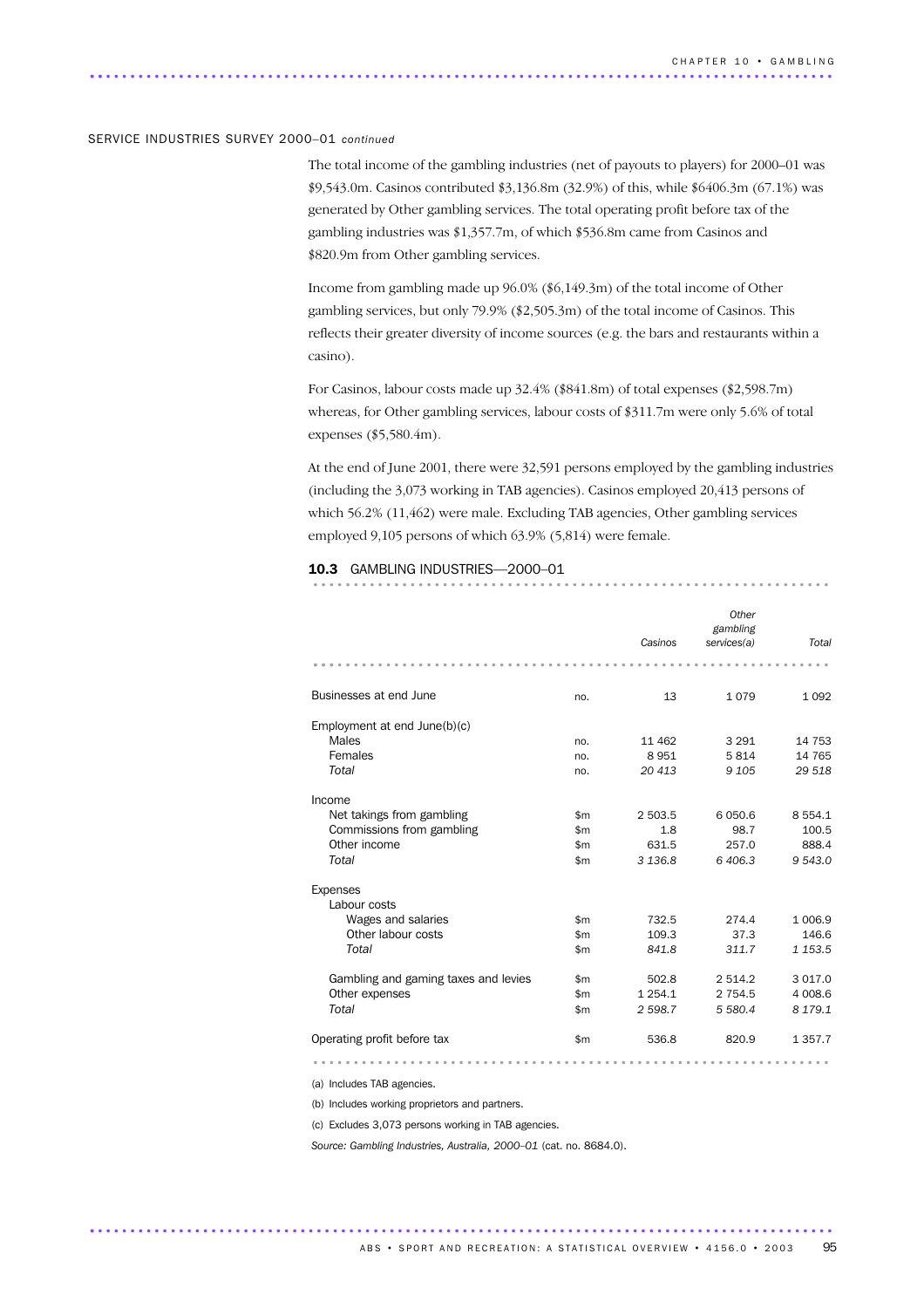#### CENSUS OF POPULATION AND HOUSING

The 2001 census found that there were 11,204 persons who identified their main job as working in a gambling occupation. This was 5.1% lower than in 1996 when 11,805 persons identified their main job in this way.

............................................................................................ ..

The gender breakdown of workers in gambling occupations was slightly more even in 2001 than in 1996. In 2001, females made up 53.3% of these workers, down from 55.9% in 1996.

For both years the gambling occupations with the most persons were Gaming dealer and Betting agency counter clerk. In 2001, 35.8% (4,011) were Gaming dealers and a further 18.0% (2,016) were Betting agency counter clerks.

### **10.4** EMPLOYMENT IN GAMBLING OCCUPATIONS, By sex—1996 and 2001

|                                  | 1996 CENSUS |         |                               |           | 2001 CENSUS                   |         |
|----------------------------------|-------------|---------|-------------------------------|-----------|-------------------------------|---------|
| Occupation                       | Males       | Females | Persons                       | Males     | Females                       | Persons |
|                                  |             |         |                               |           |                               |         |
| <b>Bookmaker</b>                 | 368         | 36      | 404                           | 271       | 37                            | 308     |
| Betting agency branch<br>manager |             |         |                               |           |                               |         |
|                                  | 708<br>46   | 1 305   | 2013<br>84                    | 419<br>81 | 825                           | 1 2 4 4 |
| Gaming workers n.f.d.            |             | 38      |                               |           | 88                            | 169     |
| Gaming pit boss                  | 327         | 273     | 600                           | 190       | 82                            | 272     |
| Gaming table supervisor          | 631         | 489     | 1 1 2 0                       | 947       | 875                           | 1822    |
| Gaming dealer                    | 2 2 2 8     | 1946    | 4 1 7 4                       | 2 3 7 3   | 1638                          | 4011    |
| Betting clerks n.f.d.            |             | 4       | 4                             | 14        | 27                            | 41      |
| Betting agency counter clerk     | 466         | 1760    | 2 2 2 6                       | 612       | 1 4 0 4                       | 2016    |
| Telephone betting clerk          | 54          | 359     | 413                           | 107       | 655                           | 762     |
| Bookmaker's clerk                | 287         | 48      | 335                           | 151       | 53                            | 204     |
| Betting clerks n.e.c.            | 92          | 340     | 432                           | 64        | 291                           | 355     |
| <b>Total gambling</b>            |             |         |                               |           |                               |         |
| occupations                      | 5 207       | 6598    | 11805                         | 5 2 2 9   | 5975                          | 11 204  |
| Total employment                 |             |         | 4 272 051 3 364 266 7 636 317 |           | 4 546 783 3 751 823 8 298 606 |         |
|                                  |             |         |                               |           |                               |         |

— nil or rounded to zero (including null cells)

*Source: Employment in Sport and Recreation, Australia, August 2001* (cat. no. 4148.0).

#### HOUSEHOLD EXPENDITURE SURVEY

From information obtained from the 1998–99 Household Expenditure Survey, it was estimated that the average weekly household expenditure on Gambling was \$5.80 and that more than half of this (\$3.47) was for Lotteries, lotto-style and 'instant money' games. However, it is believed that respondents to the survey tend to understate their gambling expenditure, so this result should be interpreted with caution.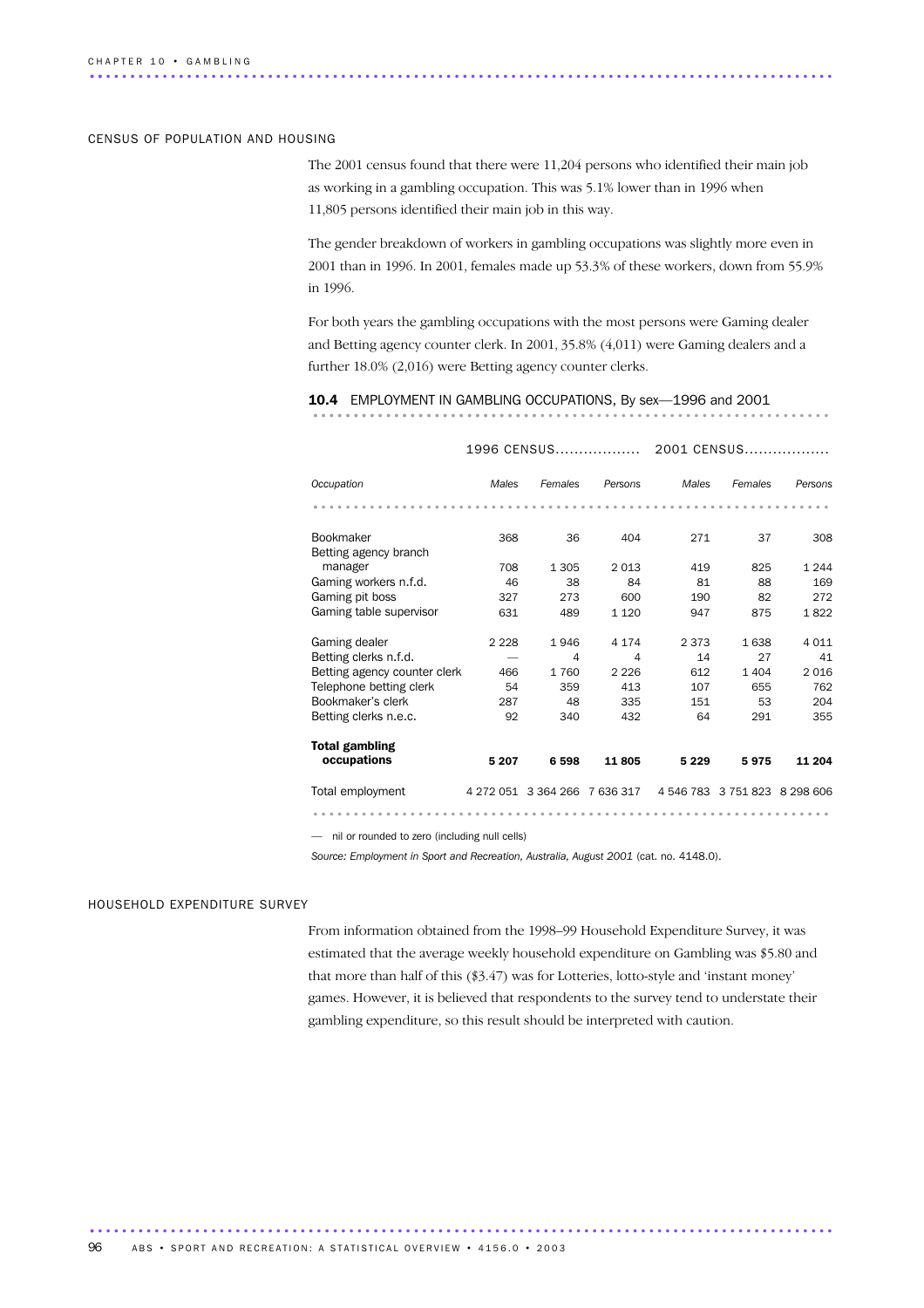#### HOUSEHOLD EXPENDITURE SURVEY *continued*

Besides estimates of expenditure on Gambling, the survey also provided information about the characteristics of households which have this expenditure. It was estimated that there were 3,655,100 which had some expenditure on gambling during the two-week enumeration period in 1998–99. This figure was 51.3% of the total number of households (7,122,800). However, the percentage of households with gambling expenditure was higher than this for households with some characteristics, and lower for households with others. For example, 53.5% of households outside the eight capital cities had gambling expenditure, whereas the figure was only 50.0% for households within the eight capital cities. Following table 10.5, the incidence of gambling in 1998–99 is examined for various other household characteristics.

#### 10.5 EXPENDITURE ON GAMBLING AT CONSTANT PRICES(a)-1993-94 and 1998–99 .................................................................

|                                     | AVERAGE<br>HOUSEHOLD<br>EXPENDITURE |         | TOTAL<br>HOUSEHOLD<br>$EXPENDITURE$ |           | Number of<br>households<br>reporting<br>expenditure(b) |
|-------------------------------------|-------------------------------------|---------|-------------------------------------|-----------|--------------------------------------------------------|
|                                     | 1993-94                             | 1998-99 | 1993-94                             | 1998-99   | 1998-99                                                |
|                                     | \$/week                             | \$/week | \$m/year                            | \$m/year  | <b>'000</b>                                            |
|                                     |                                     |         |                                     |           |                                                        |
| Lotteries, lotto-style and 'instant |                                     |         |                                     |           |                                                        |
| money' games                        | 3.80                                | 3.47    | 1 309.4                             | 1 288.7   | 2835.7                                                 |
| Other gambling                      | 1.92                                | 2.33    | 662.3                               | 865.3     | 1935.1                                                 |
| Total                               | 5.70                                | 5.80    | 1967.8                              | 2 154.0   | 3655.1                                                 |
| Total expenditure on all products   | 664.28                              | 698.97  | 229 178.8                           | 259 586.7 | 7 1 2 1.8                                              |
|                                     |                                     |         |                                     |           |                                                        |

(a) At 1998–99 prices.

(b) Households reporting expenditure in the two-week enumeration period.

............................................................................................ .

*Source:* ABS data available on request, Household Expenditure Survey, 1993–94 and 1998–99.

The states which had the highest percentages of households reporting gambling expenditure were Queensland and Western Australia with 55.4% and 53.2% respectively. The lowest percentages were recorded by the Australian Capital Territory with 45.6% and Tasmania with 46.3%.

The household composition with the highest percentage of households with gambling expenditure was Other couple families, that is households consisting of couples with families with no dependent children. There were 69.4% of these households which had gambling expenditure. The next highest percentage was recorded by Couple only households with 59.2%. The household compositions with the lowest percentages reporting gambling expenditure were One parent with dependent children only (34.5%), and Lone person households (38.9%).

For income quintile groups, the percentage of households with gambling expenditure increased progressively from 41.9% for the lowest (first) quintile up to 59.5% for the highest (fifth) quintile.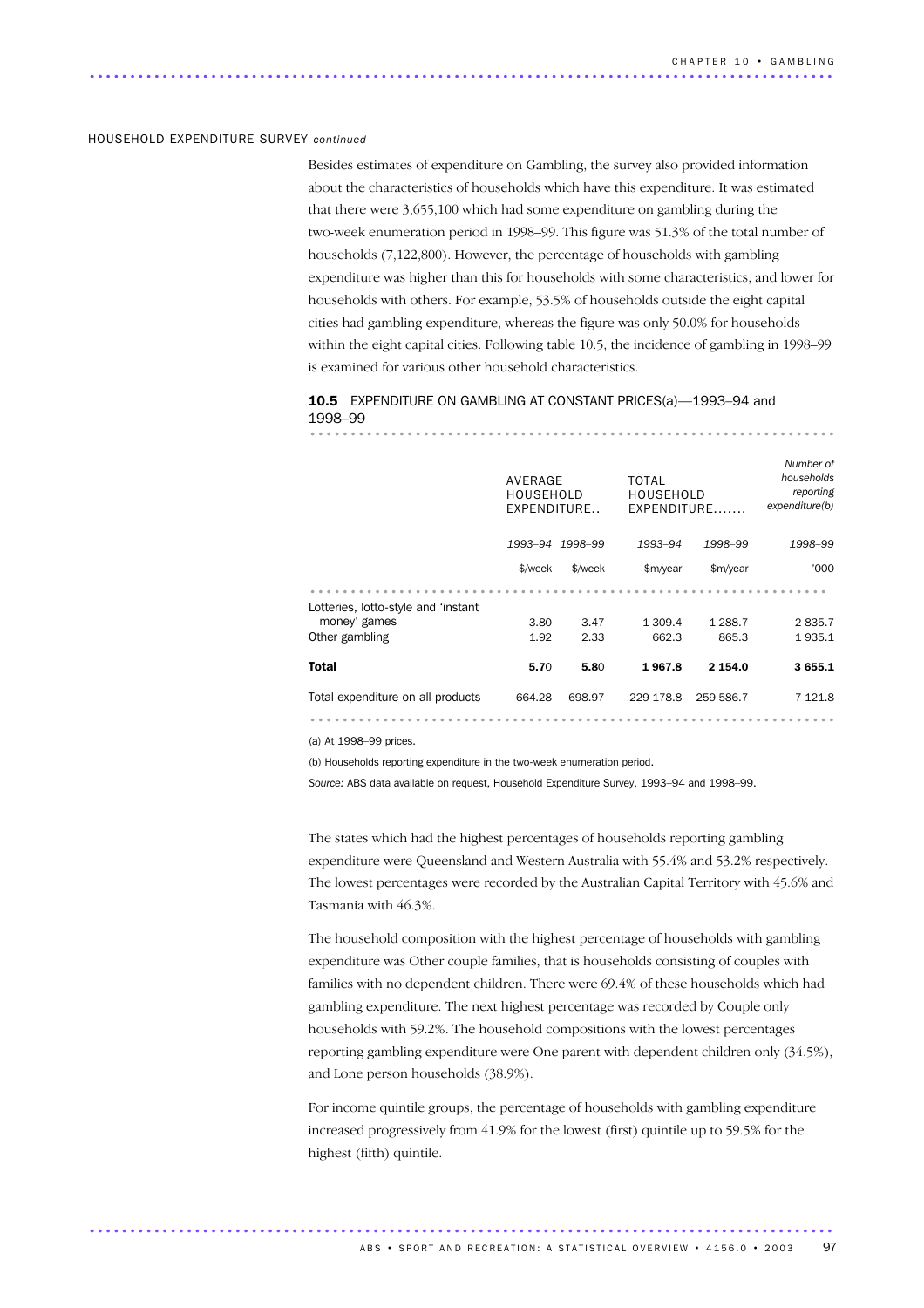#### HOUSEHOLD EXPENDITURE SURVEY *continued*

Household characteristics include characteristics of the reference person. For Household Expenditure Survey purposes, the reference person:

- in a one-person household is that person
- in a one-parent household is the parent
- $\blacksquare$  in a couple household is the partner with the highest income.

Households can be grouped according to the age group of the reference person. The age group for which the highest percentage of households had gambling expenditure was 45–64 years. There were 59.1% of these households with gambling expenditure. The next highest percentage was the 53.9% recorded for the age group 65 years or more. The age groups with the lowest percentages of households reporting gambling expenditure were Less than 25 years (35.0%), and 25–34 years (42.0%).

Of households with the reference person born overseas in one of the main English-speaking countries, 57.4% reported some gambling expenditure. By comparison, the equivalent figure for households with the reference person born overseas in another country was only 42.3%. For households with an Australian-born reference person, 52.3% had some gambling expenditure.

In terms of the labour force status of the reference person, households with a full-time employee as reference person had the highest percentage reporting gambling expenditure (54.0%). Households with a part-time employee as reference person were next with 53.4%. By far the lowest percentage with gambling expenditure was the 28.3% recorded by households with an unemployed reference person.

The overall percentage of households with an employed reference person having gambling expenditure was 53.2%. However, the percentage was higher than this for some occupations and lower for others. The highest percentages of households reporting gambling expenditure were recorded by households with a reference person who was an Intermediate clerical, sales or service worker (60.6%); or an Advanced clerical or service worker (60.4%). By comparison, the lowest percentages were recorded by households with a reference person who was a Professional (46.9%); or Elementary clerical, sales or service worker (49.8%).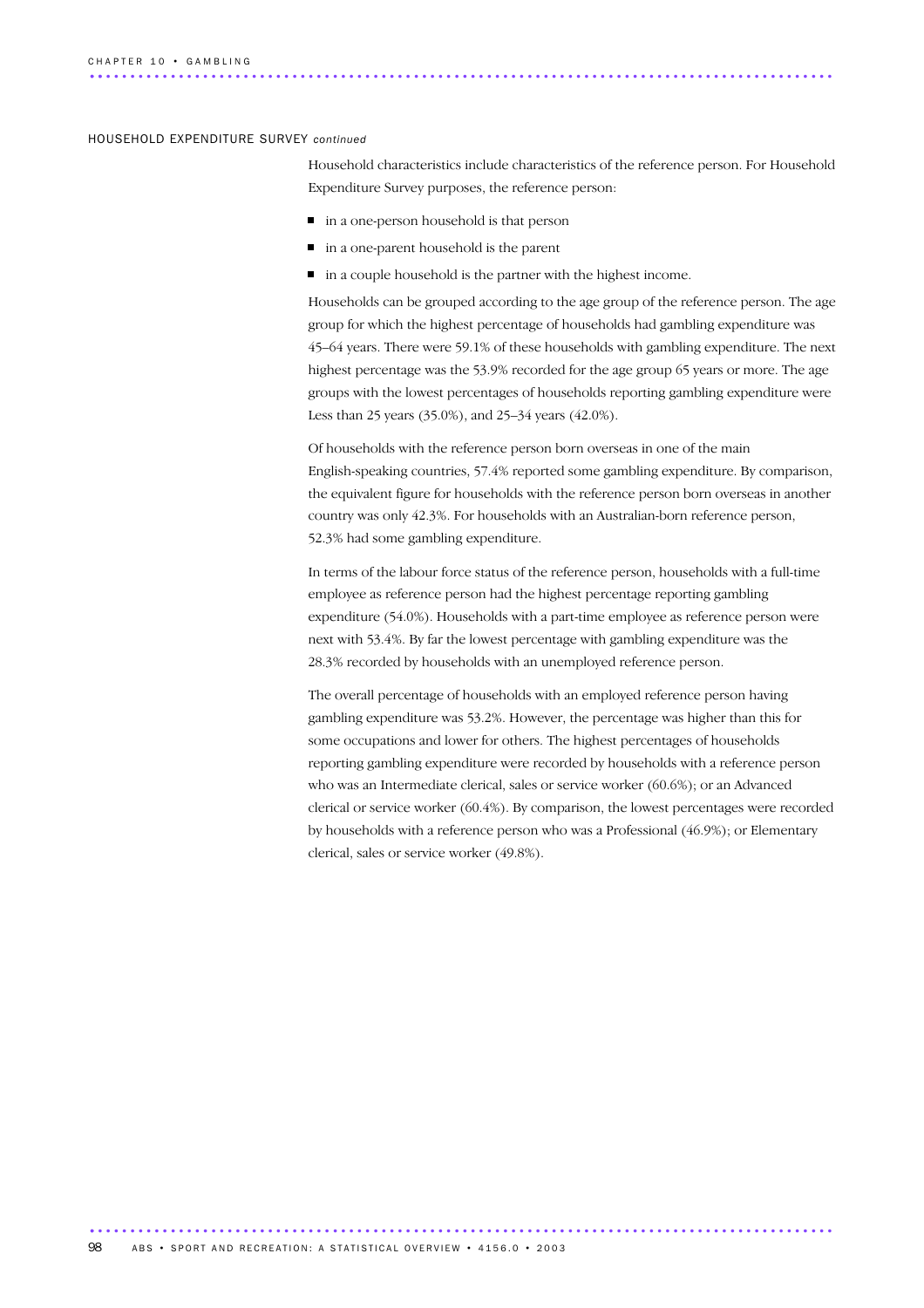### C H A P T E R 1 1 I N D U S T R I E S . . . . . . . . . . . . . . . . . . . . . . . . . . . . . . . . . . . . . . .

#### INTRODUCTION

The purpose of this Chapter is to present information about businesses operating in Other leisure industries. These industries are part of Division 4 Other culture and leisure of the ACLC.

Division 4 consists of eight industry groups, four of which are relevant to Other leisure. These are Group 41 Gambling, Group 42 Amusement industries, Group 43 Hospitality and Group 48 Other culture and leisure goods manufacturing and sales. Each of these groups consists of a number of industry classes. For Group 43, it is only Class 433 Hospitality clubs for which information is presented. Information about Group 41 Gambling was presented in Chapter 10.

Amusement industries consist of business units mainly engaged in providing recreation and entertainment services in the form of amusement parks, arcades and centres; and other amusement activities. Information about these units has been obtained from the 2000–01 Service Industries Survey. For Amusement and theme parks (ACLC Class 421) data were collected from all such parks which operated on a commercial basis from a permanently fixed site with multiple rides and attractions and had over 50,000 visits for the year. For Amusement arcades and centres and other amusement operations (ACLC Class 422) the survey included amusement machine centres, indoor play centres, mini-golf centres, go-kart venues and similar operations.

Hospitality clubs are organisations which provide members with facilities for eating, drinking and socialising. In addition, they may also provide gambling facilities. The 2000–01 Service Industries Survey is the source of information about these organisations also.

For Group 48, some information about retailers of other leisure goods (Class 483) has been obtained from the 1998–99 Retail Industry Survey. Information about manufacturers and wholesalers of other leisure goods (Classes 481 and 482) is only available in combination with information about manufacturers and wholesalers of sports and physical recreation goods. The combined information (from the 2000–01 Manufacturing Industry Survey and 1998–99 Wholesale Industry Survey) is presented in this Chapter.

#### AMUSEMENT INDUSTRIES

The total income of the amusement industries for 2000–01 was \$424.1m, of which \$287.2m (67.7%) was generated by Amusement and theme parks, and the remainder by Amusement arcades, centres and other operations. Takings from admissions and rides contributed \$161.5m (56.2%) to the income of Amusement and theme parks, while Sales of food and beverages provided another \$51.5m (17.9%). The total number of visits to Amusement and theme parks during 2000–01 was 8.9 million and there were 30 parks in operation at 30 June 2001.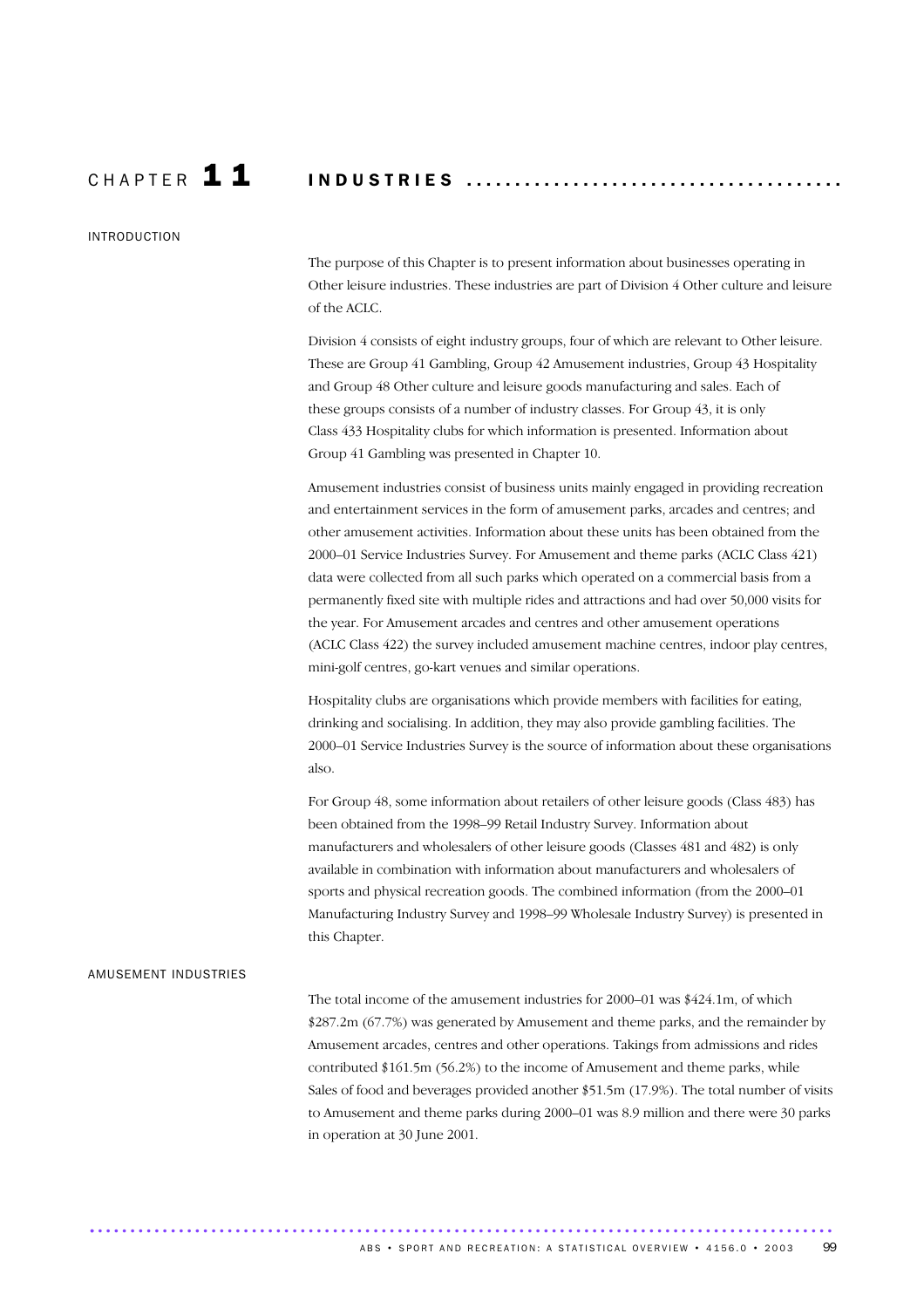#### AMUSEMENT INDUSTRIES *continued*

For Amusement arcades, centres and other operations the main source of income was takings from coin-operated amusement machines. This source contributed \$72.6m (53.0%) to their overall income of \$136.9m. Another \$42.1m (30.8%) came from takings from admissions and playing fees. At 30 June 2001 there were 288 of these businesses operating from 384 locations.

Labour costs contributed \$118.3m (37.8%) to the total expenses of \$312.8m incurred by Amusement and theme parks. For Amusement arcades, centres and other operations, the labour cost share of the \$136.0m in total expenses was \$41.0m (30.2%).

Overall, 2000–01 was not a profitable year for the amusement industries. This was particularly so for Amusement and theme parks. Although Amusement arcades, centres and other operations managed to just break even, Amusement and theme parks lost \$26.7m.

At 30 June 2001, the majority of the amusement industry workforce was employed on a casual basis. For Amusement and theme parks the casual workforce of 2,243 persons was 54.0% of the total of 4,150. For Amusement arcades, centres and other operations; the proportion of casual employees was even larger, with 60.8% (1,698) of the workforce of 2,793 persons being employed casually.

Amusement and theme parks employed more females than males. The female employment of 2,183 was 52.6% of the total. For Amusement arcades, centres and other operations; male employment was larger. The 1,493 males employed accounted for 53.5% of all employment.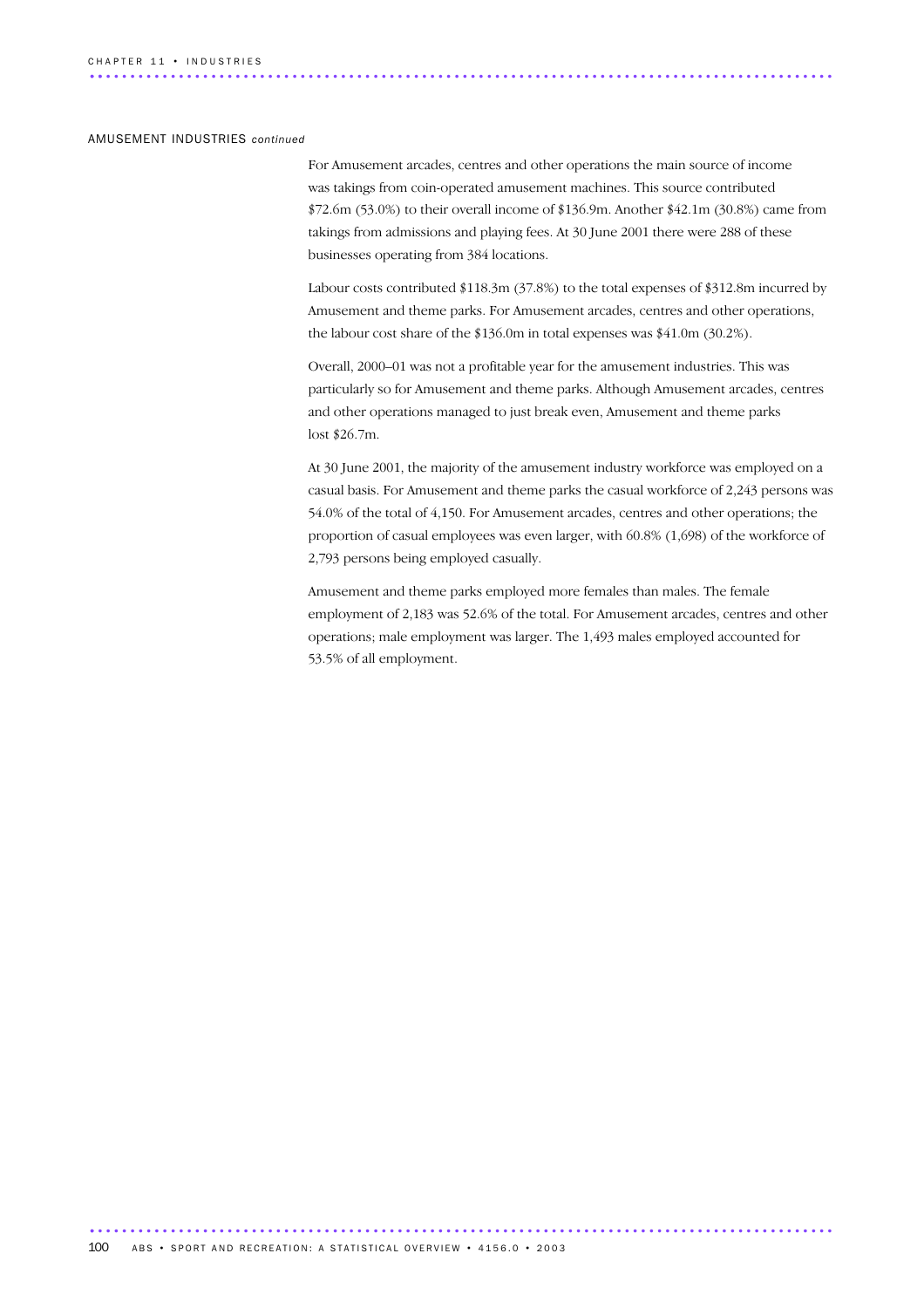AMUSEMENT INDUSTRIES *continued*

# 11.1 AMUSEMENT INDUSTRIES—2000–01 ................................................................

|                                                                                                                                                                                 |                                         | Amusement<br>and theme<br>parks      | Amusement<br>arcades.<br>centres<br>and other<br>operations | Total                                  |
|---------------------------------------------------------------------------------------------------------------------------------------------------------------------------------|-----------------------------------------|--------------------------------------|-------------------------------------------------------------|----------------------------------------|
| Businesses at end June                                                                                                                                                          | no.                                     | (a)30                                | 288                                                         | 318                                    |
| Employment at end June<br>Permanent(b)<br>Casual<br>Males<br>Females                                                                                                            | no.<br>no.<br>no.<br>no.                | 1907<br>2 2 4 3<br>1967<br>2 1 8 3   | 1095<br>1698<br>1493<br>1 300                               | 3 0 0 2<br>3941<br>3 4 6 0<br>3 4 8 3  |
| Total                                                                                                                                                                           | no.                                     | 4 1 5 0                              | 2 7 9 3                                                     | 6943                                   |
| Income<br>Takings from admissions, rides and playing fees<br>Takings from coin-operated amusement machines<br>Takings from sales of food and beverages<br>Other income<br>Total | \$m<br>\$m\$<br>\$m\$<br>\$m\$<br>\$m\$ | 161.5<br>na<br>51.5<br>74.2<br>287.2 | 42.1<br>72.6<br>10.4<br>11.8<br>136.9                       | 203.6<br>72.6<br>61.9<br>86.0<br>424.1 |
| Expenses<br>Labour costs<br>Wages and salaries<br>Other labour costs<br>Total                                                                                                   | \$m<br>\$m\$<br>\$m\$                   | 101.0<br>17.3<br>118.3               | 36.2<br>4.8<br>41.0                                         | 137.2<br>22.1<br>159.3                 |
| Purchases<br>Other expenses                                                                                                                                                     | \$m<br>\$m                              | 40.6<br>153.8                        | 15.1<br>79.9                                                | 55.7<br>233.7                          |
| Total                                                                                                                                                                           | \$m                                     | 312.8                                | 136.0                                                       | 448.8                                  |
| Operating profit before tax                                                                                                                                                     | \$m\$                                   | $-26.7$                              | $*$ 0.1                                                     | $-26.6$                                |

na not available separately but included in Other income if applicable

............................................................................................ .

\*\* estimate has a relative standard error greater than 50% and is considered too unreliable for general use

(a) This is the number of individual parks.

(b) Includes working proprietors and partners.

*Source: Selected Amusement and Leisure Industries, Australia, 2000–01* (cat. no. 8688.0).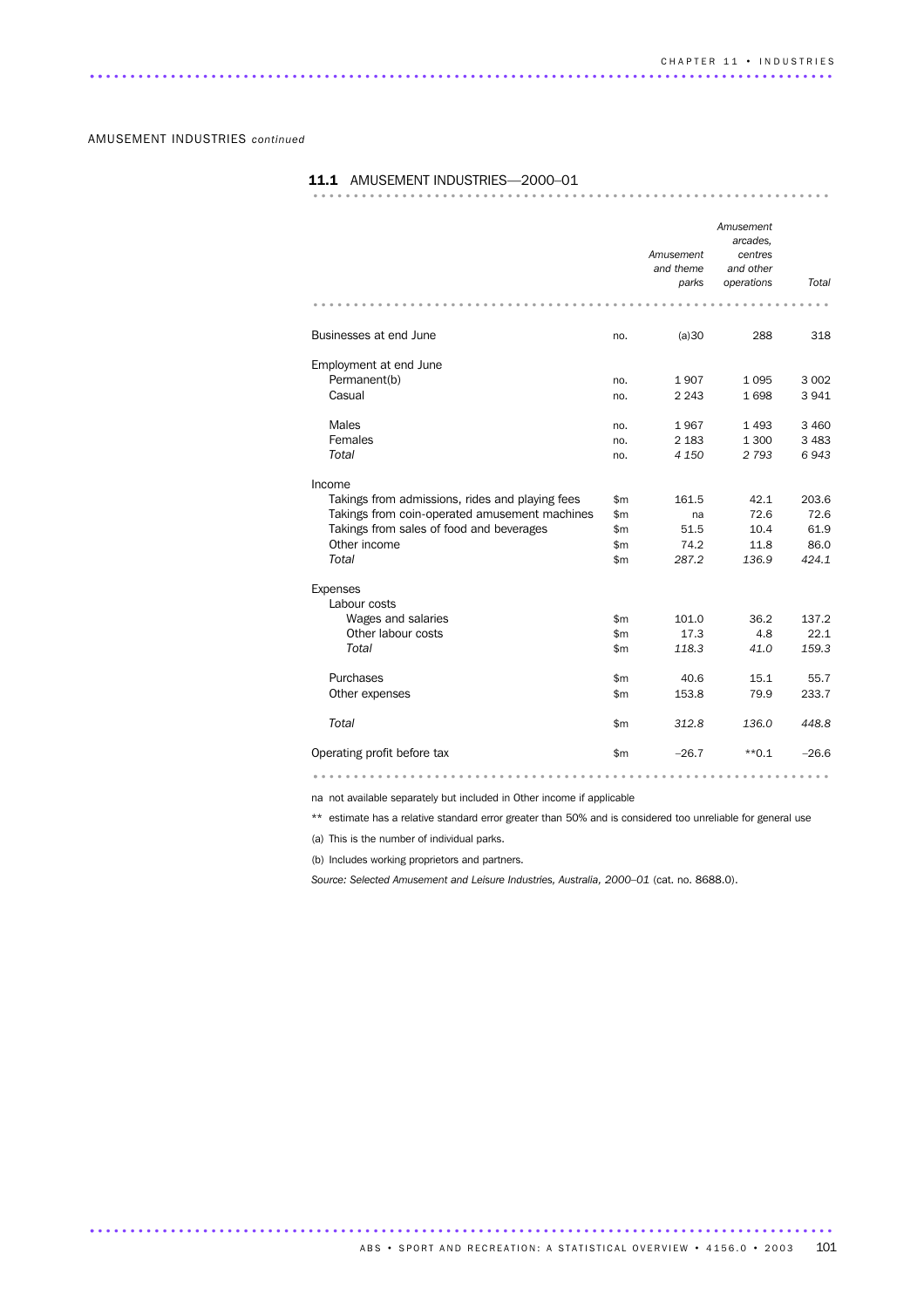#### HOSPITALITY CLUBS

Hospitality clubs can include community clubs, working men's clubs, ethnic clubs and those sports or physical recreation clubs which generate more income from hospitality services than they do from sports services.

At the end of June 2001, there were 2,911 Hospitality club organisations operating 112,127 gaming machines and employing 64,990 persons. Of these organisations, 1,513 (52.0%) were Sports hospitality clubs. That is, clubs which obtained the largest portion of their income from the provision of hospitality services, but identified themselves in the survey as being sports or physical recreation clubs. These clubs operated 36,970 gaming machines (33.0%) and employed 23,530 persons (36.2%). The fact that over half of Hospitality clubs were associated with sports but accounted for only around a third of employment and gaming machines suggests that, on average, they were smaller operations than the clubs not associated with sports. This is further evidenced by the figures for income, expenses and profits which all show the larger share being contributed by the non-sports clubs.

The total income of Hospitality clubs during 2000–01 was \$6,297.1m of which \$2,010.3m (31.9%) was generated by the sports clubs. Over half (54.1%) the income of Sports hospitality clubs was derived from gambling (\$1087.7m). A further \$546.7m (27.2%) came from Sales of liquor and other beverages. The main income sources which were directly related to sports were Casual playing fees, which provided \$41.2m, and the Membership fees of sports participants and players which amounted to \$38.4m.

Sports hospitality clubs had total expenses of \$1,895.8m which was 32.0% of the \$5,924.6m incurred by all Hospitality clubs. Labour costs contributed \$574.2m to the expenses of Sports hospitality clubs (30.3%) while purchases accounted for a further \$356.9m (18.8%).

The operating surplus before tax of Sports hospitality clubs was \$114.1m. This was 30.5% of the overall surplus of \$374.4m achieved by all Hospitality clubs.

The 23,530 persons employed by Sports hospitality clubs were fairly evenly split between males and females, and between permanent and casual. Female employment of 11,965 was 50.8% of the total, and casual employment of 12,015 was 51.1%.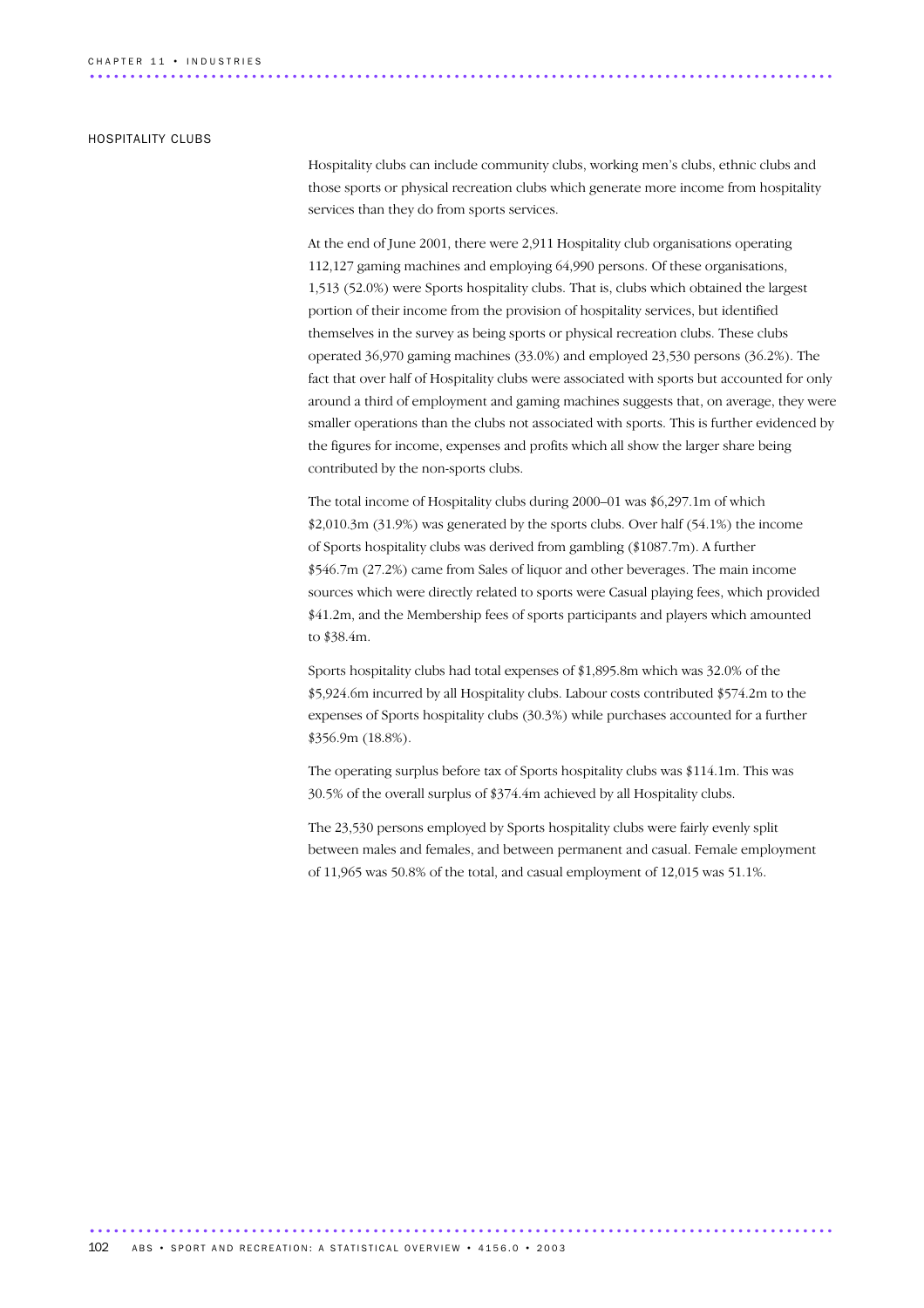HOSPITALITY CLUBS *continued*

# 11.2 HOSPITALITY CLUBS—2000–01 ................................................................

|                                                  |       | Sports<br>hospitality<br>clubs(a) | Other<br>hospitality<br>clubs | Total            |
|--------------------------------------------------|-------|-----------------------------------|-------------------------------|------------------|
|                                                  |       |                                   |                               |                  |
| Organisations at end June                        | no.   | 1513                              | 1 3 9 8                       | 2911             |
| Poker/gaming machines in use at end June         | no.   | 36 970                            | 75 157                        | 112 127          |
| Employment at end June                           |       |                                   |                               |                  |
| Permanent                                        | no.   | 11 515                            | 22 505                        | 34 0 20          |
| Casual                                           | no.   | 12 0 15                           | 18 955                        | 30 970           |
| Males                                            | no.   | 11 564                            | 18 7 44                       | 30 309           |
| Females                                          | no.   | 11 965                            | 22 7 16                       | 34 681           |
| Total                                            | no.   | 23 530                            | 41 460                        | 64 990           |
| Income                                           |       |                                   |                               |                  |
| Gambling income                                  | \$m   | 1 0 8 7 . 7                       | 2 747.5                       | 3 8 3 5.2        |
| Sales of liquor and other beverages              | \$m   | 546.7                             | 860.2                         | 1 406.9          |
| Sales of meals and other food<br>Membership fees | \$m   | 153.2                             | 393.4                         | 546.6            |
| Sports participants and players                  | \$m   | 38.4                              | 8.9                           | 47.3             |
| Other membership fees                            | \$m   | 19.2                              | 60.4                          | 79.6             |
| Total                                            | \$m\$ | 57.7                              | 69.2                          | 126.9            |
| Casual playing fees<br>Spectator admissions      | \$m   | 41.2                              | 16.4                          | 57.6             |
| To sporting events                               | \$m   | 3.1                               | $*0.2$                        | 3.3              |
| To other events                                  | \$m   | 1.4                               | 9.1                           | 10.5             |
| Total                                            | \$m\$ | 4.5                               | 9.3                           | 13.8             |
| Rent, leasing and hiring income                  |       |                                   |                               |                  |
| Sporting venues and facilities                   | \$m   | $*6.0$                            | 5.5                           | 11.6             |
| Other                                            | \$m   | 7.2                               | 24.9                          | 32.1             |
| Total                                            | \$m\$ | 13.3                              | 30.4                          | 43.7             |
| Other income                                     | \$m   | 106.0                             | 160.4                         | 266.4            |
| Total                                            | \$m   | 2 010.3                           | 4 286.8                       | 6 297.1          |
| <b>Expenses</b>                                  |       |                                   |                               |                  |
| Labour costs                                     |       |                                   |                               |                  |
| Wages and salaries                               | \$m   | 509.2                             | 1 046.7                       | 1 555.9          |
| Other labour costs<br>Total                      | \$m   | 65.0<br>574.2                     | 156.1                         | 221.0<br>1 777.0 |
|                                                  | \$m   |                                   | 1 202.8                       |                  |
| Poker/gaming machine and other gambling          |       |                                   |                               |                  |
| taxes and levies                                 | \$m   | 207.9                             | 562.9                         | 770.7            |
| Purchases                                        | \$m\$ | 356.9                             | 641.1                         | 998.0            |
| Other expenses                                   | \$m   | 756.8                             | 1 622.1                       | 2 378.9          |
| Total                                            | \$m   | 1895.8                            | 4 028.9                       | 5924.6           |
| Operating surplus before tax                     | \$m   | 114.1                             | 260.3                         | 374.4            |
|                                                  |       |                                   |                               |                  |

\* estimate has a relative standard error of between 25% and 50% and should be used with caution

(a) Clubs which obtained the majority of their income from providing hospitality (e.g. bar, restaurant and gambling income) but identified themselves as sports clubs.

*Source:* ABS data available on request, Clubs, Pubs, Taverns and Bars, 2000–01.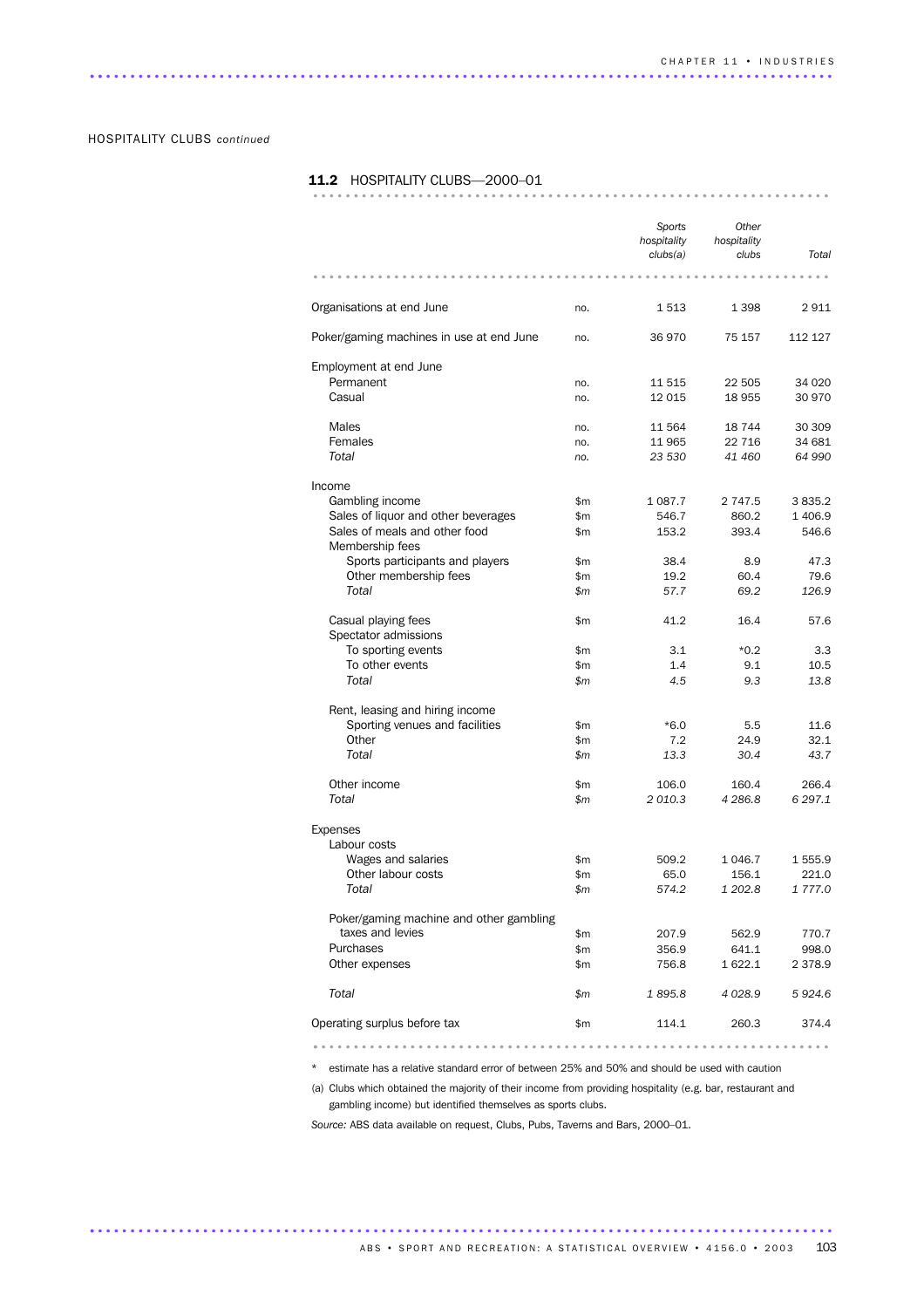#### MANUFACTURING INDUSTRY SURVEY

The ACLC Industry Classification includes the classes 341 for Sports and physical recreation goods manufacturing, and 481 for Other culture and leisure goods manufacturing. It would be ideal for data to be separately available for both classes. However, the Manufacturing Industry Survey uses ANZSIC to classify industry. The only ANZSIC class which corresponds closely in scope to ACLC classes 341 and 481 is 2942 Toy and sporting good manufacturing. The scope of this ANZSIC class is wholly contained within, but much narrower than, the combined scope of the two ACLC classes.

In 2000–01, the total income of Toy and sporting good manufacturers was \$303.7m of which 90.2% (\$273.9m) came from sales of goods manufactured by the business. Total expenses came to \$273.2m. Of this figure, 55.0% (\$150.3m) went on purchases while labour costs accounted for a further 23.2% (\$63.3m). The contribution of wages and salaries to labour costs was \$55.0m (86.9%).

At the end of June 2001, there were 2,386 persons employed by Toy and sporting good manufacturers.

For the 2000–01 and subsequent Manufacturing Industry Surveys, the business unit from which data are collected, and for which industry is classified, is the management unit. However, for earlier Manufacturing Industry Surveys the relevant unit was the establishment. Although, for the majority of businesses, these units will be one and the same, larger businesses may consist of one management unit but several establishments. As a result of the change in collection methodology, the data for 2000–01 are not comparable with data from earlier surveys. However, the data from the earlier surveys are comparable with each other.

Because of the design of the establishment-based surveys, only limited data are available at the individual ANZSIC class level (e.g. Class 2942) as can be seen in table 11.3. For the years 1997–98 to 1999–2000, the available data items are employment, sales of goods manufactured by the business, wages and salaries, and purchases. All were at their highest level in 1997–98 before falling in 1998–99 and then partially recovering in 1999–2000.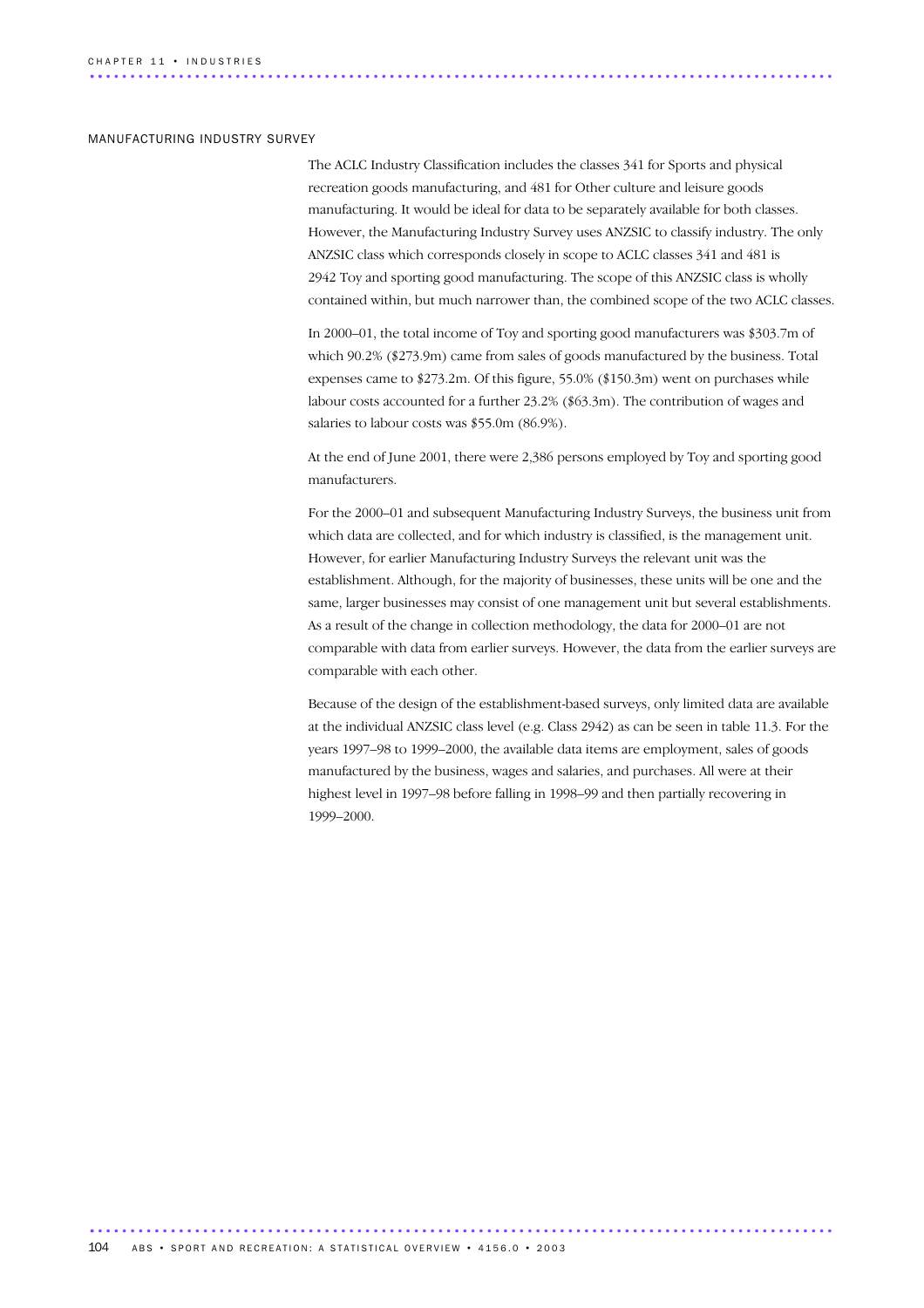MANUFACTURING INDUSTRY SURVEY *continued*

............................................................................................ ..

|  |  |  |  | <b>11.3</b> TOY AND SPORTING GOOD MANUFACTURERS |
|--|--|--|--|-------------------------------------------------|
|--|--|--|--|-------------------------------------------------|

| TOY AND SPORTING GOOD MANUFACTURERS<br>11.3 |              |         |         |         |                |  |
|---------------------------------------------|--------------|---------|---------|---------|----------------|--|
|                                             |              | 1997-98 | 1998-99 | 1999-00 | $2000 - 01(a)$ |  |
|                                             |              |         |         |         |                |  |
| Employment at end June(b)                   | no.          | 2 7 6 4 | 1920    | 2 2 3 7 | 2 3 8 6        |  |
| Income                                      |              |         |         |         |                |  |
| Sales of goods manufactured by              |              |         |         |         |                |  |
| the business                                | \$m          | 274.1   | 191.8   | 241.8   | 273.9          |  |
| Other income                                | \$m          | na      | na      | na      | 29.8           |  |
| <b>Total</b>                                | $\mathsf{m}$ | na      | na      | na      | 303.7          |  |
| <b>Expenses</b>                             |              |         |         |         |                |  |
| Labour costs                                |              |         |         |         |                |  |
| Wages and salaries                          | \$m\$        | 72.1    | 48.7    | 59.1    | 55.0           |  |
| Other labour costs                          | \$m          | na      | na      | na      | 8.3            |  |
| Total                                       | \$m          | na      | na      | na      | 63.3           |  |
| Purchases                                   | \$m\$        | 146.7   | 111.1   | 137.3   | 150.3          |  |
| Other expenses                              | \$m          | na      | na      | na      | 59.6           |  |
| Total                                       | \$m\$        | na      | na      | na      | 273.2          |  |
| Operating profit before tax                 | \$m          | na      | na      | na      | 40.2           |  |
| Operating profit margin                     | %            | na      | na      | na      | 13.3           |  |
|                                             |              |         |         |         |                |  |

na not available at the individual ANZSIC class level

(a) Note that the figures for 2000–01 are not comparable with those for earlier years because of changes to the data collection methodology.

(b) Includes working proprietors and partners.

*Source:* ABS data available on request, Manufacturing Industry Survey.

............................................................................................ .

#### WHOLESALE INDUSTRY SURVEY 1998–99

The ACLC Industry Classification includes the classes 342 for Sports and physical recreation goods wholesaling, and 482 for Other culture and leisure goods wholesaling. It would be ideal for data to be separately available for both classes. However, the 1998–99 Wholesale Industry Survey used ANZSIC to classify industry. The only ANZSIC class which corresponds closely in scope to ACLC classes 342 and 482 is 4793 Toy and sporting good wholesaling. The scope of this ANZSIC class is wholly contained within, but much narrower than, the combined scope of the two ACLC classes.

In 1998–99, the total income of Toy and sporting good wholesalers was \$1,339.1m of which 95.8% (\$1,282.2m) was contributed by wholesale sales. Total expenses came to \$1,299.1m. Of this figure, almost two-thirds (\$851.0m) went on purchases while labour costs accounted for a further 12.0% (\$155.7m). The contribution of wages and salaries to labour costs was \$132.7m (85.2%).

At the end of June 1999, there were 4,173 persons employed by Toy and sporting good wholesalers. Of the total employment, 82.8% (3,455 persons) were full-time and 59.5% (2,483 persons) were male. The equivalent percentages applying for the wholesale trade industry in total were 83.6% for full-time workers and 68.4% for males.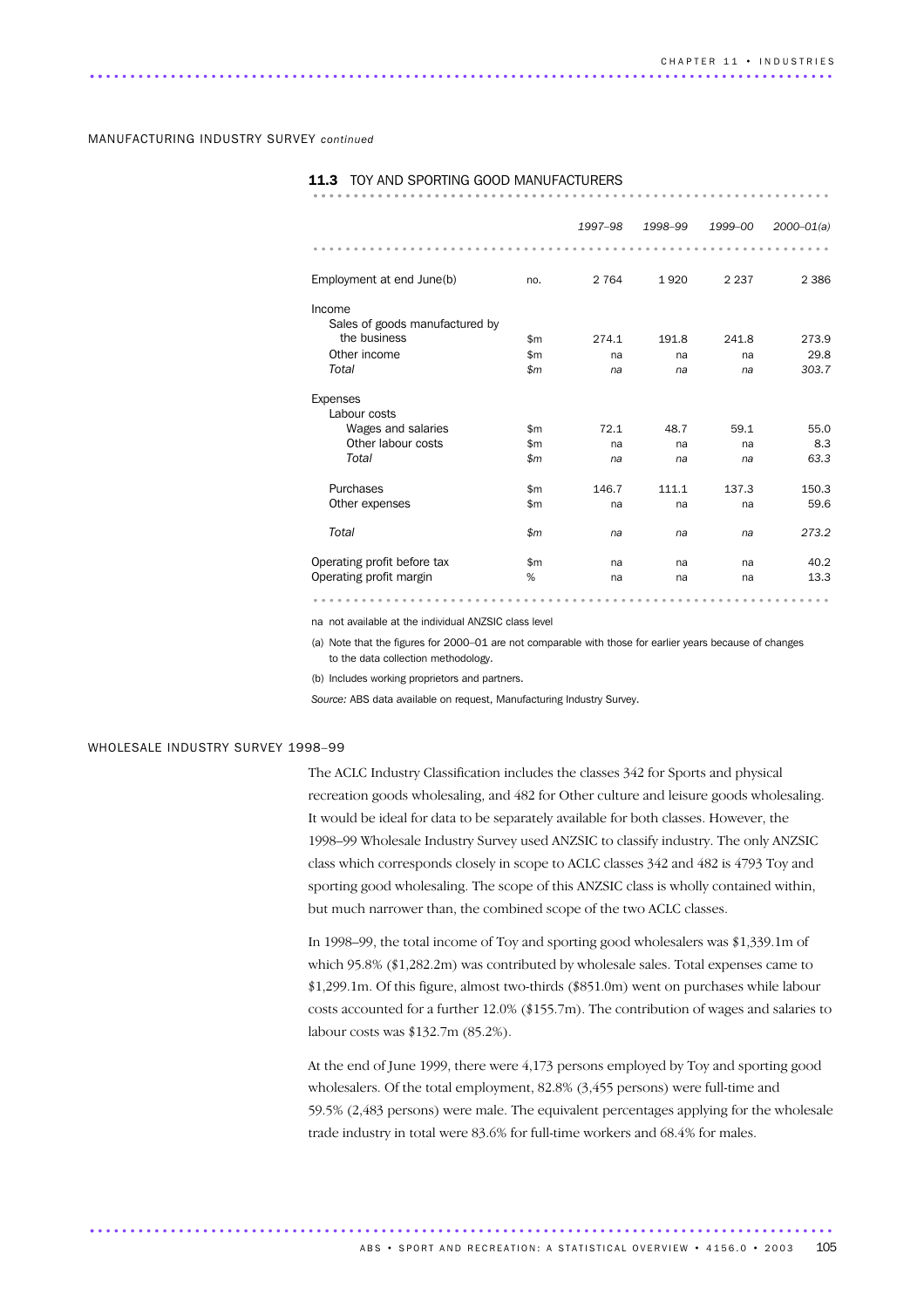WHOLESALE INDUSTRY SURVEY 1998–99 *continued*

|                                                                           |              | Value       |
|---------------------------------------------------------------------------|--------------|-------------|
| Businesses at end of June                                                 | no.          | 825         |
| Employment at end of June                                                 |              |             |
| Full-time(a)                                                              | no.          | 3 4 5 5     |
| Part-time                                                                 | no.          | 718         |
|                                                                           |              |             |
| Males                                                                     | no.          | 2 4 8 3     |
| Females                                                                   | no.          | 1690        |
| Total                                                                     | no.          | 4 173       |
|                                                                           |              |             |
| Income<br>Wholesale sales                                                 | \$m          | 1 2 8 2.2   |
| Other income                                                              | \$m          | $*56.9$     |
| Total                                                                     | \$m          | 1 3 3 9 . 1 |
|                                                                           |              |             |
| <b>Expenses</b>                                                           |              |             |
| Labour costs                                                              |              |             |
| Wages and salaries                                                        | \$m          | 132.7       |
| Other labour costs                                                        | \$m          | 23.0        |
| Total                                                                     | \$m\$        | 155.7       |
|                                                                           |              |             |
| Purchases                                                                 | \$m          | 851.0       |
| Other expenses                                                            | \$m          | 292.4       |
|                                                                           |              |             |
| Total                                                                     | $\mathsf{m}$ | 1 299.1     |
| Operating profit before tax                                               | \$m          | $**33.4$    |
| Operating profit margin                                                   | %            | 2.5         |
|                                                                           |              |             |
|                                                                           |              |             |
| $^\star$<br>estimate has a relative standard error of between 25% and 50% |              |             |

# 11.4 TOY AND SPORTING GOOD WHOLESALERS—1998–99 ................................................................ ............................

and should be used with caution \*\* estimate has a relative standard error greater than 50% and is

............................................................................................ .

too unreliable for general use (a) Includes working proprietors and partners.

*Source: Wholesale Industry, 1998–99* (cat. no. 8638.0).

106 ABS • SPORT AND RECREATION: A STATISTICAL OVERVIEW • 4156.0 • 2003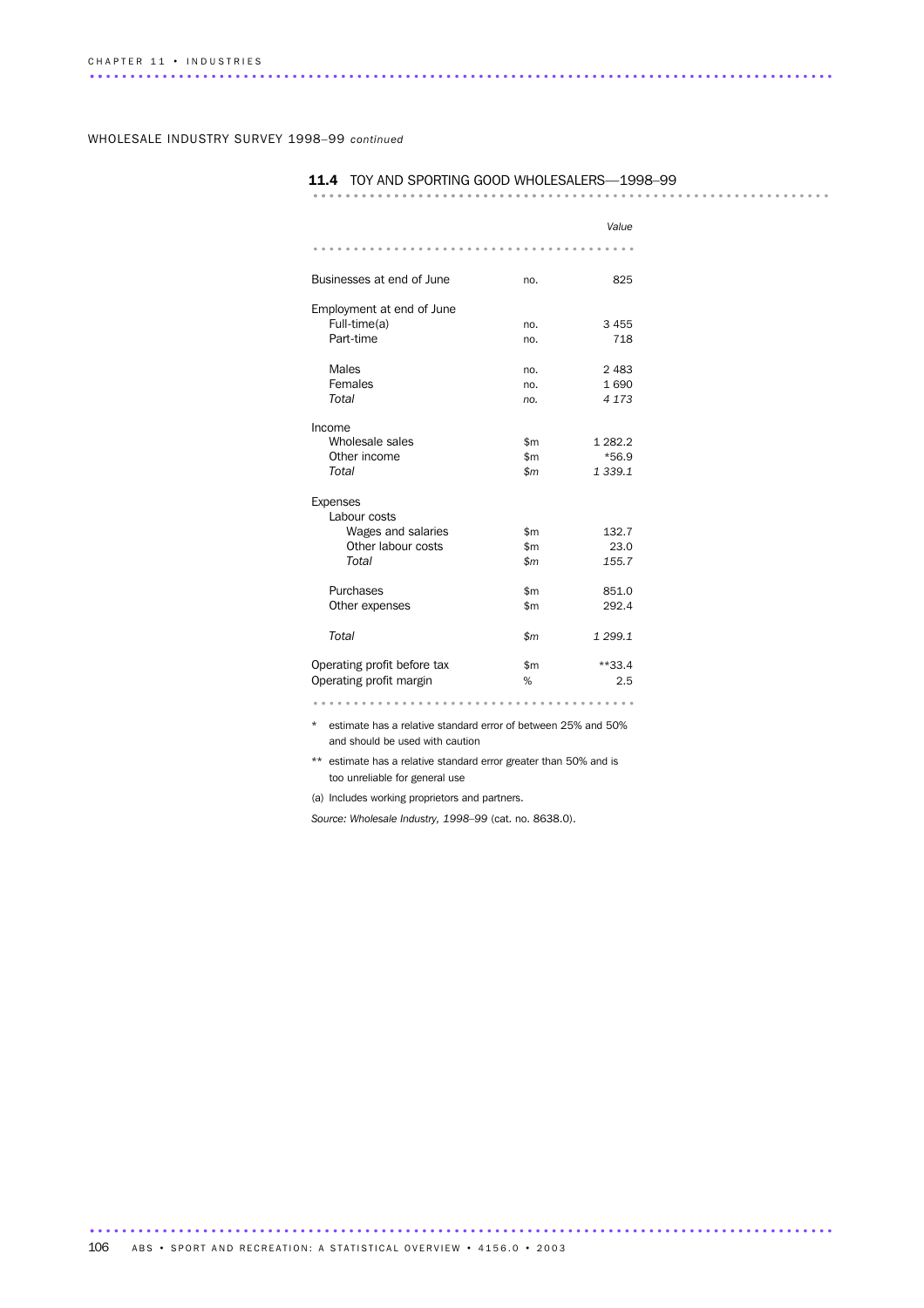#### RETAIL INDUSTRY SURVEY 1998–99

The ACLC Industry Classification includes the class 483 for Other culture and leisure goods retailing n.e.c. Because the 1998–99 Retail Industry Survey used ANZSIC to classify industry, data are not available for the full scope of the class 483 as defined in the ACLC. What is available are data for the ANZSIC classes which correspond most closely in scope to ACLC class 483. These ANZSIC classes are 5242 Toy and game retailing and 5313 Trailer and caravan dealing. The scope of the former is wholly contained within the scope of ACLC class 483. However, the scope of the latter includes dealing in trailers used for non-recreation purposes which falls outside the scope of the ACLC altogether. There are also some primary activities in scope of ACLC class 483 which fall outside the scope of ANZSIC classes 5242 and 5313. An example is the retailing of electronic game consoles.

The total income of Toy and game retailers for 1998–99 was \$563.5m. Retail sales contributed 98.0% (\$552.4m) of this figure. For Trailer and caravan dealers, retail sales contributed 91.0% (\$343.4m) to the total income figure of \$377.5m. Total expenses for Toy and game retailers were \$570.1m of which \$363.3m (63.7%) went on purchases and \$65.4m (11.5%) on labour costs. Wages and salaries made up 89.8% (\$58.7m) of labour costs. Trailer and caravan dealers had total expenses of \$367.0m. Purchases accounted for \$301.0m (82.0%) of this while the labour cost component was \$30.6m (8.3%). The contribution of wages and salaries to labour costs was 84.6% (\$25.9m). Trailer and caravan dealers achieved an operating profit margin of 3.6%. However, Toy and game retailers recorded an overall loss. This resulted in an operating profit margin of –1.3%.

The number of persons employed by Toy and game retailers at the end of June 1999 was 4,828 of which 2,942 (60.9%) were part-time and 3,011 (62.4%) female. For the retail industry as a whole, part-time employment was 54.3% of the total while female employment was 54.2%. Employment by Trailer and caravan dealers, on the other hand, was dominated by full-timers and males. Of 1,105 persons employed at the end of June 1999, 844 (76.4%) were full-time and 836 (75.7%) were male.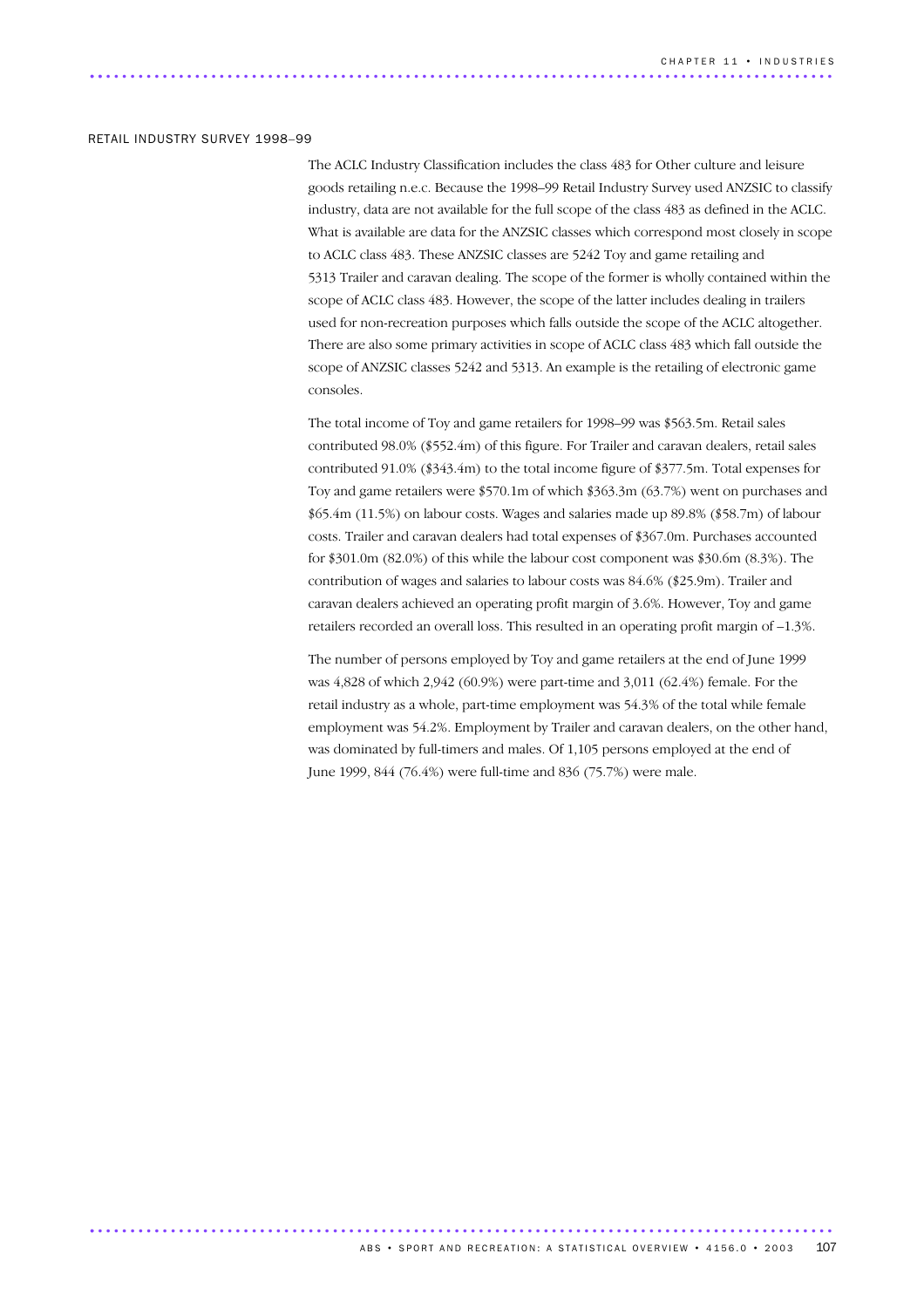RETAIL INDUSTRY SURVEY 1998–99 *continued*

|                              |              | Toy and    | Trailer and |
|------------------------------|--------------|------------|-------------|
|                              |              | game       | caravan     |
|                              |              | retailers  | dealers     |
|                              |              |            |             |
| Businesses at end June (no.) | no.          | 524        | 211         |
| Employment at end June       |              |            |             |
| Full-time(a)                 | no.          | 1884       | 844         |
| Part-time                    | no.          | 2942       | 262         |
| Males                        | no.          | 1817       | 836         |
| Females                      | no.          | 3011       | 269         |
| Total                        | no.          | 4828       | 1 1 0 5     |
| Income                       |              |            |             |
| Retail sales                 | \$m          | 552.4      | 343.4       |
| Other income                 | \$m\$        | $*11.1$    | $*34.1$     |
| Total                        | \$m          | 563.5      | 377.5       |
| Expenses                     |              |            |             |
| Labour costs                 |              |            |             |
| Wages and salaries           | \$m          | 58.7       | 25.9        |
| Other labour costs           | \$m\$        | 6.7        | 4.7         |
| Total                        | \$m          | 65.4       | 30.6        |
| Purchases                    | \$m          | 363.3      | 301.0       |
| Other expenses               | \$m\$        | 141.4      | 35.4        |
| Total                        | $\mathsf{m}$ | 570.1      | 367.0       |
| Operating profit before tax  | \$m          | $** - 7.1$ | $*13.4$     |
| Operating profit margin      | %            | $-1.3$     | 3.6         |
|                              |              |            |             |

### 11.5 TOY AND GAME RETAILERS AND TRAILER AND CARAVAN DEALERS-1998-99

\* estimate has a relative standard error of between 25% and 50% and should be used with caution

\*\* estimate has a relative standard error greater than 50% and is too unreliable for general use

............................................................................................ .

(a) Includes working proprietors and partners.

*Source: Retail Industry, 1998–99* (cat. no. 8622.0).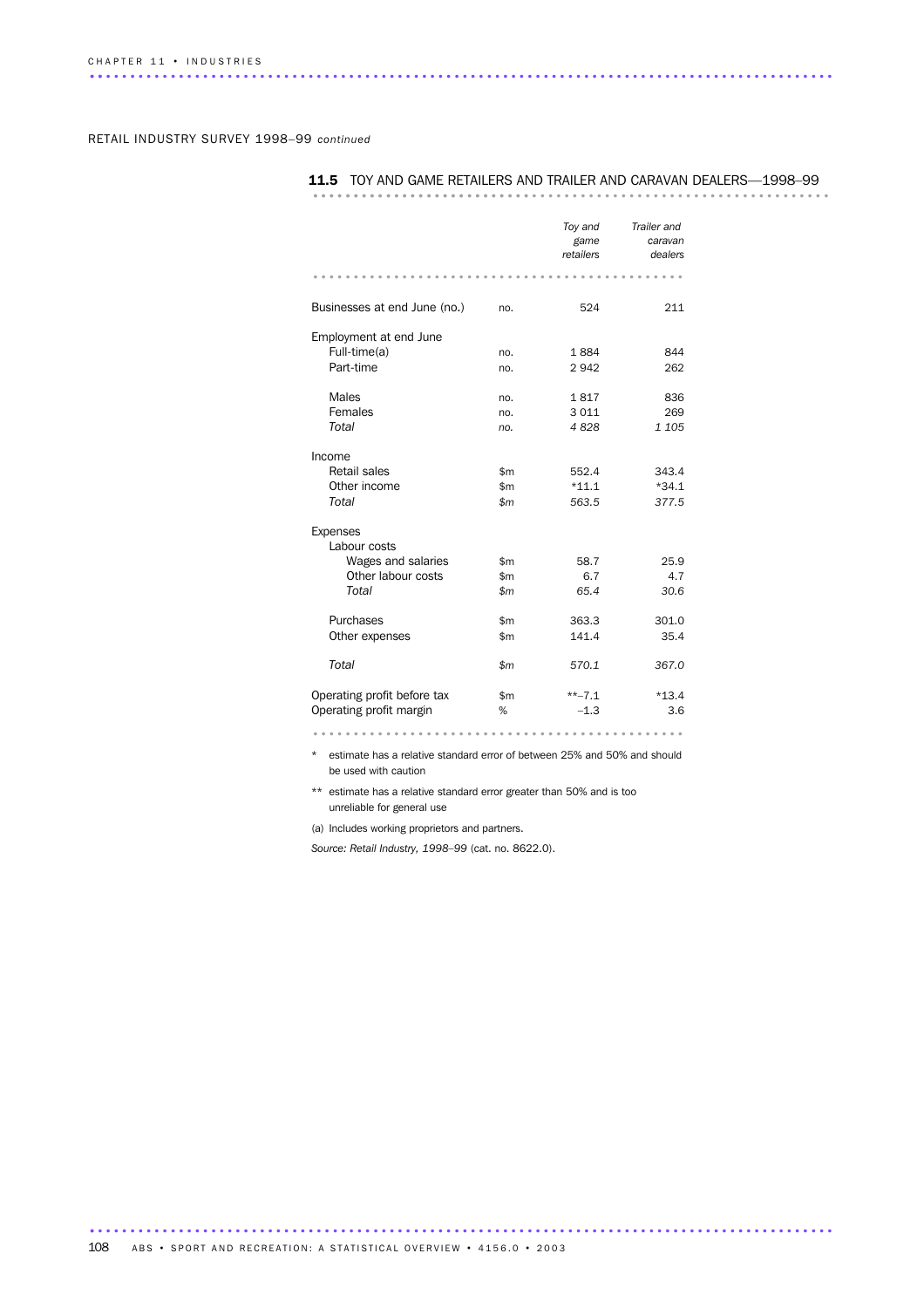# C H A P T E R 1 2 P R O D U C T S ..........................................

INTRODUCTION

The purpose of this Chapter is to present information about the manufacture of, trade in, supply of, demand for, and household expenditure on other leisure products. It also presents information about building approvals for work on other leisure buildings. The term 'products' encompasses both goods—such as a deck of playing cards or a model train—and services—such as a sightseeing tour or services provided by a licensed club.

The latest information about the manufacture of other leisure products has been obtained from the 2000–01 Manufacturing Industry Survey. However, for wholesaling and retailing, data are collected less frequently and the latest available are from the Wholesale Industry Survey and Retail Industry Survey conducted in respect of 1998–99. The information about exports and imports has been obtained from FASTTRACCS, an ABS product which provides electronic delivery of international trade statistics sourced from customs records. Supply and demand data come from the ABS Australian National Accounts Input-Output Tables, while the source of information about household expenditure on other leisure products was the Household Expenditure Survey. The monthly Building Approvals collection was the source of information about the value of building work approved for other leisure buildings during 2000–01.

The products selected from each of these data sources for inclusion in the tables presented in this Chapter are those which most closely align with one or more other leisure product classes as defined in the ACLC Product Classification. The ACLC Product Classification lists all classes of products which the ABS defines as pertaining to culture and leisure. A subset of these are defined as pertaining to other leisure.

Some other leisure products could not be included in some of the tables because, for the relevant data source, they were part of a larger product category which was predominantly out of scope of the ACLC Product Classification. Conversely, some out-of-scope products are included in the tables because they were part of a product category which was predominantly in scope. In addition, there are instances of a product category having significance for sports and physical recreation products as well as other leisure products. In these cases, the category has been included in not only the other leisure products table(s) in this Chapter, but also in the equivalent table(s) for sports and physical recreation products in Chapter 9.

#### MANUFACTURING INDUSTRY SURVEY

For the 2000–01 and subsequent Manufacturing Surveys, the business unit from which data are collected, and for which industry is classified, is the management unit. However, for earlier Manufacturing Surveys the relevant unit was the establishment. Although, for the majority of businesses, these units will be one and the same, larger businesses may consist of one management unit but several establishments. As a result of the change in collection methodology, the data for 2000–01 is not comparable with data from earlier surveys. However, the data from the earlier surveys are comparable with each other.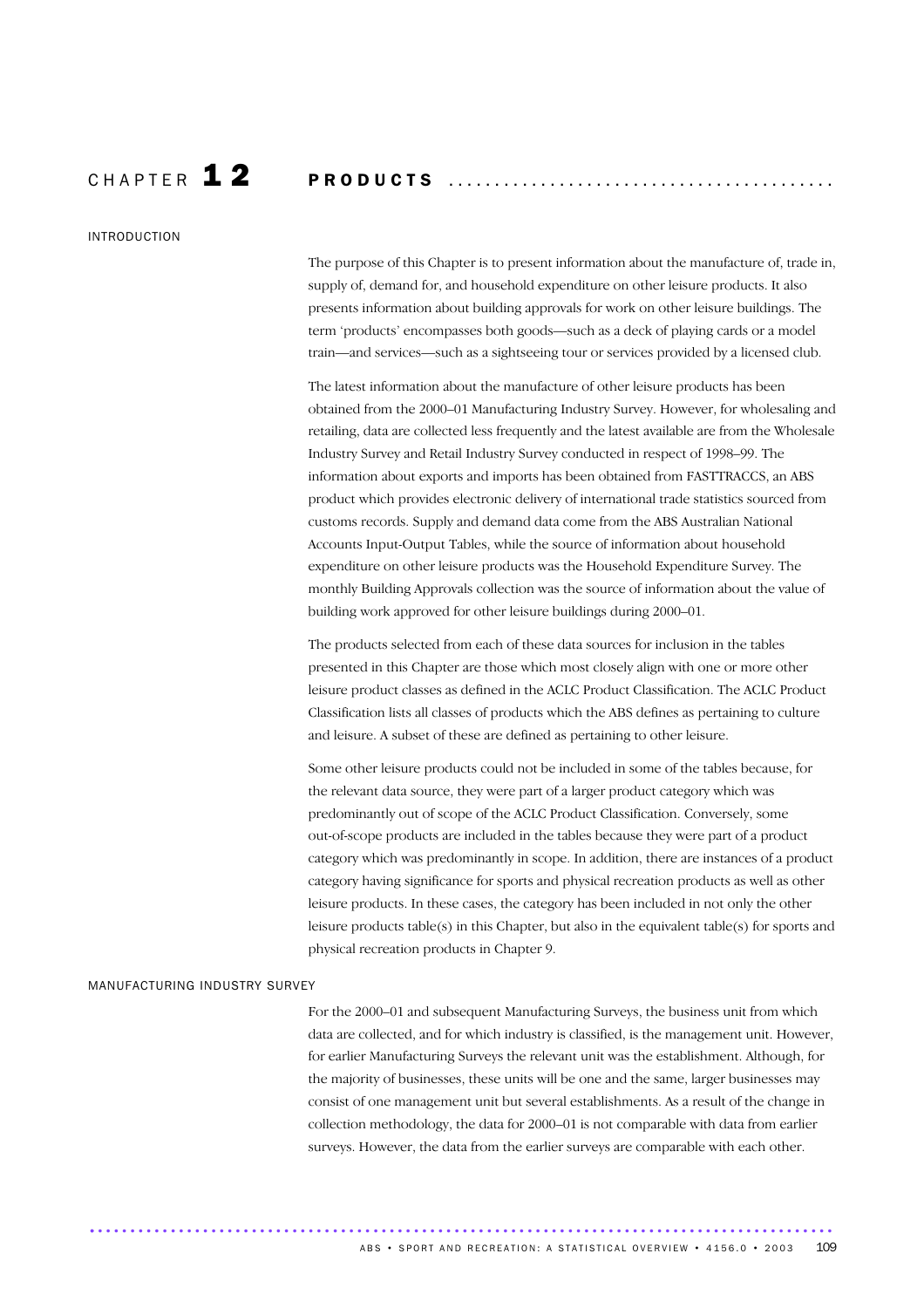#### MANUFACTURING INDUSTRY SURVEY *continued*

The first product category in table 12.1 (Articles for funfair, etc.) is a mixture of sports and physical recreation products (e.g. snooker tables, bowling alley equipment) and other leisure products (e.g. pinball machines, tables for casino games). This category is also included in the equivalent table for sport and physical recreation products in Chapter 9 (table 9.1). As a result of this, it is not possible to sum the values for each product in table 12.1 to obtain an estimate of the total value of production of all other leisure products.

For 2000–01, the product category with the greatest value of production (\$296.2m) was Coin or disc operated games. Another category with a large value was Caravans and camper trailers with production of \$159.6m.

Although not comparable with 2000–01, the figures for earlier years show that Coin or disc operated games also had by far the greatest value of production for 1997–98 and 1999–2000 (\$721.2m and \$471.2m respectively). Unfortunately, the figure for 1998–99 could not be published because of confidentiality requirements. Of the publishable production figures for 1998–99, Caravans and camper trailers had the greatest value with \$162.7m.

During the three years of directly comparable data, Articles for funfair, etc. and Coin or disc operated games both recorded their highest value in 1997–98 (\$71.7m and \$721.2m respectively). On the other hand, Caravans and camper trailers recorded its high of \$162.7m in 1998–99.

# 12.1 SELECTED OTHER LEISURE PRODUCTS, Value of manufacturing production ........................................................................................... .

|                                                                                                                                                            | VALUE OF PRODUCTION |               |               |                |  |
|------------------------------------------------------------------------------------------------------------------------------------------------------------|---------------------|---------------|---------------|----------------|--|
|                                                                                                                                                            | 1997-98             | 1998-99       | 1999-00       | $2000 - 01(a)$ |  |
| Product                                                                                                                                                    | $\mathsf{Sm}$       | $\mathsf{Sm}$ | $\mathsf{Sm}$ | $\mathsf{m}$   |  |
|                                                                                                                                                            |                     |               |               |                |  |
| Articles for funfair, table or parlour games (incl. articles and accessories<br>for billiards, snooker or pool; pintables, special tables for casino games |                     |               |               |                |  |
| and bowling alley equipment)                                                                                                                               | $*71.7$             | $*17.0$       | $*41.3$       | 18.0           |  |
| Caravans, camper trailers and similar vehicles                                                                                                             | $*90.0$             | 162.7         | $*154.2$      | 159.6          |  |
| Coin or disc operated games (incl. video games and poker machines)                                                                                         | 721.2               | np            | 471.2         | 296.2          |  |
| Toys and puzzles and parts (e.g. dolls' carriages, scooters, model                                                                                         |                     |               |               |                |  |
| assembly kits) (excl. fur or leather)                                                                                                                      | $*21.8$             | $*21.9$       | $*27.2$       | $*20.9$        |  |
|                                                                                                                                                            |                     |               |               |                |  |

\* estimate has a relative standard error of between 25% and 50% and should be used with caution

np not available for publication but included in totals where applicable, unless otherwise stated

\*\* estimate has a relative standard error greater than 50% and is too unreliable for general use

(a) Note that the figures for 2000–01 are not comparable with those for earlier years because of changes to the data collection methodology.

*Source:* ABS data available on request, Manufacturing Industry Survey.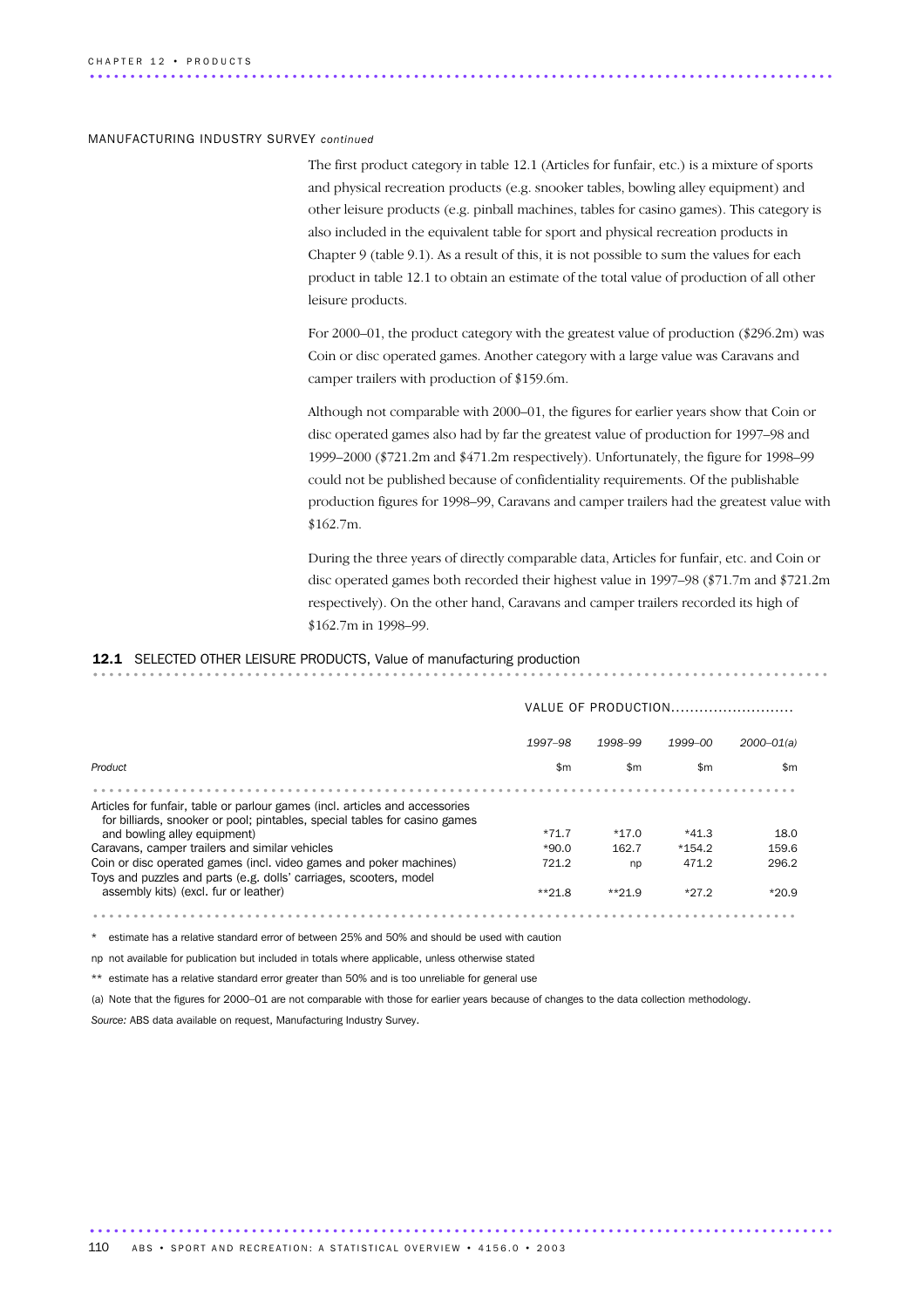#### WHOLESALE INDUSTRY SURVEY 1998–99

The information presented here comes from the publication *Wholesale Industry, Australia, 1998–99* (cat. no. 8638.0). The two product categories in table 12.2 are the only ones used in that publication which closely correspond to products included in the ACLC Product Classification. The category Bicycles and ride-on toys combines other leisure products (ride-on toys) with a sports and physical recreation product (bicycles). Hence, this category is also included in the equivalent table for sports and physical recreation products in Chapter 9 (table 9.2). As a result of the preceding, it is not possible to sum the sales figures for each of the two product categories in table 12.2 to obtain an estimate of the total sales for all other leisure products.

At \$519.1m, Other toys and games had the greater wholesale sales for 1998–99. The percentage margins for the two product categories were almost identical; 30.5% for Other toys and games, and 30.6% for Bicycles and ride-on toys.

|                           | Sales<br>value | Sales<br>margin | Percentage<br>margin |
|---------------------------|----------------|-----------------|----------------------|
| Product                   | \$m            | \$m             | %                    |
|                           |                |                 |                      |
| Bicycles and ride-on toys | $*209.7$       | $*64.1$         | 30.6                 |
| Other toys and games      | 519.1          | 158.2           | 30.5                 |
|                           |                |                 |                      |

# 12.2 SELECTED OTHER LEISURE PRODUCTS, Wholesale sales-1998-99

estimate has a relative standard error of between 25% and 50% and should be used with caution

*Source: Wholesale Industry, 1998–99* (cat. no. 8684.0).

............................................................................................ .

### RETAIL INDUSTRY SURVEY 1998–99

The information presented here comes from the publication *Retail Industry, Commodity Sales, Australia, 1998–99* (cat. no. 8624.0). The product categories included in table 12.3 are those which were used in that publication and most closely align with one or more other leisure product classes as defined in the ACLC.

For 1998–99, Other toys and games had by far the greatest level of retail sales. Its value of \$1,088.5m was almost two-thirds of the total spent on selected other leisure products. However, the product categories with the highest percentage margins were Pets at 40.4% and Hobby equipment at 34.2%. The percentage margin for Other toys and games was 31.1%.

The two lowest percentage margins were provided by Caravans and camping trailers. The margins were 17.6% for new and 22.1% for used.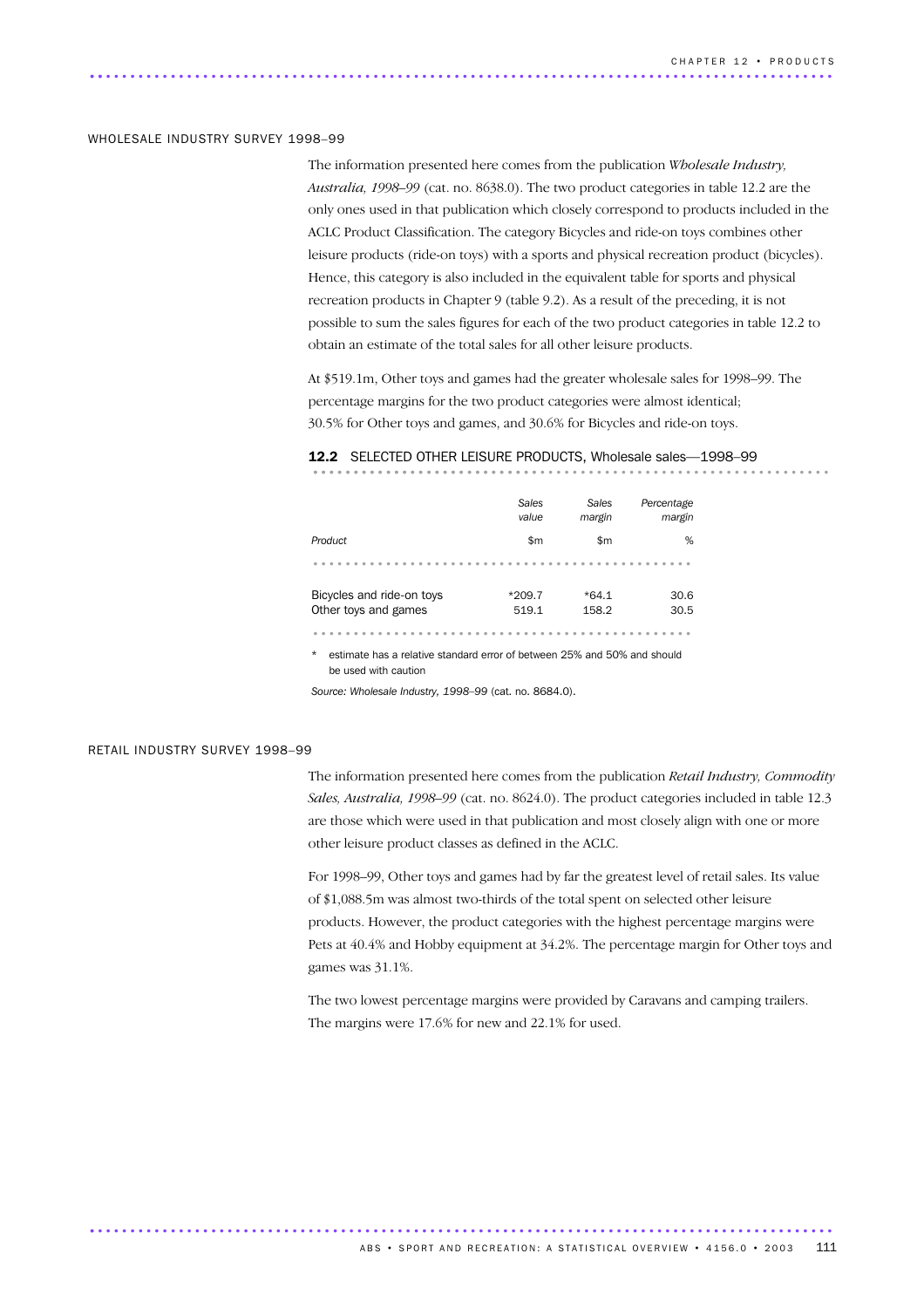RETAIL INDUSTRY SURVEY 1998–99 *continued*

|                                     | Sales<br>value | Percentage<br>margin |
|-------------------------------------|----------------|----------------------|
| Product                             | \$m            | %                    |
|                                     |                |                      |
| Caravans and camping trailers, new  | 212.0          | 17.6                 |
| Caravans and camping trailers, used | 140.0          | 22.1                 |
| Hobby equipment                     | 96.2           | 34.2                 |
| Pets                                | $*95.3$        | 40.4                 |
| Ride-on-toys                        | 25.1           | 31.9                 |
| Other toys and games                | 1 0 88.5       | 31.1                 |
| <b>Total</b>                        | 1657.1         | 29.3                 |
|                                     |                |                      |

12.3 SELECTED OTHER LEISURE PRODUCTS, Retail sales-1998-99

\* estimate has a relative standard error of between 25% and 50% and should be used with caution

*Source: Retail Industry, Commodity Sales, Australia, 1998–99* (cat. no. 8624.0).

### INTERNATIONAL TRADE IN OTHER LEISURE PRODUCTS

One other leisure product which could not be included in the international trade tables was recorded media for computer games. This is because, within the trade data, recorded media containing these games cannot be separately identified from recorded media containing general software. A product which should have been included in the tables relating to sports and physical recreation (see Chapter 9) rather than other leisure was automatic bowling alley equipment. However, this equipment could not be separately identified because it is included in the trade data as part of the category Other articles for funfair, table or parlour games. This category consists largely of other leisure products. Hence, it has been necessary to include automatic bowling alley equipment in the tables relating to other leisure as part of Other articles for funfair, table or parlour games.

Australia's trade in the selected other leisure goods is in deficit. Imports of these goods during 2001–02 were valued at \$969.6m. This is almost seven times the \$140.4m in other leisure goods which was exported during that year. Poker machines and other coin or disc operated games (\$55.7m) and Video games of a kind used with a television receiver (\$32.7m) were the main contributors to the overall export figure and together accounted for 63% of the total. The product categories contributing the most to imports were Puzzles and other toys (\$344.8m), Video games of a kind used with a television receiver (\$185.1m) and Dolls and toys representing human beings, animals or non-human creatures (\$180.1m). Their combined contribution to total imports was 73%.

The main source of imported other leisure goods during 2001–02 was China (\$498.2m) which accounted for over half of all imports of these goods. New Zealand was the largest overseas market for Australian other leisure goods (\$51.3m). Its purchases contributed 37% to total other leisure exports.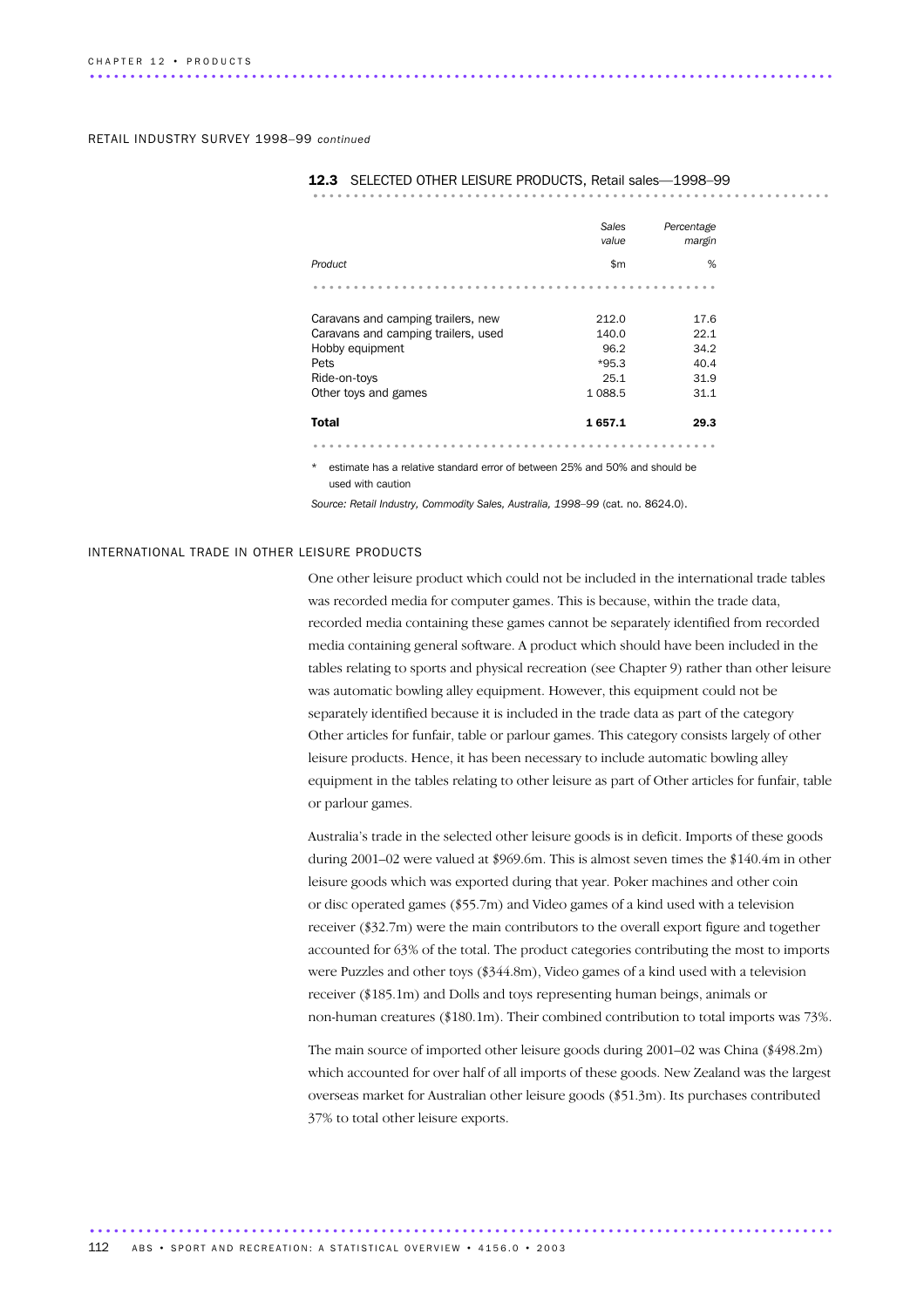### EXPORTS OF OTHER LEISURE GOODS

Other leisure goods exported from Australia during 2001–02 were valued at \$140.4m, which was down 16.4% from the \$167.9m recorded for 2000–01 (at current prices), but still 13.6% up from the previous high point of \$123.6m recorded a year earlier.

The product categories Poker machines and other coin or disc operated games, and Video games of a kind used with a television receiver have, since 1997–98, been the dominant contributors to the total value of exports of the selected other leisure goods. During that time, their combined contribution has never been lower than 58%. At current prices, exports of Video games have increased each year since the 1995–96 figure of \$3.2m, resulting in an overall tenfold increase by 2001–02. Exports of Poker machines, etc. fluctuated throughout the period since 1995–96, reaching a low of \$35.5m in 1997–98 and a high of \$90.5m in 2000–01. For 2001–02 the level has dropped 38.5% from the previous year to \$55.7m.

Other product categories making substantial contributions to total exports over the years are Puzzles and other toys, and Other articles for funfair, table or parlour games (including automatic bowling alley equipment). For 2001–02 the levels of exports for these categories were \$15.4m and \$17.9m respectively.

# **12.4** EXPORTS OF SELECTED OTHER LEISURE GOODS(a)

|                                                                                                            | 1995-96 | 1996-97      | 1997–98      | 1998–99 | 1999–00      | 2000-01 | $2001 - 02$  |  |
|------------------------------------------------------------------------------------------------------------|---------|--------------|--------------|---------|--------------|---------|--------------|--|
|                                                                                                            | \$m     | $\mathsf{m}$ | $\mathsf{m}$ | \$m\$   | $\mathsf{m}$ | \$m     | $\mathsf{m}$ |  |
|                                                                                                            |         |              |              |         |              |         |              |  |
| Trailers and semi-trailers of the caravan type, for<br>housing or camping                                  | 2.9     | 3.3          | 3.6          | 1.7     | 1.5          | 2.0     | 1.8          |  |
| Dolls' carriages and wheeled toys designed to be<br>ridden by children                                     | 0.1     | 0.3          | 0.3          | 0.3     | 0.7          | 0.8     | 0.4          |  |
| Dolls and toys representing human beings, animals or<br>non-human creatures                                | 4.8     | 4.1          | 4.5          | 5.1     | 5.1          | 6.0     | 5.5          |  |
| Toy electric trains and their accessories; scale model<br>assembly kits and other constructional toys      | 2.6     | 2.4          | 1.9          | 1.4     | 2.3          | 2.6     | 3.5          |  |
| Puzzles and other toys                                                                                     | 9.8     | 12.3         | 13.7         | 13.4    | 11.8         | 12.4    | 15.4         |  |
| Playing cards                                                                                              | 1.4     | 2.0          | 1.2          | 0.9     | 3.5          | 2.4     | 4.7          |  |
| Video games of a kind used with a television receiver                                                      | 3.2     | 3.8          | 16.4         | 22.0    | 23.7         | 29.6    | 32.7         |  |
| Poker machines and other coin or disc operated games<br>Other articles for funfair, table or parlour games | 48.0    | 36.4         | 35.5         | 39.7    | 59.6         | 90.5    | 55.7         |  |
| (incl. automatic bowling alley equipment)                                                                  | 33.1    | 12.2         | 9.6          | 13.6    | 12.8         | 20.0    | 17.9         |  |
| Fairground amusements such as merry-go-rounds,<br>swings, and shooting galleries                           | 13.1    | 6.6          | 1.9          | 2.2     | 2.5          | 1.4     | 2.9          |  |
| <b>Total</b>                                                                                               | 119.0   | 83.3         | 88.5         | 100.4   | 123.6        | 167.9   | 140.4        |  |
|                                                                                                            |         |              |              |         |              |         |              |  |

............................................................................................ .

(a) All data are presented in Australian dollars using 'Free on Board' valuations.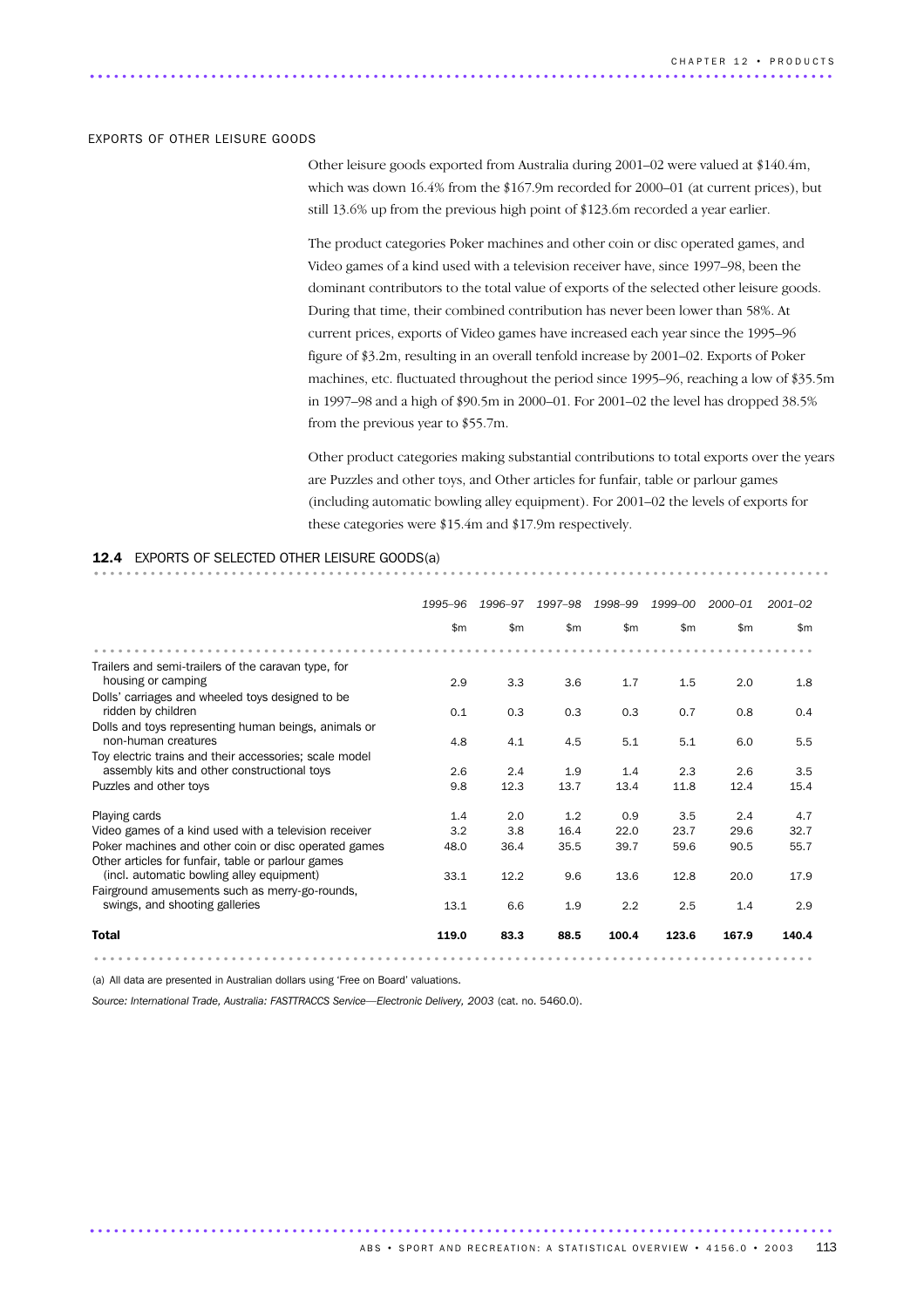## DESTINATION OF EXPORTS

Throughout the period 1995–96 to 2001–02, New Zealand has been the largest market for other leisure goods exported from Australia. It has received between 26.2% (1995–96) and 40.6% (1999–2000) of all exports of these goods during those years. However, the United States of America and, more recently, Singapore have also been important markets. In 2001–02, the three countries together received goods worth \$91.3m. This was 65.0% of all exports of selected other leisure goods for that year.

After averaging \$16.9m for the years 1995–96 to 1999–2000, exports to the United States of America rose to \$34.4m in 2000–01. However, the level has since dropped back to \$19.6m in 2001–02. Exports to Singapore were averaging \$6.5m before rising to \$21.2m in 2000–01. The level for 2001–02 was little changed at \$20.4m.

## 12.5 DESTINATION OF EXPORTS OF SELECTED OTHER LEISURE GOODS(a)

|                          | 1995-96      |      | 1996-97 1997-98 1998-99 |              | 1999–00 | 2000-01 2001-02 |              |
|--------------------------|--------------|------|-------------------------|--------------|---------|-----------------|--------------|
| Country of destination   | $\mathsf{m}$ | \$m  | $\mathsf{Sm}$           | $\mathsf{m}$ | \$m     | \$m             | $\mathsf{m}$ |
|                          |              |      |                         |              |         |                 |              |
| New Zealand              | 31.2         | 25.8 | 29.3                    | 33.9         | 50.1    | 52.2            | 51.3         |
| Singapore                | 5.8          | 5.1  | 4.3                     | 8.6          | 8.8     | 21.2            | 20.4         |
| United States of America | 17.1         | 17.9 | 16.9                    | 16.0         | 16.7    | 34.4            | 19.6         |
| Hong Kong (SAR of China) | 3.0          | 5.1  | 14.4                    | 10.8         | 13.8    | 14.0            | 9.7          |
| United Kingdom           | 2.6          | 3.1  | 3.2                     | 9.1          | 12.5    | 8.4             | 8.3          |
| Philippines              | 0.8          | 3.2  | 0.7                     | 1.1          | 0.7     | 2.3             | 6.6          |
| Malaysia                 | 1.3          | 0.9  | 2.0                     | 1.9          | 2.8     | 14.5            | 5.7          |
| South Africa             | 0.7          | 0.4  | 1.6                     | 5.6          | 3.0     | 6.4             | 3.4          |
| Germany                  | 4.9          | 1.4  | 0.5                     | 1.8          | 0.2     | 0.6             | 1.8          |
| Japan                    | 22.6         | 2.1  | 2.6                     | 2.7          | 2.2     | 2.8             | 1.7          |
| Peru                     |              | 0.1  |                         |              |         | 0.4             | 1.6          |
| <b>Netherlands</b>       | 8.9          | 1.1  | 1.4                     | 2.3          | 4.0     | 1.0             | 1.0          |
| Other countries          | 20.1         | 17.0 | 11.4                    | 6.6          | 9.0     | 9.6             | 9.1          |
| Total                    | 119.0        | 83.3 | 88.5                    | 100.4        | 123.6   | 167.9           | 140.4        |
|                          |              |      |                         |              |         |                 |              |

— nil or rounded to zero (including null cells)

(a) All data are presented in Australian dollars using 'Free on Board' valuations.

............................................................................................ .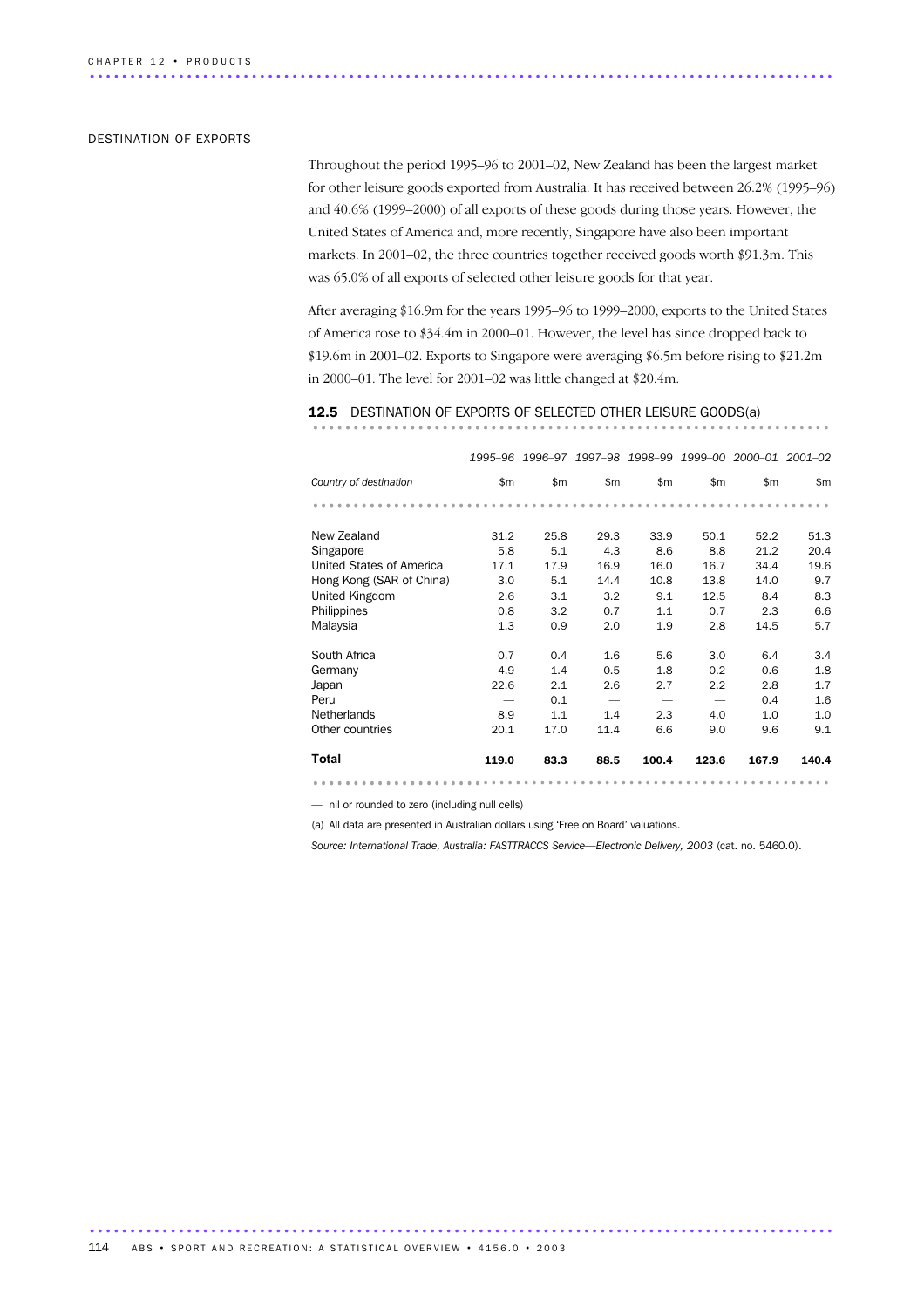#### IMPORTS OF OTHER LEISURE GOODS

The value (at current prices) of other leisure goods imported into Australia increased with each successive year from \$508.3m in 1995–96 to \$969.6m in 2001–02, for an average annual increase of 11.6% over the period.

In every year, Puzzles and other toys was the product category which contributed most to total imports of other leisure goods. The other category which appeared in the top three each year was Dolls and toys representing human beings, animals or non-human creatures. Video games of a kind used with a television receiver was the only other category to make the top three for more than one year. Together, these three product categories accounted for 73.2% (\$710.0m) of total imports of other leisure goods in 2001–02. Their contribution in other years ranged from 65.3% in 1995–96 to 74.9% in 1998–99.

At current prices, the value of imports of Puzzles and other toys has increased each year with the result that the 2001–02 figure of \$344.8m is close to double the 1995–96 figure of \$176.4m. For Dolls and toys representing human beings, animals or non-human creatures, the movement in value of imports has been generally upward to the 2001–02 level of \$180.1m. The only exception was a 2.1% fall to \$150.4m in 1999–2000. This was more than recovered with the following year's rise to \$160.2m. In 2001–02, the value of imports was 73.8% higher than it was in 1995–96 (\$103.6m).

Imports of Video games of a kind used with a television receiver rose each year from 1995–96 to the 1998–99 figure of \$139.8m, more than two and a half times what it was in 1995–96 (\$52.2m). However, over the next two years, the level of imports fell by over 50% to be \$66.3m in 2000–01. It then jumped to \$185.1m in 2001–02, 32.4% up on the previous high point three years earlier.

|                                                                                                            | 1995-96      | 1996-97 | 1997-98 | 1998-99      | 1999-00      | 2000-01      | $2001 - 02$  |  |
|------------------------------------------------------------------------------------------------------------|--------------|---------|---------|--------------|--------------|--------------|--------------|--|
|                                                                                                            | $\mathsf{m}$ | \$m\$   | \$m\$   | $\mathsf{m}$ | $\mathsf{m}$ | $\mathsf{m}$ | $\mathsf{m}$ |  |
|                                                                                                            |              |         |         |              |              |              |              |  |
| Trailers and semi-trailers of the caravan type, for<br>housing or camping                                  | 0.1          | 0.2     | 0.3     | 0.2          | 0.3          | 0.4          | 0.7          |  |
| Dolls' carriages and wheeled toys designed to be<br>ridden by children                                     | 8.7          | 9.3     | 10.2    | 14.7         | 18.1         | 27.4         | 19.1         |  |
| Dolls and toys representing human beings, animals or                                                       |              |         |         |              |              |              |              |  |
| non-human creatures<br>Toy electric trains and their accessories; scale model                              | 103.6        | 107.9   | 149.0   | 153.7        | 150.4        | 160.2        | 180.1        |  |
| assembly kits and other constructional toys<br>Puzzles and other toys                                      | 37.6         | 40.6    | 35.5    | 39.4         | 38.4         | 46.3         | 65.9         |  |
|                                                                                                            | 176.4        | 212.7   | 217.0   | 229.6        | 252.0        | 320.3        | 344.8        |  |
| Playing cards                                                                                              | 1.8          | 2.1     | 2.1     | 2.4          | 5.5          | 4.4          | 4.4          |  |
| Video games of a kind used with a television receiver                                                      | 52.2         | 71.5    | 126.2   | 139.8        | 89.4         | 66.3         | 185.1        |  |
| Poker machines and other coin or disc operated games<br>Other articles for funfair, table or parlour games | 56.4         | 45.2    | 41.4    | 42.7         | 51.2         | 97.7         | 72.8         |  |
| (incl. automatic bowling alley equipment)<br>Fairground amusements such as merry-go-rounds,                | 61.8         | 65.4    | 84.9    | 64.4         | 105.1        | 83.0         | 85.6         |  |
| swings, and shooting galleries                                                                             | 9.7          | 8.4     | 5.5     | 11.5         | 5.5          | 5.6          | 11.3         |  |
| <b>Total</b>                                                                                               | 508.3        | 563.3   | 672.1   | 698.5        | 715.8        | 811.6        | 969.6        |  |
|                                                                                                            |              |         |         |              |              |              |              |  |

#### 12.6 IMPORTS OF SELECTED OTHER LEISURE GOODS(a)

(a) All data are presented in Australian dollars using the Australian Customs Value.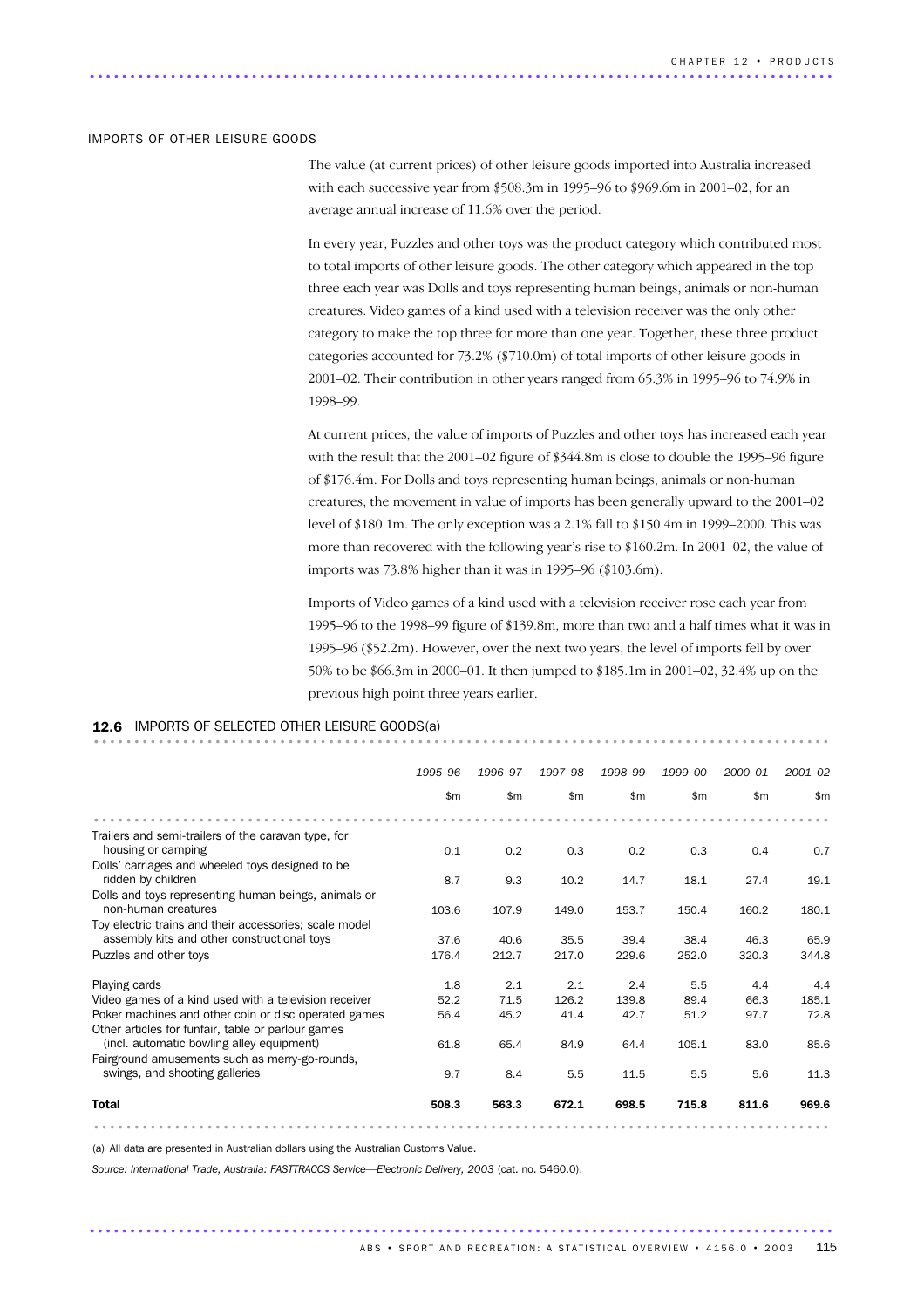### ORIGIN OF IMPORTS

Throughout the period 1995–96 to 2001–02, China has been the largest source of other leisure goods imported into Australia. Its figure of \$498.2m for 2001–02 was five times higher than the \$97.3m worth of other leisure goods imported from the second largest source, the United States of America. Nevertheless, the United States of America and also Japan have been significant sources of other leisure imports throughout the seven-year period. In terms of import value, these countries and China made up the top three for each of the seven years. For 2001–02, the combined other leisure imports sourced from the top three amounted to \$683.9m, which was 70.5% of the total imports of these goods. In previous years their contribution had been even higher, peaking at 78.6% in 1997–98.

At current prices, imports from China have increased each year and, in 2001–02, were more than double the level of \$233.8m recorded for 1995–96. The level of imports from the United States of America has fluctuated over the seven years. The \$97.3m achieved for 2001–02 was down 23.3% from the high of \$126.8m recorded the previous year. The lowest import level occurred in 1997–98 (\$59.8m).

The value of imports from Japan increased each year until it reached \$151.5m in 1998–99, almost two and a half times higher than the 1995–96 value of \$62.7m. However, over the next two years the value fell by almost two-thirds to be \$53.6m in 2000–01 before recovering somewhat to \$88.4m in 2001–02.

An isolated large order for a particular good can result in a country providing an unusually large level of imports for a particular year. One such case is the \$68.0m of imports received from Hungary in 2001–02. After not having broken \$0.5m in any of the preceding six years, orders for nearly \$68m worth of Video games of a kind used with a television receiver made Hungary the fourth biggest source of imports of other leisure goods in 2001–02.

## 12.7 ORIGIN OF IMPORTS OF SELECTED OTHER LEISURE GOODS(a)

|                          |              |       | 1995-96 1996-97 1997-98 1998-99 1999-00 2000-01 2001-02 |       |       |       |       |
|--------------------------|--------------|-------|---------------------------------------------------------|-------|-------|-------|-------|
| Country of origin        | $\mathsf{m}$ | \$m   | \$m                                                     | \$m   | \$m   | \$m   | \$m   |
|                          |              |       |                                                         |       |       |       |       |
| China                    | 233.8        | 254.2 | 328.1                                                   | 331.8 | 346.9 | 456.0 | 498.2 |
| United States of America | 71.3         | 65.0  | 59.8                                                    | 64.0  | 99.0  | 126.8 | 97.3  |
| Japan                    | 62.7         | 90.8  | 140.0                                                   | 151.5 | 100.7 | 53.6  | 88.4  |
| Hungary                  |              | 0.4   | 0.2                                                     |       |       |       | 68.0  |
| Hong Kong (SAR of China) | 11.1         | 14.8  | 19.3                                                    | 19.2  | 25.8  | 28.1  | 33.1  |
| United Kingdom           | 17.5         | 21.2  | 20.3                                                    | 18.6  | 19.6  | 18.8  | 22.2  |
| Taiwan                   | 18.8         | 17.1  | 15.7                                                    | 18.8  | 19.2  | 20.7  | 21.4  |
| Denmark                  | 10.3         | 12.4  | 9.3                                                     | 14.0  | 9.9   | 11.4  | 18.4  |
| Germany                  | 5.9          | 4.9   | 5.2                                                     | 7.0   | 6.6   | 7.0   | 18.0  |
| Switzerland              | 6.2          | 8.5   | 5.1                                                     | 5.3   | 10.0  | 12.8  | 14.3  |
| Korea, Republic of       | 3.3          | 2.8   | 2.3                                                     | 8.3   | 6.2   | 7.2   | 10.8  |
| Malaysia                 | 6.7          | 5.2   | 5.6                                                     | 5.4   | 3.8   | 4.4   | 10.4  |
| Other countries          | 60.7         | 65.9  | 61.1                                                    | 54.6  | 68.1  | 64.7  | 69.0  |
| Total                    | 508.3        | 563.3 | 672.1                                                   | 698.5 | 715.8 | 811.6 | 969.6 |
|                          |              |       |                                                         |       |       |       |       |

— nil or rounded to zero (including null cells)

(a) All data are presented in Australian dollars using the Australian Customs Value.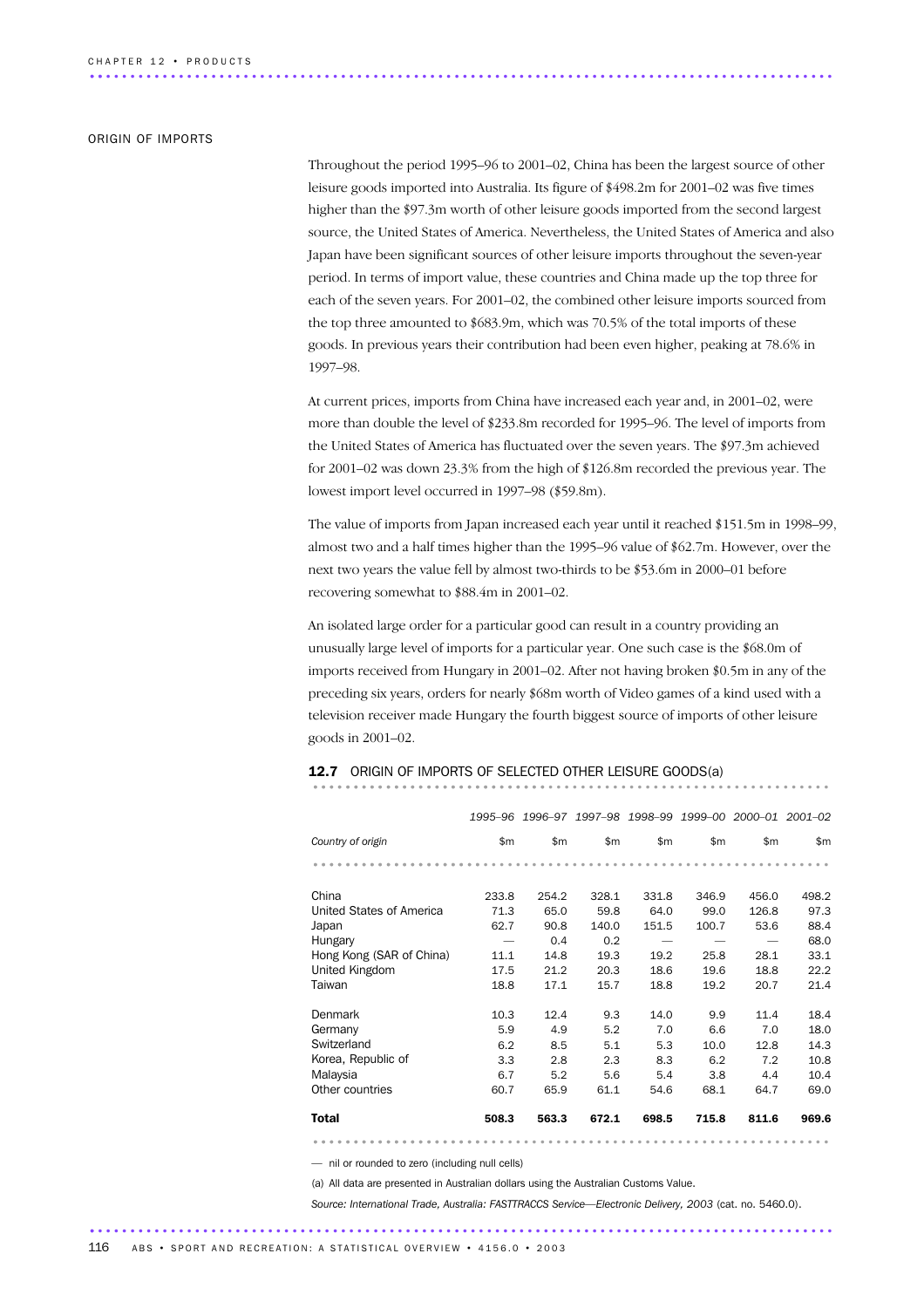#### BALANCE OF TRADE IN OTHER LEISURE GOODS

The countries which appear on the graph below were Australia's major trading partners in the selected other leisure goods for 2001–02. That is, they were the countries with which total transactions (exports and imports) were greatest. Australia had a trade deficit with most of these countries in 2001–02. By far the largest trade deficit was with China (\$498.1m). This was followed by Japan (\$86.7m), the United States of America (\$77.7m) and Hungary (\$68.0m). Australia's only trade surpluses with its major trading partners in other leisure goods were with New Zealand (\$42.2m) and Singapore (\$18.0m).



### 12.8 BALANCE OF TRADE IN SELECTED OTHER LEISURE GOODS—2001–02

*Source: International Trade, Australia: FASTTRACCS Service—Electronic Delivery, 2003* (cat. no. 5460.0).

SUPPLY OF, AND DEMAND FOR, OTHER LEISURE PRODUCTS

Car trailer hire is an example of an out-of-scope product which is included in the supply and demand tables because it is part of a product group which is predominantly in scope of other leisure products. In addition, one product category included in the tables (Articles for funfair, etc.) is a mixture of other leisure products (e.g. pinball machines, tables for casino games) and sports and physical recreation products (e.g. snooker tables, bowling alley equipment). This category is also included in the equivalent tables for sports and physical recreation products in Chapter 9.

The product category Caravans, camper trailers and similar vehicles is in scope of the ACLC Product Classification but could not be included in the tables. This was because, due to confidentiality considerations, 1996–97 data for this category were not separately available.

As a result of the preceding, the totals presented in the tables below should not be viewed as the total supply of, and demand for, other leisure products. They are merely the total values of the products for which data were available and they unavoidably include a limited range of out-of-scope products. In addition, the Articles for funfair, etc. category is included in the totals for both other leisure products, and sports and physical recreation products.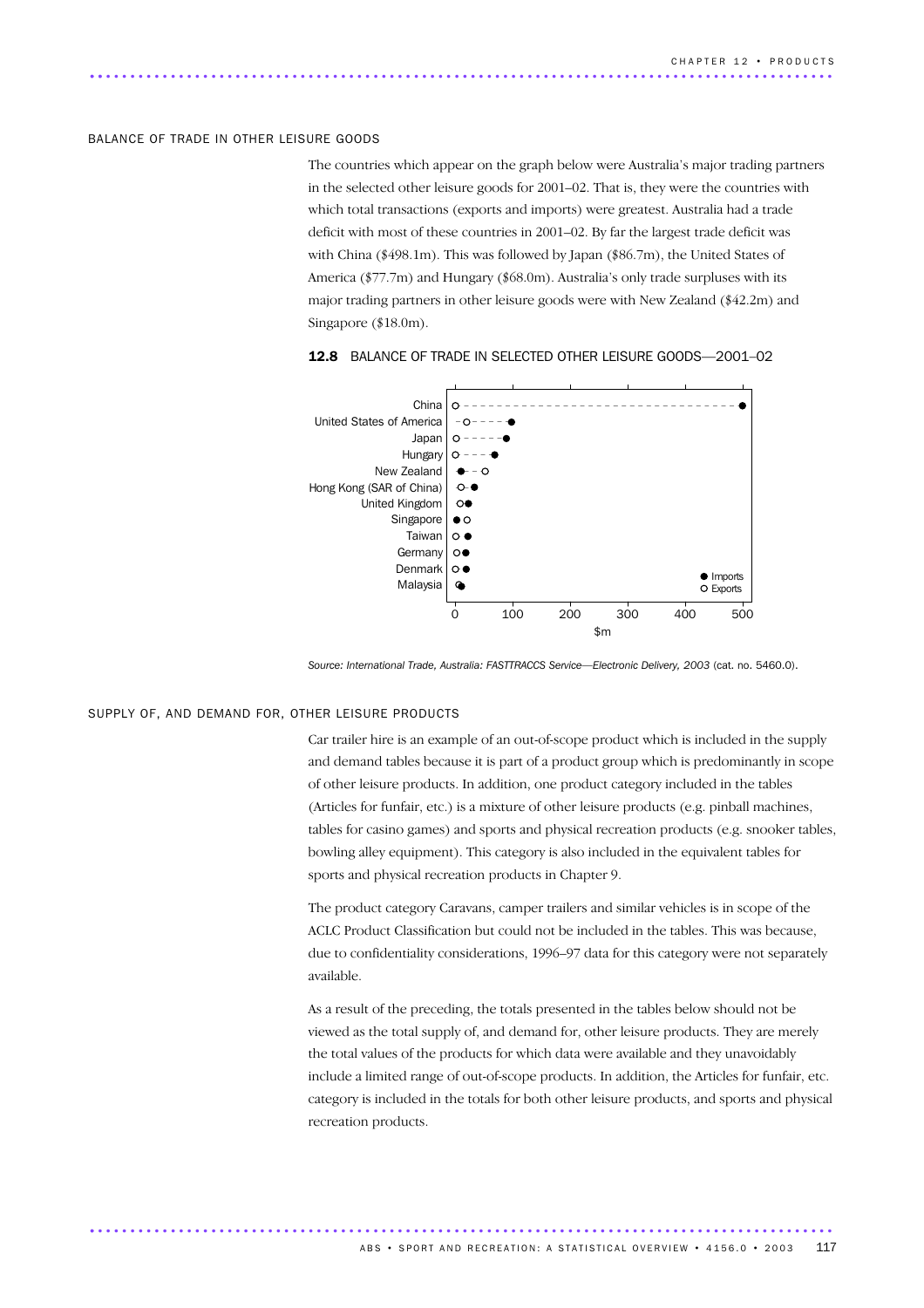#### SUPPLY OF, AND DEMAND FOR, OTHER LEISURE PRODUCTS *continued*

The total supply of the selected other leisure products in 1996–97 was \$10,119.8m. Major contributors to this were Licensed and non-licensed club services (which include net takings from poker machines) with \$3,378.0m, Recreation services n.e.c. (which include the services of theme parks and amusement arcades) with \$2,123.2m and Casinos operation with \$1,302.5m.

The overall contribution of imports to the supply of other leisure products was \$921.8m or 9.1%. However, there were two product categories for which imports were the predominant source of supply. Imports of Toys were \$462.1m which was 94.7% of the total supply of these products (\$487.8m), and 50.1% of all imports of the selected other leisure products. The \$84.2m in imports of Articles for funfair, etc. was 51.2% of their total supply of \$164.3m.

|                                                         | Australian   |                |              |
|---------------------------------------------------------|--------------|----------------|--------------|
|                                                         | production   | <i>Imports</i> | Total        |
| Product                                                 | $\mathsf{m}$ | $\mathsf{Sm}$  | $\mathsf{m}$ |
|                                                         |              |                |              |
| Video games, poker machines and other coin or disc      |              |                |              |
| operated games                                          | 523.3        | 117.7          | 641.0        |
| Toys (excl. fur or leather)                             | 25.7         | 462.1          | 487.8        |
| Articles for funfair or table games (incl. billiards,   |              |                |              |
| snooker or pool, pintables articles and accessories)    | 80.0         | 84.2           | 164.3        |
| Licensed and non-licensed club services                 | 3 3 7 8 .0   |                | 3378.0       |
| Caravan, car trailer, box trailer or horse trailer hire | 104.0        | 3.9            | 107.8        |
| Lottery operation                                       | 680.5        | 32.0           | 712.4        |
| Casinos operation                                       | 1 2 3 5 . 7  | 66.8           | 1 302.5      |
| Gambling services n.e.c.                                | 258.8        | 6.8            | 265.6        |
| Totalisator agency services                             | 900.9        | 36.4           | 937.2        |
| Recreation services n.e.c.                              | 2011.3       | 111.9          | 2 1 2 3 . 2  |
| <b>Total</b>                                            | 9 1 9 8.2    | 921.8          | 10 119.8     |
|                                                         |              |                |              |

# 12.9 SUPPLY OF SELECTED OTHER LEISURE PRODUCTS-1996-97(a)

— nil or rounded to zero (including null cells)

(a) Basic values. That is, the net amounts received by producers after deducting any indirect taxes. *Source: Australian National Accounts: Input-Output Tables Product Details, 1996–97* (cat. no. 5215.0).

Final consumption expenditure by households accounted for \$8,417.9m (83.2%) of the total supply of the selected other leisure products. Intermediate usage in the production of further products was \$672.5m (6.6%) and products valued at \$399.7m (3.9%) were exported.

For most individual other leisure product categories, final consumption expenditure by households made the largest contribution to overall demand. One exception was Video games, poker machines, etc. for which intermediate usage of \$424.7m accounted for 66.3% of the \$641.0m supplied. The other exception was Caravan, car trailer, etc. hire for which intermediate usage was also the main contributor to demand.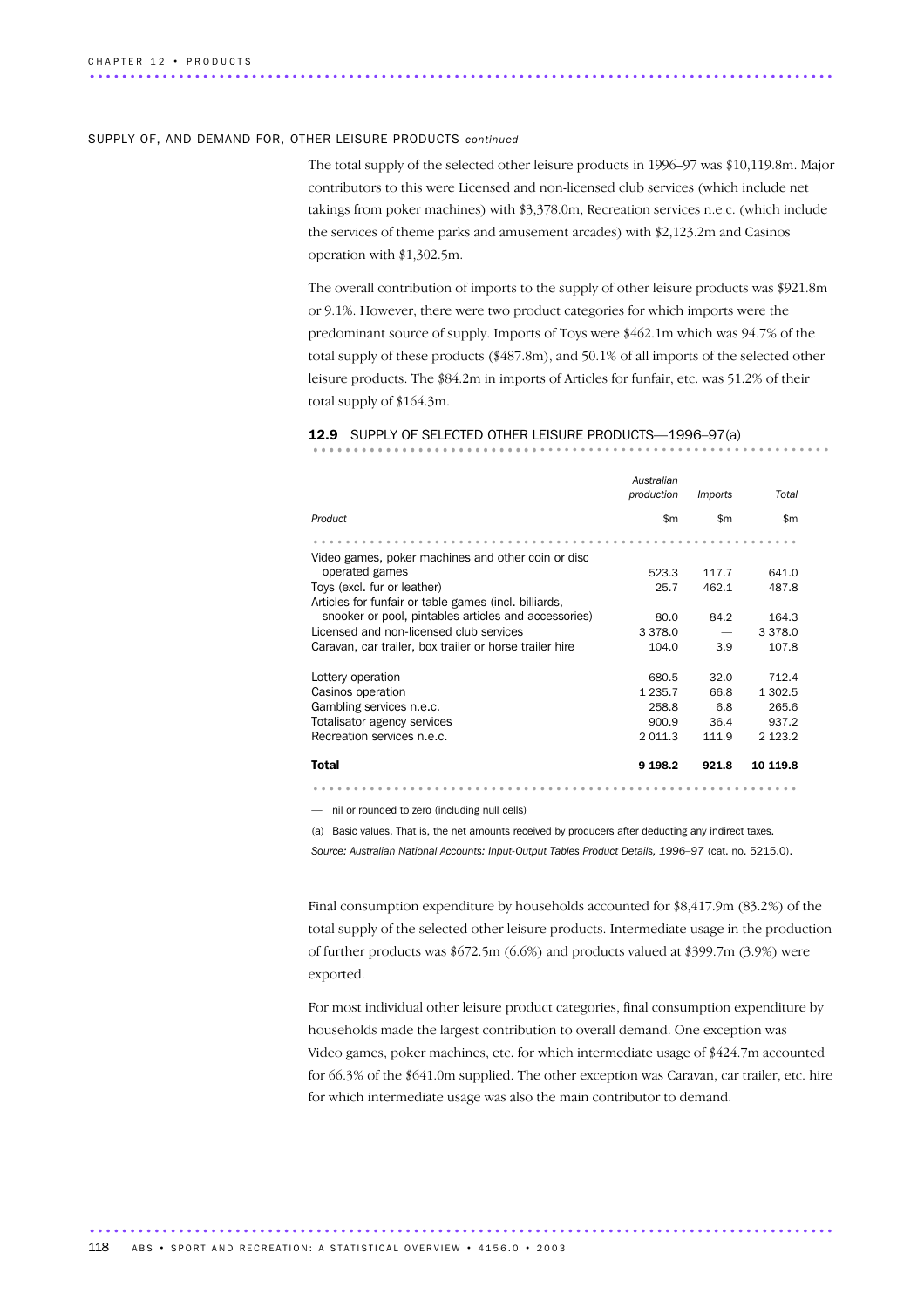## SUPPLY OF, AND DEMAND FOR, OTHER LEISURE PRODUCTS *continued*

For Video games, poker machines, etc. there was no final consumption expenditure by households. This is as would be expected. These products are mainly purchased by businesses for intermediate usage in the provision of amusement services and gambling services.

Licensed and non-licensed club services contributed the most (\$3,378.0m or 40.1%) to the total final consumption expenditure by households, and households accounted for 100% of the demand for this product category. Recreation services n.e.c. had the largest share of final consumption expenditure by government, contributing 89.1% (\$253.8m) to the total (\$284.8m). This category also had the largest share of exports with its contribution of \$152.0m accounting for 38.0% of the total. Video games, poker machines, etc. provided the highest proportion of intermediate usage expenditure (63.2%).

## 12.10 DEMAND FOR SELECTED OTHER LEISURE PRODUCTS(a)-1996-97

## FINAL CONSUMPTION EXPENDITURE..........

|                                                                        | Intermediate<br>usage | Government    | Households | Exports | Total(b)     |
|------------------------------------------------------------------------|-----------------------|---------------|------------|---------|--------------|
| Product                                                                | \$m\$                 | $\mathsf{Sm}$ | \$m\$      | \$m     | $\mathsf{m}$ |
|                                                                        |                       |               |            |         |              |
| Video games, poker machines and other coin or disc operated games      | 424.7                 |               |            | 23.7    | 641.0        |
| Toys (excl. fur or leather)                                            | 123.6                 | 228.6         |            | 12.7    | 487.8        |
| Articles for funfair or table games (incl. billiards, snooker or pool, |                       |               |            |         |              |
| pintables articles and accessories)                                    | 37.2                  | 73.4          |            | 30.4    | 164.3        |
| Licensed and non-licensed club services                                |                       | 3 3 7 8 .0    |            |         | 3 3 7 8 .0   |
| Caravan, car trailer, box trailer or horse trailer hire                | 57.7                  | 40.9          |            | 3.1     | 107.8        |
| Lottery operation                                                      |                       | 674.3         |            | 38.1    | 712.4        |
| Casinos operation                                                      |                       | 1 190.5       | 12.8       | 99.2    | 1 302.5      |
| Gambling services n.e.c.                                               |                       | 244.4         | 18.2       | 3.0     | 265.6        |
| Totalisator agency services                                            |                       | 899.8         |            | 37.5    | 937.2        |
| Recreation services n.e.c.                                             | 29.2                  | 1688.1        | 253.8      | 152.0   | 2 1 2 3 . 2  |
| <b>Total</b>                                                           | 672.5                 | 8417.9        | 284.8      | 399.7   | 10 119.8     |
|                                                                        |                       |               |            |         |              |

— nil or rounded to zero (including null cells)

(a) Basic values. That is, the net amounts received by producers after deducting any indirect taxes.

(b) Includes gross fixed capital expenditure and changes in stocks.

*Source:* ABS data available on request, Australian National Accounts: Input-Output Tables Product Details, 1996–97.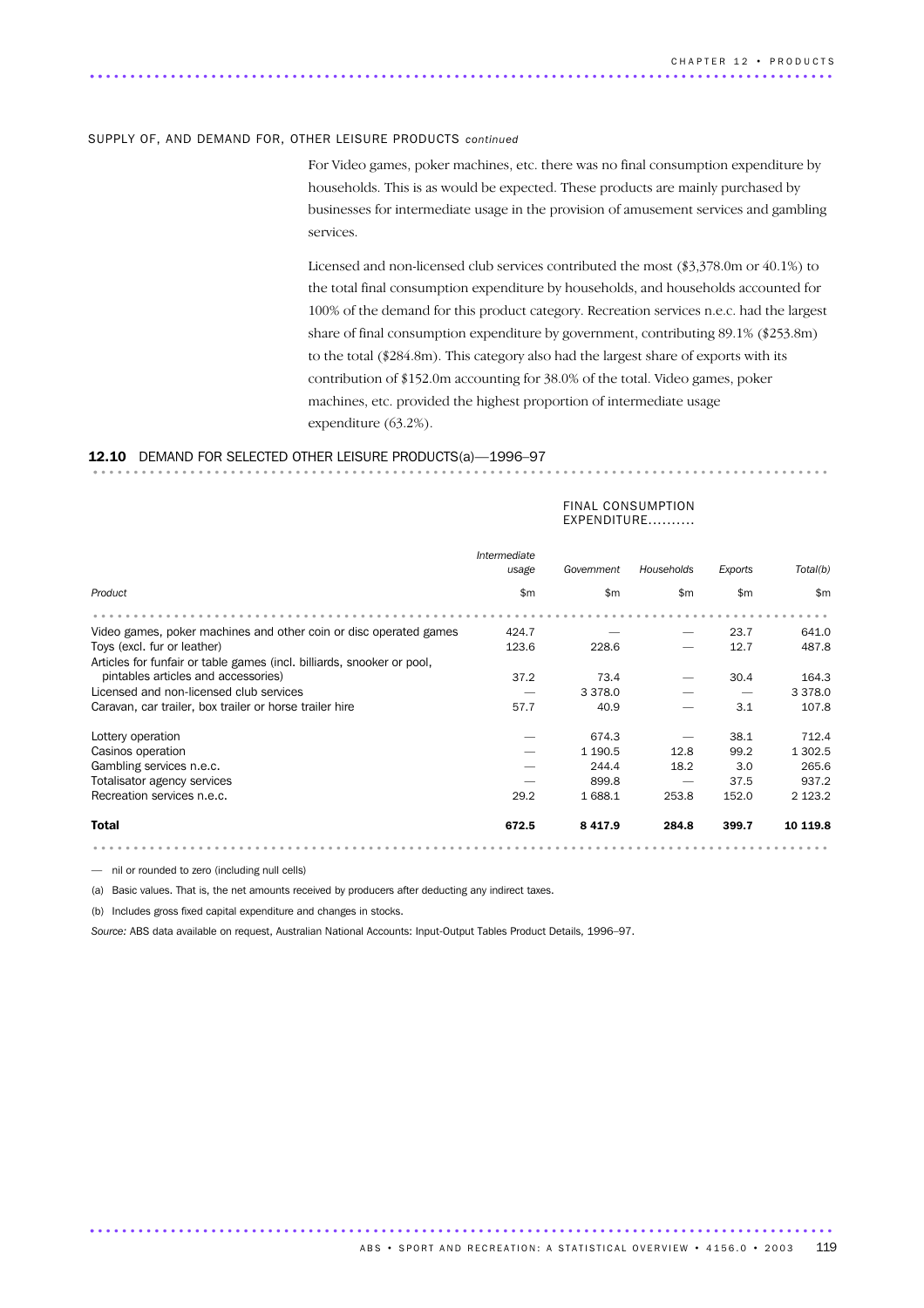#### HOUSEHOLD EXPENDITURE SURVEY

Table 12.11 presents information about household expenditure on selected other leisure products during 1998–99. Information regarding household expenditure on gambling is presented in Chapter 10.

Because there is not an exact match between categories of the Household Expenditure Classification (used by the Household Expenditure Survey) and those of the ACLC Product Classification, there are some instances of individual products which are not classed as other leisure in the ACLC being included, and products which are classed as other leisure being excluded. For example; skipping ropes and skateboards are part of Recreation and education equipment n.e.c. (which relates mainly to other leisure) in the Household Expenditure Classification. However, in the ACLC Product Classification, they are classed as sports and physical recreation equipment.

The average weekly household expenditure on the selected other leisure products during 1998–99 was \$29.26. This was 4.2% of the average of \$698.97 spent each week on all products.

More than two-thirds (71.8% or \$21.00 per week) of other leisure expenditure was for Food and beverage serving services. The remainder (\$8.25 per week) was spent on a range of other leisure products including Toys and other recreational equipment (\$3.11 per week) and Sightseeing tours (\$2.04 per week).

The highest expenditure for an individual category of other leisure products was recorded for Meals served in restaurants, hotels, clubs and related (\$14.51 per week), while the lowest expenditure was for the use of Amusement arcade machines (\$0.10 per week).

In 1998–99, Australian households spent a total of \$10,866.7m on the selected other leisure goods and services. Of this expenditure, \$7,799.1m went on Food and beverage serving services and \$1,155.0m on Toys and other recreational equipment.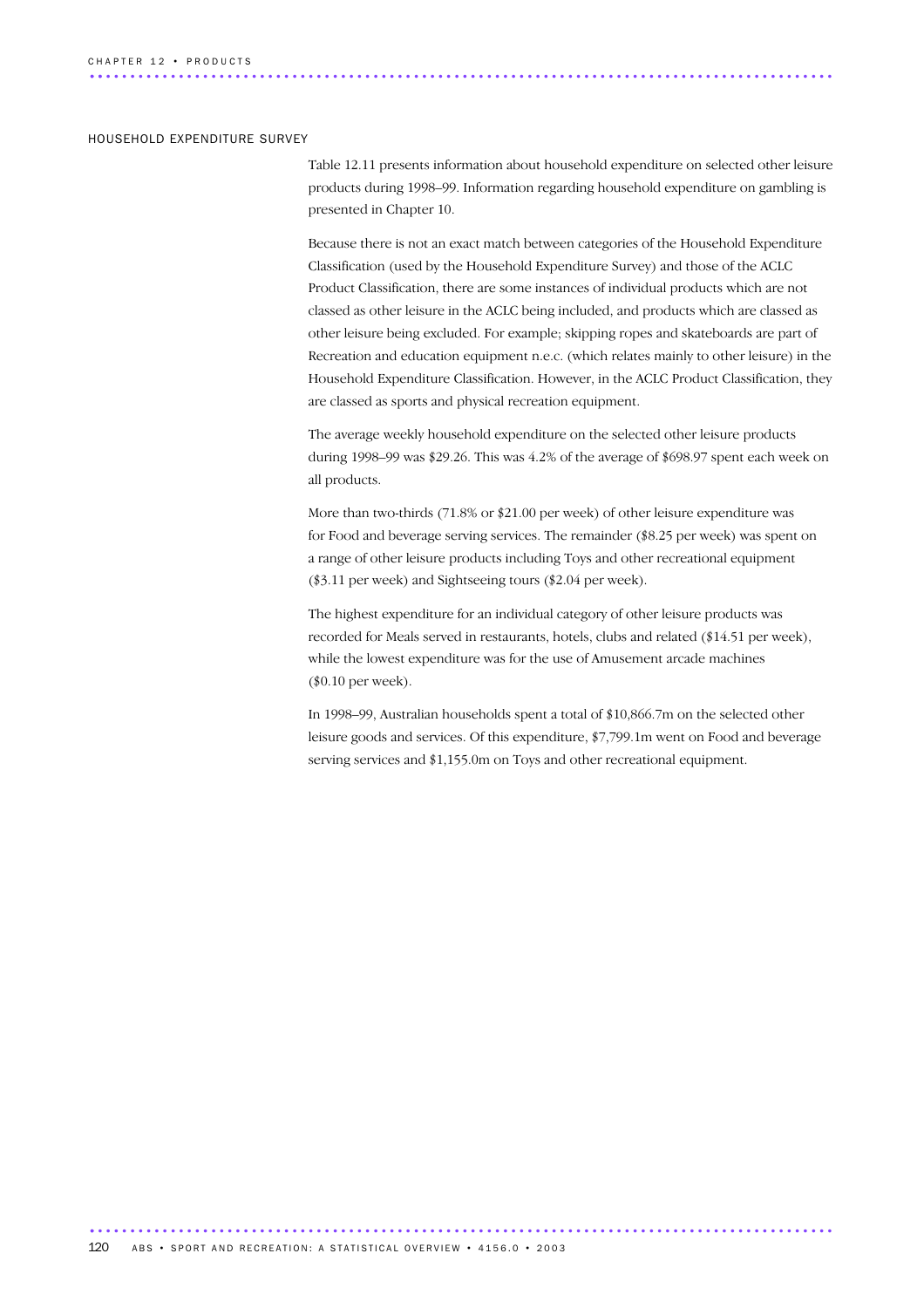HOUSEHOLD EXPENDITURE SURVEY *continued*

# 12.11 EXPENDITURE ON SELECTED OTHER LEISURE PRODUCTS BY AUSTRALIAN HOUSEHOLDS—1998–99

................................................................

|                                                                                                                                                 | Average<br>household<br>expenditure | Total<br>household<br>expenditure | Number of<br>households<br>reporting<br>expenditure(a) |
|-------------------------------------------------------------------------------------------------------------------------------------------------|-------------------------------------|-----------------------------------|--------------------------------------------------------|
|                                                                                                                                                 | \$/week                             | \$m/year                          | 000'                                                   |
|                                                                                                                                                 |                                     |                                   |                                                        |
| Food and beverage serving services<br>Meals served in restaurants, hotels, clubs and related<br>Alcoholic beverages served in licensed premises | 14.51<br>6.49                       | 5 388.8<br>2 4 1 0 . 3            | 3452.9<br>2686.8                                       |
| Total                                                                                                                                           | 21.00                               | 7 7 9 9 1                         | 4 234 4                                                |
| Miscellaneous other leisure products                                                                                                            |                                     |                                   |                                                        |
| Caravan related expenditure                                                                                                                     | 1.12                                | 416.0                             | (b)283.4                                               |
| Amusement arcade machines                                                                                                                       | 0.10                                | 37.1                              | 159.8                                                  |
| Toys and other recreational equipment                                                                                                           | 3.11                                | 1 1 5 5.0                         | 1 409.2                                                |
| Sightseeing tours                                                                                                                               | 2.04                                | 757.6                             | (b)422.7                                               |
| Animal purchases                                                                                                                                | 0.41                                | 152.3                             | 88.7                                                   |
| Dance and nightclub fees and charges                                                                                                            | 0.80                                | 297.1                             | 518.7                                                  |
| Club and association subscriptions(c)                                                                                                           | 0.69                                | 256.3                             | 595.4                                                  |
| Total                                                                                                                                           | 8.25                                | 3 063.9                           | 2669.4                                                 |
| Total expenditure on selected other leisure products                                                                                            | 29.26                               | 10 866.7                          | 5 0 2 1 . 1                                            |
| Total expenditure on all products                                                                                                               | 698.97                              | 259 586.7                         | 7 1 2 1.8                                              |
|                                                                                                                                                 |                                     |                                   |                                                        |

(a) Households reporting expenditure in the two week enumeration period unless otherwise noted.

(b) Households reporting expenditure in the 12 months, three months or two weeks prior to interview for different commodities within this category.

(c) Excludes sports clubs.

............................................................................................ ..

*Source:* ABS data available on request, Household Expenditure Survey, 1998–99.

Table 12.12 presents a comparison of both average weekly and total annual expenditures on selected other leisure products (excluding Meals served in restaurants, hotels, clubs and related) at constant prices for 1993–94 and 1998–99.

The average weekly household expenditure on Alcoholic beverages served in licensed premises decreased from \$7.53 per week to \$6.49 per week or by 13.8% during this period. For the remainder of the selected other leisure products, the overall fall in expenditure was only 2.1% from \$8.43 per week to \$8.25 per week.

The total annual household expenditure on Alcoholic beverages served in licensed premises decreased by \$186.2m from \$2,596.5m in 1993–94 to \$2,410.3m in 1998–99. For the remaining other leisure products, total expenditure increased by \$157.3m from \$2,906.6m to \$3,063.9m over the same period.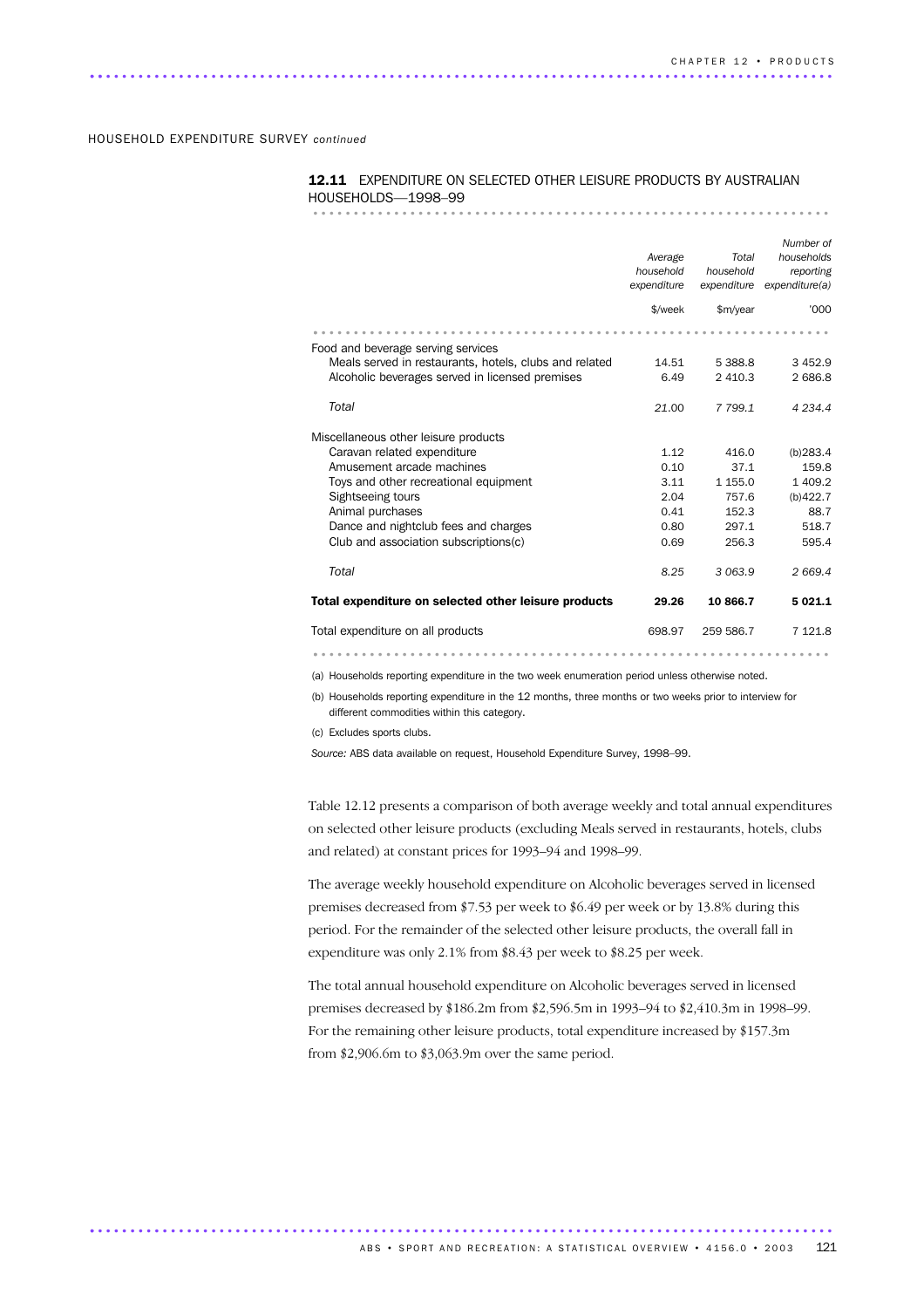HOUSEHOLD EXPENDITURE SURVEY *continued*

# 12.12 EXPENDITURE ON SELECTED OTHER LEISURE PRODUCTS AT CONSTANT PRICES(a)—1993–94 and 1998–99 .................................................................

|                                                                                         | AVERAGE<br>HOUSEHOLD<br>EXPENDITURE |              | TOTAL HOUSEHOLD<br>$EXPENDITURE$ |                         |
|-----------------------------------------------------------------------------------------|-------------------------------------|--------------|----------------------------------|-------------------------|
|                                                                                         | 1993-94                             | 1998-99      | 1993-94                          | 1998–99                 |
|                                                                                         | \$/week                             | \$/week      | \$m/year                         | \$m/year                |
|                                                                                         |                                     |              |                                  |                         |
| Alcoholic beverages served in licensed premises<br>Miscellaneous other leisure products | 7.53<br>8.43                        | 6.49<br>8.25 | 2 596.5<br>2 906.6               | 2 4 1 0.3<br>3 0 6 3 .9 |
| Total expenditure on selected other leisure<br>products(b)                              | 15.95                               | 14.74        | 5 503.1                          | 5474.2                  |
| Total expenditure on all products                                                       | 664.28                              | 698.97       | 229 178.8                        | 259 586.7               |
|                                                                                         |                                     |              |                                  |                         |

(a) At 1998–99 prices.

(b) Excludes Meals served in restaurants, hotels, clubs and related.

*Source:* ABS data available on request, Household Expenditure Survey, 1993–94 and 1998–99.

### BUILDING APPROVALS FOR OTHER LEISURE BUILDINGS

As mentioned in Chapter 6, building approvals data relating to other leisure buildings has been isolated by examining the details of individual building jobs classified to the Functional Classification of Buildings category Entertainment and recreation buildings.

There were no new Casinos or other gambling places approved during 2000–01. The entire \$52.6m of work approved for this category was for building jobs to be undertaken on existing structures. The only states to have a substantial level of approvals for gambling places were Western Australia with \$30.1m and Queensland with \$16.0m.

Compared with the value of work approved for gambling places, the \$3.5m approved for Amusement parks and arcades was small. Of this figure, \$3.2m was for the construction of new buildings and \$3.4m was for work to be undertaken in Queensland.

By far the greatest amount of work approved was the \$291.0m for Other facilities. This category covers a wide range of other leisure buildings and includes community, church, scout and other halls; convention centres; senior citizen, youth and community centres; and clubs other than sports clubs. The majority of the amount approved for other facilities was for work on existing buildings (\$176.9m).

Most of the value of approved work for Other facilities was for building jobs located in the larger states. Between them, New South Wales, Victoria and Queensland accounted for over 80% (\$234.4m) of the Australian total. At the other end of the scale, the combined value of approved work in South Australia, Tasmania, Northern Territory and Australian Capital Territory came to \$23.0m which was less than the \$33.6m approved in fourth-placed Western Australia. The contribution of the private sector to the Australian total was 75.8% (\$220.6m).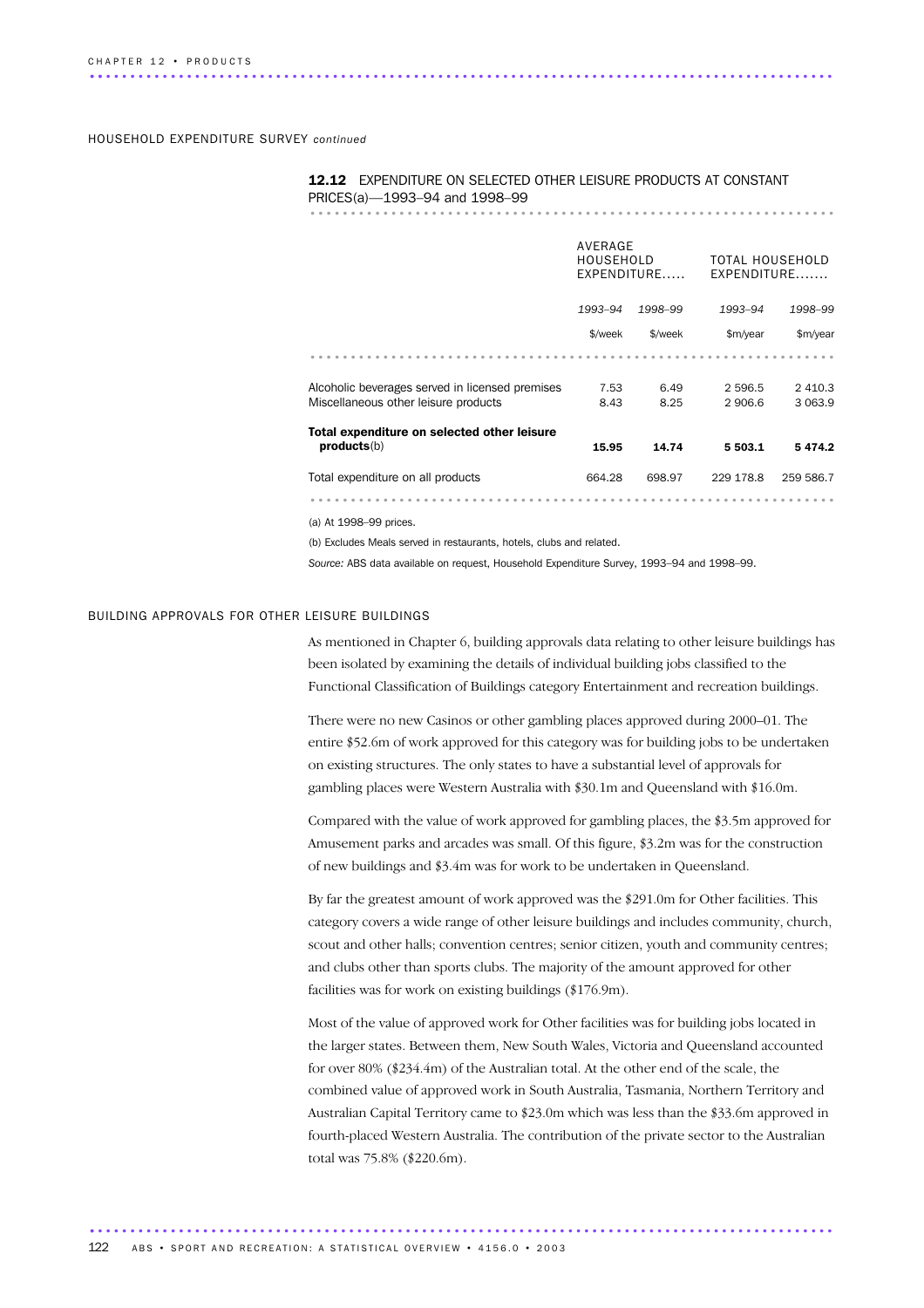## BUILDING APPROVALS FOR OTHER LEISURE BUILDINGS *continued*

............................................................................................ ..

Building jobs for work on club buildings accounted for 33.2% (\$98.6m) of the value of work approved for Other facilities. This figure included work for community, ethnic, workers, service and country clubs (but not sports clubs which are covered in Chapter 6). It is likely that some of these clubs get most of their income from providing hospitality (e.g. drinks and meals for consumption on the premises) and would hence be classified as Hospitality clubs within the ACLC. The details available from building approvals data for individual building jobs are not sufficient to enable hospitality orientated clubs to be separated from the rest.

# 12.13 BUILDING APPROVALS, Other leisure buildings—2000–01 ................................................................ ..

|                                     | Casinos<br>and other<br>gambling<br>places | Amusement<br>parks and<br>arcades | Other<br>facilities | Total        |
|-------------------------------------|--------------------------------------------|-----------------------------------|---------------------|--------------|
|                                     | \$m                                        | \$m\$                             | \$m\$               | $\mathsf{m}$ |
|                                     |                                            |                                   |                     |              |
|                                     | <b>TYPE OF WORK</b>                        |                                   |                     |              |
| <b>New</b>                          |                                            | 3.2                               | 114.2               | 117.4        |
| Alterations and additions           | 50.9                                       | 0.3                               | 159.9               | 211.1        |
| Fitouts and refurbishments          | 1.7                                        |                                   | 17.0                | 18.7         |
| Total                               | 52.6                                       | 3.5                               | 291.0               | 347.1        |
|                                     |                                            |                                   |                     |              |
|                                     |                                            | STATE OR TERRITORY OF LOCATION    |                     |              |
| <b>New South Wales</b>              | 1.3                                        | 0.2                               | 117.8               | 119.2        |
| Victoria                            | 2.1                                        |                                   | 53.3                | 55.4         |
| Queensland                          | 16.0                                       | 3.4                               | 63.3                | 82.7         |
| South Australia                     | 3.0                                        |                                   | 6.9                 | 9.9          |
| Western Australia                   | 30.1                                       |                                   | 33.6                | 63.7         |
| Tasmania                            |                                            |                                   | 2.2                 | 2.2          |
| Northern Territory                  | 0.1                                        |                                   | 10.6                | 10.7         |
| <b>Australian Capital Territory</b> |                                            |                                   | 3.3                 | 3.3          |
| Australia                           | 52.6                                       | 3.5                               | 291.0               | 347.1        |
|                                     |                                            |                                   |                     |              |

— nil or rounded to zero (including null cells)

*Source:* ABS data available on request, Building Approvals Collection.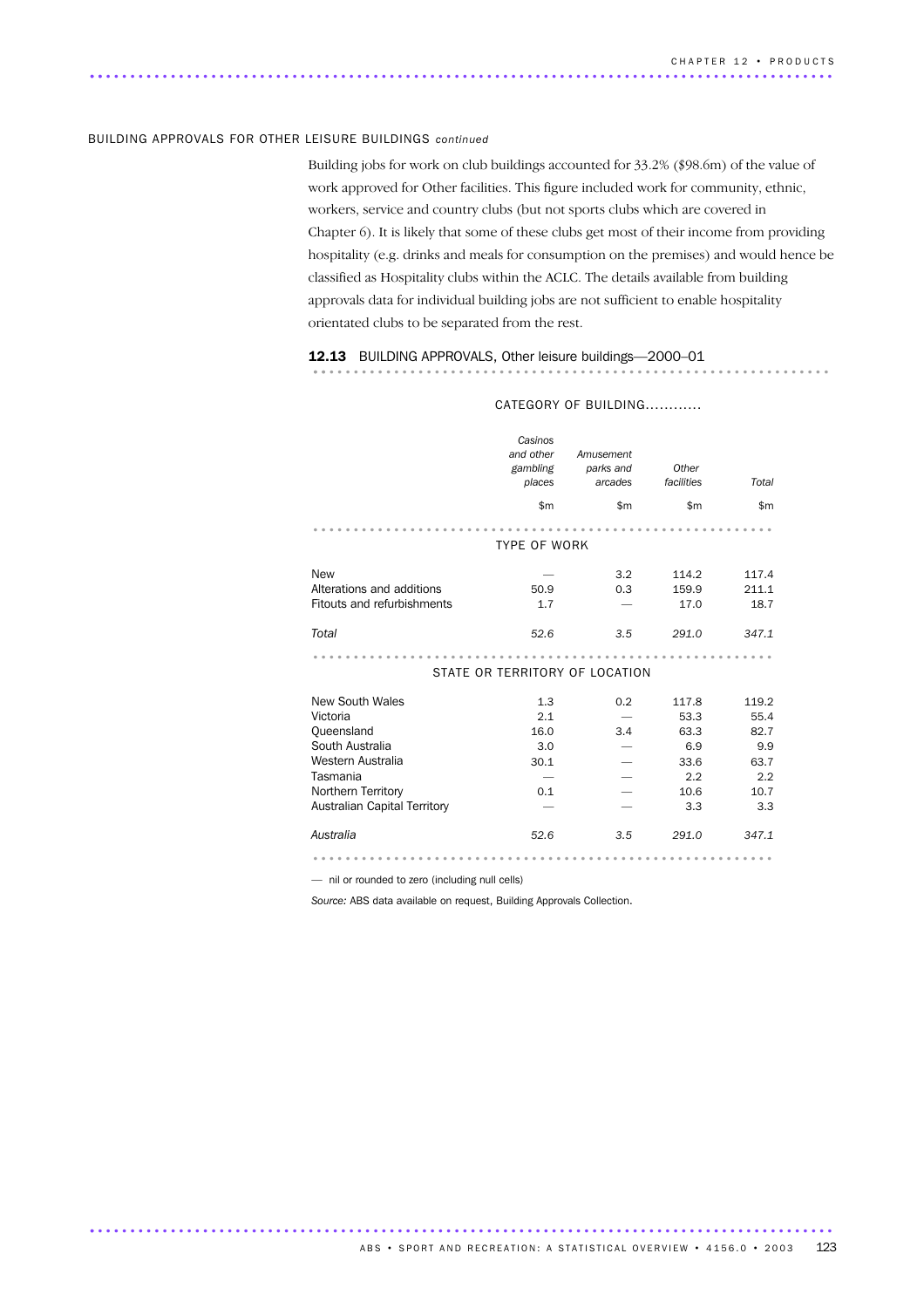| Aerobics                                                 | Includes callisthenics, gymnasium work, exercise bike, circuits.                                                                                                                                                                                                                                                                                                                                                                                                                                                                                                                                                         |
|----------------------------------------------------------|--------------------------------------------------------------------------------------------------------------------------------------------------------------------------------------------------------------------------------------------------------------------------------------------------------------------------------------------------------------------------------------------------------------------------------------------------------------------------------------------------------------------------------------------------------------------------------------------------------------------------|
| Air sports                                               | Includes parachuting, gliding, hang-gliding, model aircraft.                                                                                                                                                                                                                                                                                                                                                                                                                                                                                                                                                             |
| Attendance                                               | Attendance at a sporting event, match or competition as a spectator, irrespective<br>of whether an admission fee is paid.                                                                                                                                                                                                                                                                                                                                                                                                                                                                                                |
| Attendance rate                                          | For any group, the number of persons who attended a sporting event at least<br>once during the year, expressed as a percentage of the total population of that<br>group.                                                                                                                                                                                                                                                                                                                                                                                                                                                 |
| Australian Culture and Leisure<br>Classifications (ACLC) | The ACLC consists of three parts; the Industry Classification, the Product<br>Classification, and the Occupation Classification. The categories used for the<br>presentation of data in this publication are those which closely align with one or<br>more of the sport and recreation classes from the relevant classification within<br>the ACLC. For example, the categories used to present industry data are those<br>which closely align with classes in the ACLC Industry Classification Division 3,<br>Sports and physical recreation; or with other leisure classes in Division 4 Other<br>culture and leisure. |
| Basketball                                               | Includes indoor and outdoor.                                                                                                                                                                                                                                                                                                                                                                                                                                                                                                                                                                                             |
| Capital city                                             | The six state capital city statistical divisions. The Darwin Statistical Division and<br>the Canberra Statistical Division are excluded.                                                                                                                                                                                                                                                                                                                                                                                                                                                                                 |
| Casual employees                                         | Employees not entitled to take paid holidays.                                                                                                                                                                                                                                                                                                                                                                                                                                                                                                                                                                            |
| Club or association                                      | Includes work social club, community club, church group, old scholars<br>association.                                                                                                                                                                                                                                                                                                                                                                                                                                                                                                                                    |
| Country of birth                                         | Classified according to the Australian Standard Classification of Countries for<br>Social Statistics (ASCCSS) (cat. no. 1269.0). The group 'Main English-speaking<br>countries' comprises United Kingdom, Ireland, New Zealand, Canada,<br>United States of America, and South Africa.                                                                                                                                                                                                                                                                                                                                   |
| Cycling                                                  | Includes BMX and mountain bikes.                                                                                                                                                                                                                                                                                                                                                                                                                                                                                                                                                                                         |
| Employed                                                 | For the definition of employed persons, see the ABS publication <i>Labour Force</i> ,<br>Australia (cat. no. 6203.0).                                                                                                                                                                                                                                                                                                                                                                                                                                                                                                    |
| Employment at end June                                   | Working proprietors and partners, and employees (including working directors)<br>working for the business during the last pay period ending in June. It excludes<br>volunteers and subcontracted workers.                                                                                                                                                                                                                                                                                                                                                                                                                |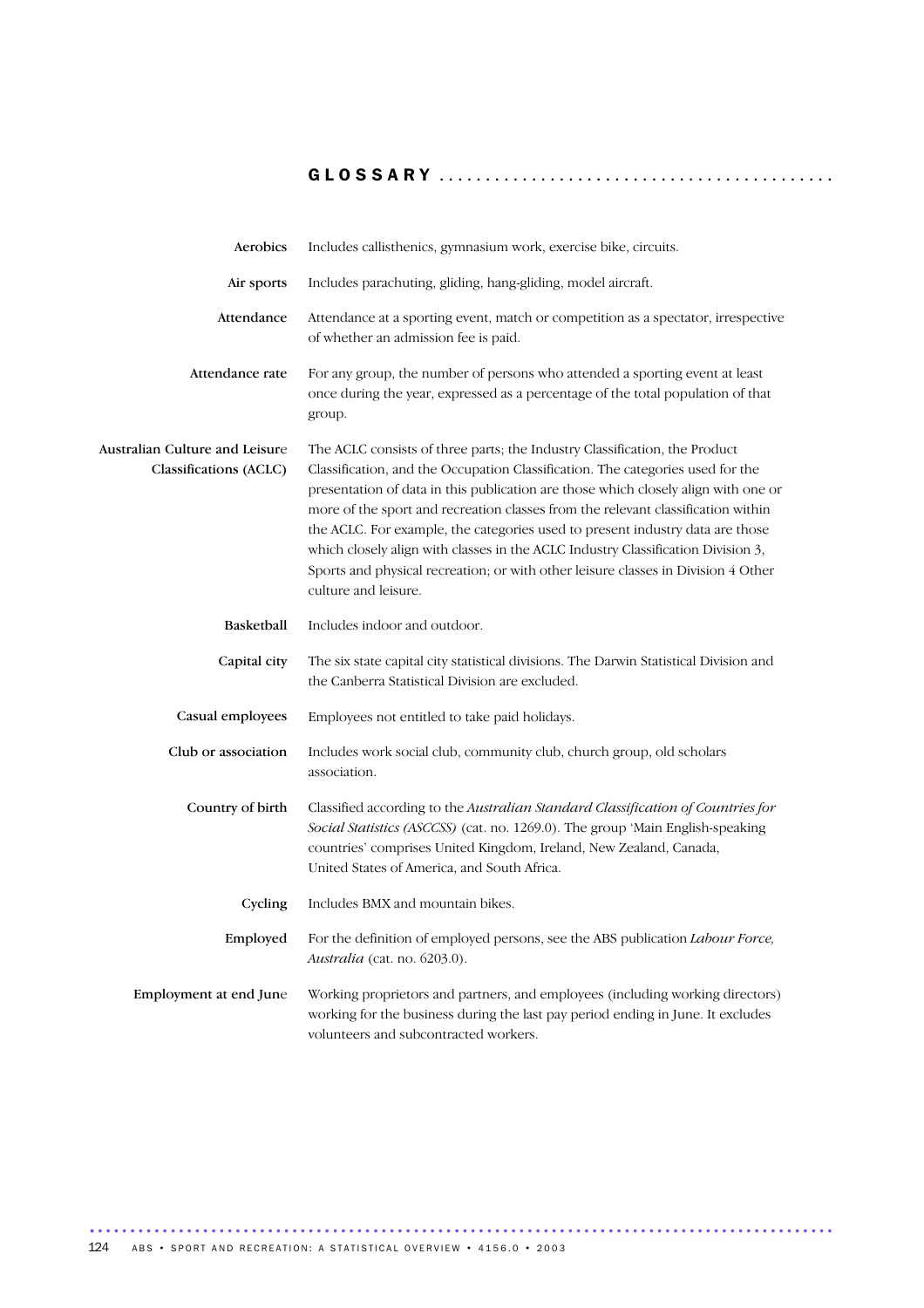| <b>Exercise</b> level                   | Based on frequency, intensity (i.e. walking, moderate exercise and vigorous<br>exercise) and duration of exercise (for recreation, sport or fitness) in the<br>two weeks prior to interview. From these components, an exercise score was<br>derived using factors to represent the intensity of the exercise. Scores were<br>grouped for output as follows:<br>Gedentary - less than 100 (includes no exercise)<br>$\blacksquare$ Low — 100 to less than 1,600<br>$\blacksquare$ Moderate $-1,600-3,200$ , or more than 3,200 but less than 2 hours of<br>vigorous exercise<br>High - more than 3,200 and 2 hours or more of vigorous exercise.                                        |
|-----------------------------------------|-----------------------------------------------------------------------------------------------------------------------------------------------------------------------------------------------------------------------------------------------------------------------------------------------------------------------------------------------------------------------------------------------------------------------------------------------------------------------------------------------------------------------------------------------------------------------------------------------------------------------------------------------------------------------------------------|
| Full-time employees                     | Employees who usually work 35 hours a week or more.                                                                                                                                                                                                                                                                                                                                                                                                                                                                                                                                                                                                                                     |
| Gambling industries                     | Include businesses mainly engaged in operating casinos, or in providing other<br>gambling services such as lotteries and lotto-type games, TAB and totalisators,<br>and bookmaker services.                                                                                                                                                                                                                                                                                                                                                                                                                                                                                             |
| Gambling commissions                    | Includes commissions received by agencies for TAB operations; commissions<br>from lotteries, keno, lotto, football pools and instant money for businesses or<br>clubs which operate on a commission basis and do not have ownership of the<br>machines; commissions for racing clubs from on-course totalisator operators for<br>the right to operate a totalisator on the racetrack; and commissions from<br>poker/gaming machines applicable to businesses or clubs which operate on a<br>commission basis and who do not have ownership of the machines.                                                                                                                             |
| Gambling and gaming taxes<br>and levies | Includes all taxes and levies paid to the government and funds transferred to<br>government bodies. The latter component applies to lottery and TAB businesses<br>which have an agreement to transfer a percentage of their profit or turnover to<br>government bodies in return for the right to operate in a particular state or<br>territory. It includes any franchise or licence fees paid to government where<br>applicable. It also includes turnover tax paid to government by bookmakers. This<br>is a regulatory fee which bookmakers must pay to the relevant state government<br>and is based on a percentage of their turnover. This percentage may vary across<br>states. |
| Government funding                      | Recurrent funding for operational costs (e.g. wages and salaries, rent. food).<br>bounties, subsidies and export grants, Jobstart, apprenticeship schemes, and<br>funding provided for specific capital items or on a once-off basis.                                                                                                                                                                                                                                                                                                                                                                                                                                                   |
| Gymnastics                              | Includes trampolining.                                                                                                                                                                                                                                                                                                                                                                                                                                                                                                                                                                                                                                                                  |
| Hockey                                  | Excludes indoor hockey, ice hockey.                                                                                                                                                                                                                                                                                                                                                                                                                                                                                                                                                                                                                                                     |
| Horse riding                            | Includes equestrian, rodeo, polo, polocrosse.                                                                                                                                                                                                                                                                                                                                                                                                                                                                                                                                                                                                                                           |
| Household                               | A group of people who usually reside and eat together. This may be:<br>• a one person household, that is, a person who makes provision for his or her<br>own food or other essentials for living without combining with any other<br>person; or<br>• a multi-person household, that is, a group of two or more persons, living<br>within the same dwelling, who make common provision for food or other<br>essentials for living.                                                                                                                                                                                                                                                       |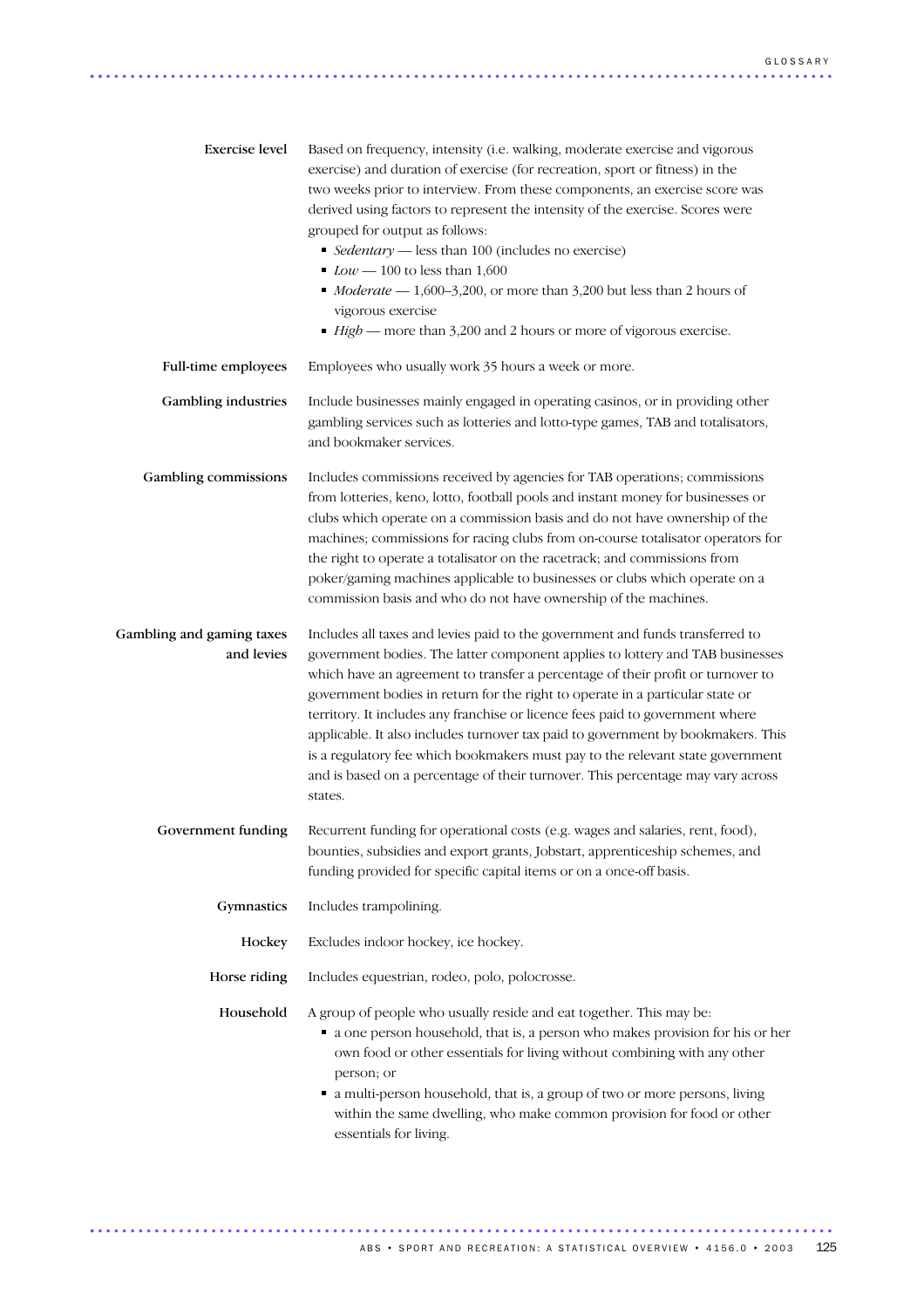| Household expenditure           | The cost of goods and services acquired during the reference period for private<br>use, whether or not those goods were paid for or consumed. For example, goods<br>purchased by credit card are counted as expenditure at the time they were<br>acquired rather than at the time the credit card bill was paid.                                                                                                                                                                                                                                                               |
|---------------------------------|--------------------------------------------------------------------------------------------------------------------------------------------------------------------------------------------------------------------------------------------------------------------------------------------------------------------------------------------------------------------------------------------------------------------------------------------------------------------------------------------------------------------------------------------------------------------------------|
|                                 | Expenditure is net of refunds or expected refunds. For example, payments for<br>health services are net of any refunds received or expected to be received.<br>Similarly, gambling wins are offset against gambling outlays to show net gambling<br>expenditure.                                                                                                                                                                                                                                                                                                               |
| Household Expenditure Survey    | A survey, conducted at approximately five-yearly intervals, which records the<br>expenditure of households rather than individuals because some expenditures<br>(e.g. on domestic inground swimming pools, caravans, boats) are usually for the<br>benefit of everyone in the household and therefore cannot be attributed in a<br>meaningful way to any particular person in the household.                                                                                                                                                                                   |
|                                 | Information about most types of expenditure is obtained from a diary maintained<br>by all persons aged 15 years and over in households selected in the sample. Some<br>infrequent items of expenditure are collected on a 'recall' or 'last payment' basis<br>the length of the recall period ranging from two years for house purchases to<br>three months for health expenses.                                                                                                                                                                                               |
|                                 | A household's expenditure on sports, physical recreation and other leisure can be<br>affected by many things including:<br>• the size of the household - the more people a household contains, the<br>larger the expenditure is likely to be<br>• the location of the household<br>• the income of the household — expenditure on many goods and services<br>increases as income increases<br>• the composition of the household - the age and sex of household members<br>and their relationships within the household will impact on their interests<br>and spending habits. |
| Ice/snow sports                 | Include ice hockey, ice skating, snow skiing.                                                                                                                                                                                                                                                                                                                                                                                                                                                                                                                                  |
| Involvement                     | Involvement in sport or physical activity in either a playing role, or a non-playing<br>role such as coach, umpire or administrator.                                                                                                                                                                                                                                                                                                                                                                                                                                           |
| Labour costs                    | Include wages and salaries, employer contributions to superannuation funds,<br>workers' compensation costs, payroll tax and fringe benefits tax. Exclude<br>payments to self-employed persons such as consultants, contractors and persons<br>paid solely by commission without a retainer; and payments to proprietors and<br>partners of unincorporated businesses.                                                                                                                                                                                                          |
| Main English-speaking countries | Comprise United Kingdom, Ireland, New Zealand, Canada, United States of<br>America, and South Africa.                                                                                                                                                                                                                                                                                                                                                                                                                                                                          |
| Martial arts                    | Include Taekwondo, Aikido, judo, karate, kickboxing.                                                                                                                                                                                                                                                                                                                                                                                                                                                                                                                           |
| Motor sports                    | Include car and motor cycle racing and rallying; and speedway, drag and go-kart<br>events.                                                                                                                                                                                                                                                                                                                                                                                                                                                                                     |
| Netball                         | Includes indoor and outdoor netball.                                                                                                                                                                                                                                                                                                                                                                                                                                                                                                                                           |
| Net takings                     | Gross takings less payments of prize money and winnings.                                                                                                                                                                                                                                                                                                                                                                                                                                                                                                                       |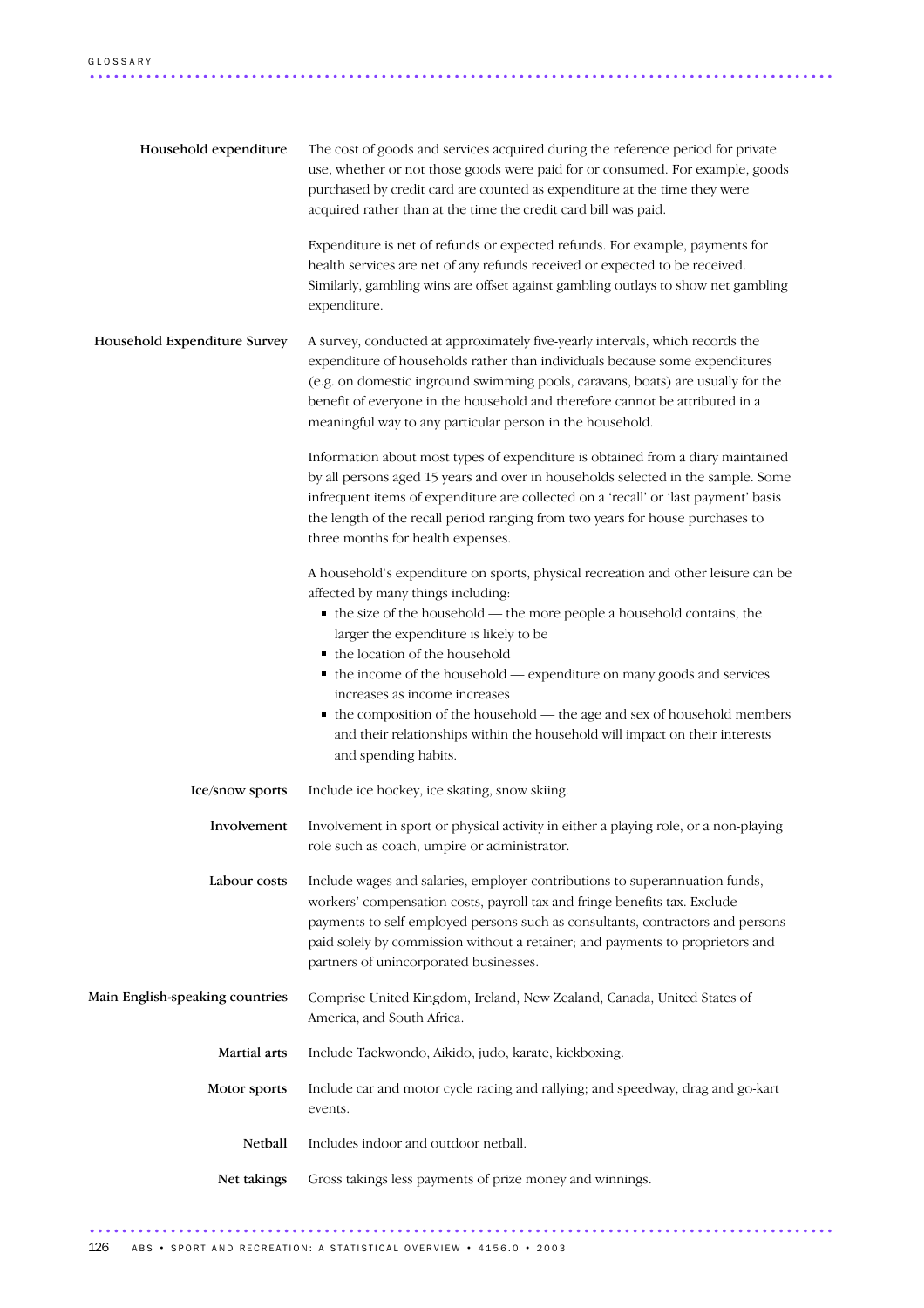| Not-for-profit organisations                | Organisations not permitted to be a source of income, profit or other financial<br>gain for the units that establish, control or finance them.                                                                                                                                                                                                          |
|---------------------------------------------|---------------------------------------------------------------------------------------------------------------------------------------------------------------------------------------------------------------------------------------------------------------------------------------------------------------------------------------------------------|
| Operating profit before tax                 | A measure of the level of profit achieved prior to extraordinary items being<br>brought to account, income tax being deducted and dividends being paid. It is<br>derived as total income minus total expenses plus closing inventories minus<br>opening inventories.                                                                                    |
| Organised sports and physical<br>activities | Sports and physical activities which were organised by a club, association or<br>school. The club or association need not be sporting body. It may be a work<br>social club, church group or old scholars association. Physical activity such as<br>aerobics and other exercise sessions organised by fitness centres or gymnasia are<br>also included. |
| Paid involvement                            | Persons were classed as being paid for involvement in sport or physical activity in<br>a particular role if they received any payment at all for that involvement. If a<br>person undertook more than one role, payment had to be received for each role<br>for all involvements to be classed as paid.                                                 |
| Participants                                | Persons playing a sport or undertaking physical activity. Persons involved only in<br>non-playing roles such as coach, umpire or administrator are excluded.                                                                                                                                                                                            |
| Participation rate                          | For any group, the number of persons involved (either as participants or<br>otherwise) in sports or physical activities, expressed as a percentage of the total<br>population of that group.                                                                                                                                                            |
| Part-time employees                         | Employees who usually work less than 35 hours per week.                                                                                                                                                                                                                                                                                                 |
| SAR of China                                | Special Administrative Region of China.                                                                                                                                                                                                                                                                                                                 |
| Shooting sports                             | Include pistol and rifle shooting, hunting, and paintball.                                                                                                                                                                                                                                                                                              |
| Soccer                                      | Excludes indoor soccer.                                                                                                                                                                                                                                                                                                                                 |
| Sports hospitality clubs                    | Clubs which obtained the largest portion of their income from the provision of<br>hospitality services, but identified themselves as being sports or physical<br>recreation clubs                                                                                                                                                                       |
| Surf sports                                 | Includes surfing and windsurfing. Excludes surf-lifesaving.                                                                                                                                                                                                                                                                                             |
| Tennis                                      | Includes indoor and outdoor tennis.                                                                                                                                                                                                                                                                                                                     |
| Unemployed                                  | For the definition of unemployed persons, see the ABS publication Labour Force,<br>Australia (cat. no. 6203.0).                                                                                                                                                                                                                                         |
| Volleyball                                  | Includes indoor and outdoor volleyball.                                                                                                                                                                                                                                                                                                                 |
| Volunteer rate                              | For any group, the number of volunteers, expressed as a percentage of the total<br>population of that group.                                                                                                                                                                                                                                            |
| Volunteers                                  | Persons who willingly gave unpaid help in the form of time, service or skills, to<br>assist an organisation or group. The reimbursement of expenses and the<br>bestowing of small gifts are not regarded as payment for services rendered.<br>Hence, persons who received these (and nothing else) are still treated as<br>volunteers.                  |
| Waterskiing/powerboating                    | Includes jet skiing.                                                                                                                                                                                                                                                                                                                                    |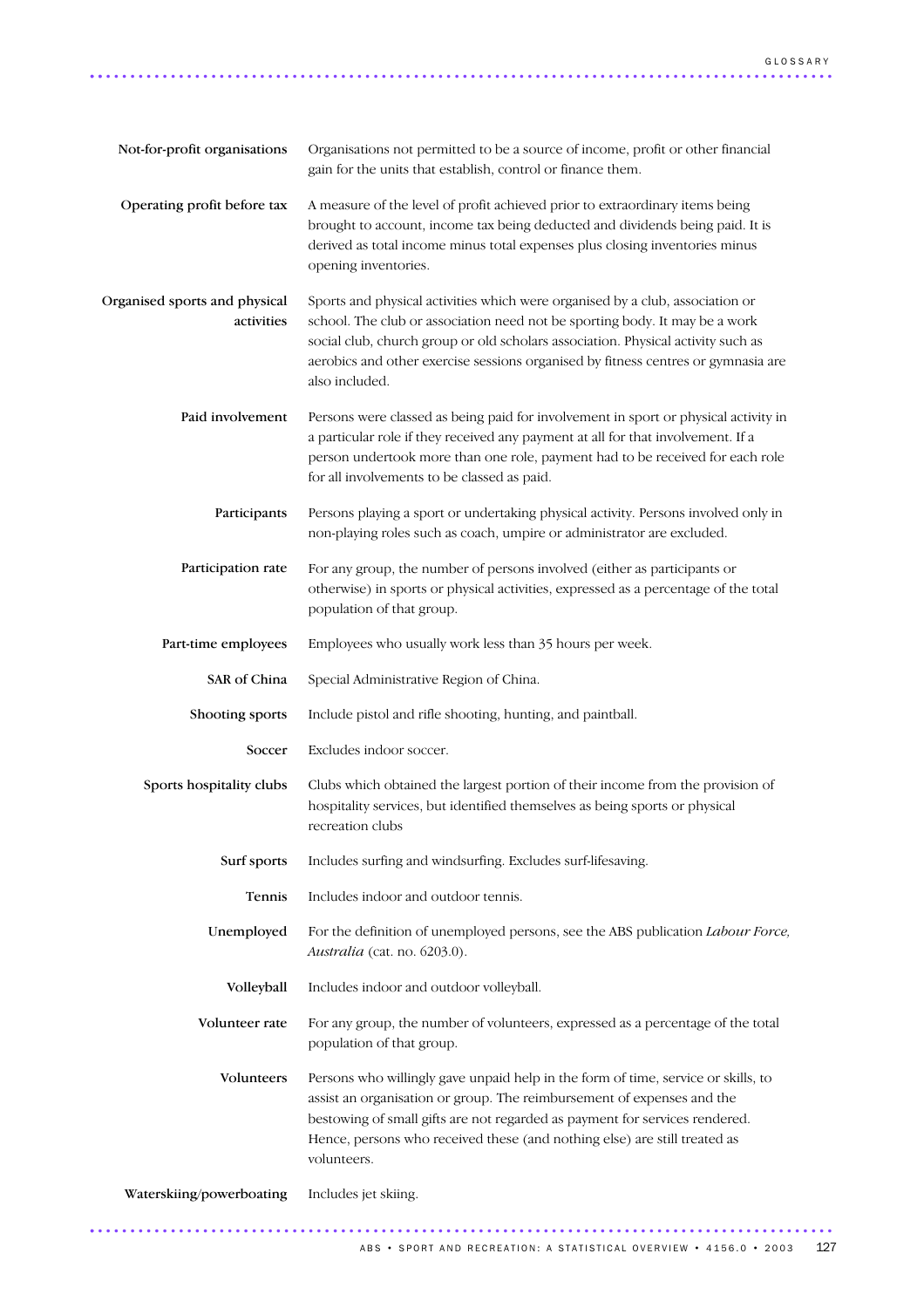Weekly ordinary time earnings Weekly earnings of employees which are attributable to award, standard or agreed hours of work. They are calculated before taxation and any other deductions (e.g. superannuation, board and lodging) have been made. Included are award and workplace and enterprise bargaining payments and other agreed base rates of pay, over-award and over-agreement payments, shift and other allowances, commissions and retainers, bonuses and similar payments related to the reference period, payments under incentive or piecework, payments under profit sharing schemes normally paid each pay period, payments for leave taken during the reference period, workers' compensation payments made through the payroll, and salary payments made to directors. Excluded are overtime payments, retrospective pay, pay in advance, leave loadings, severance pay, termination and redundancy payments, payments under salary packaging attracting Fringe Benefit Tax, and other payments not related to the reference period.

............................................................................................ ..

Weekly total earnings Weekly ordinary time earnings of employees plus weekly overtime earnings of employees.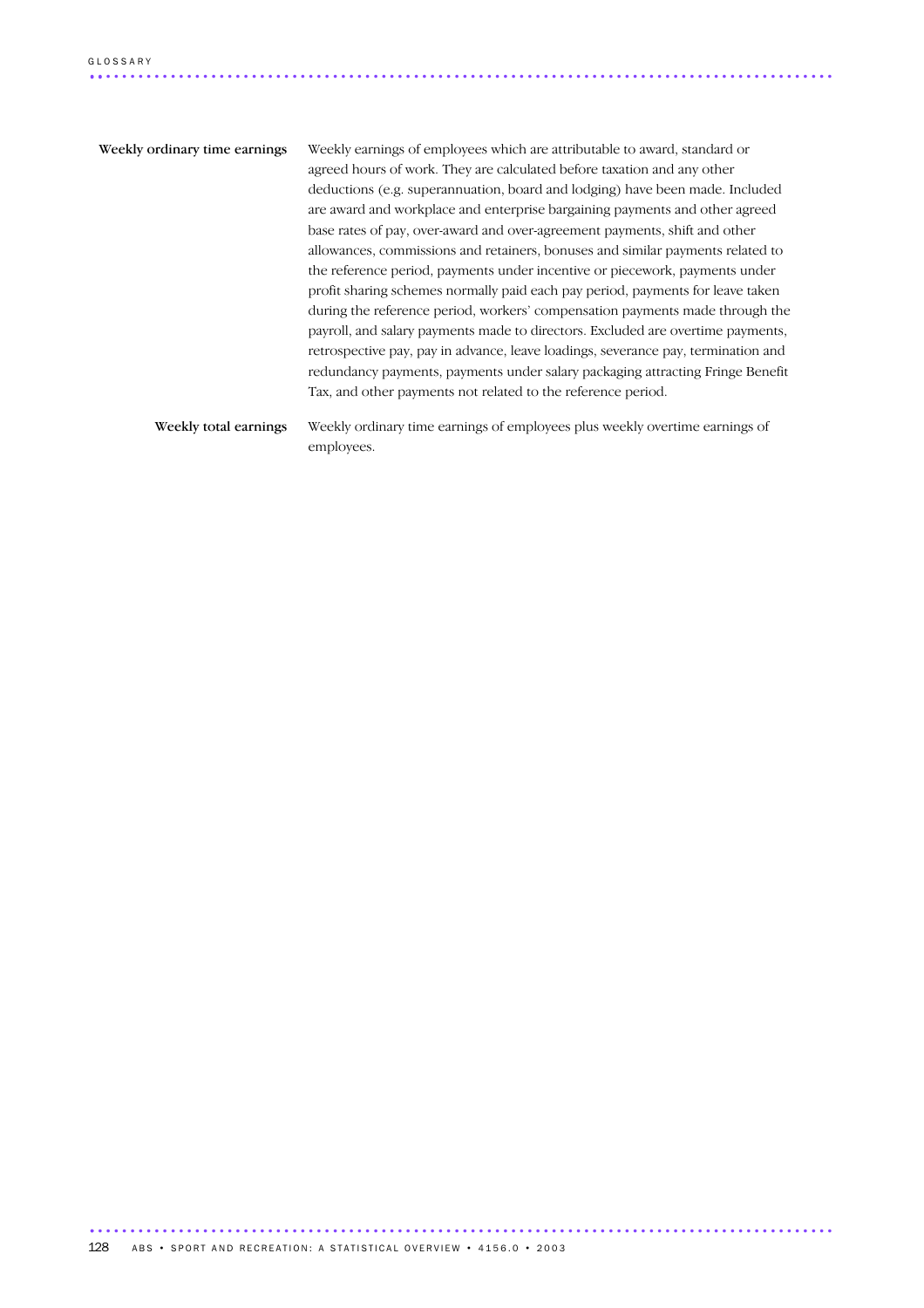In addition to data obtained from the references listed below, this publication includes a variety of data available on request from a wide range of ABS sources.

- Australian Bureau of Statistics 1998, *Participation in Sport and Physical Activities, Australia, 1996–97*, cat. no. 4177.0, ABS, Canberra.
- Australian Bureau of Statistics 1999a, *Disability, Ageing and Carers: Summary of Findings, Australia, 1998*, cat. no. 4430.0, ABS, Canberra.
- Australian Bureau of Statistics 1999b, *Time Use on Culture/Leisure Activities, 1997, cat. no. 4173.0*, ABS, Canberra.

Australian Bureau of Statistics 2000a, *Household Expenditure Survey, Australia: Detailed Expenditure Items, 1998–99*, cat. no. 6535.0, ABS, Canberra.

- Australian Bureau of Statistics 2000b, *Participation in Sport and Physical Activities, Australia, 1999–2000*, cat. no. 4177.0, ABS, Canberra.
- Australian Bureau of Statistics 2000c, *Retail Industry, Australia, 1998–99*, cat. no. 8622.0, ABS, Canberra.
- Australian Bureau of Statistics 2000d, *Retail Industry, Australia: Commodity Sales, 1998–99*, cat. no. 8624.0, ABS, Canberra.
- Australian Bureau of Statistics 2000e, *Wholesale Industry, Australia, 1998–99*, cat. no. 8638.0, ABS, Canberra.
- Australian Bureau of Statistics 2001a, *Australian Culture and Leisure Classifications, 2001*, cat. no. 4902.0, ABS, Canberra.
- Australian Bureau of Statistics 2001b, *Australian National Accounts: Input-Output Tables (Product Details), 1996–97*, cat. no. 5215.0, ABS, Canberra.
- Australian Bureau of Statistics 2001c, *Balance of Payments and International Investment Position, Australia, 1999–2000*, cat. no. 5363.0, ABS, Canberra.
- Australian Bureau of Statistics 2001d, *Children's Participation in Cultural and Leisure Activities, Australia, April 2000*, cat. no. 4901.0, ABS, Canberra.
- Australian Bureau of Statistics 2001e, *Voluntary Work, Australia, 2000*, cat. no. 4441.0, ABS, Canberra.
- Australian Bureau of Statistics 2002a, *Clubs, Pubs, Taverns and Bars, Australia, 2000–01*, cat. no. 8687.0, ABS, Canberra.
- Australian Bureau of Statistics 2002b, *Gambling Industries, Australia, 2000–01*, cat. no. 8684.0, ABS, Canberra.
- Australian Bureau of Statistics 2002c, *Generosity of Australian Businesses, 2000–01*, cat. no. 8157.0, ABS, Canberra.
- Australian Bureau of Statistics 2002d, *Housing and Infrastructure in Aboriginal and Torres Strait Islander Communities, Australia, 2001*, cat. no. 4710.0, ABS, Canberra.
- Australian Bureau of Statistics 2002e, *Involvement in Organised Sport and Physical Activity, Australia, April 2001*, cat. no. 6285.0, ABS, Canberra.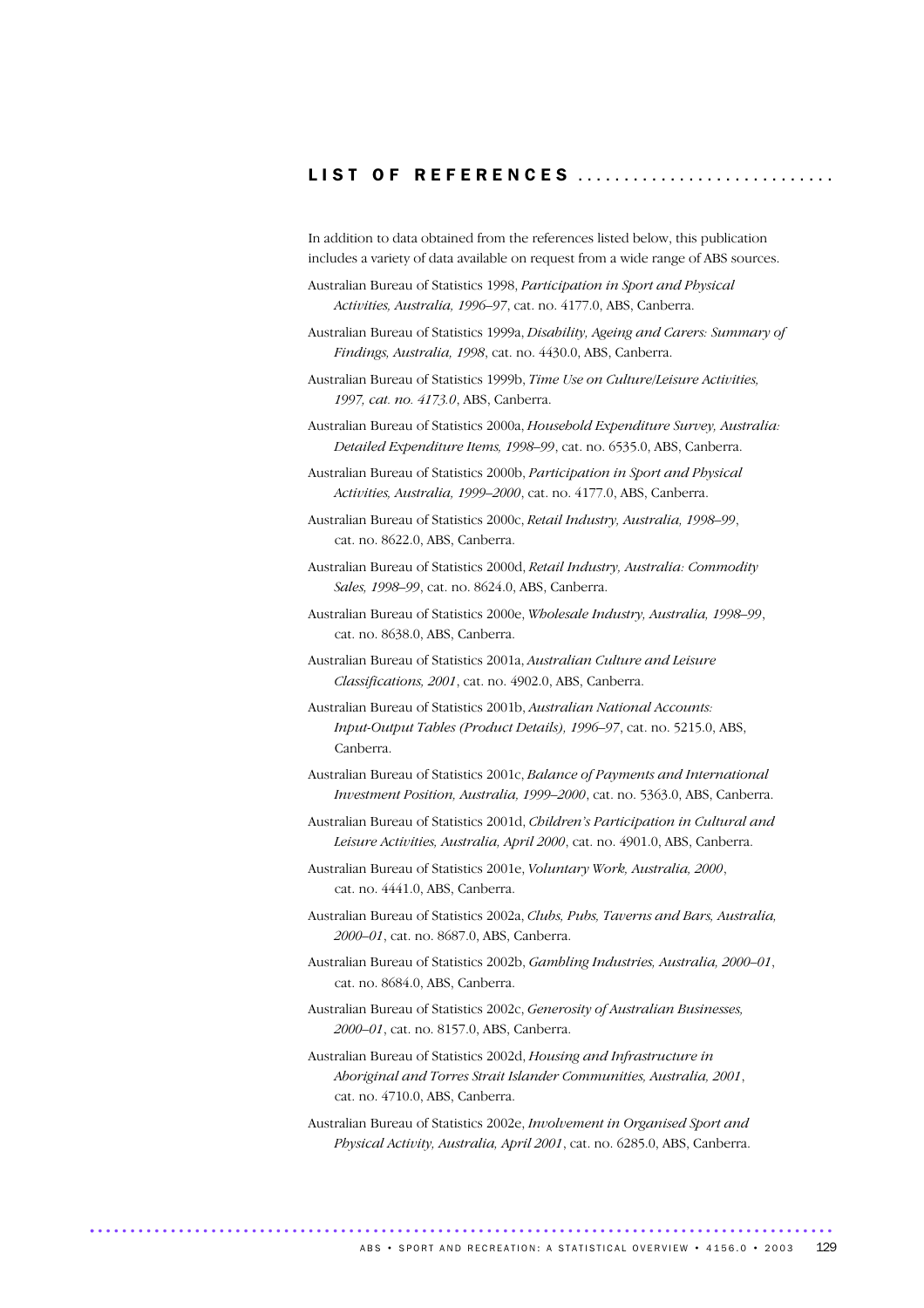- Australian Bureau of Statistics 2002f, *National Health Survey: Aboriginal and Torres Strait Islander Results, Australia, 2001*, cat. no. 4715.0, ABS, Canberra.
- Australian Bureau of Statistics 2002g, *National Health Survey: Summary of Results, 2001*, cat. no. 4364.0, ABS, Canberra.
- Australian Bureau of Statistics 2002h, *Selected Amusement and Leisure Industries, Australia, 2000–01*, cat. no. 8688.0, ABS, Canberra.
- Australian Bureau of Statistics 2002i, *Sport and Recreation Funding by Government, Australia, 2000–01*, cat. no. 4147.0, ABS, Canberra.
- Australian Bureau of Statistics 2002j, *Sports Industries, Australia, 2000–01*, cat. no. 8686.0, ABS, Canberra.
- Australian Bureau of Statistics 2003a, *Employment in Sport and Recreation, Australia, August 2001*, cat. no. 4148.0, ABS, Canberra.
- Australian Bureau of Statistics 2003b, *Engineering Construction Activity, Australia, September Quarter 2002*, cat. no. 8762.0, ABS, Canberra.
- Australian Bureau of Statistics 2003c, *International Trade, Australia: FASTTRACCS Service—Electronic Delivery, 2003*, cat. no. 5460.0, ABS, Canberra.
- Australian Bureau of Statistics 2003d, *Participation in Sport and Physical Activities, Australia, 2002*, cat. no. 4177.0, ABS, Canberra.
- Australian Bureau of Statistics 2003e, *Sports Attendance, Australia, 2002*, cat. no. 4174.0, ABS, Canberra.
- Standing Committee on Recreation and Sport 2003a, *Household Expenditure on Sports, Physical Recreation and Other Leisure, Australia, 1998–99.*
- Standing Committee on Recreation and Sport 2003b, *Australia's Sports Volunteers, 2000.*